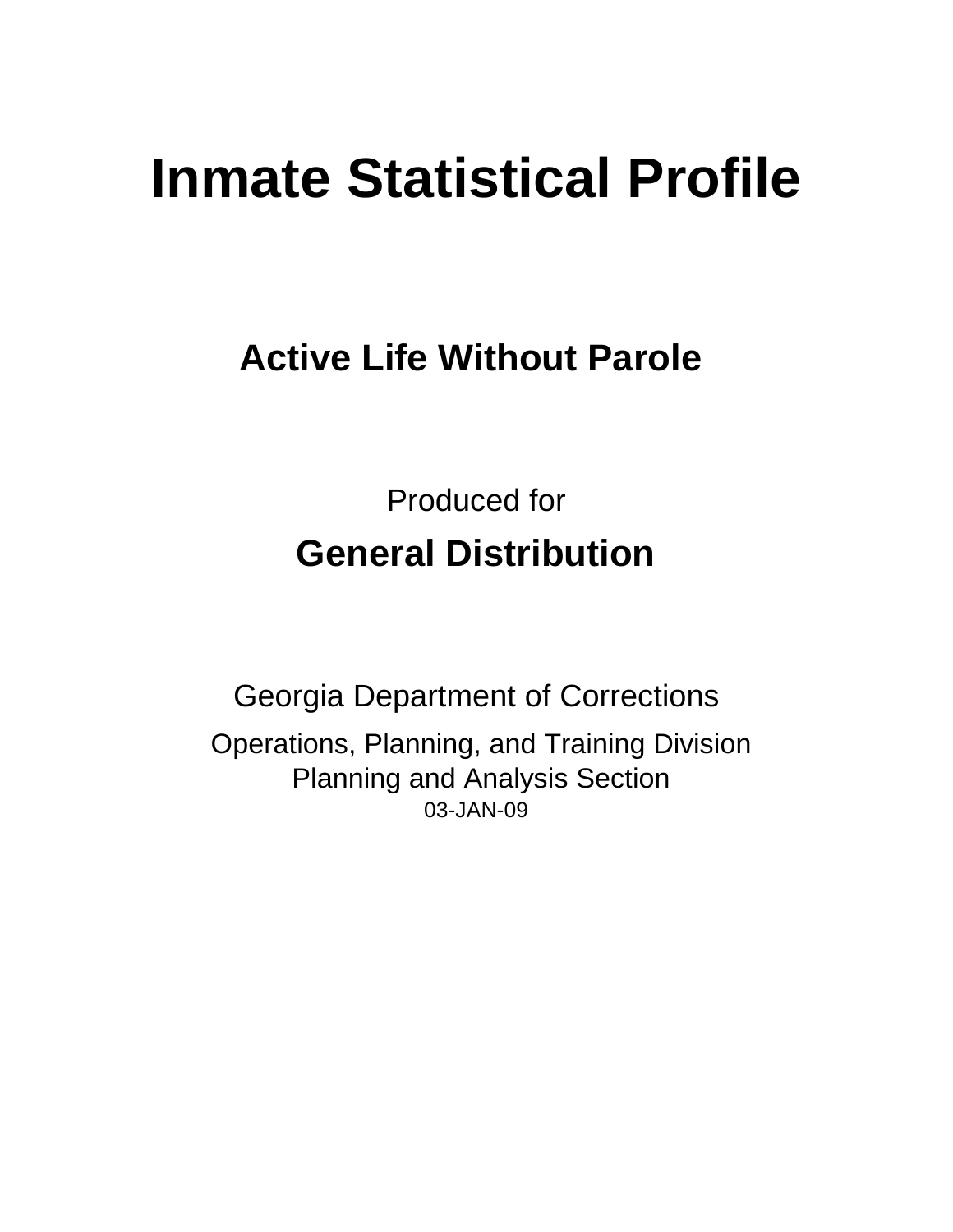**Contents** 

**Active Life Without Parole** 

Produced for **General Distribution**

## Table of Contents

| <b>Demographic information</b>                                       |
|----------------------------------------------------------------------|
| 5 Current age, broken out in ten year age groups                     |
| 6 Race group                                                         |
| 7 Hispanic Origin                                                    |
| 8 Marital status, self-reported at entry to prison                   |
| 9 Number of children, self-reported at entry to prison               |
| 10 Religious affiliation, self-reported at entry to prison           |
| 11 Home county - self-reported at entry to prison                    |
| 14 Socioeconomic class, self-reported at entry to prison             |
| 15 Environment to age 16, self-reported at entry to prison           |
| 16 Guardian status to age 16, self-reported at entry to prison       |
| 17 Employment status before prison, self-reported at entry to prison |
| 18 Age at admission                                                  |
| 20 Age at release                                                    |
| 21 Height, measured at entry to prison                               |
| 22 Weight, measured at entry to prison                               |
| 23 Military service                                                  |
| <b>Correctional information</b>                                      |
| 24 Type of admission to prison                                       |
| 25 Current / last security status                                    |
| 26 Current / last institution type                                   |
| 27 Institution type - transitional centers                           |
| 28 Institution type - mental hospitals                               |
| 29 Institution type - county prisons                                 |
| 30 Institution type - state prisons                                  |
| 31 Institution type - private prisons                                |
| 32 Institution type - prison annexes                                 |
| 33 Institution type - pre-release centers                            |
| 34 Institution type - inmate boot camp                               |
| 35 Number of disciplinary reports                                    |
| 36 Number of transfers                                               |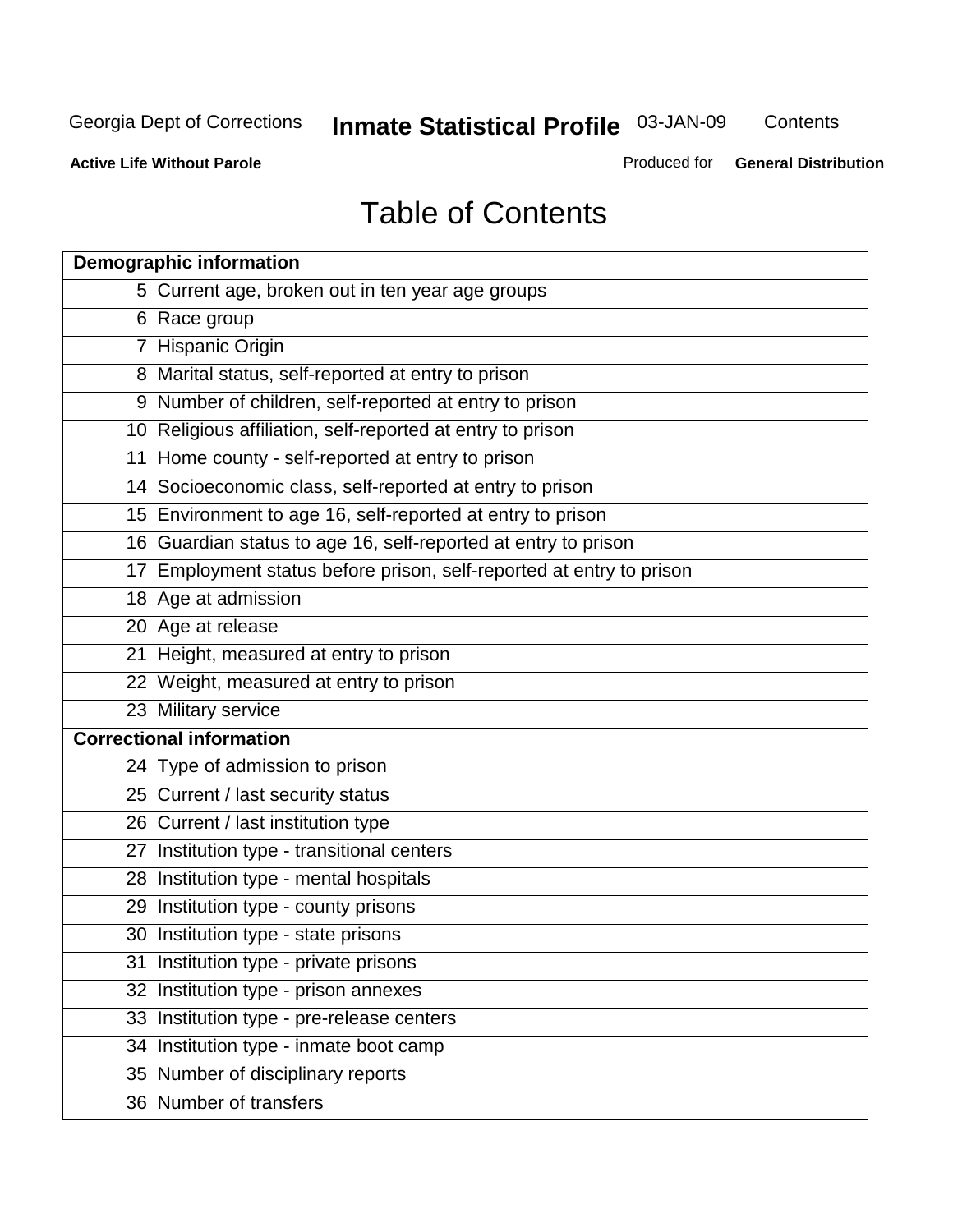**Contents** 

**Active Life Without Parole** 

Produced for **General Distribution**

## Table of Contents

| <b>Correctional information</b>                                  |
|------------------------------------------------------------------|
| 37 Number of escapes                                             |
| 38 Actual release type                                           |
| 39 Time served in current (or last) institution                  |
| Educational, psychological and physical information              |
| 40 Highest grade level attained                                  |
| 41 Culture fair IQ scores                                        |
| 42 Wide Range Achievement Test (WRAT) reading score              |
| 43 Wide Range Achievement Test (WRAT) math score                 |
| 44 Wide Range Achievement Test (WRAT) spelling score             |
| 45 Scope of substance abuse - summary                            |
| 46 Scope of substance abuse - detail                             |
| 47 Current / last mental health treatment level                  |
| 48 PULHESDWIT medical scale - 'P' overall condition ('P'hysical) |
| 49 PULHESDWIT medical scale - 'U' upper body                     |
| 50 PULHESDWIT medical scale - 'L' lower body                     |
| 51 PULHESDWIT medical scale - 'H' hearing                        |
| 52 PULHESDWIT medical scale - 'E' vision                         |
| 53 PULHESDWIT medical scale -'S' psychiatric                     |
| 54 PULHESDWIT medical scale - 'D' dental                         |
| 55 PULHESDWIT medical scale - 'W' work ability                   |
| 56 PULHESDWIT medical scale - 'I' impairment                     |
| 57 PULHESDWIT medical scale - 'T' transportability               |
| 58 Criminality in family, self-reported                          |
| 59 Alcoholism in family, self-reported                           |
| 60 Drug abuse in family, self-reported                           |
| Subjected to frequent beatings, self-reported<br>61              |
| 62 Father absent during inmate's childhood                       |
| 63 Mother absent during inmate's childhood                       |
| <b>Crimes and criminal history information</b>                   |
| 64 Number of prior Georgia incarcerations                        |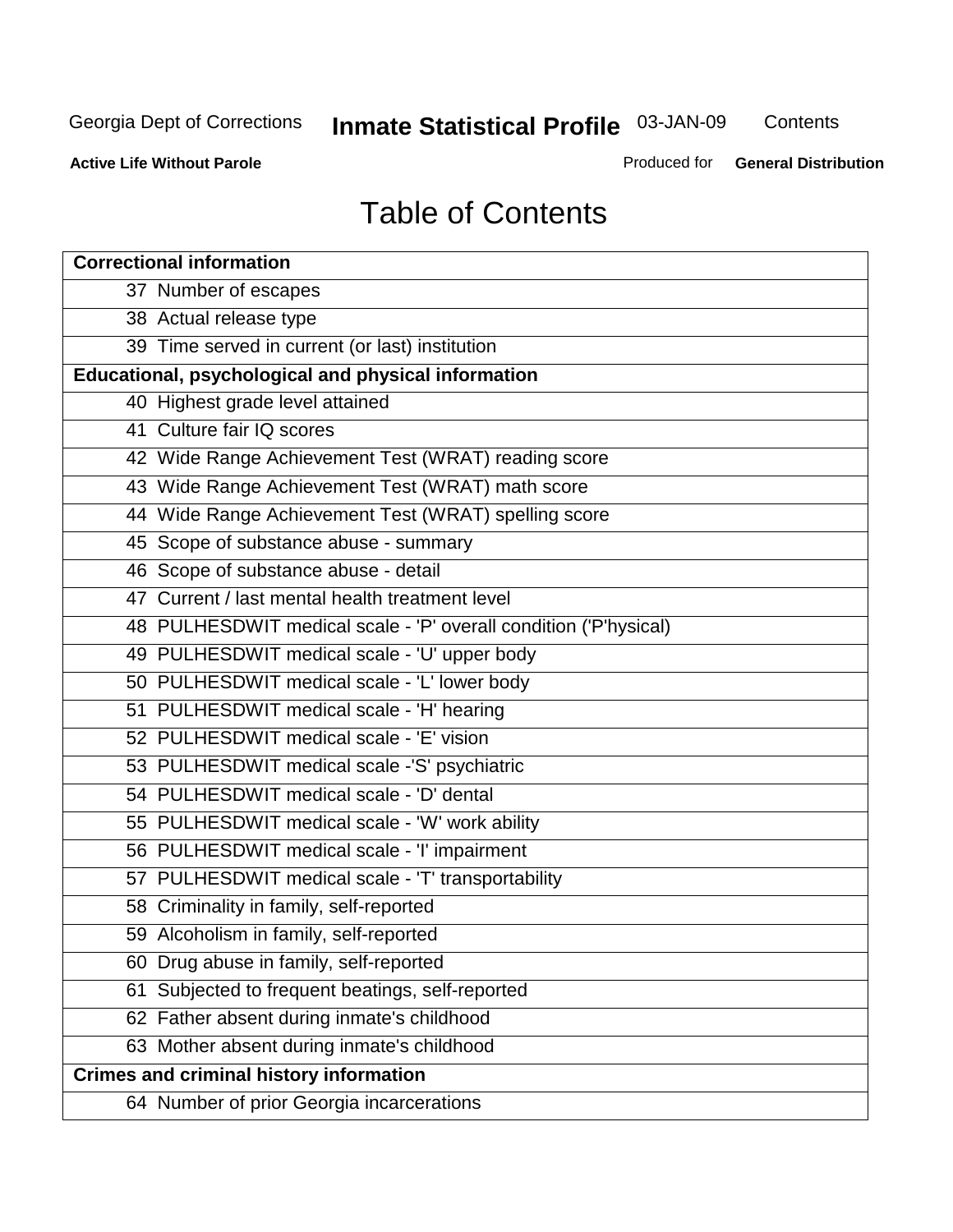**Contents** 

**Active Life Without Parole** 

Produced for **General Distribution**

## Table of Contents

| <b>Crimes and criminal history information</b>                 |
|----------------------------------------------------------------|
| 65 Prison sentence in years                                    |
| 66 Primary offense, broken out into felonies vs misdemeanors   |
| 67 Primary offense, broken out into six broad crime categories |
| 68 Primary offense, detailed offense code                      |
| 69 County of conviction of primary offense                     |
| 72 Circuit of conviction of primary offense                    |
| 74 Years served (jail + prison) in this incarceration          |
| <b>Medical information</b>                                     |
| 75 Results of most recent HIV test                             |
| 76 Results of most recent tuberculosis test                    |
| 77 Results of most recent syphilis test                        |
| 78 Results of most recent Hepatitis-C test                     |
| 79 Results of most recent pregnancy test                       |
| 80 Results of most recent diabetes test                        |
| 81 Results of most recent hypertension test                    |
| 82 Results of most recent asthma test                          |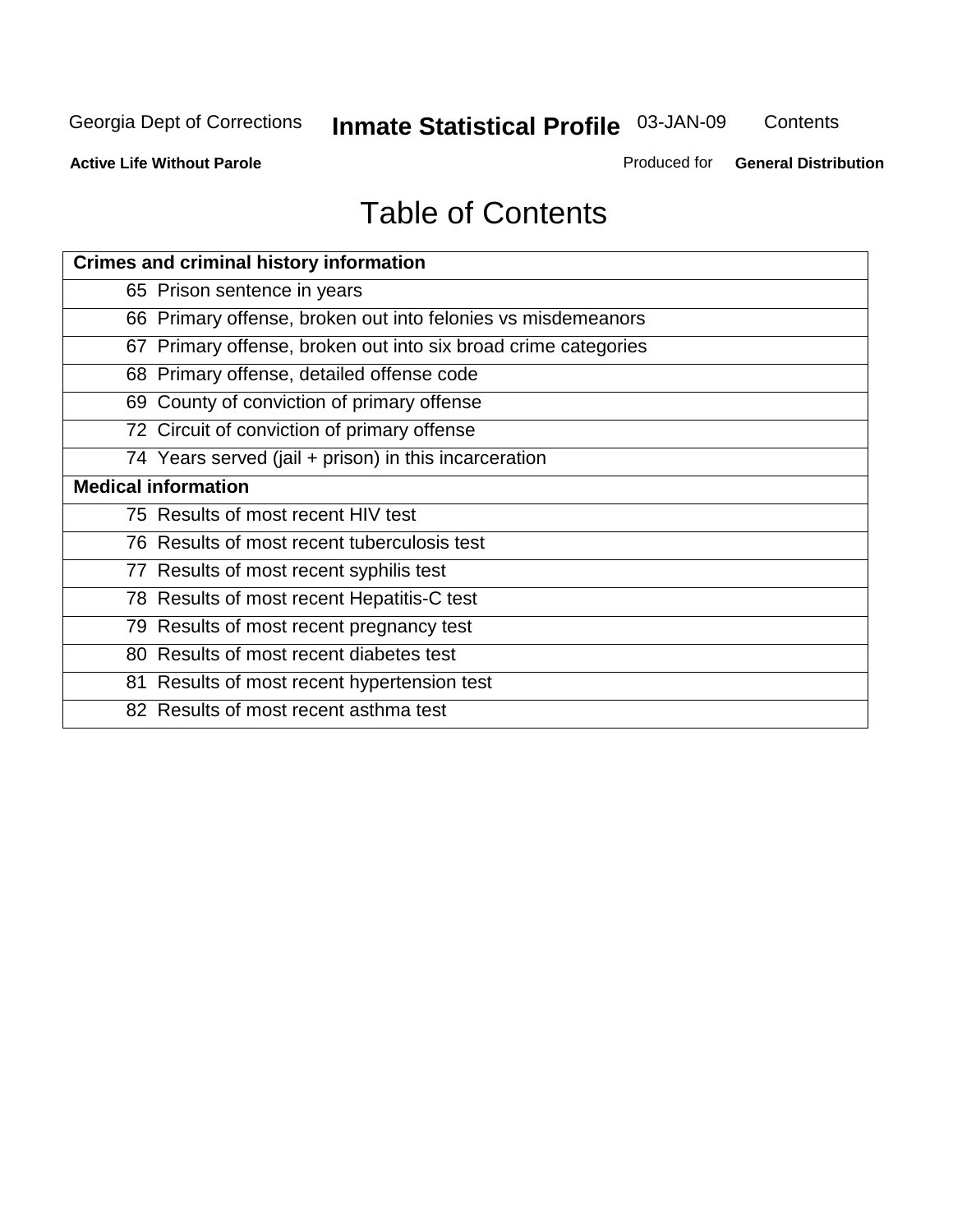#### **Active Life Without Parole**

#### Produced for **General Distribution**

#### Current age, broken out in ten-year age groups

|                          |              | <b>Male</b> |         |              | <b>Female</b> |       |                | <b>Total</b> |
|--------------------------|--------------|-------------|---------|--------------|---------------|-------|----------------|--------------|
| <b>Current Age</b>       | <b>Count</b> | Col %       | Row %   | <b>Count</b> | Col %         | Row % | <b>Total</b>   | Col %        |
| <b>Twenties (20-29)</b>  | 46           | $9.33\%$    | 95.83%  | 2            | 22.22%        | 4.17% | 48 l           | 9.56%        |
| <b>Thirties (30-39)</b>  | 172          | 34.89%      | 99.42%  |              | 11.11%        | 0.58% |                | 173 34.46%   |
| <b>Forties (40-49)</b>   | 159          | 32.25%      | 97.55%  | 4            | 44.44%        | 2.45% |                | 163 32.47%   |
| <b>Fifties (50-59)</b>   | 84           | 17.04%      | 97.67%  | 2            | 22.22%        | 2.33% | 861            | 17.13%       |
| <b>Sixties (60-69)</b>   | 24           | 4.87%       | 100.00% |              |               |       | 24             | 4.78%        |
| Seventy + (70 and above) | 8            | 1.62%       | 100.00% |              |               |       | 8 <sup>1</sup> | 1.59%        |
| <b>Total Reported</b>    | 493          | 100%        | 98.21%  | 9            | 100%          | 1.79% | 502            | 100%         |

| <b>NOT Reported</b> |     |            |
|---------------------|-----|------------|
| <b>Grand Total</b>  | 493 | - 20<br>שט |

| Mean (average)       | 42.31 | 40.44 | 42.28 |
|----------------------|-------|-------|-------|
| Median (middle)      |       |       |       |
| Mode (most frequent) | 40    |       | 40    |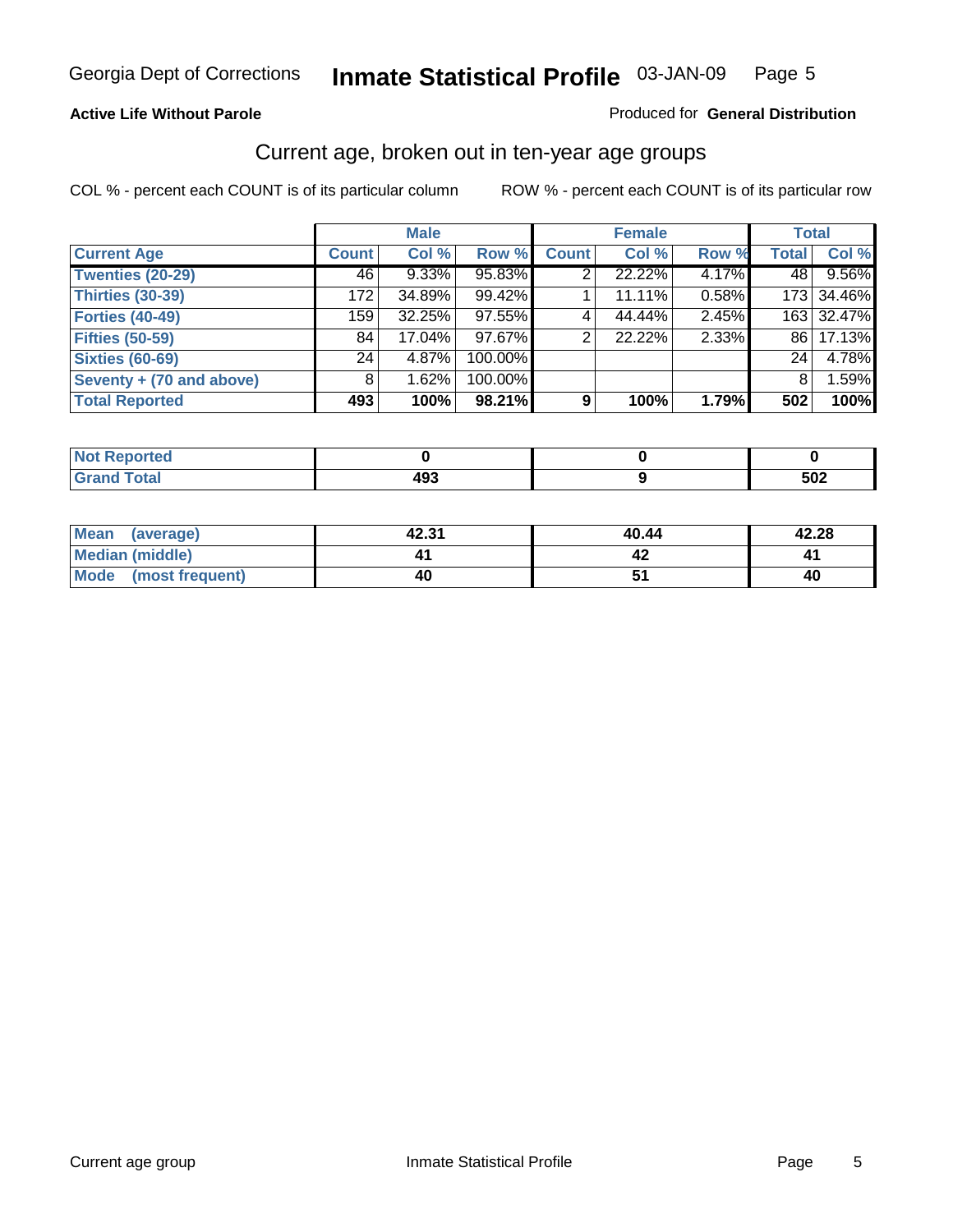**Active Life Without Parole** 

Produced for **General Distribution**

#### Race group

|                       |              | <b>Male</b> |             |   | <b>Female</b> |          |       | <b>Total</b> |
|-----------------------|--------------|-------------|-------------|---|---------------|----------|-------|--------------|
| <b>Race Group</b>     | <b>Count</b> | Col %       | Row % Count |   | Col %         | Row %    | Total | Col %        |
| <b>White</b>          | 124          | 25.20%      | 95.38%      | 6 | 66.67%        | $4.62\%$ | 130   | 25.95%       |
| <b>Black</b>          | 368          | 74.80%      | 99.19%I     | ◠ | $33.33\%$     | .81%     | 371   | 74.05%       |
| <b>Total Reported</b> | 492          | 100%        | 98.2%       |   | 100%          | 1.8%I    | 501   | 100%         |

| <b>Reported</b><br>.<br>$\cdots$ |     |     |
|----------------------------------|-----|-----|
| fota!<br>_____                   | 493 | 502 |

| $^1$ Mo. | Rlack | White | 3lack |
|----------|-------|-------|-------|
| .        |       |       |       |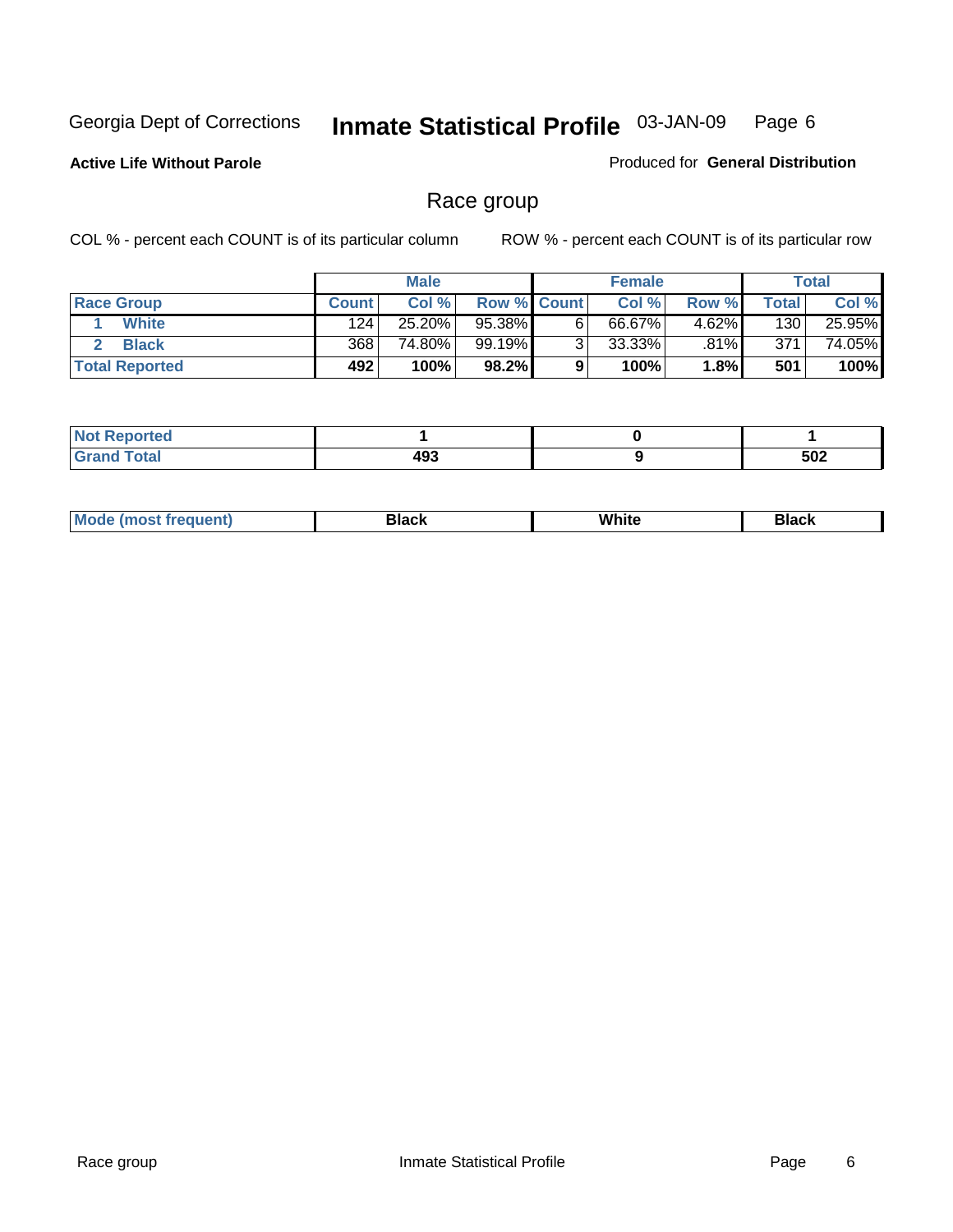**Active Life Without Parole** 

Produced for **General Distribution**

#### Hispanic Origin

COL % - percent each COUNT is of its particular column ROW % - percent each COUNT is of its particular row

|                        |              | <b>Male</b> |                    |   | <b>Female</b> |          |              | <b>Total</b> |
|------------------------|--------------|-------------|--------------------|---|---------------|----------|--------------|--------------|
| <b>Hispanic Origin</b> | <b>Count</b> | Col %       | <b>Row % Count</b> |   | Col %         | Row %    | <b>Total</b> | Col %        |
| <b>Non Hispanic</b>    | 485          | 98.38%      | 98.18%             | 9 | 100.00%       | $1.82\%$ | 494          | 98.41%       |
| <b>Hispanic</b>        |              | 1.62%       | 100.00%            |   |               |          |              | .59%         |
| <b>Total Reported</b>  | 493          | 100%        | 98.21%             |   | 100%          | 1.79%    | 502          | 100%         |

**An inmate is counted as Hispanic if** 

**(a) he self-reported as Hispanic during the diagnostic process, or** 

**(b) his primary language is Spanish, or** 

**(c) he claimed birth or citizenship in Spain or a Latin American country, or** 

**(d) he had a common Spanish surname such as Lopez or Garcia**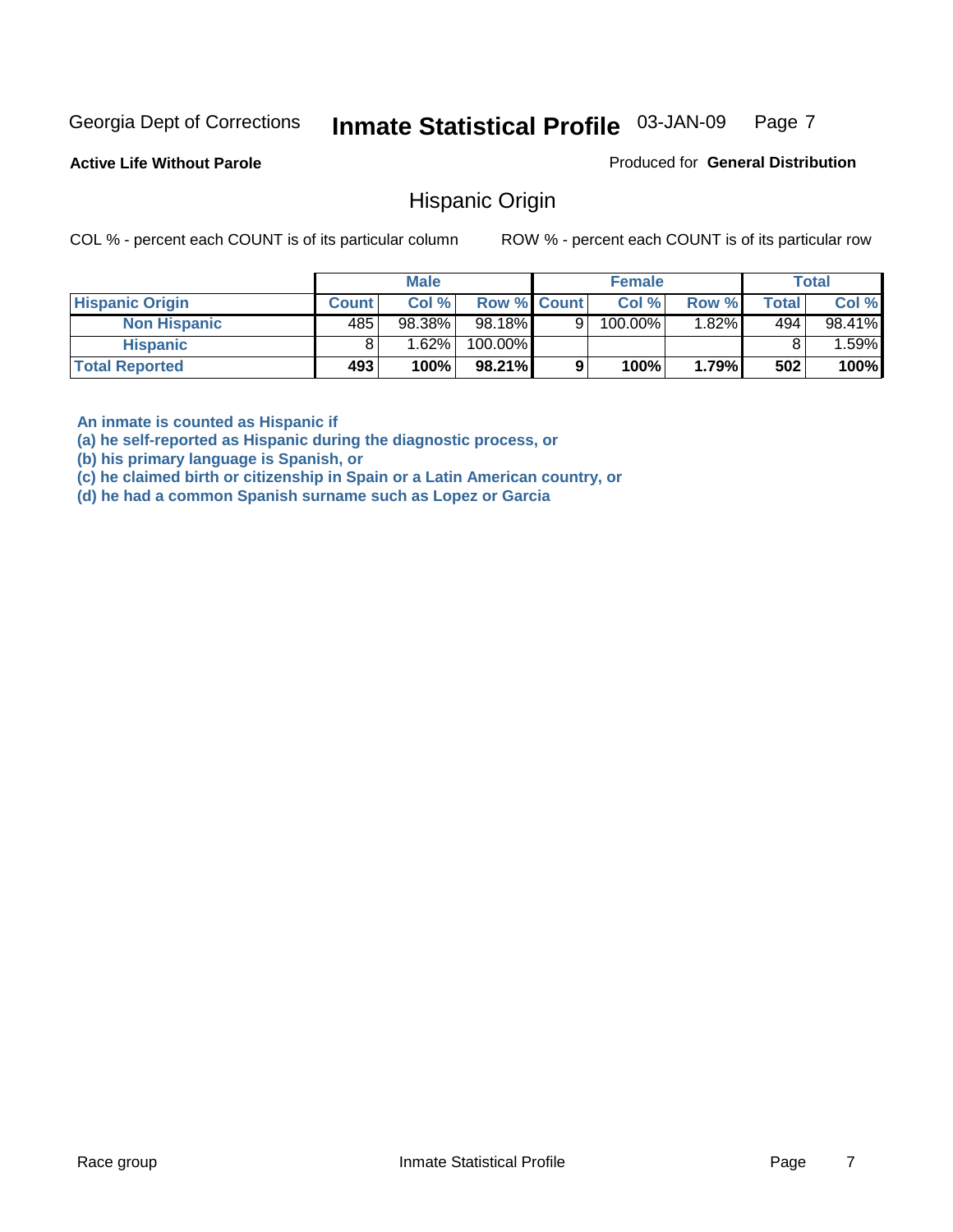#### **Active Life Without Parole**

#### Produced for **General Distribution**

#### Marital status, self-reported at entry to prison

|                        | <b>Male</b>  |        |         | <b>Female</b>  |        |        | <b>Total</b> |        |
|------------------------|--------------|--------|---------|----------------|--------|--------|--------------|--------|
| <b>Marital Status</b>  | <b>Count</b> | Col %  | Row %   | <b>Count</b>   | Col %  | Row %  | <b>Total</b> | Col %  |
| <b>Single</b>          | 280          | 58.46% | 98.25%  | 5              | 55.56% | 1.75%  | 285          | 58.40% |
| <b>Married</b><br>2.   | 64           | 13.36% | 98.46%  |                | 11.11% | 1.54%  | 65           | 13.32% |
| <b>Separated</b><br>3  | 19           | 3.97%  | 100.00% |                |        |        | 19           | 3.89%  |
| <b>Divorced</b><br>4   | 57           | 11.90% | 98.28%  |                | 11.11% | 1.72%  | 58           | 11.89% |
| <b>Widowed</b><br>5    | 17           | 3.55%  | 89.47%  | $\overline{2}$ | 22.22% | 10.53% | 19           | 3.89%  |
| <b>Common Law</b><br>6 | 42           | 8.77%  | 100.00% |                |        |        | 42           | 8.61%  |
| <b>Total Reported</b>  | 479          | 100%   | 98.16%  | 9              | 100%   | 1.84%  | 488          | 100%   |

|             | 14         |
|-------------|------------|
| "^^<br>$ -$ | にハク<br>◡◡▵ |

| <b>Mode (most frequent)</b><br>Sinale<br>™ale |
|-----------------------------------------------|
|-----------------------------------------------|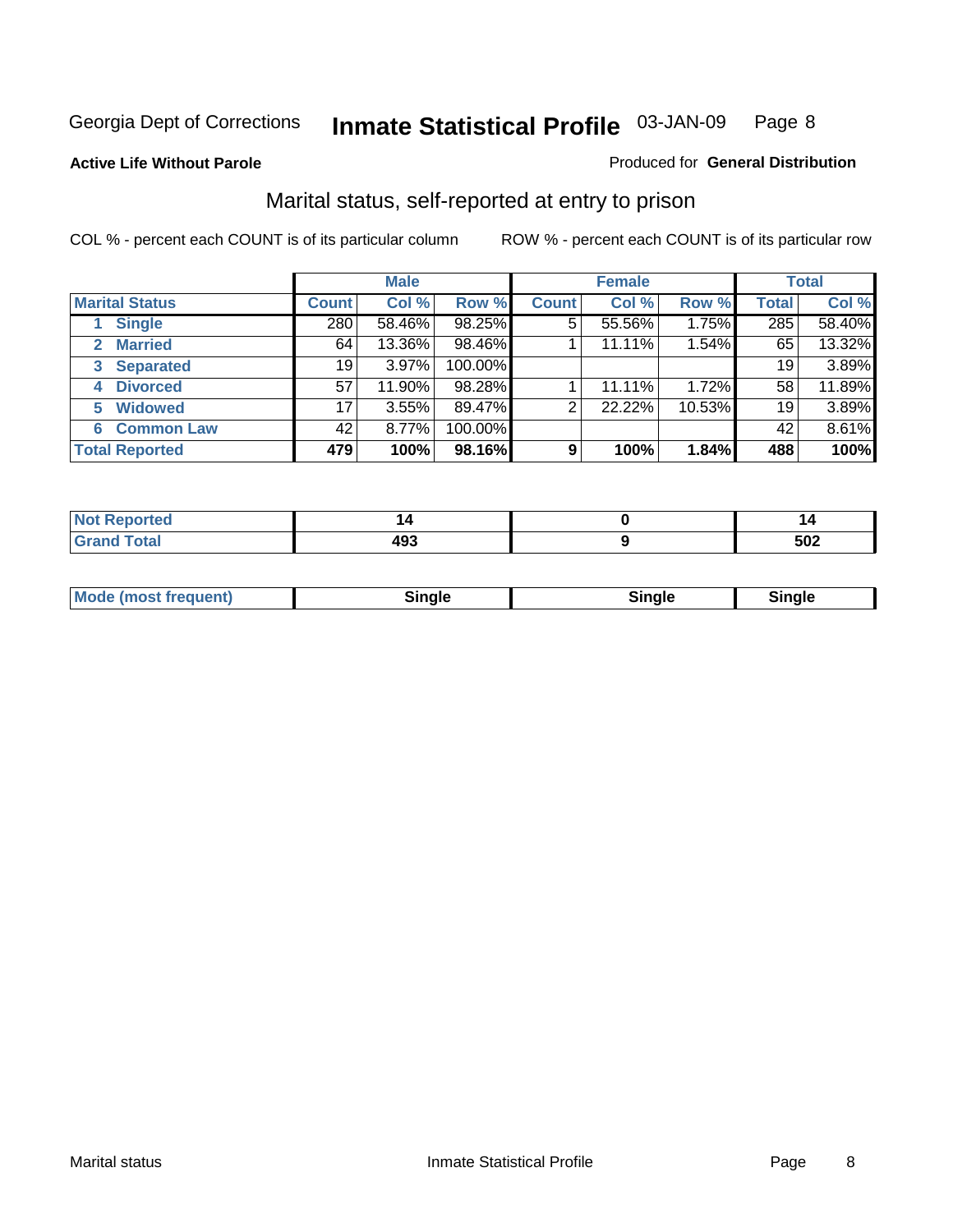#### **Active Life Without Parole**

#### Produced for **General Distribution**

## Number of children, self reported at entry to prison

|                           |              | <b>Male</b> |         |                | <b>Female</b> |       | <b>Total</b> |        |
|---------------------------|--------------|-------------|---------|----------------|---------------|-------|--------------|--------|
| <b>Number of Children</b> | <b>Count</b> | Col %       | Row %   | <b>Count</b>   | Col %         | Row % | <b>Total</b> | Col %  |
| $\bf{0}$                  | 181          | 36.86%      | 98.91%  | 2              | 22.22%        | 1.09% | 183          | 36.60% |
|                           | 129          | 26.27%      | 96.99%  | 4              | 44.44%        | 3.01% | 133          | 26.60% |
| $\overline{2}$            | 82           | 16.70%      | 97.62%  | $\overline{2}$ | 22.22%        | 2.38% | 84           | 16.80% |
| 3                         | 49           | 9.98%       | 100.00% |                |               |       | 49           | 9.80%  |
| 4                         | 25           | 5.09%       | 96.15%  |                | 11.11%        | 3.85% | 26           | 5.20%  |
| 5                         | 14           | 2.85%       | 100.00% |                |               |       | 14           | 2.80%  |
| $6\phantom{a}$            | 2            | 0.41%       | 100.00% |                |               |       | 2            | 0.40%  |
|                           | 2            | 0.41%       | 100.00% |                |               |       | 2            | 0.40%  |
| 8                         |              | 0.20%       | 100.00% |                |               |       |              | 0.20%  |
| 9                         | 2            | 0.41%       | 100.00% |                |               |       | 2            | 0.40%  |
| 10                        |              | 0.20%       | 100.00% |                |               |       |              | 0.20%  |
| Over 10                   | 3            | 0.61%       | 100.00% |                |               |       | 3            | 0.60%  |
| <b>Total Reported</b>     | 491          | 100%        | 98.20%  | 9              | 100%          | 1.80% | 500          | 100%   |

| nrtea<br>.                              |            |     |
|-----------------------------------------|------------|-----|
| <b>otal</b><br>$\sim$ . $\sim$ . $\sim$ | ההו<br>,,, | 502 |

| <b>Mean</b><br>(average) | 1.44 | 1.33 | 1.44 |
|--------------------------|------|------|------|
| <b>Median (middle)</b>   |      |      |      |
| Mode (most frequent)     |      |      |      |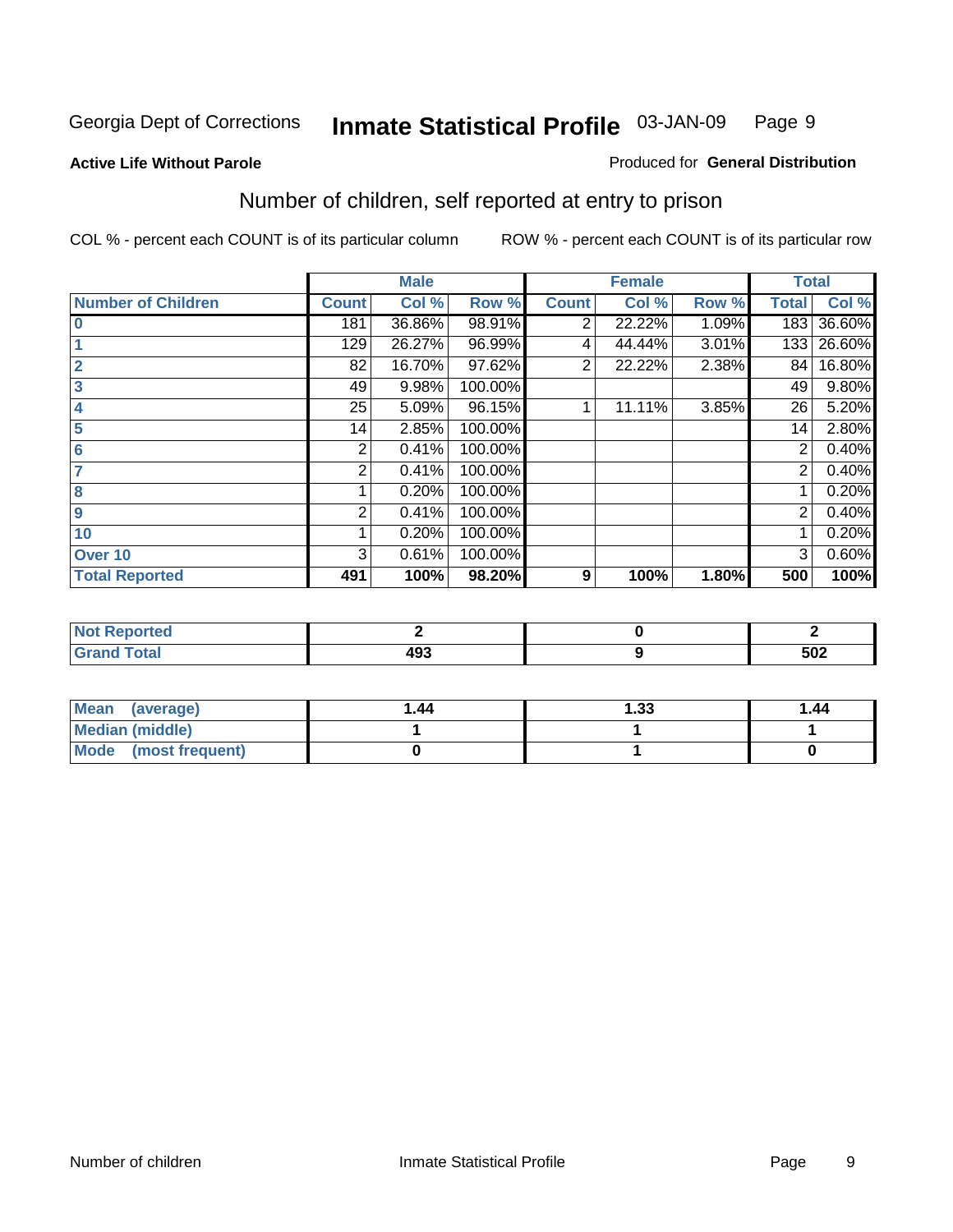#### **Active Life Without Parole**

#### Produced for **General Distribution**

## Religious affiliation, self-reported at entry to prison

|              |                              |              | <b>Male</b> |         |                | <b>Female</b> |       |              | <b>Total</b> |
|--------------|------------------------------|--------------|-------------|---------|----------------|---------------|-------|--------------|--------------|
|              | <b>Religious Affiliation</b> | <b>Count</b> | Col %       | Row %   | <b>Count</b>   | Col %         | Row % | <b>Total</b> | Col %        |
|              | <b>Islam</b>                 | 29.          | 6.82%       | 100.00% |                |               |       | 29           | 6.68%        |
| $\mathbf{2}$ | <b>Catholic</b>              | 13           | 3.06%       | 100.00% |                |               |       | 13           | $3.00\%$     |
| 3            | <b>Baptist</b>               | 188          | 44.24%      | 96.91%  | 6              | 66.67%        | 3.09% | 194          | 44.70%       |
| 4            | <b>Methodist</b>             | 6            | 1.41%       | 100.00% |                |               |       | 6            | 1.38%        |
| 7            | <b>Chc Of God</b>            |              | .24%        | 100.00% |                |               |       |              | .23%         |
| 8            | <b>Holiness</b>              | 13           | 3.06%       | 92.86%  | 1              | 11.11%        | 7.14% | 14           | 3.23%        |
| 9            | <b>Jewish</b>                |              | .24%        | 100.00% |                |               |       |              | .23%         |
| 12           | <b>Hindu</b>                 |              | .24%        | 100.00% |                |               |       |              | .23%         |
| 16           | <b>Seven D Ad</b>            | 4            | .94%        | 100.00% |                |               |       | 4            | .92%         |
| 17           | <b>Jehovah Wt</b>            | 8            | 1.88%       | 100.00% |                |               |       | 8            | 1.84%        |
| 18           | <b>Latr Day S</b>            |              | .24%        | 100.00% |                |               |       |              | .23%         |
| 20           | <b>Other Prot</b>            | 59           | 13.88%      | 96.72%  | $\overline{2}$ | 22.22%        | 3.28% | 61           | 14.06%       |
| 96           | <b>None</b>                  | 101          | 23.76%      | 100.00% |                |               |       | 101          | 23.27%       |
|              | <b>Total Reported</b>        | 425          | 100%        | 97.93%  | 9              | 100%          | 2.07% | 434          | 100%         |

| Reported<br><b>NOT</b>          | 68  | c<br>oo |
|---------------------------------|-----|---------|
| <b>ctal</b><br>$\mathbf{v}$ and | 493 | 502     |

| <b>Mode (most frequent)</b> | Baptist | Baptist | Baptist |
|-----------------------------|---------|---------|---------|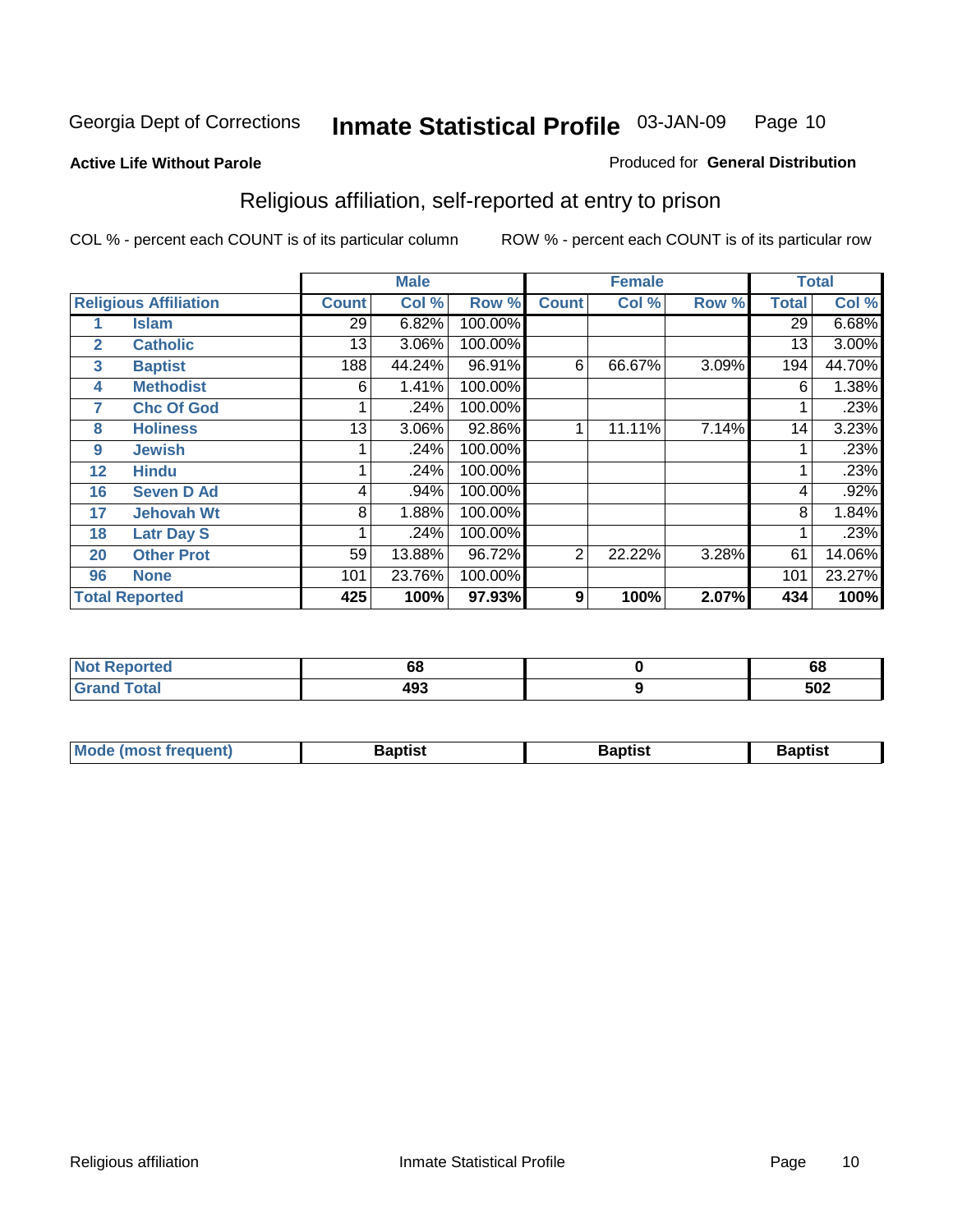#### **Active Life Without Parole**

#### Produced for **General Distribution**

#### Home county, self-reported at entry to prison

|                |                      |                         | <b>Male</b> |         |              | <b>Female</b> |         | <b>Total</b>    |       |
|----------------|----------------------|-------------------------|-------------|---------|--------------|---------------|---------|-----------------|-------|
|                | <b>Home County</b>   | <b>Count</b>            | Col %       | Row %   | <b>Count</b> | Col %         | Row %   | <b>Total</b>    | Col % |
| $\overline{1}$ | <b>Appling</b>       | $\overline{2}$          | .43%        | 100.00% |              |               |         | $\overline{2}$  | .42%  |
| $\overline{2}$ | <b>Atkinson</b>      | 1                       | .22%        | 100.00% |              |               |         | 1               | .21%  |
| 5              | <b>Baldwin</b>       | 4                       | .86%        | 100.00% |              |               |         | 4               | .85%  |
| 7              | <b>Barrow</b>        | $\overline{3}$          | .65%        | 100.00% |              |               |         | 3               | .63%  |
| 8              | <b>Bartow</b>        | 4                       | .86%        | 100.00% |              |               |         | 4               | .85%  |
| 9              | <b>Ben Hill</b>      | $\overline{3}$          | .65%        | 100.00% |              |               |         | $\overline{3}$  | .63%  |
| 10             | <b>Berrien</b>       | 1                       | .22%        | 100.00% |              |               |         | 1               | .21%  |
| 11             | <b>Bibb</b>          | 8                       | 1.72%       | 100.00% |              |               |         | 8               | 1.69% |
| 12             | <b>Bleckley</b>      | $\overline{3}$          | .65%        | 100.00% |              |               |         | $\overline{3}$  | .63%  |
| 14             | <b>Brooks</b>        | 1                       | .22%        | 100.00% |              |               |         | 1               | .21%  |
| 16             | <b>Bulloch</b>       | $\overline{3}$          | .65%        | 75.00%  | 1            | 11.11%        | 25.00%  | 4               | .85%  |
| 17             | <b>Burke</b>         | 4                       | .86%        | 100.00% |              |               |         | 4               | .85%  |
| 18             | <b>Butts</b>         | 1                       | .22%        | 100.00% |              |               |         | 1               | .21%  |
| 20             | <b>Camden</b>        | 4                       | .86%        | 100.00% |              |               |         | 4               | .85%  |
| 22             | <b>Carroll</b>       | $\overline{2}$          | .43%        | 100.00% |              |               |         | $\overline{2}$  | .42%  |
| 25             | <b>Chatham</b>       | $\overline{28}$         | 6.03%       | 100.00% |              |               |         | $\overline{28}$ | 5.92% |
| 26             | <b>Chattahoochee</b> | 1                       | .22%        | 100.00% |              |               |         | 1               | .21%  |
| 28             | <b>Cherokee</b>      | $\overline{\mathbf{c}}$ | .43%        | 100.00% |              |               |         | $\overline{2}$  | .42%  |
| 29             | <b>Clarke</b>        | $\overline{9}$          | 1.94%       | 100.00% |              |               |         | $\overline{9}$  | 1.90% |
| 31             | <b>Clayton</b>       | 14                      | 3.02%       | 93.33%  | 1            | 11.11%        | 6.67%   | $\overline{15}$ | 3.17% |
| 33             | <b>Cobb</b>          | $\overline{17}$         | 3.66%       | 100.00% |              |               |         | $\overline{17}$ | 3.59% |
| 34             | <b>Coffee</b>        | $\overline{3}$          | .65%        | 100.00% |              |               |         | 3               | .63%  |
| 35             | <b>Colquitt</b>      | $\overline{2}$          | .43%        | 100.00% |              |               |         | $\overline{2}$  | .42%  |
| 36             | <b>Columbia</b>      | $\overline{3}$          | .65%        | 100.00% |              |               |         | $\overline{3}$  | .63%  |
| 37             | <b>Cook</b>          | $\overline{2}$          | .43%        | 100.00% |              |               |         | $\overline{2}$  | .42%  |
| 38             | <b>Coweta</b>        | 1                       | .22%        | 100.00% |              |               |         | 1               | .21%  |
| 40             | <b>Crisp</b>         | $\overline{2}$          | .43%        | 100.00% |              |               |         | $\overline{2}$  | .42%  |
| 43             | <b>Decatur</b>       | 1                       | .22%        | 100.00% |              |               |         | 1               | .21%  |
| 44             | <b>Dekalb</b>        | $\overline{32}$         | 6.90%       | 100.00% |              |               |         | $\overline{32}$ | 6.77% |
| 46             | <b>Dooly</b>         | 1                       | .22%        | 100.00% |              |               |         | 1               | .21%  |
| 47             | <b>Dougherty</b>     | $\overline{17}$         | 3.66%       | 100.00% |              |               |         | $\overline{17}$ | 3.59% |
| 48             | <b>Douglas</b>       | 6                       | 1.29%       | 85.71%  | 1            | 11.11%        | 14.29%  | 7               | 1.48% |
| 51             | <b>Effingham</b>     | 1                       | .22%        | 100.00% |              |               |         | 1               | .21%  |
| 52             | <b>Elbert</b>        | $\overline{2}$          | .43%        | 100.00% |              |               |         | $\overline{2}$  | .42%  |
| 56             | <b>Fayette</b>       | $\overline{3}$          | .65%        | 100.00% |              |               |         | $\overline{3}$  | .63%  |
| 57             | <b>Floyd</b>         | $\overline{3}$          | .65%        | 100.00% |              |               |         | $\overline{3}$  | .63%  |
| 58             | <b>Forsyth</b>       |                         |             |         | 1            | 11.11%        | 100.00% | 1               | .21%  |
| 59             | <b>Franklin</b>      | $\overline{3}$          | .65%        | 100.00% |              |               |         | $\overline{3}$  | .63%  |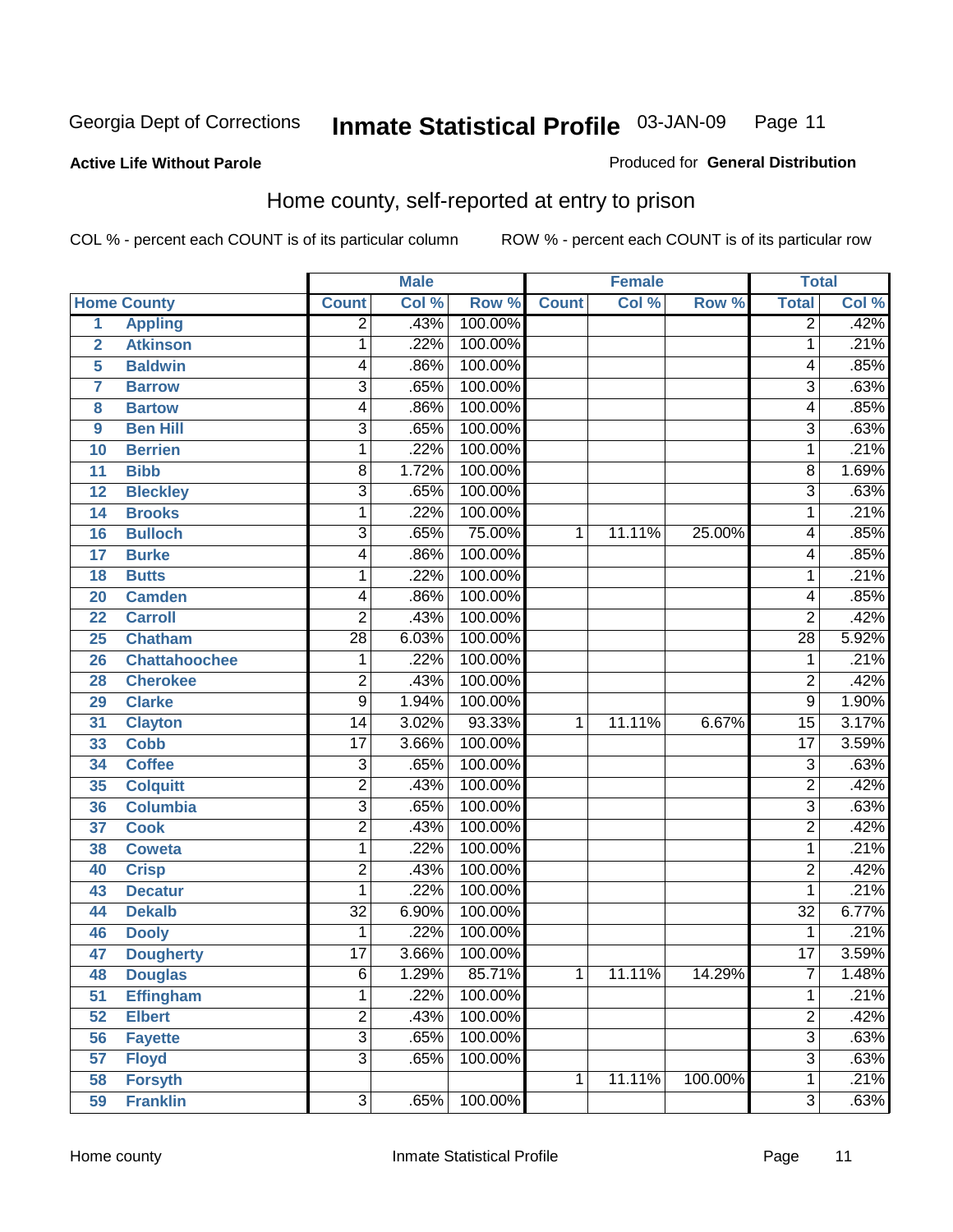#### **Active Life Without Parole**

#### Produced for **General Distribution**

#### Home county, self-reported at entry to prison

|     |                    |                 | <b>Male</b> |         |              | <b>Female</b> |        | <b>Total</b>    |        |
|-----|--------------------|-----------------|-------------|---------|--------------|---------------|--------|-----------------|--------|
|     | <b>Home County</b> | <b>Count</b>    | Col %       | Row %   | <b>Count</b> | Col %         | Row %  | <b>Total</b>    | Col %  |
| 60  | <b>Fulton</b>      | $\overline{55}$ | 11.85%      | 98.21%  | 1            | 11.11%        | 1.79%  | $\overline{56}$ | 11.84% |
| 61  | <b>Gilmer</b>      | 1               | .22%        | 100.00% |              |               |        | 1               | .21%   |
| 63  | <b>Glynn</b>       | $\overline{8}$  | 1.72%       | 100.00% |              |               |        | 8               | 1.69%  |
| 66  | <b>Greene</b>      | 1               | .22%        | 100.00% |              |               |        | 1               | .21%   |
| 67  | <b>Gwinnett</b>    | $\overline{9}$  | 1.94%       | 100.00% |              |               |        | 9               | 1.90%  |
| 68  | <b>Habersham</b>   | 1               | .22%        | 100.00% |              |               |        | 1               | .21%   |
| 69  | <b>Hall</b>        | 7               | 1.51%       | 100.00% |              |               |        | 7               | 1.48%  |
| 70  | <b>Hancock</b>     | $\overline{2}$  | .43%        | 100.00% |              |               |        | $\overline{2}$  | .42%   |
| 71  | <b>Haralson</b>    | 1               | .22%        | 100.00% |              |               |        | 1               | .21%   |
| 72  | <b>Harris</b>      | 1               | .22%        | 100.00% |              |               |        | 1               | .21%   |
| 73  | <b>Hart</b>        | 2               | .43%        | 100.00% |              |               |        | $\overline{2}$  | .42%   |
| 75  | <b>Henry</b>       | $\overline{3}$  | .65%        | 100.00% |              |               |        | $\overline{3}$  | .63%   |
| 76  | <b>Houston</b>     | 6               | 1.29%       | 100.00% |              |               |        | 6               | 1.27%  |
| 78  | <b>Jackson</b>     | $\overline{3}$  | .65%        | 100.00% |              |               |        | $\overline{3}$  | .63%   |
| 80  | <b>Jeff Davis</b>  | 1               | .22%        | 100.00% |              |               |        | 1               | .21%   |
| 81  | <b>Jefferson</b>   | 1               | .22%        | 100.00% |              |               |        | 1               | .21%   |
| 82  | <b>Jenkins</b>     | $\overline{2}$  | .43%        | 100.00% |              |               |        | 2               | .42%   |
| 87  | <b>Laurens</b>     | $\overline{3}$  | .65%        | 100.00% |              |               |        | $\overline{3}$  | .63%   |
| 89  | <b>Liberty</b>     | 4               | .86%        | 100.00% |              |               |        | 4               | .85%   |
| 90  | <b>Lincoln</b>     | 1               | .22%        | 100.00% |              |               |        | 1               | .21%   |
| 91  | Long               | $\mathbf{1}$    | .22%        | 100.00% |              |               |        | 1               | .21%   |
| 92  | <b>Lowndes</b>     | 4               | .86%        | 100.00% |              |               |        | 4               | .85%   |
| 96  | <b>Marion</b>      | 1               | .22%        | 100.00% |              |               |        | 1               | .21%   |
| 97  | <b>Mcduffie</b>    | 1               | .22%        | 100.00% |              |               |        | 1               | .21%   |
| 98  | <b>Mcintosh</b>    | $\overline{2}$  | .43%        | 100.00% |              |               |        | 2               | .42%   |
| 100 | <b>Miller</b>      | 1               | .22%        | 100.00% |              |               |        | 1               | .21%   |
| 101 | <b>Mitchell</b>    | 1               | .22%        | 100.00% |              |               |        | 1               | .21%   |
| 102 | <b>Monroe</b>      | 1               | .22%        | 100.00% |              |               |        | 1               | .21%   |
| 104 | <b>Morgan</b>      | 1               | .22%        | 100.00% |              |               |        | 1               | .21%   |
| 106 | <b>Muscogee</b>    | $\overline{13}$ | 2.80%       | 100.00% |              |               |        | $\overline{13}$ | 2.75%  |
| 107 | <b>Newton</b>      | $\overline{2}$  | .43%        | 66.67%  | $\mathbf{1}$ | 11.11%        | 33.33% | $\overline{3}$  | .63%   |
| 109 | <b>Oglethorpe</b>  | 2               | .43%        | 100.00% |              |               |        | $\overline{c}$  | .42%   |
| 110 | <b>Paulding</b>    | $\mathbf{1}$    | .22%        | 100.00% |              |               |        | 1               | .21%   |
| 113 | <b>Pierce</b>      | 1               | .22%        | 100.00% |              |               |        | 1               | .21%   |
| 114 | <b>Pike</b>        | $\overline{2}$  | .43%        | 66.67%  | 1            | 11.11%        | 33.33% | $\overline{3}$  | .63%   |
| 115 | <b>Polk</b>        | 1               | .22%        | 100.00% |              |               |        | 1               | .21%   |
| 117 | <b>Putnam</b>      | $\overline{2}$  | .43%        | 100.00% |              |               |        | $\overline{2}$  | .42%   |
| 119 | <b>Rabun</b>       | 1               | .22%        | 100.00% |              |               |        | 1               | .21%   |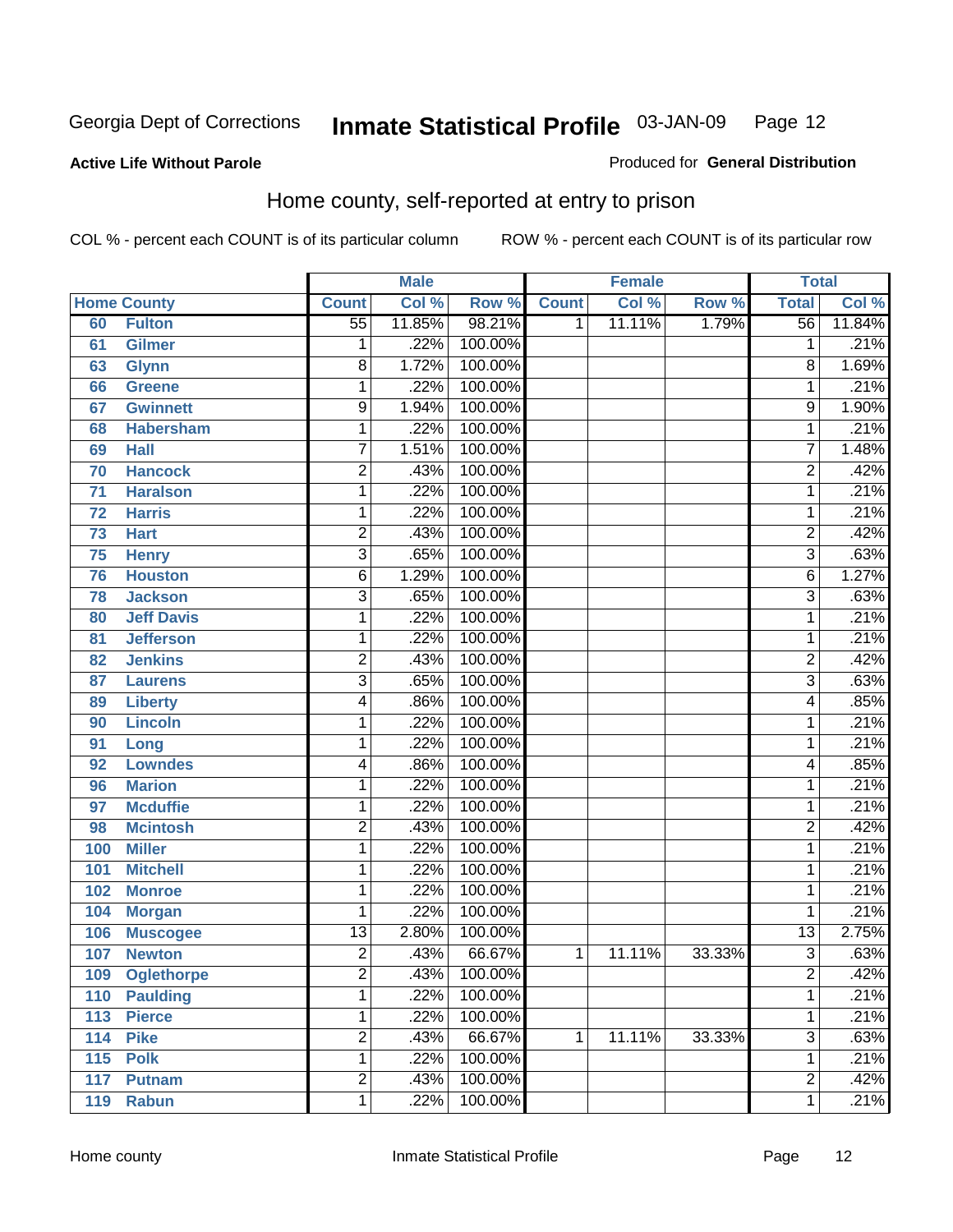#### **Active Life Without Parole**

#### Produced for **General Distribution**

#### Home county, self-reported at entry to prison

|                          |                 | <b>Male</b>               |         |              | <b>Female</b> |        | <b>Total</b>    |       |
|--------------------------|-----------------|---------------------------|---------|--------------|---------------|--------|-----------------|-------|
| <b>Home County</b>       | <b>Count</b>    | $\overline{\text{Col}}$ % | Row %   | <b>Count</b> | Col %         | Row %  | <b>Total</b>    | Col % |
| 120<br><b>Randolph</b>   | 2               | .43%                      | 100.00% |              |               |        | $\overline{2}$  | .42%  |
| <b>Richmond</b><br>121   | $\overline{18}$ | 3.88%                     | 94.74%  | 1            | 11.11%        | 5.26%  | $\overline{19}$ | 4.02% |
| <b>Rockdale</b><br>122   | $\overline{2}$  | .43%                      | 100.00% |              |               |        | $\overline{2}$  | .42%  |
| <b>Seminole</b><br>125   | 1               | .22%                      | 100.00% |              |               |        |                 | .21%  |
| <b>Spalding</b><br>126   | $\overline{5}$  | 1.08%                     | 100.00% |              |               |        | $\overline{5}$  | 1.06% |
| 127<br><b>Stephens</b>   | 2               | .43%                      | 100.00% |              |               |        | $\overline{c}$  | .42%  |
| <b>Sumter</b><br>129     | 1               | .22%                      | 100.00% |              |               |        | 1               | .21%  |
| <b>Tattnall</b><br>132   | 1               | .22%                      | 100.00% |              |               |        | 1               | .21%  |
| <b>Telfair</b><br>134    | 1               | .22%                      | 100.00% |              |               |        | 1               | .21%  |
| <b>Thomas</b><br>136     | 3               | .65%                      | 100.00% |              |               |        | 3               | .63%  |
| <b>Tift</b><br>137       | $\overline{3}$  | .65%                      | 100.00% |              |               |        | 3               | .63%  |
| <b>Toombs</b><br>138     | 4               | .86%                      | 100.00% |              |               |        | 4               | .85%  |
| <b>Troup</b><br>141      | 1               | .22%                      | 100.00% |              |               |        | 1               | .21%  |
| <b>Turner</b><br>142     | 1               | .22%                      | 100.00% |              |               |        | 1               | .21%  |
| <b>Union</b><br>144      | 1               | .22%                      | 100.00% |              |               |        | $\mathbf{1}$    | .21%  |
| 145<br><b>Upson</b>      | $\overline{2}$  | .43%                      | 100.00% |              |               |        | $\overline{2}$  | .42%  |
| <b>Walker</b><br>146     | $\overline{3}$  | .65%                      | 75.00%  | 1            | 11.11%        | 25.00% | 4               | .85%  |
| <b>Walton</b><br>147     | $\overline{3}$  | .65%                      | 100.00% |              |               |        | $\overline{3}$  | .63%  |
| 148<br><b>Ware</b>       | 6               | 1.29%                     | 100.00% |              |               |        | 6               | 1.27% |
| <b>Washington</b><br>150 | $\overline{3}$  | .65%                      | 100.00% |              |               |        | 3               | .63%  |
| <b>Wayne</b><br>151      | $\overline{3}$  | .65%                      | 100.00% |              |               |        | 3               | .63%  |
| <b>Whitfield</b><br>155  | $\overline{3}$  | .65%                      | 100.00% |              |               |        | 3               | .63%  |
| <b>Wilkinson</b><br>158  | 1               | .22%                      | 100.00% |              |               |        | 1               | .21%  |
| <b>Unknown</b><br>160    | 47              | 10.13%                    | 100.00% |              |               |        | 47              | 9.94% |
| <b>Total Rported</b>     | 464             | 100%                      | 98.1%   | 9            | 100%          | 1.9%   | 473             | 100%  |

| oorted<br>N | --<br>- 3<br>__ | ኅ<br>23 |
|-------------|-----------------|---------|
| <b>otal</b> | ៱៱៹<br>499      | 502     |

| Mode | (most frequent) | <b>ulton</b> | Walker | ·ulton |
|------|-----------------|--------------|--------|--------|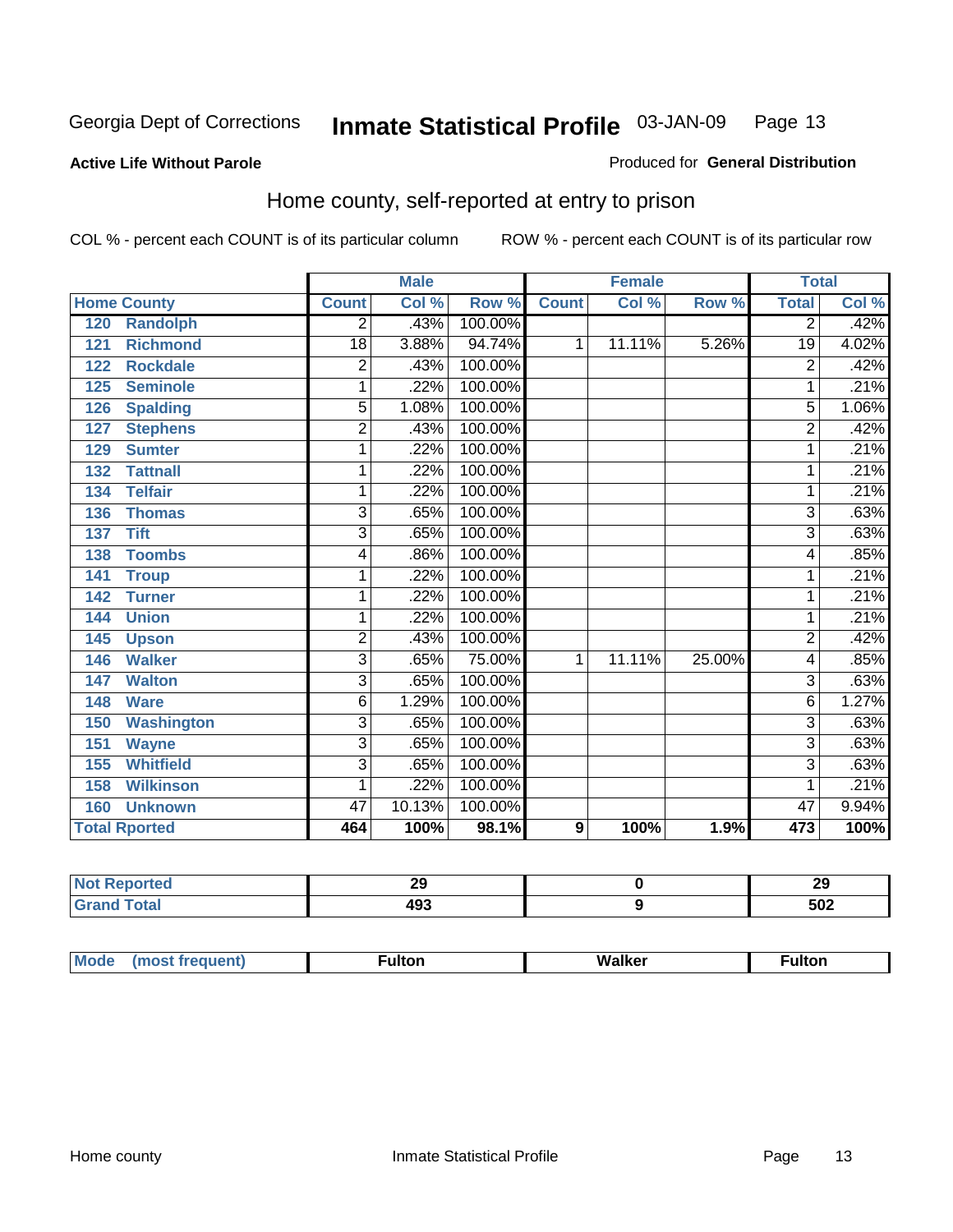#### **Active Life Without Parole**

#### Produced for **General Distribution**

#### Socioeconomic class, self-reported at entry to prison

|                            |              | <b>Male</b> |            |              | <b>Female</b> |       |              | <b>Total</b> |
|----------------------------|--------------|-------------|------------|--------------|---------------|-------|--------------|--------------|
| <b>Socioeconomic Class</b> | <b>Count</b> | Col %       | Row %      | <b>Count</b> | Col %         | Row % | <b>Total</b> | Col %        |
| <b>Welfare</b>             | 28           | 6.05%       | 100.00%    |              |               |       | 28           | 5.94%        |
| <b>Occ Employ</b>          | 23           | 4.97%       | $100.00\%$ |              |               |       | 23           | 4.88%        |
| <b>Minimum Std</b>         | 242          | 52.27%      | 99.59%     |              | 12.50%        | .41%  | 243          | 51.59%       |
| <b>Middle</b>              | 170          | 36.72%      | 96.05%     |              | 87.50%        | 3.95% | 177          | 37.58%       |
| <b>Total Reported</b>      | 463          | 100%        | 98.3%      |              | 100%          | 1.7%  | 471          | 100%         |

| للمراجع باللودان<br>iteto.       | 30  |                    |
|----------------------------------|-----|--------------------|
| $T0+0'$<br><b>Oldi</b><br>------ | 493 | $E^{\wedge}$<br>שכ |

| .<br>___ |
|----------|
|----------|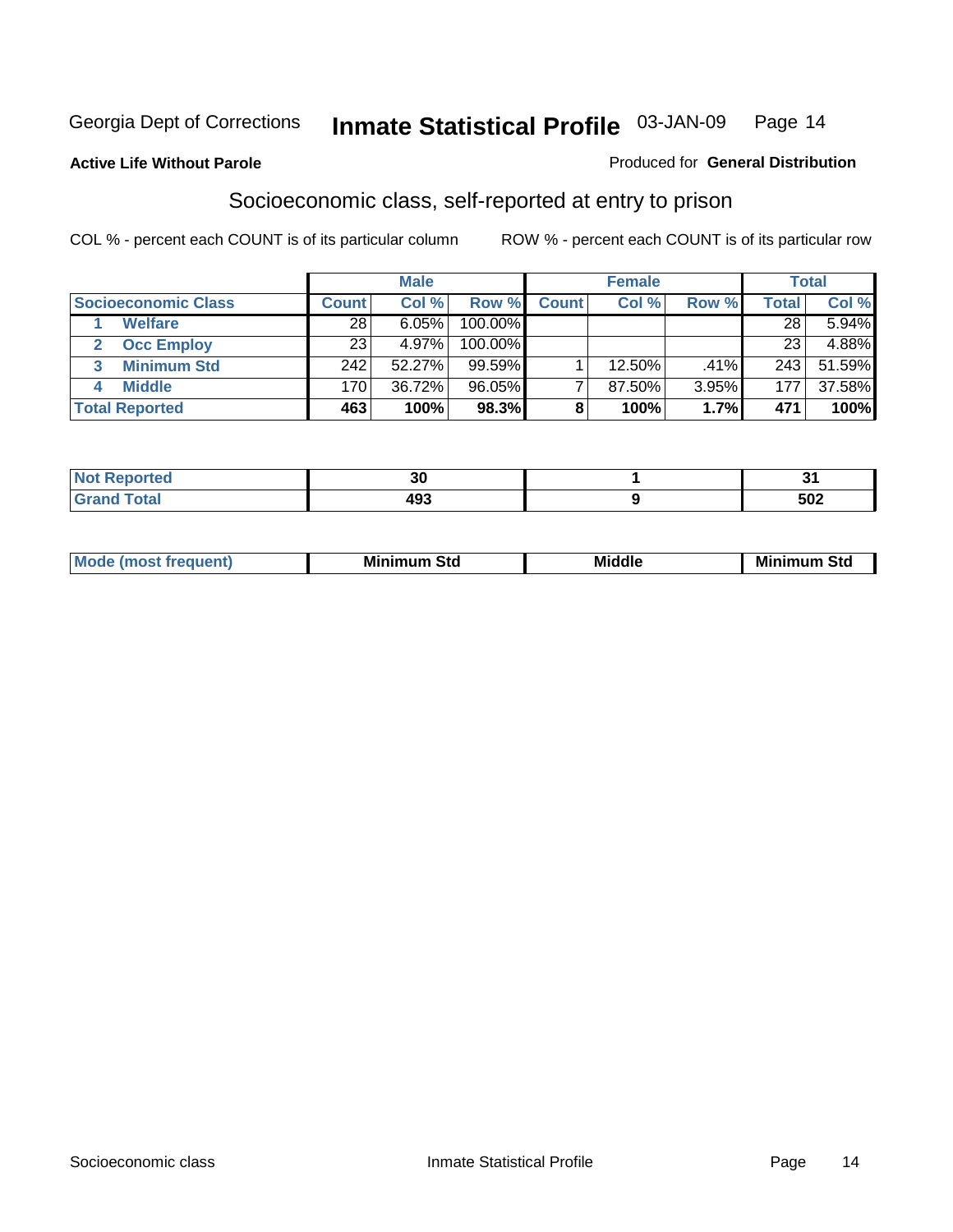#### **Active Life Without Parole**

#### Produced for **General Distribution**

#### Environment to age 16, self-reported at entry to prison

|                              |                  | <b>Male</b> |         |              | <b>Female</b> |        |              | <b>Total</b> |
|------------------------------|------------------|-------------|---------|--------------|---------------|--------|--------------|--------------|
| <b>Environment to age 16</b> | <b>Count</b>     | Col %       | Row %   | <b>Count</b> | Col %         | Row %  | <b>Total</b> | Col %        |
| <b>Rural/Farm</b>            | 9                | l.90%       | 100.00% |              |               |        |              | 1.87%        |
| <b>Rural/Nfarm</b><br>2      | 21               | 4.44%       | 84.00%  |              | 44.44%        | 16.00% | 25           | 5.19%        |
| S.M.S.A<br>3                 | 198              | 41.86%      | 99.50%  |              | 11.11%        | .50%   | 199          | 41.29%       |
| <b>Urban</b>                 | 98 <sub>1</sub>  | 20.72%      | 98.00%  |              | 22.22%        | 2.00%  | 100          | 20.75%       |
| <b>Small Town</b><br>5.      | 147 <sub>1</sub> | 31.08%      | 98.66%  |              | 22.22%        | 1.34%  | 149          | 30.91%       |
| <b>Total Reported</b>        | 473              | 100%        | 98.13%  | 9            | 100%          | 1.87%  | 482          | 100%         |

| <b>No</b><br>Reported | M<br>ZV. | ZV  |
|-----------------------|----------|-----|
| <b>Total</b><br>CHOK  | 493      | 502 |

| Mo<br>זחנ | M<br>.<br>_____ | $1.3.14 \times 10^{18}$<br>. Ifara<br>arm | -<br>M<br>______ |
|-----------|-----------------|-------------------------------------------|------------------|
|           |                 |                                           |                  |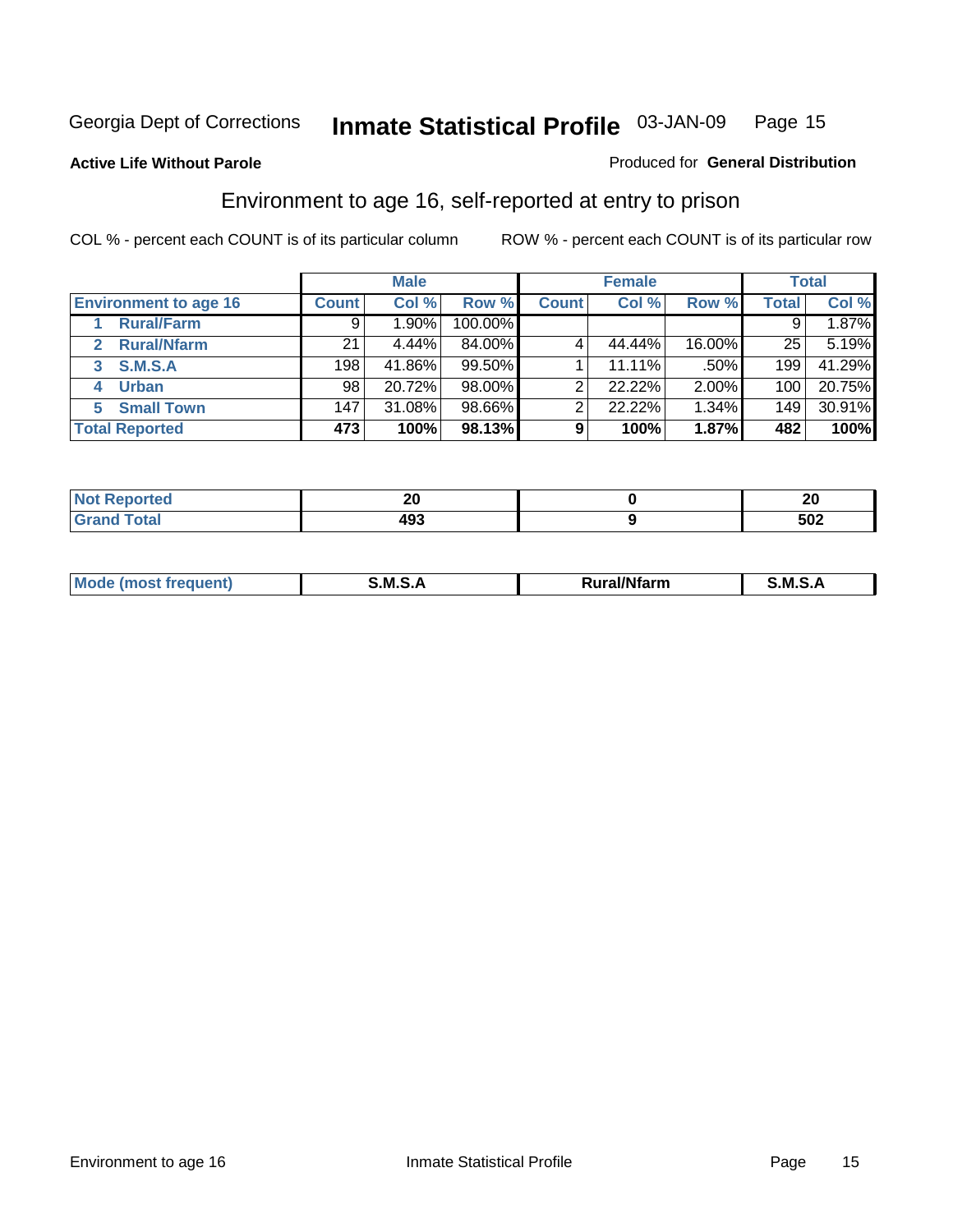#### **Active Life Without Parole**

#### Produced for **General Distribution**

#### Guardian status to age 16, self-reported at entry to prison

|                                  |              | <b>Male</b> |           |              | <b>Female</b> |       |              | <b>Total</b> |
|----------------------------------|--------------|-------------|-----------|--------------|---------------|-------|--------------|--------------|
| <b>Guardian Status To Age 16</b> | <b>Count</b> | Col %       | Row %     | <b>Count</b> | Col %         | Row % | <b>Total</b> | Col %        |
| 2 Father Only                    | 9            | 2.22%       | 100.00%   |              |               |       | 9            | 2.18%        |
| <b>3 Both Parents</b>            | 169          | 41.73%      | $97.13\%$ | 5            | 71.43%        | 2.87% | 174          | 42.23%       |
| <b>4 Mother Only</b>             | 164          | 40.49%      | 99.39%    |              | 14.29%        | .61%  | 165          | 40.05%       |
| <b>6 Oth Female</b>              | 14           | 3.46%       | 100.00%   |              |               |       | 14           | $3.40\%$     |
| <b>7 Oth Male</b>                | 3            | .74%        | 100.00%   |              |               |       | 3            | .73%         |
| 8 Step-Parents                   | 11           | 2.72%       | 100.00%   |              |               |       | 11           | 2.67%        |
| 9 Foster Home                    | 9            | 2.22%       | 100.00%   |              |               |       | 9            | 2.18%        |
| <b>10 Grand Parents</b>          | 26           | 6.42%       | 96.30%    |              | 14.29%        | 3.70% | 27           | 6.55%        |
| <b>Total Reported</b>            | 405          | 100%        | 98.3%     |              | 100%          | 1.7%  | 412          | 100%         |

|        | 88      | 90  |
|--------|---------|-----|
| ______ | .<br>__ | 502 |

| Mode (most frequent) | <b>Both Parents</b> | <b>Both Parents</b> | <b>IBoth Parents</b> |
|----------------------|---------------------|---------------------|----------------------|
|                      |                     |                     |                      |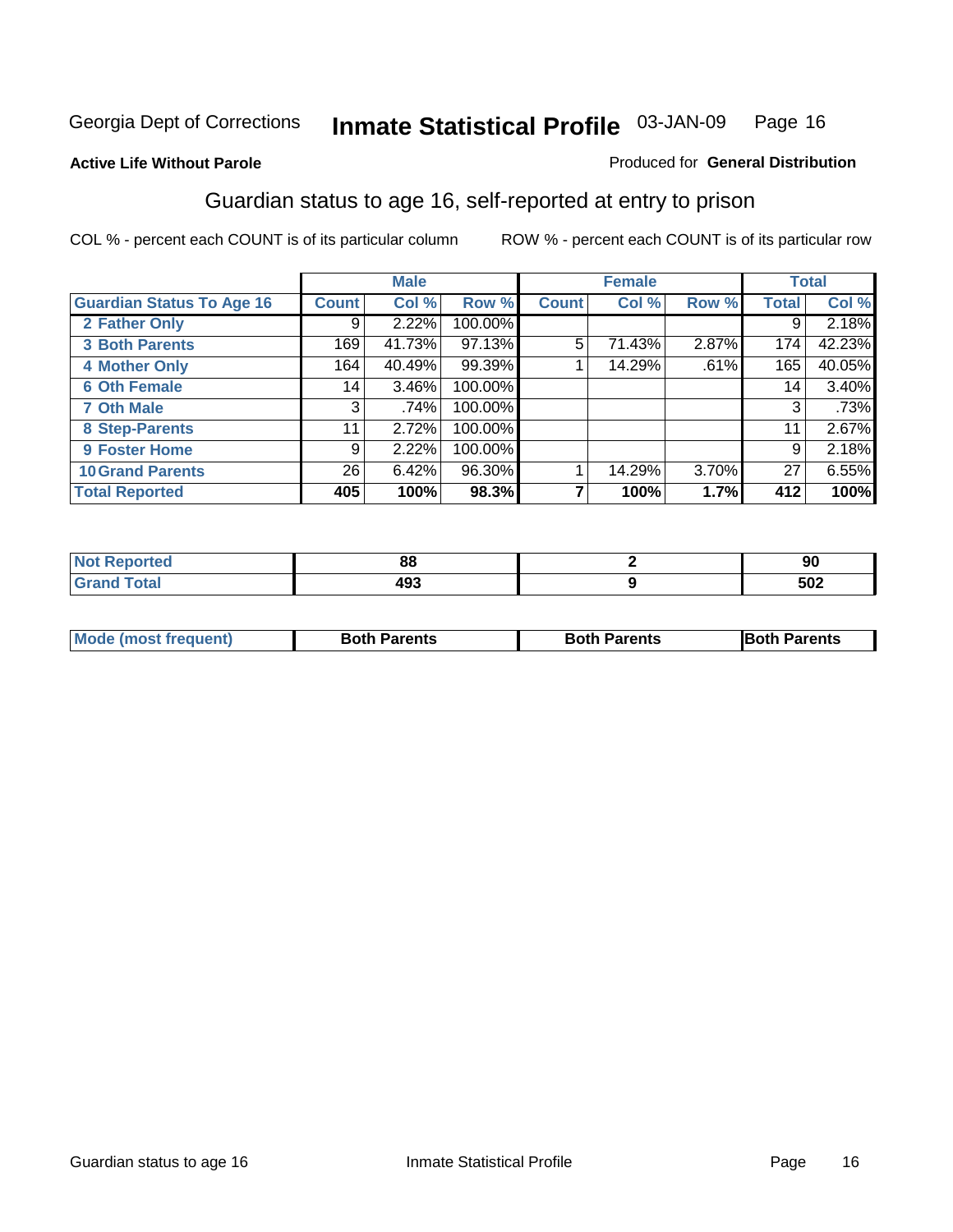#### **Active Life Without Parole**

#### Produced for **General Distribution**

#### Employment status before prison, self-reported at entry to prison

|              |                          |              | <b>Male</b> |         |              | <b>Female</b> |       |              | <b>Total</b> |
|--------------|--------------------------|--------------|-------------|---------|--------------|---------------|-------|--------------|--------------|
|              | <b>Employment Status</b> | <b>Count</b> | Col %       | Row %   | <b>Count</b> | Col %         | Row % | <b>Total</b> | Col %        |
|              | <b>Full Time</b>         | 240          | 56.07%      | 97.96%  | 5            | 71.43%        | 2.04% | 245          | 56.32%       |
| $\mathbf{2}$ | <b>Part Time</b>         | 23           | 5.37%       | 100.00% |              |               |       | 23           | 5.29%        |
| $\mathbf{3}$ | Unempl $<$ 6m            | 43           | 10.05%      | 97.73%  |              | 14.29%        | 2.27% | 44           | 10.11%       |
| 4            | Unempl $> 6m$            | 72           | 16.82%      | 98.63%  |              | 14.29%        | 1.37% | 73           | 16.78%       |
| 5            | <b>Never Workd</b>       | 30           | 7.01%       | 100.00% |              |               |       | 30           | 6.90%        |
| 6            | <b>Student</b>           | 2            | .47%        | 100.00% |              |               |       | 2            | .46%         |
|              | <b>Incapable</b>         | 18           | 4.21%       | 100.00% |              |               |       | 18           | 4.14%        |
|              | <b>Total Reported</b>    | 428          | 100%        | 98.39%  |              | 100%          | 1.61% | 435          | 100%         |

| тес.                    | - -<br>uu          | $\sim$<br>v. |
|-------------------------|--------------------|--------------|
| <b>Coto</b> "<br>______ | ៱៱៰<br>493<br>$ -$ | 502          |

| Mo | 'me<br>uн<br>$\sim$ $\sim$ $\sim$ $\sim$ $\sim$ $\sim$ | ïme<br>uı.<br>the contract of the contract of the contract of the contract of the contract of the contract of the contract of |
|----|--------------------------------------------------------|-------------------------------------------------------------------------------------------------------------------------------|
|    |                                                        |                                                                                                                               |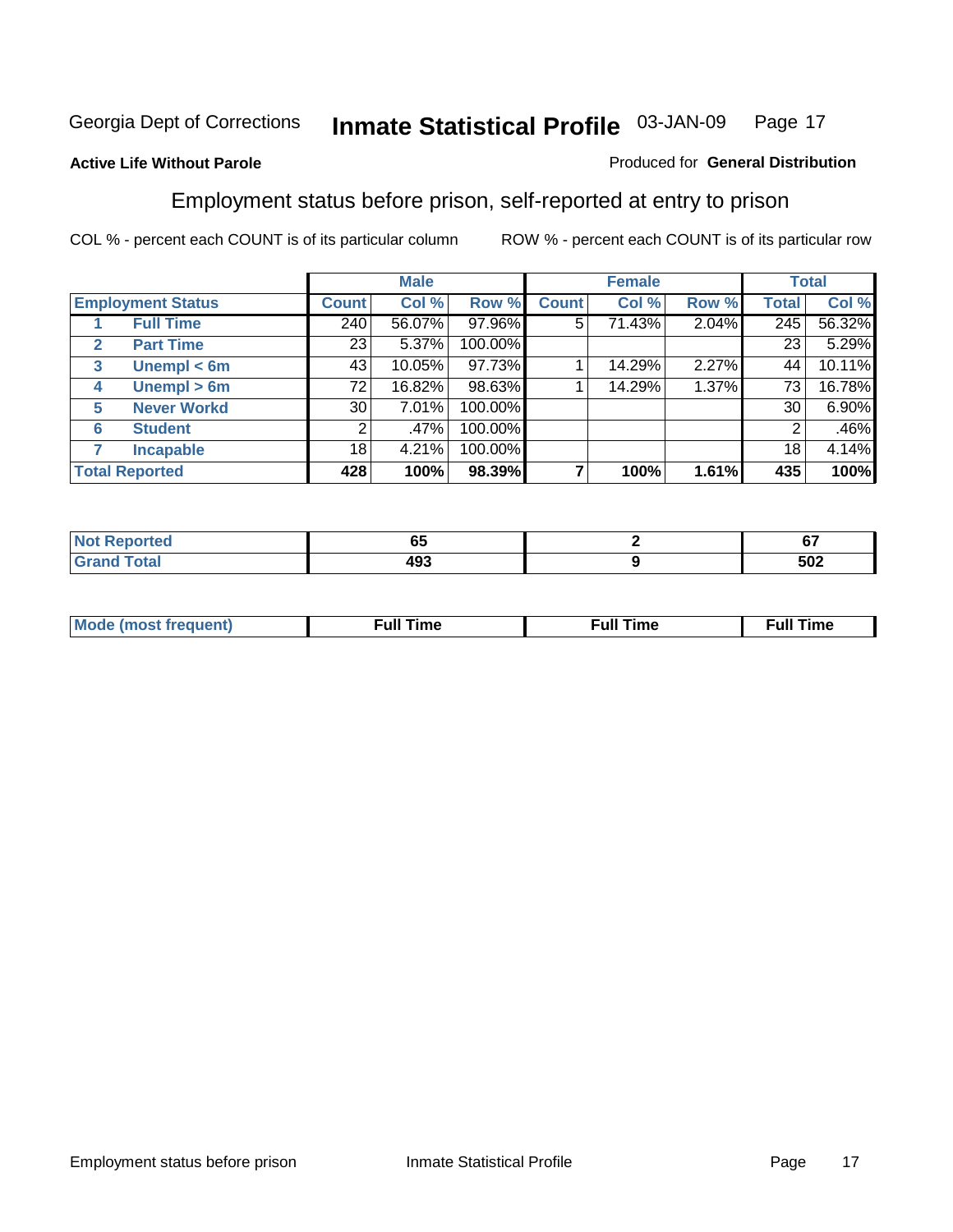#### **Active Life Without Parole**

Produced for **General Distribution**

#### Age at admission

|                         |                 | <b>Male</b> |         | <b>Female</b> |        | <b>Total</b> |                 |       |
|-------------------------|-----------------|-------------|---------|---------------|--------|--------------|-----------------|-------|
| <b>Age At Admission</b> | <b>Count</b>    | Col %       | Row %   | <b>Count</b>  | Col %  | Row %        | <b>Total</b>    | Col % |
| 15                      | 1               | 0.20%       | 100.00% |               |        |              | 1               | 0.20% |
| 16                      | 1               | 0.20%       | 100.00% |               |        |              | $\overline{1}$  | 0.20% |
| 17                      | $\overline{2}$  | 0.41%       | 100.00% |               |        |              | 2               | 0.40% |
| 18                      | 3               | 0.61%       | 100.00% |               |        |              | $\overline{3}$  | 0.60% |
| 19                      | 11              | 2.23%       | 100.00% |               |        |              | 11              | 2.19% |
| 20                      | 6               | 1.22%       | 85.71%  | 1             | 11.11% | 14.29%       | 7               | 1.39% |
| 21                      | $\overline{16}$ | 3.25%       | 100.00% |               |        |              | $\overline{16}$ | 3.19% |
| 22                      | $\overline{25}$ | 5.07%       | 100.00% |               |        |              | $\overline{25}$ | 4.98% |
| 23                      | $\overline{17}$ | 3.45%       | 94.44%  | 1             | 11.11% | 5.56%        | $\overline{18}$ | 3.59% |
| 24                      | $\overline{16}$ | 3.25%       | 100.00% |               |        |              | 16              | 3.19% |
| 25                      | $\overline{17}$ | 3.45%       | 94.44%  | 1             | 11.11% | 5.56%        | $\overline{18}$ | 3.59% |
| 26                      | $\overline{20}$ | 4.06%       | 100.00% |               |        |              | $\overline{20}$ | 3.98% |
| 27                      | $\overline{15}$ | 3.04%       | 100.00% |               |        |              | $\overline{15}$ | 2.99% |
| 28                      | $\overline{20}$ | 4.06%       | 100.00% |               |        |              | 20              | 3.98% |
| 29                      | $\overline{20}$ | 4.06%       | 100.00% |               |        |              | $\overline{20}$ | 3.98% |
| 30                      | 14              | 2.84%       | 100.00% |               |        |              | 14              | 2.79% |
| 31                      | 14              | 2.84%       | 100.00% |               |        |              | 14              | 2.79% |
| 32                      | $\overline{18}$ | 3.65%       | 94.74%  | 1             | 11.11% | 5.26%        | 19              | 3.78% |
| 33                      | $\overline{14}$ | 2.84%       | 100.00% |               |        |              | $\overline{14}$ | 2.79% |
| 34                      | $\overline{11}$ | 2.23%       | 100.00% |               |        |              | 11              | 2.19% |
| 35                      | $\overline{15}$ | 3.04%       | 93.75%  | 1             | 11.11% | 6.25%        | 16              | 3.19% |
| 36                      | $\overline{24}$ | 4.87%       | 100.00% |               |        |              | 24              | 4.78% |
| 37                      | $\overline{19}$ | 3.85%       | 100.00% |               |        |              | $\overline{19}$ | 3.78% |
| 38                      | 13              | 2.64%       | 100.00% |               |        |              | 13              | 2.59% |
| 39                      | 15              | 3.04%       | 100.00% |               |        |              | 15              | 2.99% |
| 40                      | 9               | 1.83%       | 100.00% |               |        |              | 9               | 1.79% |
| 41                      | $\overline{17}$ | 3.45%       | 100.00% |               |        |              | 17              | 3.39% |
| 42                      | 14              | 2.84%       | 100.00% |               |        |              | 14              | 2.79% |
| 43                      | $\overline{12}$ | 2.43%       | 100.00% |               |        |              | $\overline{12}$ | 2.39% |
| 44                      | 9               | 1.83%       | 90.00%  | 1             | 11.11% | 10.00%       | 10              | 1.99% |
| 45                      | 14              | 2.84%       | 100.00% |               |        |              | 14              | 2.79% |
| 46                      | 10              | 2.03%       | 83.33%  | 2             | 22.22% | 16.67%       | 12              | 2.39% |
| 47                      | 9               | 1.83%       | 100.00% |               |        |              | $\overline{9}$  | 1.79% |
| 48                      | 9               | 1.83%       | 90.00%  | 1             | 11.11% | 10.00%       | 10              | 1.99% |
| 49                      | 9               | 1.83%       | 100.00% |               |        |              | 9               | 1.79% |
| 50                      | 3               | 0.61%       | 100.00% |               |        |              | 3               | 0.60% |
| 51                      | 3               | 0.61%       | 100.00% |               |        |              | 3               | 0.60% |
| 52                      | 6               | 1.22%       | 100.00% |               |        |              | 6               | 1.20% |
| 54                      | 1               | 0.20%       | 100.00% |               |        |              | 1               | 0.20% |
| 55                      | 1               | 0.20%       | 100.00% |               |        |              | 1               | 0.20% |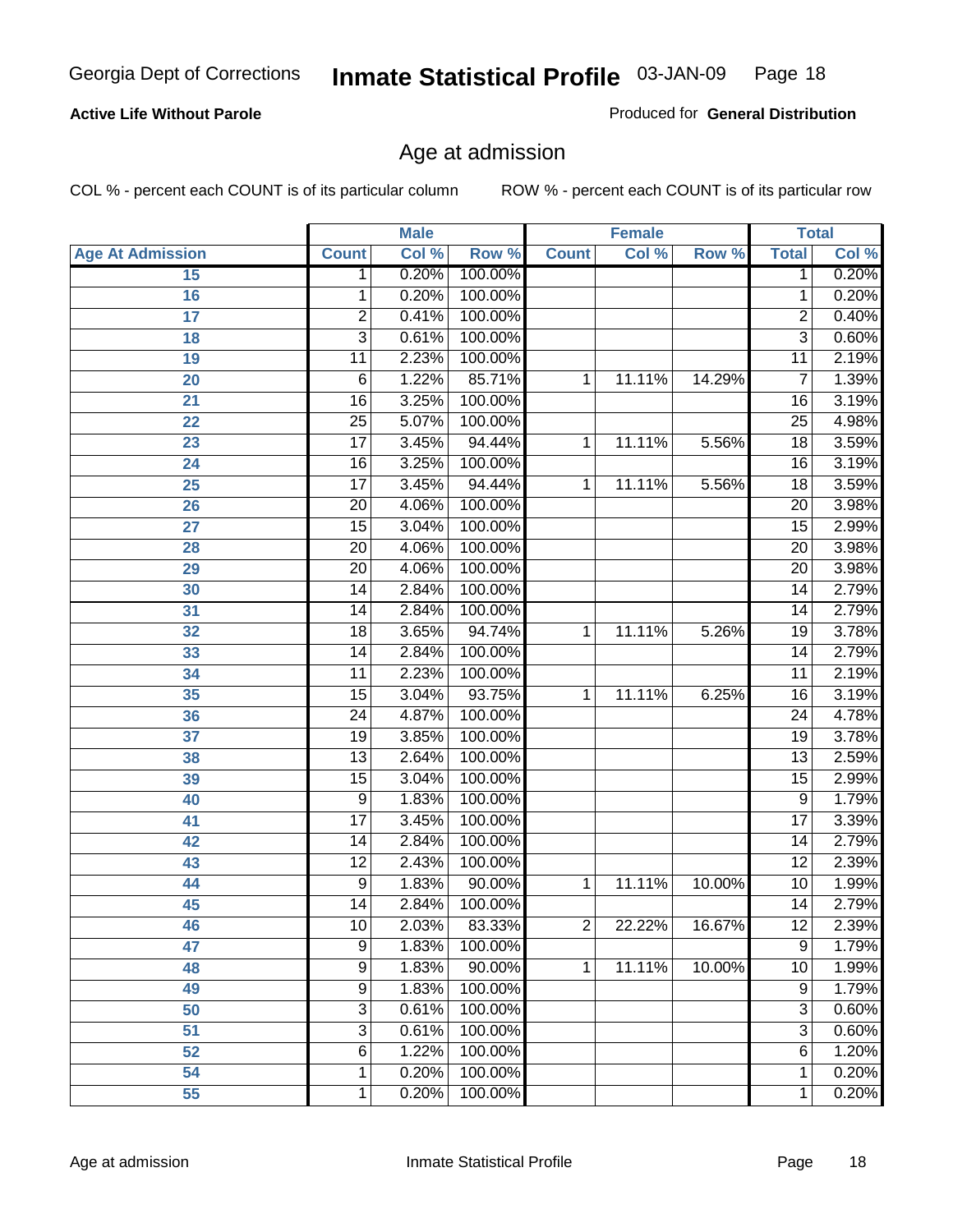#### **Active Life Without Parole**

Produced for **General Distribution**

#### Age at admission

|                         |              | <b>Male</b> |         |              | <b>Female</b> |       |              | <b>Total</b> |
|-------------------------|--------------|-------------|---------|--------------|---------------|-------|--------------|--------------|
| <b>Age At Admission</b> | <b>Count</b> | Col %       | Row %   | <b>Count</b> | Col %         | Row % | <b>Total</b> | Col %        |
| 56                      | 3            | 0.61%       | 100.00% |              |               |       | 3            | 0.60%        |
| 57                      | 4            | 0.81%       | 100.00% |              |               |       | 4            | 0.80%        |
| 58                      | 2            | 0.41%       | 100.00% |              |               |       | 2            | 0.40%        |
| 60                      |              | 0.20%       | 100.00% |              |               |       |              | 0.20%        |
| 62                      |              | 0.20%       | 100.00% |              |               |       |              | 0.20%        |
| 63                      |              | 0.20%       | 100.00% |              |               |       |              | 0.20%        |
| 64                      | 3            | 0.61%       | 100.00% |              |               |       | 3            | 0.60%        |
| 65                      |              | 0.20%       | 100.00% |              |               |       |              | 0.20%        |
| 66                      |              | 0.20%       | 100.00% |              |               |       |              | 0.20%        |
| 67                      |              | 0.20%       | 100.00% |              |               |       |              | 0.20%        |
| 69                      |              | 0.20%       | 100.00% |              |               |       |              | 0.20%        |
| 71                      |              | 0.20%       | 100.00% |              |               |       |              | 0.20%        |
| <b>Total Reported</b>   | 493          | 100%        | 98.21%  | 9            | 100%          | 1.79% | 502          | 100%         |

| <b>rted</b>    |            |     |
|----------------|------------|-----|
| `otal<br>_____ | 493<br>___ | 502 |

| <b>Mean</b><br>(average)       | 34.34 | 35.44 | 34.36    |
|--------------------------------|-------|-------|----------|
| <b>Median (middle)</b>         |       | 35    | າາ<br>ند |
| <b>Mode</b><br>(most frequent) | --    | 46    | n,<br>LL |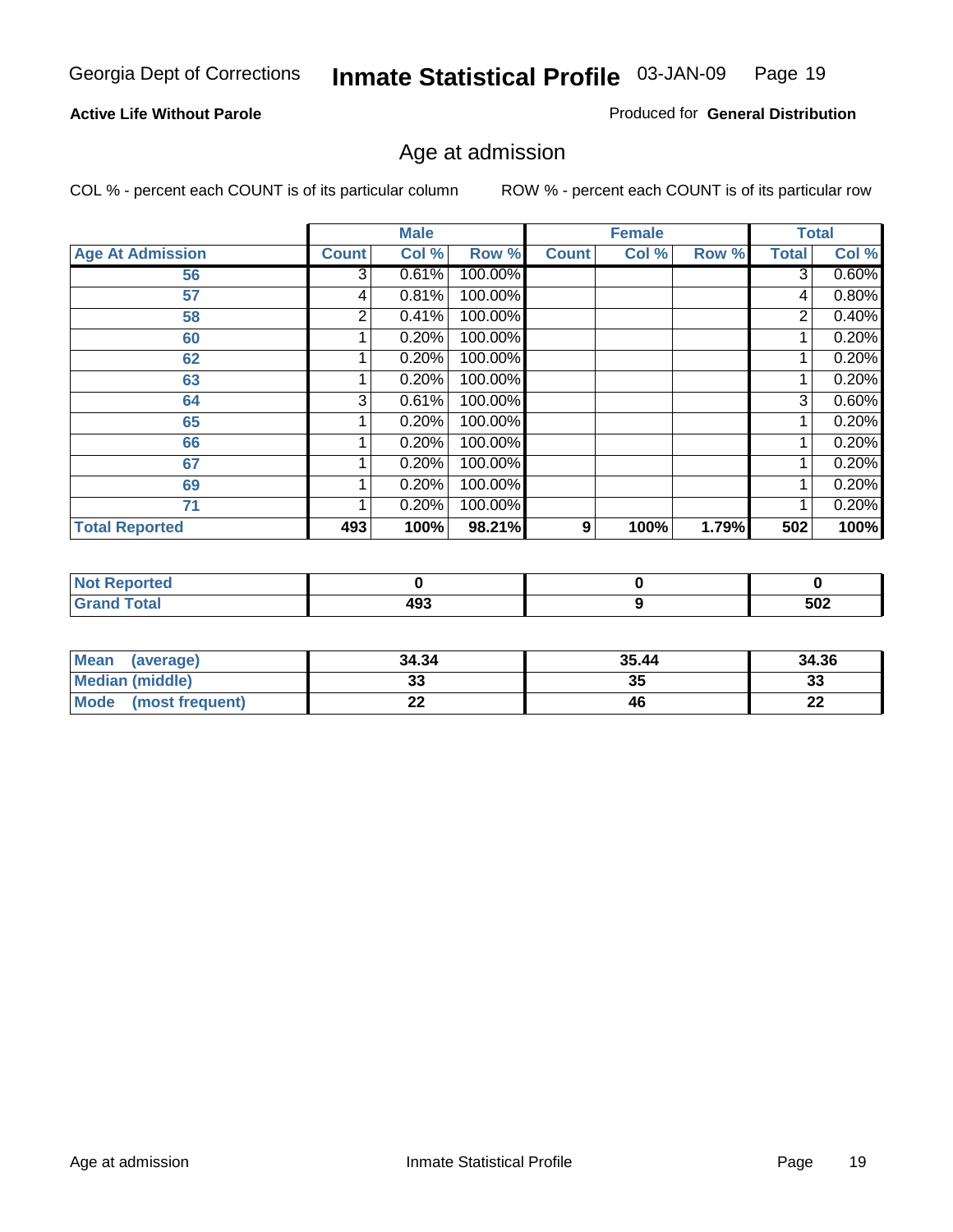|                       |              | <b>Male</b> |       |              | <b>Female</b> |       |              | Total |
|-----------------------|--------------|-------------|-------|--------------|---------------|-------|--------------|-------|
| <b>Age At Release</b> | <b>Count</b> | Col%        | Row % | <b>Count</b> | Col %         | Row % | <b>Total</b> | Col % |
| <b>Total Reported</b> |              |             |       |              |               |       |              |       |

| <b>Still Active</b> | 493 | 502 |
|---------------------|-----|-----|
| <b>Not Reported</b> |     |     |
| <b>Grand Total</b>  | 493 | 502 |

| <b>Mean</b><br>(average) | N/A | N/A | N/A |
|--------------------------|-----|-----|-----|
| <b>Median (middle)</b>   | N/A | N/A | N/A |
| Mode (most frequent)     | N/A | N/A | N/A |

#### **Active Life Without Parole**

Produced for **General Distribution**

## Age at release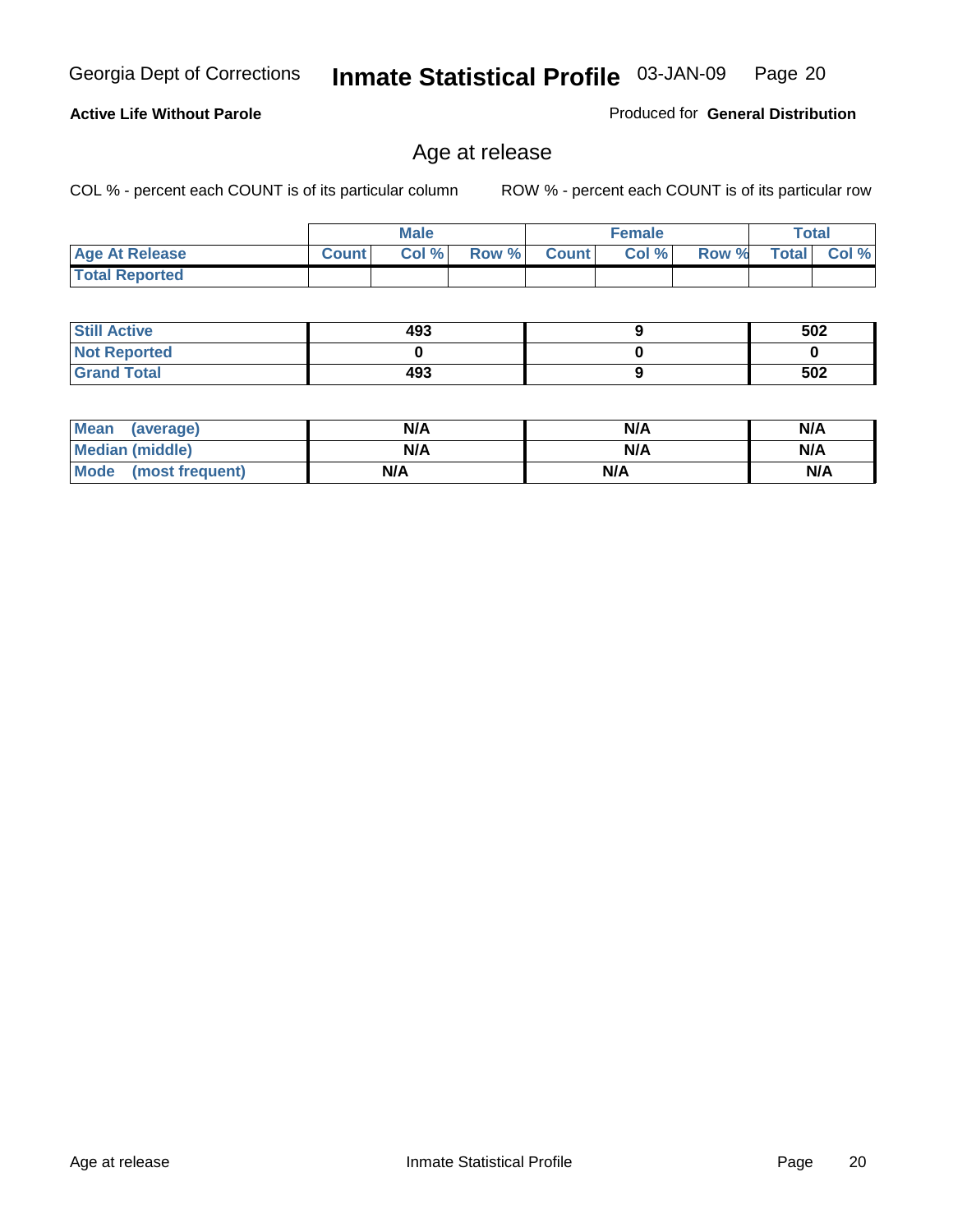#### **Active Life Without Parole**

#### Produced for **General Distribution**

#### Height, measured at entry to prison

|                       |                 | <b>Male</b> |         |                | <b>Female</b> |        | <b>Total</b>    |        |
|-----------------------|-----------------|-------------|---------|----------------|---------------|--------|-----------------|--------|
| <b>Height</b>         | <b>Count</b>    | Col %       | Row %   | <b>Count</b>   | Col %         | Row %  | <b>Total</b>    | Col %  |
| 5'01''                | 2               | 0.41%       | 100.00% |                |               |        | $\overline{2}$  | 0.40%  |
| 5'02"                 | 1               | 0.20%       | 100.00% |                |               |        | 1               | 0.20%  |
| 5'03"                 | 2               | 0.41%       | 50.00%  | $\overline{c}$ | 22.22%        | 50.00% | 4               | 0.80%  |
| 5'04"                 | 3               | 0.61%       | 60.00%  | $\overline{2}$ | 22.22%        | 40.00% | 5               | 1.00%  |
| 5'05"                 | 19              | 3.86%       | 90.48%  | $\overline{2}$ | 22.22%        | 9.52%  | 21              | 4.19%  |
| 5'06"                 | 35              | 7.11%       | 100.00% |                |               |        | $\overline{35}$ | 6.99%  |
| 5'07''                | 31              | 6.30%       | 93.94%  | $\overline{2}$ | 22.22%        | 6.06%  | 33              | 6.59%  |
| 5'08"                 | $\overline{47}$ | 9.55%       | 97.92%  | 1              | 11.11%        | 2.08%  | 48              | 9.58%  |
| 5'09"                 | 64              | 13.01%      | 100.00% |                |               |        | 64              | 12.77% |
| 5'10''                | 70              | 14.23%      | 100.00% |                |               |        | 70              | 13.97% |
| 5'11''                | 68              | 13.82%      | 100.00% |                |               |        | 68              | 13.57% |
| 6'00"                 | 55              | 11.18%      | 100.00% |                |               |        | 55              | 10.98% |
| 6'01''                | 35              | 7.11%       | 100.00% |                |               |        | 35              | 6.99%  |
| 6'02''                | 24              | 4.88%       | 100.00% |                |               |        | 24              | 4.79%  |
| 6'03"                 | 18              | 3.66%       | 100.00% |                |               |        | 18              | 3.59%  |
| 6'04"                 | 11              | 2.24%       | 100.00% |                |               |        | 11              | 2.20%  |
| 6'05"                 | $\overline{5}$  | 1.02%       | 100.00% |                |               |        | 5               | 1.00%  |
| 6'06"                 | $\overline{2}$  | 0.41%       | 100.00% |                |               |        | $\overline{2}$  | 0.40%  |
| <b>Total Reported</b> | 492             | 100%        | 98.20%  | 9              | 100%          | 1.80%  | 501             | 100%   |

| ported<br>TV 6                |     |     |
|-------------------------------|-----|-----|
| $\sim$ $\sim$ $\sim$<br>_____ | 493 | 502 |

| <b>Mean</b><br>(average)       | 5'10" | 5'05" | 5'10" |
|--------------------------------|-------|-------|-------|
| Median (middle)                | 5'10" | 5'05" | 5'10" |
| <b>Mode</b><br>(most frequent) | 5'10" | 5'04" | 5'10" |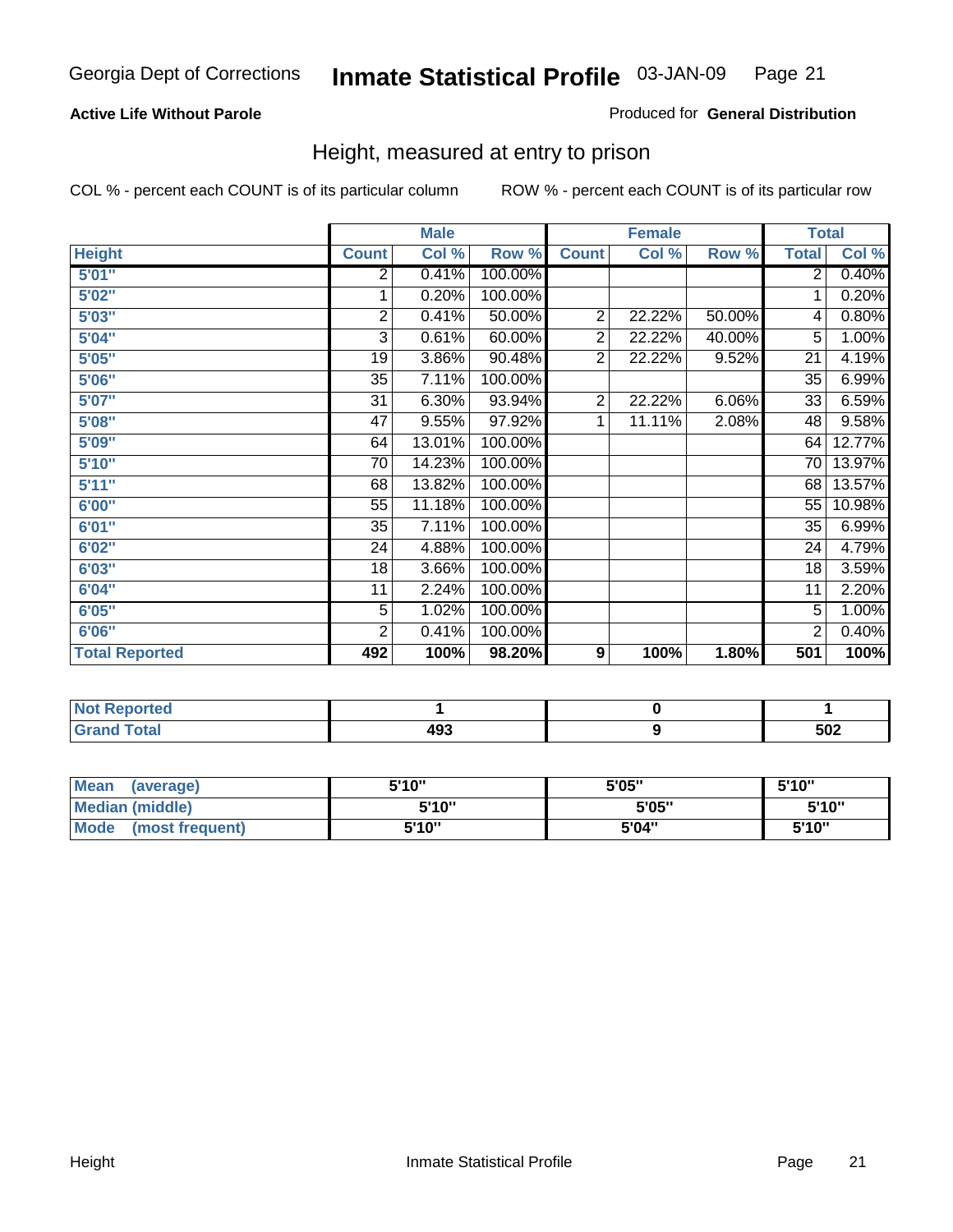#### **Active Life Without Parole**

#### Produced for **General Distribution**

#### Weight, measured at entry to prison

|                       |                 | <b>Male</b> |         |                | <b>Female</b> |         | <b>Total</b>    |        |
|-----------------------|-----------------|-------------|---------|----------------|---------------|---------|-----------------|--------|
| <b>Weight</b>         | <b>Count</b>    | Col %       | Row %   | <b>Count</b>   | Col %         | Row %   | <b>Total</b>    | Col %  |
| 110 - 119 pounds      |                 |             |         | 1.             | 11.11%        | 100.00% | 1               | 0.20%  |
| 120 - 129 pounds      | 3               | 0.61%       | 100.00% |                |               |         | 3               | 0.60%  |
| 130 - 139 pounds      | 13              | 2.64%       | 92.86%  | 1              | 11.11%        | 7.14%   | 14              | 2.79%  |
| 140 - 149 pounds      | 28              | 5.69%       | 96.55%  | 1              | 11.11%        | 3.45%   | $\overline{29}$ | 5.79%  |
| 150 - 159 pounds      | 41              | 8.33%       | 97.62%  | 1              | 11.11%        | 2.38%   | $\overline{42}$ | 8.38%  |
| 160 - 169 pounds      | 67              | 13.62%      | 98.53%  | 1              | 11.11%        | 1.47%   | 68              | 13.57% |
| 170 - 179 pounds      | 67              | 13.62%      | 97.10%  | $\overline{2}$ | 22.22%        | 2.90%   | 69              | 13.77% |
| 180 - 189 pounds      | 76              | 15.45%      | 100.00% |                |               |         | 76              | 15.17% |
| 190 - 199 pounds      | 39              | 7.93%       | 100.00% |                |               |         | 39              | 7.78%  |
| 200 - 209 pounds      | 32              | 6.50%       | 96.97%  | 1              | 11.11%        | 3.03%   | 33              | 6.59%  |
| 210 - 219 pounds      | $\overline{35}$ | 7.11%       | 100.00% |                |               |         | 35              | 6.99%  |
| 220 - 229 pounds      | 28              | 5.69%       | 100.00% |                |               |         | 28              | 5.59%  |
| 230 - 239 pounds      | 25              | 5.08%       | 100.00% |                |               |         | 25              | 4.99%  |
| 240 - 249 pounds      | 11              | 2.24%       | 100.00% |                |               |         | 11              | 2.20%  |
| 250 - 259 pounds      | 10              | 2.03%       | 100.00% |                |               |         | 10              | 2.00%  |
| 260 - 269 pounds      | 6               | 1.22%       | 85.71%  | 1              | 11.11%        | 14.29%  | 7               | 1.40%  |
| 270 - 279 pounds      | $\overline{2}$  | 0.41%       | 100.00% |                |               |         | $\overline{2}$  | 0.40%  |
| 280 - 289 pounds      | $\overline{5}$  | 1.02%       | 100.00% |                |               |         | $\overline{5}$  | 1.00%  |
| 290 - 299 pounds      | 1               | 0.20%       | 100.00% |                |               |         | 1               | 0.20%  |
| 320 - 329 pounds      | 1               | 0.20%       | 100.00% |                |               |         | 1               | 0.20%  |
| 330 - 339 pounds      | 1               | 0.20%       | 100.00% |                |               |         | 1               | 0.20%  |
| 400 pounds and over   | 1               | 0.20%       | 100.00% |                |               |         | $\overline{1}$  | 0.20%  |
| <b>Total Reported</b> | 492             | 100%        | 98.20%  | 9              | 100%          | 1.80%   | 501             | 100.0% |

| Reported<br><b>NOT</b> |     |     |
|------------------------|-----|-----|
| <b>cotal</b>           | 493 | 502 |

| <b>Mean</b><br>(average)       | 189 | 169 | 189 |
|--------------------------------|-----|-----|-----|
| Median (middle)                | 183 | 164 | 182 |
| <b>Mode</b><br>(most frequent) | 170 | 164 | 170 |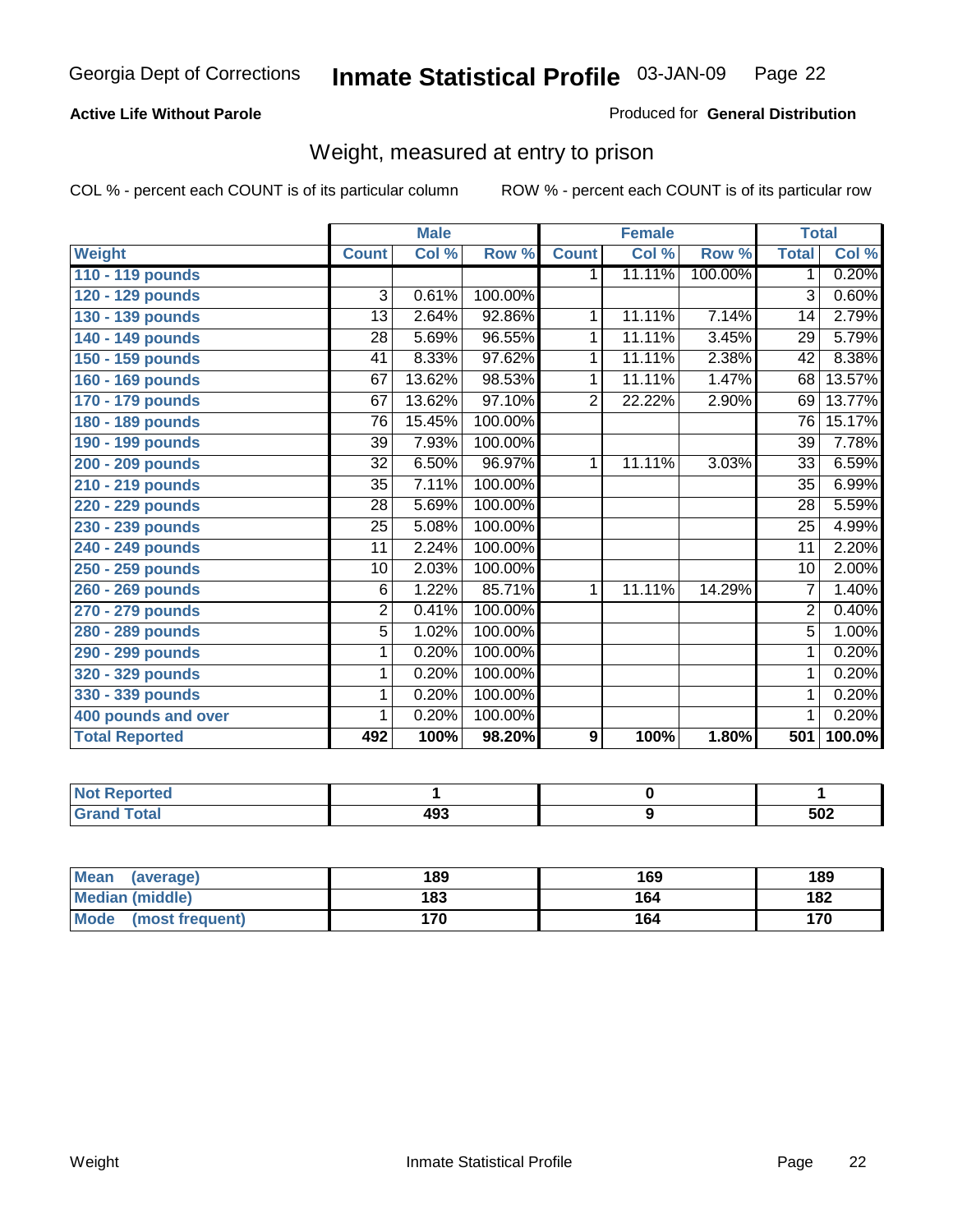**Active Life Without Parole** 

Produced for **General Distribution**

## Military service

|                         |              | <b>Male</b> |             |   | <b>Female</b> |       |              | <b>Total</b> |
|-------------------------|--------------|-------------|-------------|---|---------------|-------|--------------|--------------|
| <b>Military service</b> | <b>Count</b> | Col %       | Row % Count |   | Col %         | Row % | <b>Total</b> | Col %        |
| <b>Air Force</b>        | 6            | 1.83%       | 100.00%     |   |               |       | 6            | 1.78%        |
| <b>Army</b>             | 32           | $9.76\%$    | 100.00%     |   |               |       | 32           | 9.50%        |
| <b>Navy</b><br>3        |              | $.91\%$     | 100.00%     |   |               |       | 3            | .89%         |
| <b>Marines</b><br>4     |              | 1.22%       | 100.00%     |   |               |       |              | 1.19%        |
| 96 None                 | 283          | 86.28%      | 96.92%      | 9 | 100.00%       | 3.08% | 292          | 86.65%       |
| <b>Total Reported</b>   | 328          | 100%        | 97.33%      | 9 | 100%          | 2.67% | 337          | 100%         |

| <b>\rted</b> | 1 C C<br>⊍ט<br>__ | 165<br>- - |
|--------------|-------------------|------------|
| Coto!        | 102<br>193        | 502        |

| M<br><b>IVUII</b><br>.<br>. |
|-----------------------------|
|-----------------------------|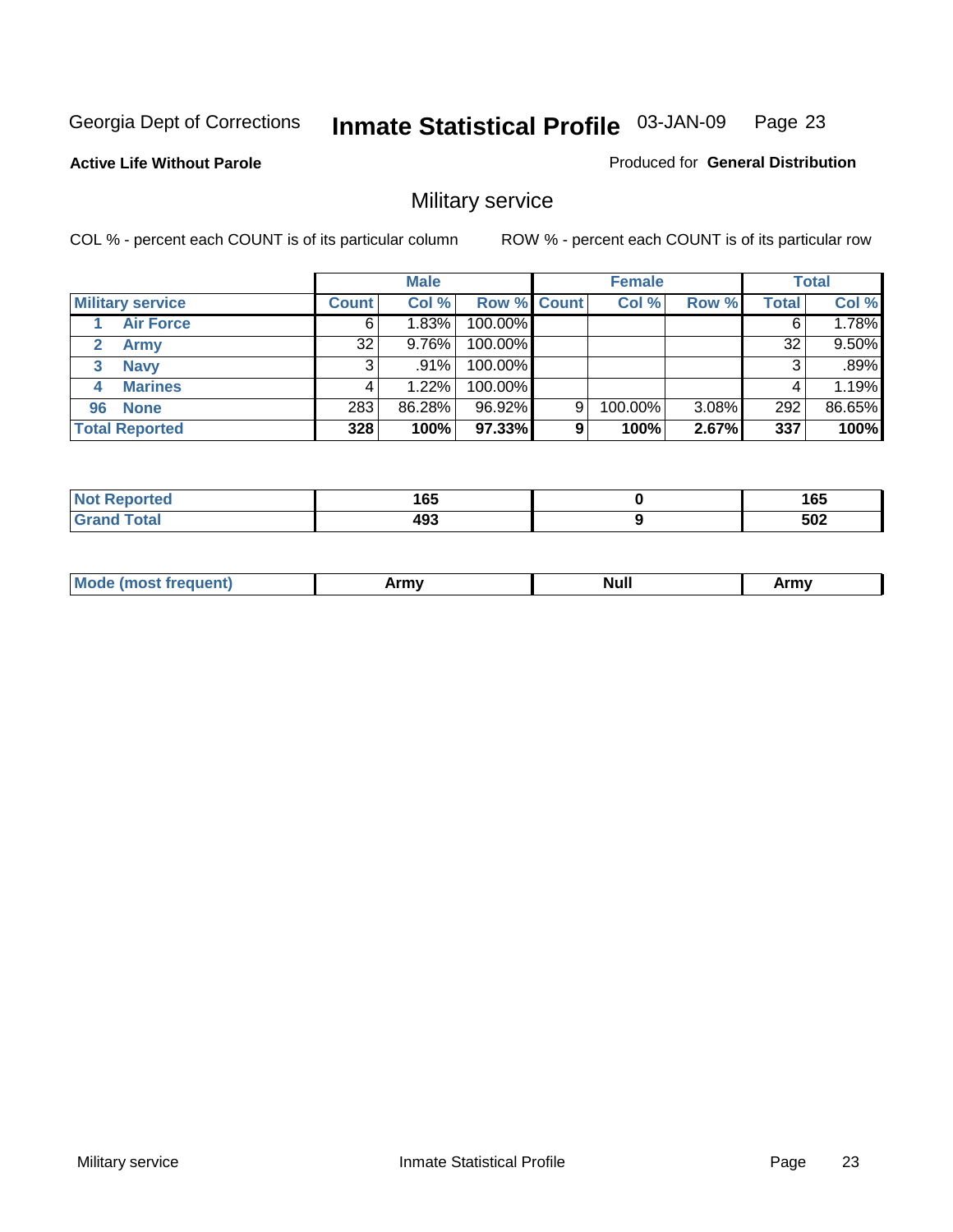#### **Active Life Without Parole**

#### Produced for **General Distribution**

#### Type of admission to prison

|    |                             |              | <b>Male</b> |                    |   | <b>Female</b> |       |              | <b>Total</b> |
|----|-----------------------------|--------------|-------------|--------------------|---|---------------|-------|--------------|--------------|
|    | <b>Type of Admission</b>    | <b>Count</b> | Col %       | <b>Row % Count</b> |   | Col %         | Row % | <b>Total</b> | Col %        |
|    | <b>Committed From Court</b> | 142          | 28.80%      | 97.26%             | 4 | 44.44%        | 2.74% | 146          | 29.08%       |
| 3  | <b>Parole Rev/New Sent</b>  | 37           | 7.51%       | 100.00%            |   |               |       | 37           | 7.37%        |
| 4  | <b>Par Rev/No New Sent</b>  | 8            | 1.62%       | 100.00%            |   |               |       | 8            | 1.59%        |
| 6  | <b>Prob Viol/Partial</b>    | 6            | 1.22%       | 100.00%            |   |               |       | 6            | 1.20%        |
| 9  | <b>Prob Rev/Remainder</b>   | 11           | 2.23%       | 100.00%            |   |               |       | 11           | 2.19%        |
| 10 | <b>New Sent/Par Rev Pnd</b> |              | .20%        | 100.00%            |   |               |       |              | .20%         |
| 11 | <b>Life W/O Parole</b>      | 287          | 58.22%      | 98.29%             | 5 | 55.56%        | 1.71% | 292          | 58.17%       |
| 30 | <b>Par Rev/Rsn Unknown</b>  |              | .20%        | 100.00%            |   |               |       |              | .20%         |
|    | <b>Total Reported</b>       | 493          | 100%        | 98.21%             | 9 | 100%          | 1.79% | 502          | 100%         |

| Reported<br>NOT               |     |     |
|-------------------------------|-----|-----|
| <b>Total</b><br>Grs<br>$\sim$ | י ה | 502 |

| Mode (most frequent) | Lf W/O Par | Lf W/O Par | f W/O Par |
|----------------------|------------|------------|-----------|
|                      |            |            |           |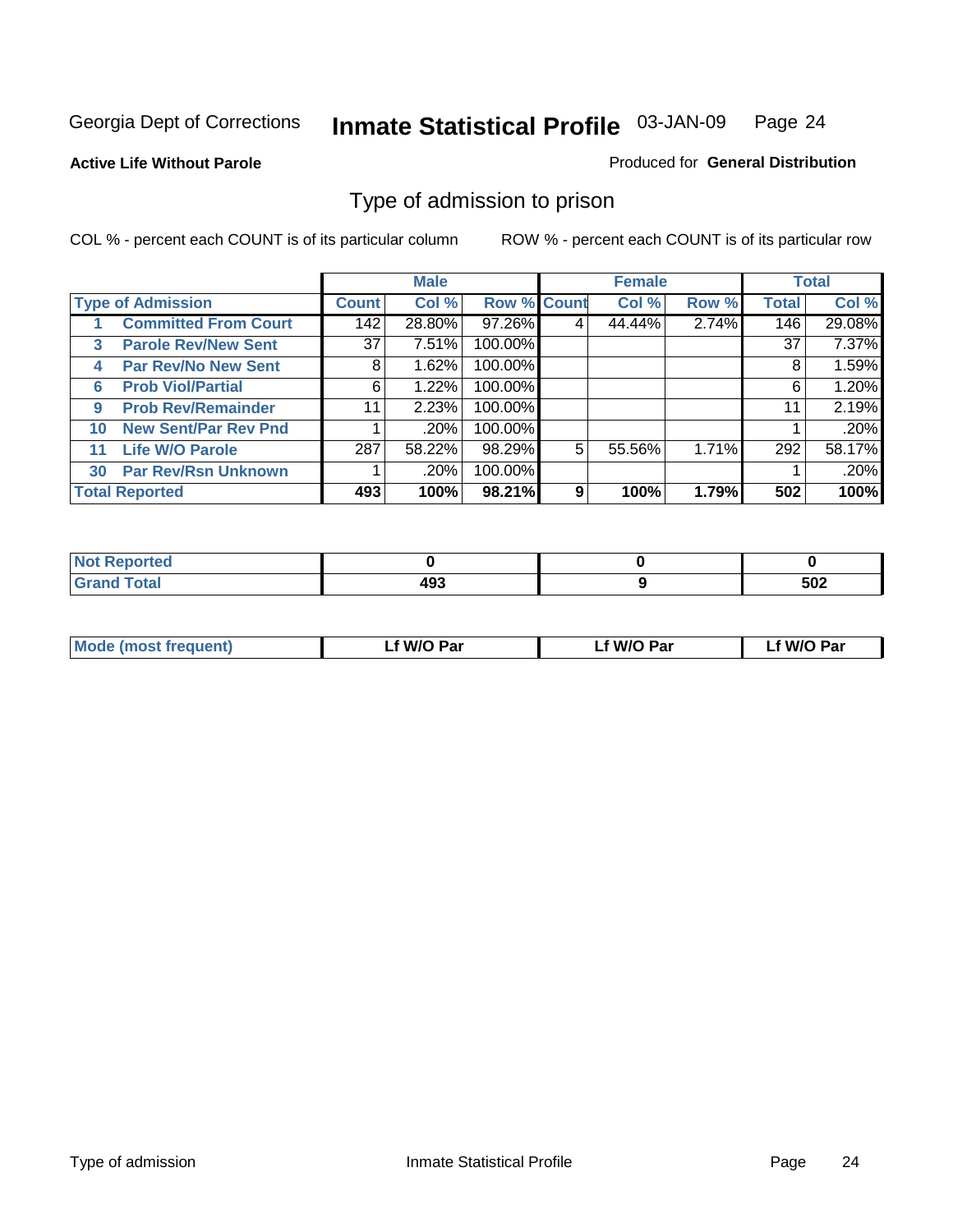**Active Life Without Parole** 

Produced for **General Distribution**

#### Current / last security status

|                        |         | <b>Male</b> |                    |   | <b>Female</b> |       |       | <b>Total</b> |
|------------------------|---------|-------------|--------------------|---|---------------|-------|-------|--------------|
| <b>Security Status</b> | Count l | Col %       | <b>Row % Count</b> |   | Col %         | Row % | Total | Col %        |
| 3 Minimum              | 5.      | 1.02%       | $100.00\%$         |   | .00%          |       |       | 1.00%        |
| 4 Medium               | 69      | $14.11\%$   | $100.00\%$         |   | $.00\%$       |       | 69    | 13.86%       |
| 5 Close                | 414     | 84.66%      | $97.87\%$          | 9 | 100.00%       | 2.13% | 423   | 84.94%       |
| <b>6 Maximum</b>       |         | $.20\%$     | 100.00%            |   | .00%          |       |       | $.20\%$      |
| <b>Total Reported</b>  | 489     | 100%        | 98.19%             | 9 | 100%          | 1.81% | 498   | 100%         |

| <b>Still being diagnosed</b> |     |     |
|------------------------------|-----|-----|
| <b>Not Reported</b>          |     |     |
| <b>Grand Total</b>           | 493 | 502 |

|  | Mo<br>frequent)<br>יצניות ו | Close<br>. | ાose<br>. | <b>OSE</b><br>. |
|--|-----------------------------|------------|-----------|-----------------|
|--|-----------------------------|------------|-----------|-----------------|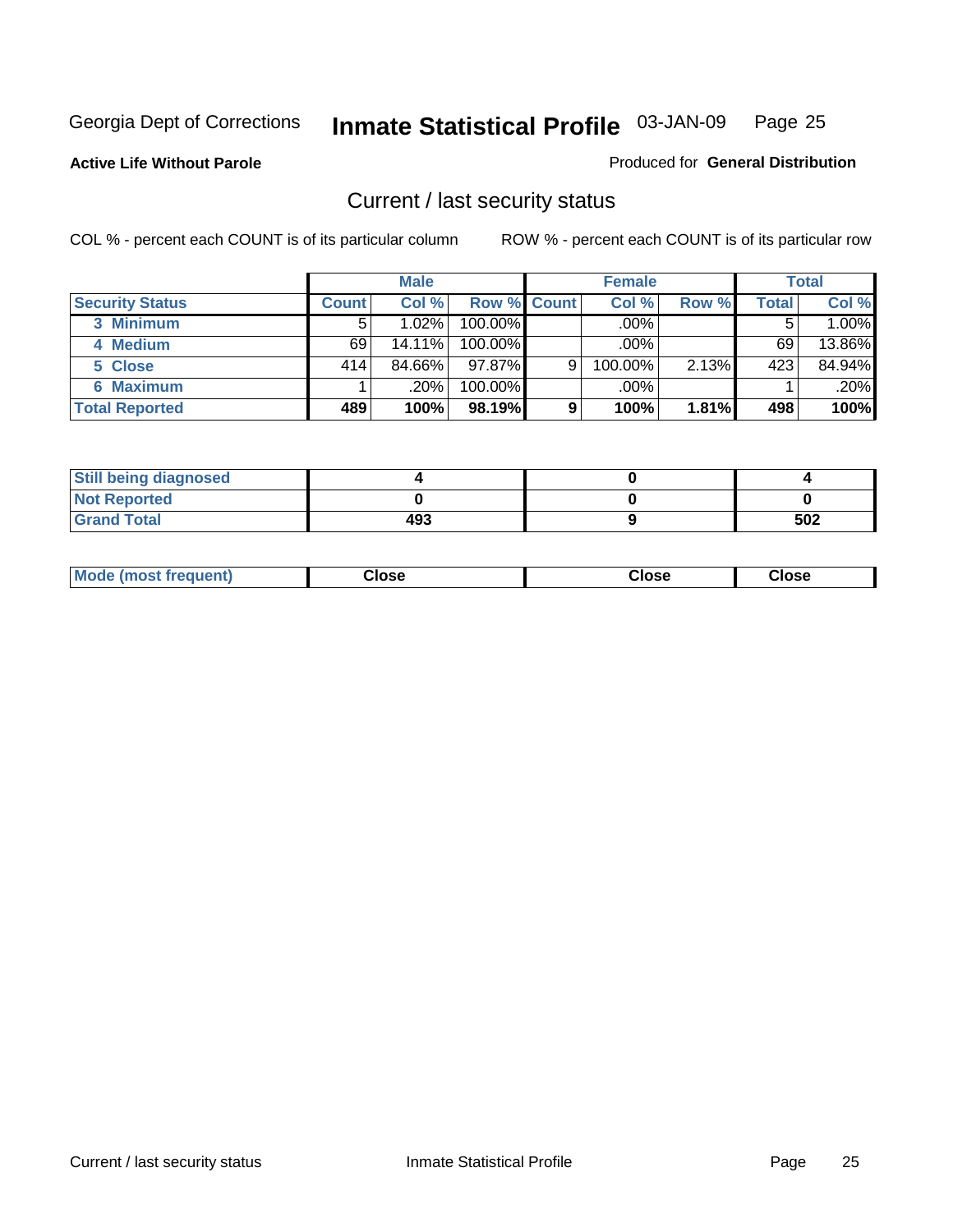**Active Life Without Parole** 

Produced for **General Distribution**

## Current / last type of institution

|                            |              | <b>Male</b> |                    | <b>Female</b> |         |       | <b>Total</b> |
|----------------------------|--------------|-------------|--------------------|---------------|---------|-------|--------------|
| <b>Type of Institution</b> | <b>Count</b> | Col %       | <b>Row % Count</b> | Col%          | Row %   | Total | Col %        |
| <b>State Prison</b>        | 492          | 99.80%      | 98.20%             | 100.00%       | $.80\%$ | 501   | 99.80%       |
| <b>Private Prison</b>      |              | ا 20%.      | 100.00%            |               |         |       | .20%         |
| <b>Total Reported</b>      | 493          | 100%        | 98.21%             | 100%          | 1.79%   | 502   | 100%         |

| τeα              |     |     |
|------------------|-----|-----|
| <b>otal</b><br>- | 493 | 502 |

| <b>Mode (most frequent)</b> | <b>State Prison</b> | <b>State Prison</b> | <b>State Prison</b> |
|-----------------------------|---------------------|---------------------|---------------------|
|                             |                     |                     |                     |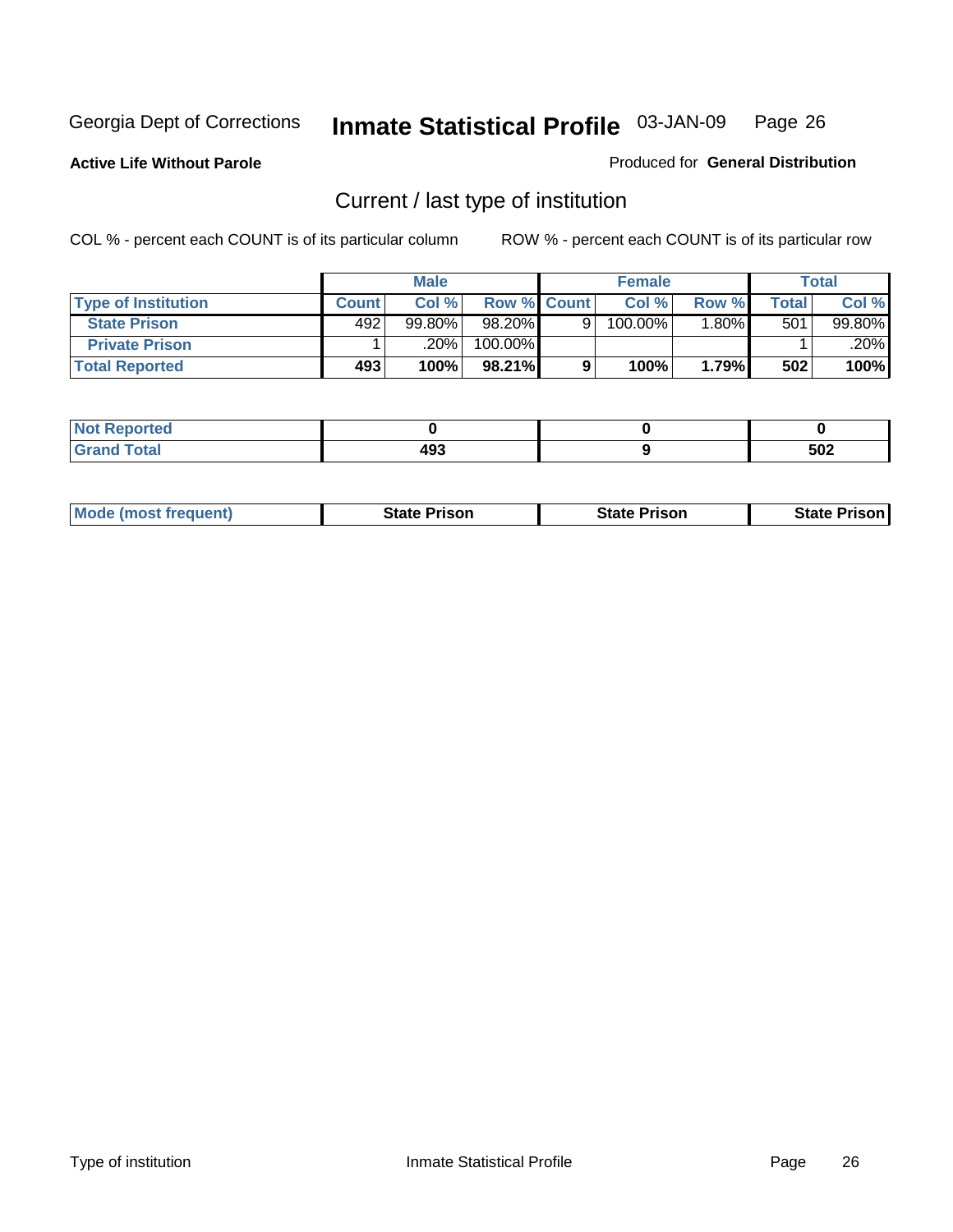**Active Life Without Parole** 

Produced for **General Distribution**

#### Institution type - transitional centers

|                                                | Male  |                    | <b>Female</b> |                   | Total |
|------------------------------------------------|-------|--------------------|---------------|-------------------|-------|
| <b>Institution Type - Trans. Centers Count</b> | Col % | <b>Row % Count</b> |               | Col % Row % Total | Col % |
| <b>Total Reported</b>                          |       |                    |               |                   |       |

| rtea<br>20 NGL 2<br>  |  |  |
|-----------------------|--|--|
| into!<br>---<br>_____ |  |  |

| Mode (most frequent) | <b>Null</b> | <b>Null</b> | <b>Null</b> |
|----------------------|-------------|-------------|-------------|
|                      |             |             |             |
|                      |             |             |             |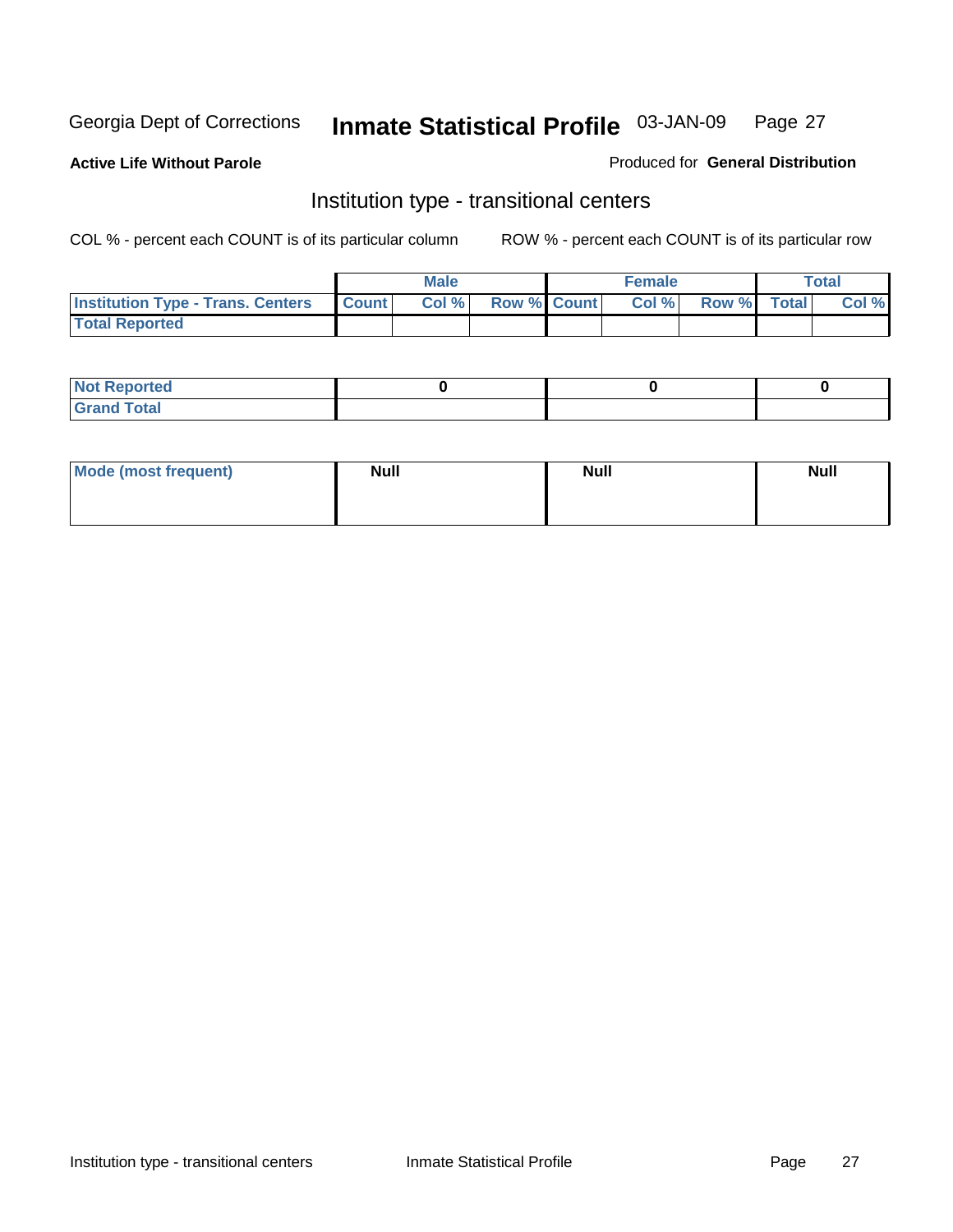**Active Life Without Parole** 

Produced for **General Distribution**

#### Institution type - mental hospitals

|                                                  | <b>Male</b> |                    | <b>Female</b> |                   | <b>Total</b> |
|--------------------------------------------------|-------------|--------------------|---------------|-------------------|--------------|
| <b>Institution Type - Mental Hospitals Count</b> | Col%        | <b>Row % Count</b> |               | Col % Row % Total | Col %        |
| <b>Total Reported</b>                            |             |                    |               |                   |              |

| <b>Not Reported</b> |  |  |
|---------------------|--|--|
| <b>Fotal</b><br>Cro |  |  |

| Mode (most frequent) | <b>Null</b> | <b>Null</b> | <b>Null</b> |
|----------------------|-------------|-------------|-------------|
|                      |             |             |             |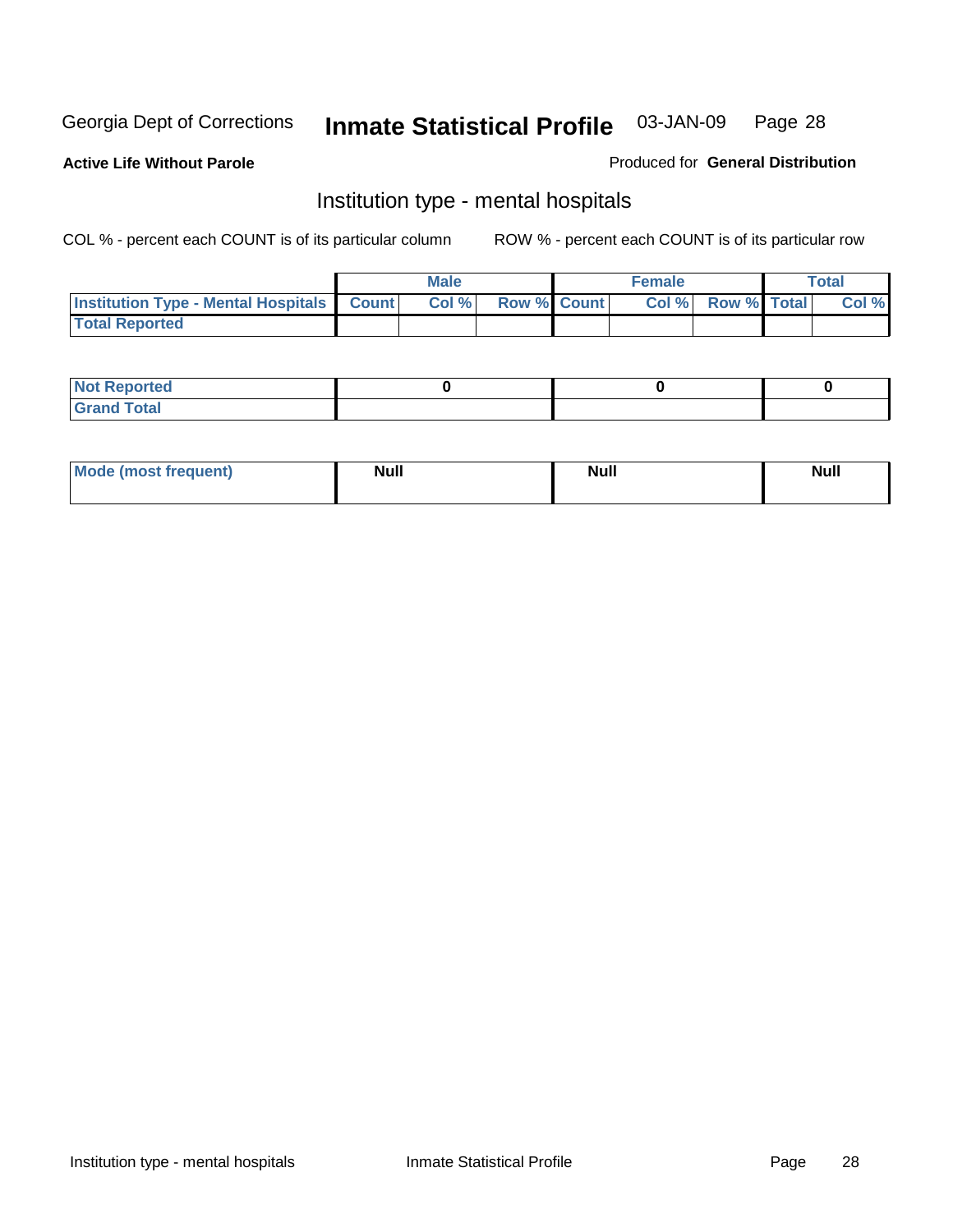**Active Life Without Parole** 

Produced for **General Distribution**

#### Institution type - county prisons

|                                                    | <b>Male</b> |  | <b>Female</b>            |              |              | <b>Total</b> |
|----------------------------------------------------|-------------|--|--------------------------|--------------|--------------|--------------|
| <b>Institution Type - County Prisons   Count  </b> | Col %       |  | <b>Row % Count Col %</b> | <b>Row %</b> | <b>Total</b> | Col %        |
| <b>Total Reported</b>                              |             |  |                          |              |              |              |

| <b>Not</b><br><b>Reported</b> |  |  |
|-------------------------------|--|--|
| <b>Grand Total</b>            |  |  |

| <b>Mo</b><br>frequent) | NI. . II<br>1u 11 | <b>Moll</b> | <b>Null</b> |
|------------------------|-------------------|-------------|-------------|
|                        |                   |             |             |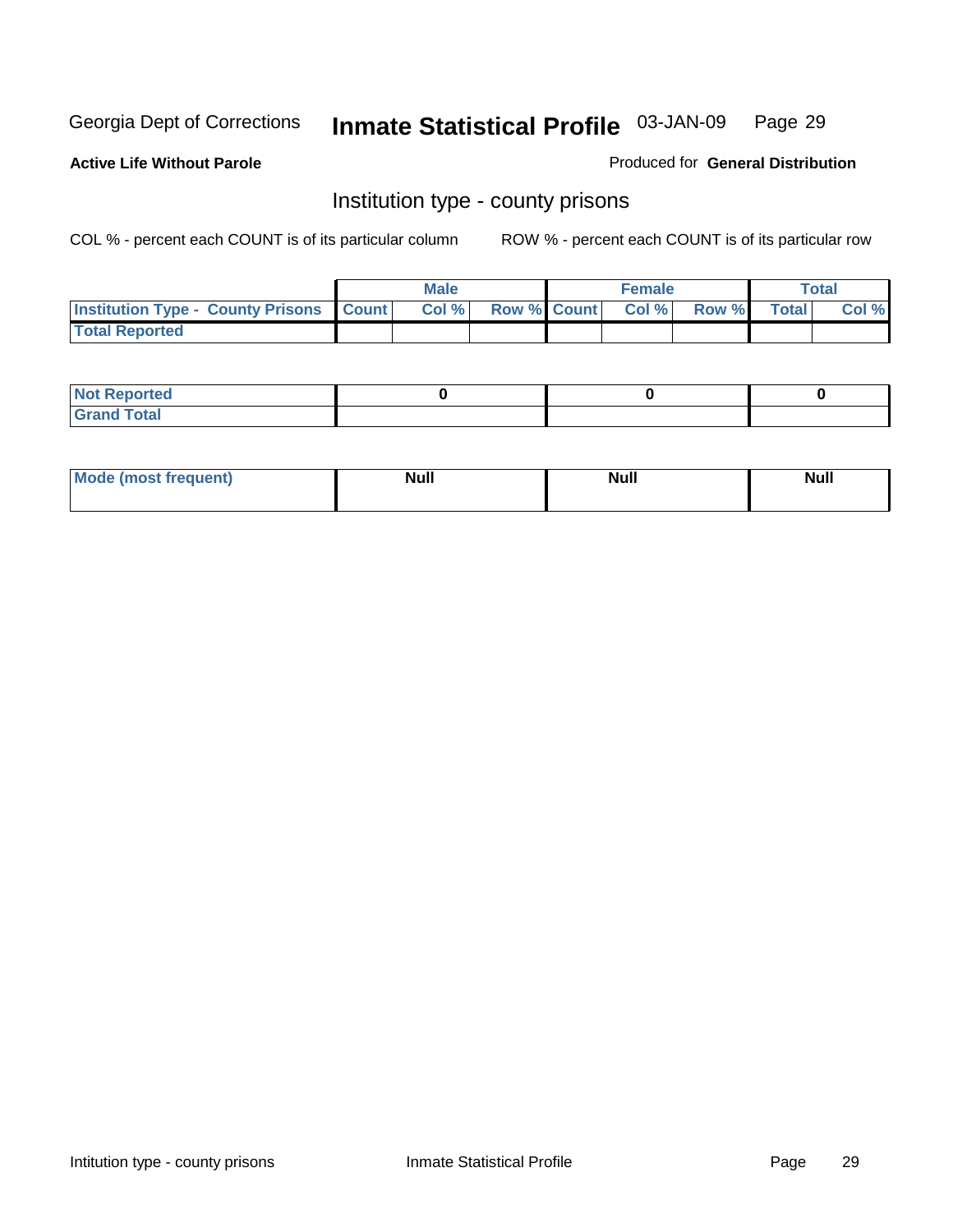#### **Active Life Without Parole**

#### Produced for **General Distribution**

#### Institution type - state prisons

|     |                                         | <b>Male</b>    |        | <b>Female</b> |                |        | <b>Total</b> |              |        |
|-----|-----------------------------------------|----------------|--------|---------------|----------------|--------|--------------|--------------|--------|
|     | <b>Institution Type - State Prisons</b> | <b>Count</b>   | Col %  | Row %         | <b>Count</b>   | Col %  | Row %        | <b>Total</b> | Col %  |
|     | 532 Augusta State Med.                  | 26             | 5.28%  | 100.00%       |                |        |              | 26           | 5.19%  |
|     | <b>Prison</b>                           |                |        |               |                |        |              |              |        |
| 553 | <b>Baldwin State Prison</b>             | 16             | 3.25%  | 100.00%       |                |        |              | 16           | 3.19%  |
| 547 | <b>Calhoun State Prison</b>             | 4              | .81%   | 100.00%       |                |        |              | 4            | .80%   |
| 523 | <b>Coastal State Prison</b>             | $\overline{2}$ | .41%   | 100.00%       |                |        |              | 2            | .40%   |
| 503 | <b>Dodge State Prison</b>               | 1              | .20%   | 100.00%       |                |        |              | 1            | .20%   |
| 521 | <b>Ga Diag &amp; Class Pris</b>         | 3              | .61%   | 100.00%       |                |        |              | 3            | .60%   |
| 522 | <b>Ga Diag &amp; Class Pris-</b>        | 14             | 2.85%  | 100.00%       |                |        |              | 14           | 2.79%  |
|     | <b>Perm</b>                             |                |        |               |                |        |              |              |        |
| 517 | <b>Ga State Prison</b>                  | 19             | 3.86%  | 100.00%       |                |        |              | 19           | 3.79%  |
| 541 | <b>Hancock State Prison</b>             | 58             | 11.79% | 100.00%       |                |        |              | 58           | 11.58% |
| 540 | <b>Hays State Prison</b>                | 48             | 9.76%  | 100.00%       |                |        |              | 48           | 9.58%  |
| 549 | <b>Macon State Prison</b>               | 79             | 16.06% | 100.00%       |                |        |              | 79           | 15.77% |
| 519 | <b>Men'S State Prison</b>               | 5              | 1.02%  | 100.00%       |                |        |              | 5            | 1.00%  |
| 554 | <b>Metro State Prison (W)</b>           |                |        |               | $\overline{7}$ | 77.78% | 100.00%      | 7            | 1.40%  |
| 505 | <b>Phillips State Prison</b>            | 20             | 4.07%  | 100.00%       |                |        |              | 20           | 3.99%  |
| 557 | <b>Pulaski State Prison (W)</b>         |                |        |               | $\overline{2}$ | 22.22% | 100.00%      | 2            | .40%   |
| 550 | <b>Smith State Prison</b>               | 39             | 7.93%  | 100.00%       |                |        |              | 39           | 7.78%  |
| 542 | <b>Telfair State Prison</b>             | 67             | 13.62% | 100.00%       |                |        |              | 67           | 13.37% |
| 537 | <b>Valdosta State Prison</b>            | 48             | 9.76%  | 100.00%       |                |        |              | 48           | 9.58%  |
| 501 | <b>Ware State Prison</b>                | 39             | 7.93%  | 100.00%       |                |        |              | 39           | 7.78%  |
| 552 | <b>Washington Sp</b>                    | 4              | .81%   | 100.00%       |                |        |              | 4            | .80%   |
|     | <b>Total Reported</b>                   | 492            | 100%   | 98.2%         | 9              | 100%   | 1.8%         | 501          | 100%   |

| <b>ported</b><br>-N/<br>. |      |     |
|---------------------------|------|-----|
| <b>Total</b>              | 102  | 501 |
| C <sub>ucu</sub>          | 4J L | ວບ. |

| Mode (most frequent) | 1549 Macon State Prison | 554 Metro State Prison (W) | 549 Macon State<br>Prison |
|----------------------|-------------------------|----------------------------|---------------------------|
|----------------------|-------------------------|----------------------------|---------------------------|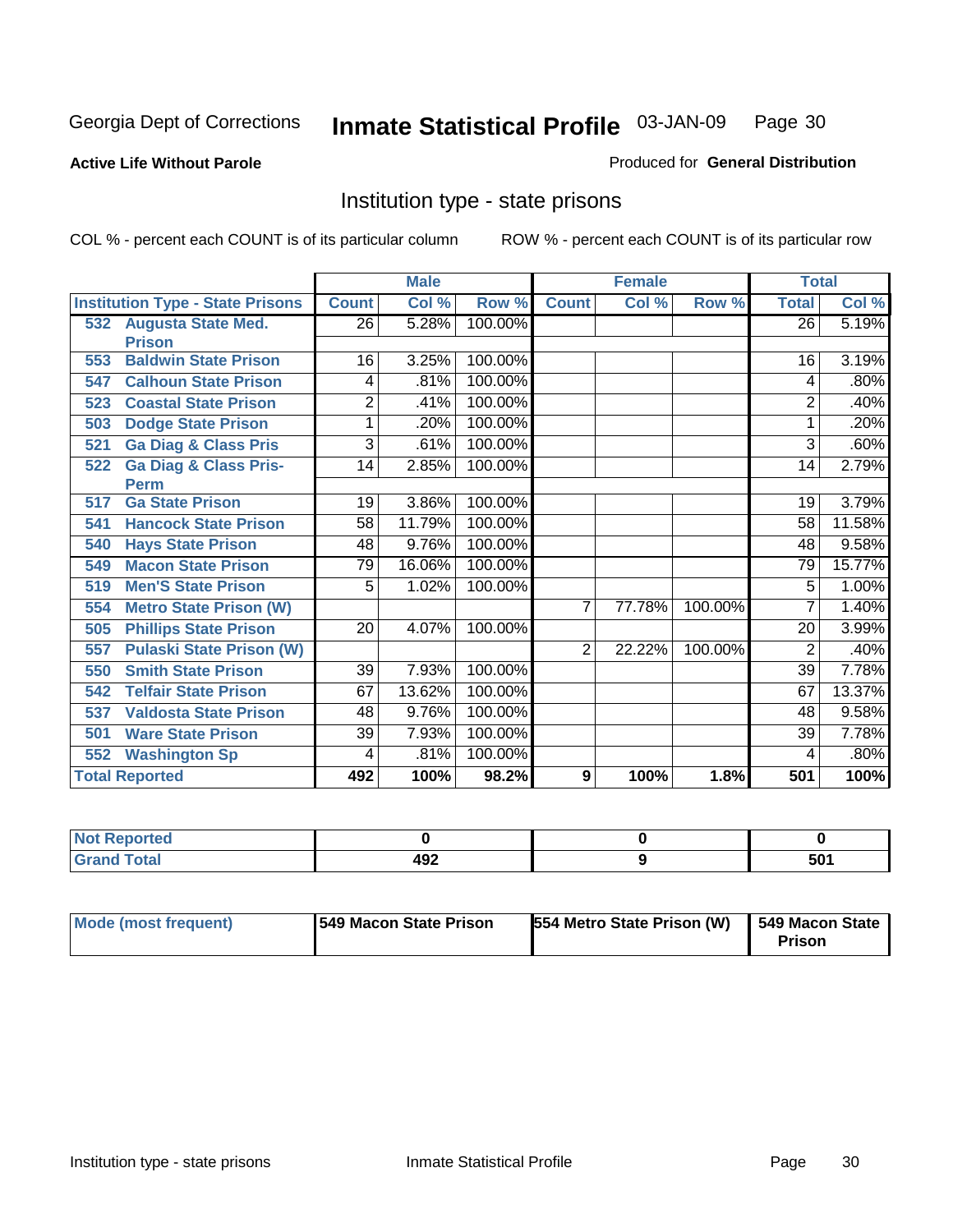**Active Life Without Parole** 

Produced for **General Distribution**

#### Institution type - private prisons

|                                           |              | Male    |                    | <b>Female</b> |              |       | <b>Total</b> |
|-------------------------------------------|--------------|---------|--------------------|---------------|--------------|-------|--------------|
| <b>Institution Type - Private Prisons</b> | <b>Count</b> | Col %   | <b>Row % Count</b> | Col %         | <b>Row %</b> | Total | Col %        |
| 567 D Ray James Corr Fac                  |              | 100.00% | $100.00\%$         |               |              |       | 100.00%      |
| <b>Total Reported</b>                     |              | 100%    | 100% <b>I</b>      |               | %            |       | 100%         |

| orted<br>$\sim$<br>.            |  |  |
|---------------------------------|--|--|
| $\sim$<br><b>TULAI</b><br>----- |  |  |

| Mode (most frequent) | 567 D Ray James Corr Fac | <b>Null</b> | <b>567 D Ray James</b><br><b>Corr Fac</b> |
|----------------------|--------------------------|-------------|-------------------------------------------|
|----------------------|--------------------------|-------------|-------------------------------------------|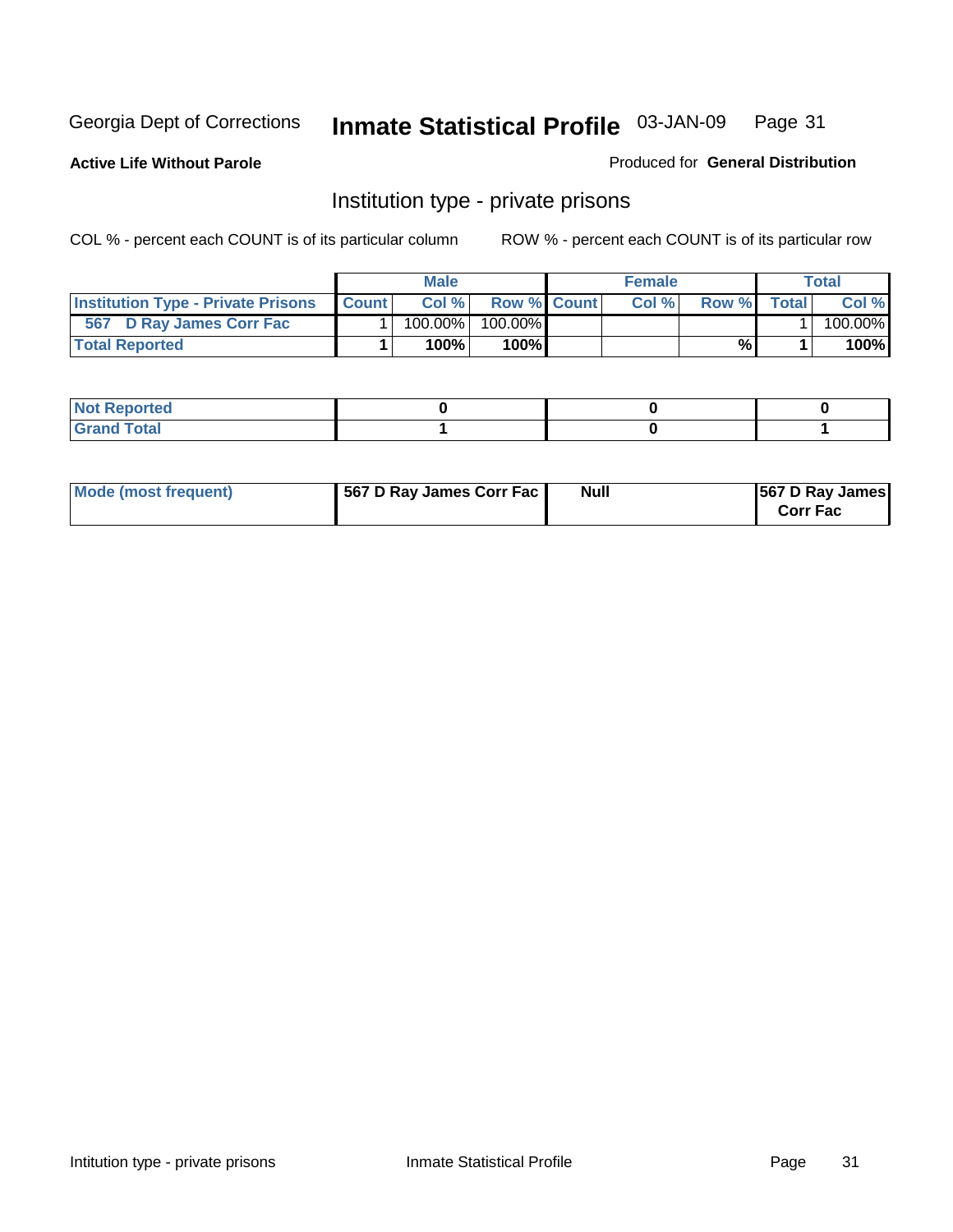**Active Life Without Parole** 

Produced for **General Distribution**

#### Institution type - prison annexes

|                                                | <b>Male</b> |       |              | Female |             | <b>Total</b> |
|------------------------------------------------|-------------|-------|--------------|--------|-------------|--------------|
| <b>Institution Type - Prison Annexes Count</b> | Col %       | Row % | <b>Count</b> | Col %  | Row % Total | Col %        |
| <b>Total Reported</b>                          |             |       |              |        |             |              |

| <b>Not</b><br><b>Reported</b>    |  |  |
|----------------------------------|--|--|
| <b>Total</b><br>Gran<br>$\sim$ . |  |  |

| Mode (most frequent) | <b>Null</b> | <b>Null</b> | <b>Null</b> |
|----------------------|-------------|-------------|-------------|
|                      |             |             |             |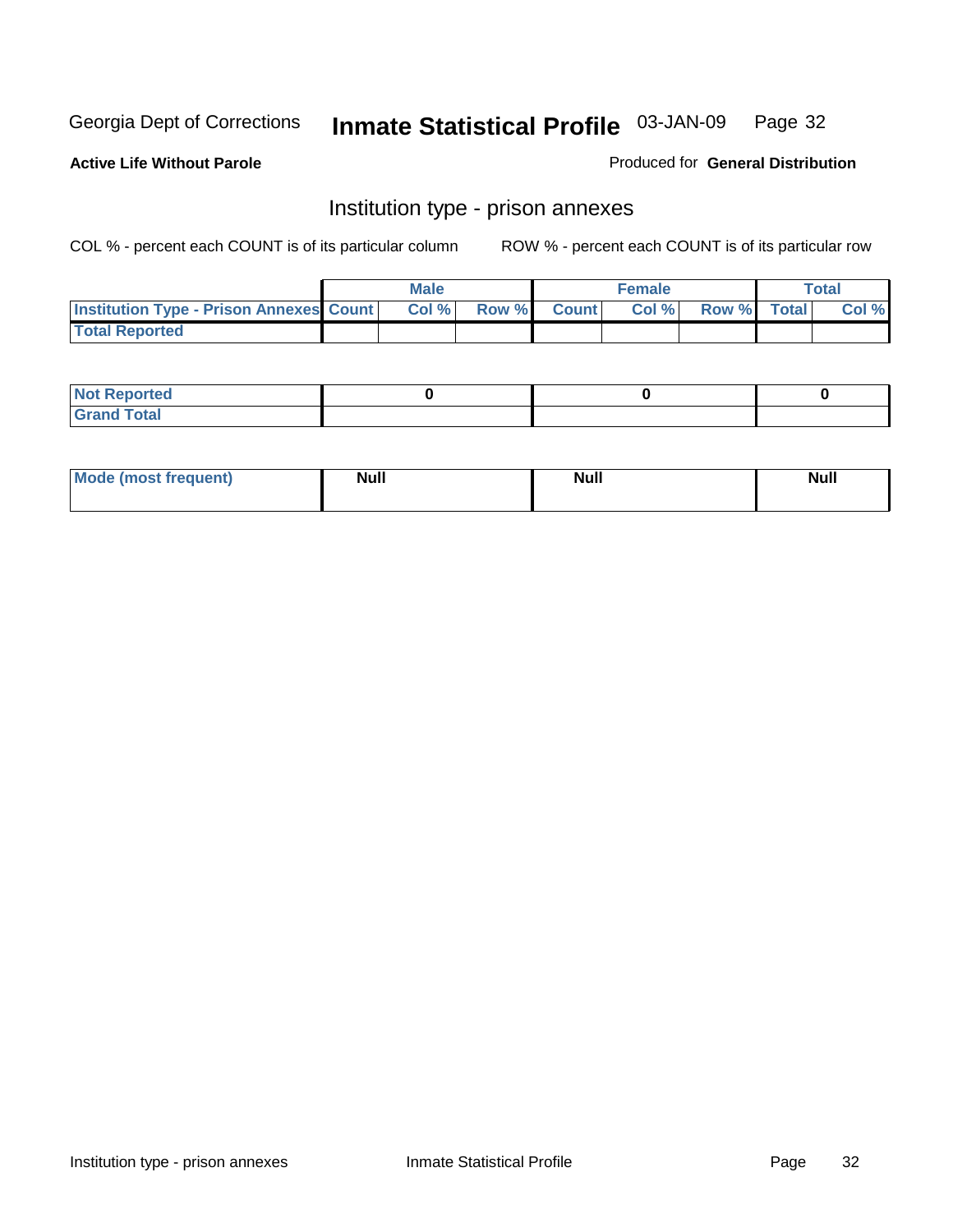**Active Life Without Parole** 

Produced for **General Distribution**

#### Institution type - pre-release centers

|                                                | <b>Male</b> |       |              | Female |             | <b>Total</b> |
|------------------------------------------------|-------------|-------|--------------|--------|-------------|--------------|
| <b>Institution Type - Prison Annexes Count</b> | Col %       | Row % | <b>Count</b> | Col %  | Row % Total | Col %        |
| <b>Total Reported</b>                          |             |       |              |        |             |              |

| <b>Not</b><br><b>Reported</b>    |  |  |
|----------------------------------|--|--|
| <b>Total</b><br>Gran<br>$\sim$ . |  |  |

| Mode (most frequent) | <b>Null</b> | <b>Null</b> | <b>Null</b> |
|----------------------|-------------|-------------|-------------|
|                      |             |             |             |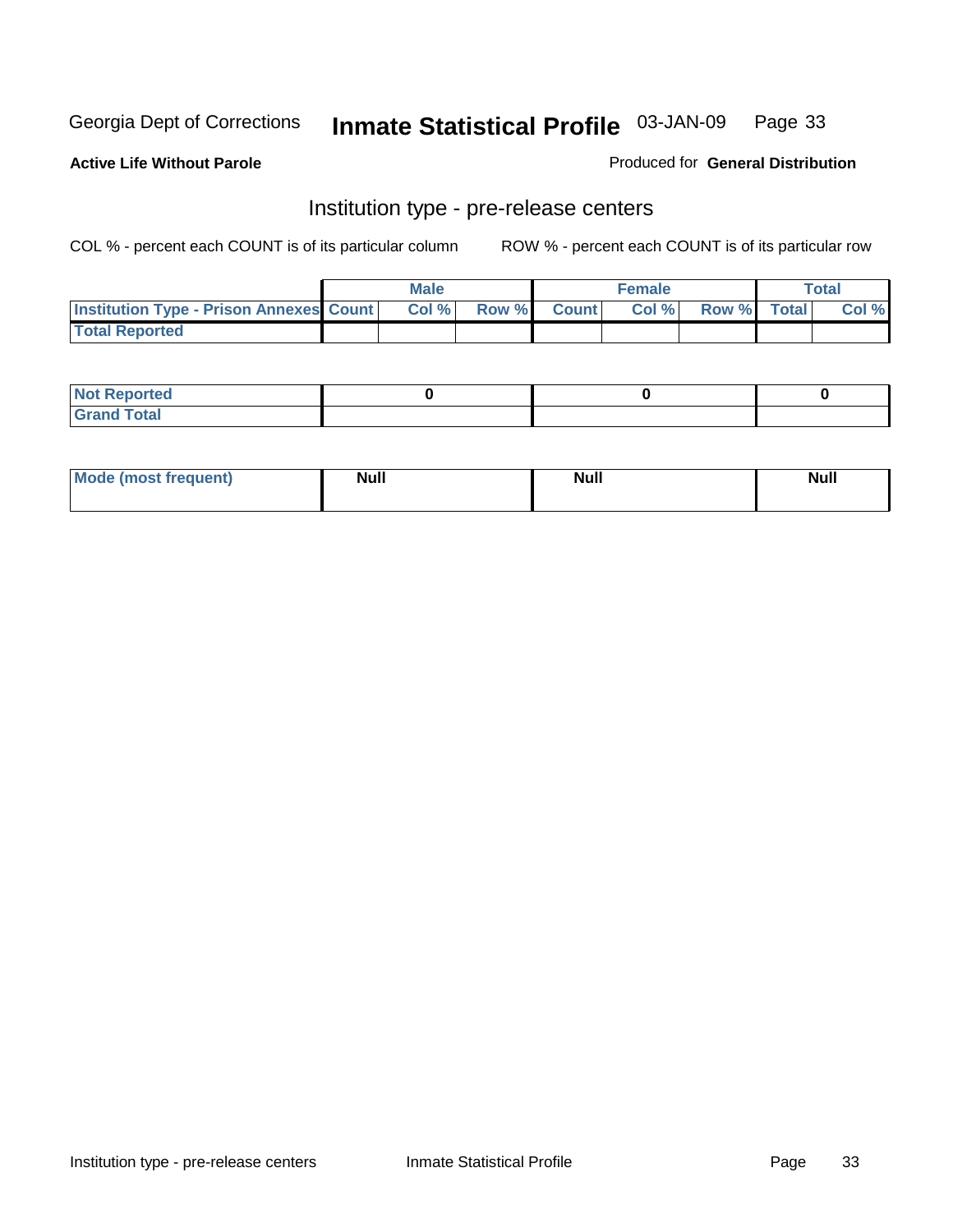**Active Life Without Parole** 

Produced for **General Distribution**

#### Institution type - inmate boot camp

|                                      |              | Male  |             | <b>Female</b> |             | <b>Total</b> |
|--------------------------------------|--------------|-------|-------------|---------------|-------------|--------------|
| <b>Institution Type - Boot Camps</b> | <b>Count</b> | Col % | Row % Count | Col %         | Row % Total | Col %        |
| <b>Total Rported</b>                 |              |       |             |               |             |              |

| <b>Not Reported</b>  |  |  |
|----------------------|--|--|
| <b>Total</b><br>Croy |  |  |

| Mode (most frequent) | <b>Null</b> | <b>Null</b> | <b>Null</b> |
|----------------------|-------------|-------------|-------------|
|                      |             |             |             |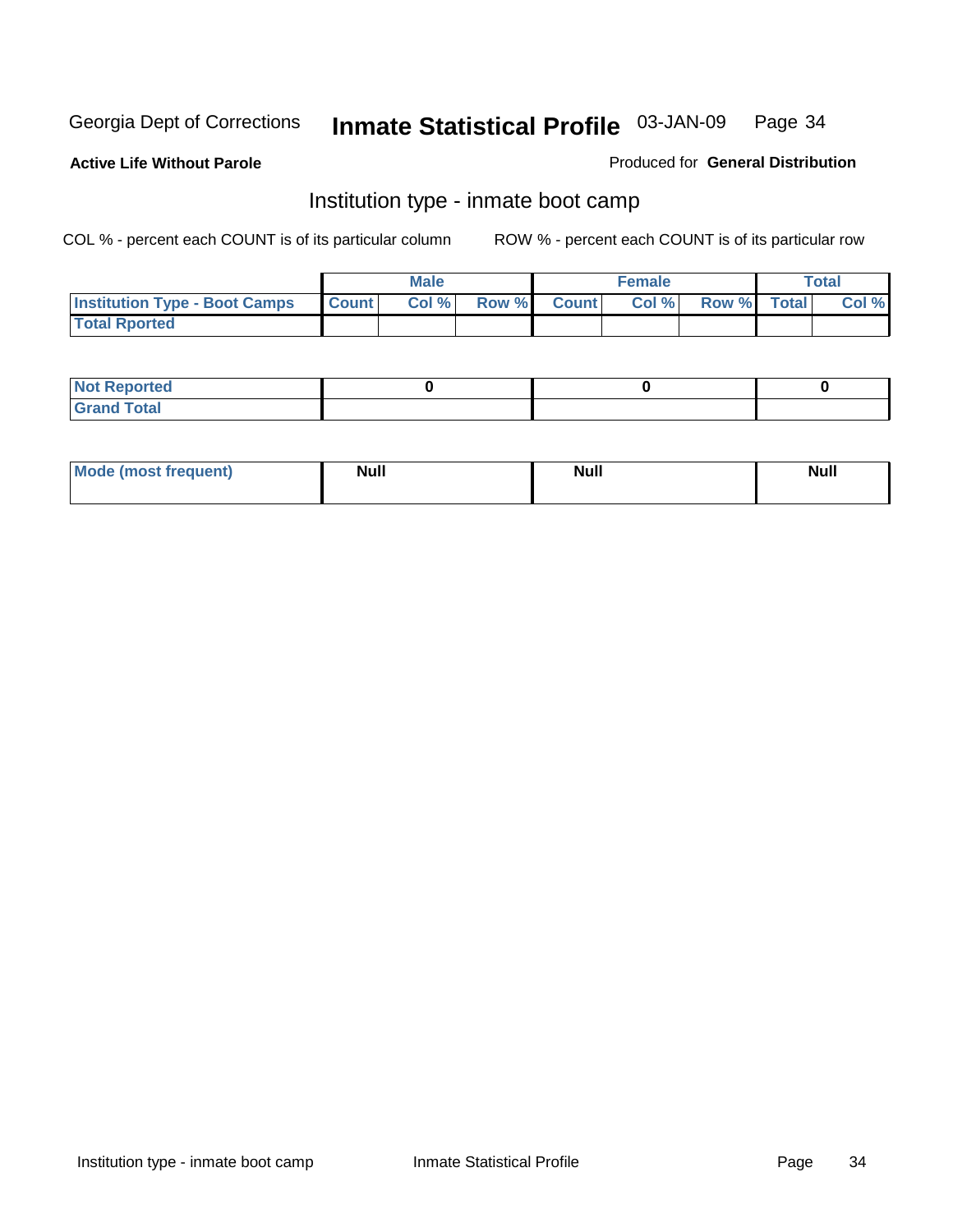**Active Life Without Parole** 

Produced for **General Distribution**

## Number of disciplinary reports

|                                       |              | <b>Male</b> |                    |   | <b>Female</b> |       |       | <b>Total</b> |
|---------------------------------------|--------------|-------------|--------------------|---|---------------|-------|-------|--------------|
| <b>Number of Disciplinary Reports</b> | <b>Count</b> | Col %       | <b>Row % Count</b> |   | Col %         | Row % | Total | Col %        |
|                                       | 107          | 21.70%      | 95.54%             | 5 | 55.56%        | 4.46% | 112   | 22.31%       |
|                                       | 59           | 11.97%      | 100.00%            |   |               |       | 59    | 11.75%       |
| $\mathbf{2}$                          | 41           | 8.32%       | 97.62%             |   | 11.11%        | 2.38% | 42    | 8.37%        |
| 3                                     | 41           | 8.32%       | 97.62%             |   | 11.11%        | 2.38% | 42    | 8.37%        |
|                                       | 28           | 5.68%       | 100.00%            |   |               |       | 28    | 5.58%        |
| 5                                     | 23           | 4.67%       | 100.00%            |   |               |       | 23    | 4.58%        |
| <b>More Than 5</b>                    | 194          | 39.35%      | 98.98%             | 2 | 22.22%        | 1.02% | 196   | 39.04%       |
| <b>Total Reported</b>                 | 493          | 100%        | 98.21%             | 9 | 100%          | 1.79% | 502   | 100%         |

| ted.<br>NO.     |              |     |
|-----------------|--------------|-----|
| ั∩tal<br>______ | 00. ٨<br>493 | 502 |

| Mean (average)         | 7.98 | 6.44 | 7.95 |
|------------------------|------|------|------|
| <b>Median (middle)</b> |      |      |      |
| Mode (most frequent)   |      |      |      |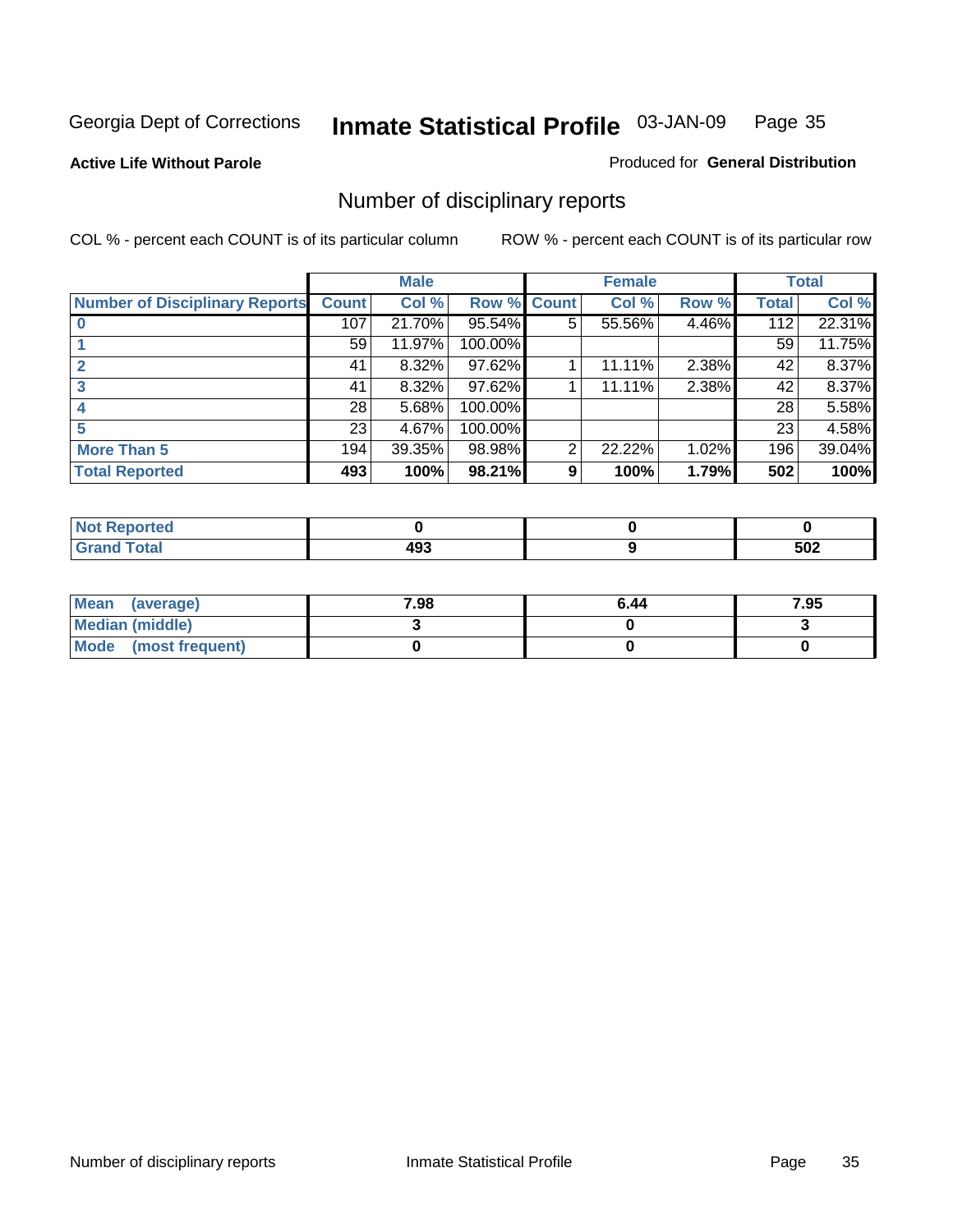#### **Active Life Without Parole**

#### Produced for **General Distribution**

#### Number of transfers

|                            |              | <b>Male</b> |             |   | <b>Female</b> |          |              | <b>Total</b> |
|----------------------------|--------------|-------------|-------------|---|---------------|----------|--------------|--------------|
| <b>Number of Transfers</b> | <b>Count</b> | Col %       | Row % Count |   | Col %         | Row %    | <b>Total</b> | Col %        |
|                            | 5            | 1.01%       | 71.43%      | 2 | 22.22%        | 28.57%   |              | 1.39%        |
|                            | 109          | 22.11%      | 98.20%      | 2 | 22.22%        | 1.80%    | 111          | 22.11%       |
|                            | 116          | 23.53%      | 98.31%      | 2 | 22.22%        | 1.69%    | 118          | 23.51%       |
|                            | 95           | 19.27%      | 96.94%      | 3 | 33.33%        | $3.06\%$ | 98           | 19.52%       |
|                            | 59           | 11.97%      | 100.00%     |   |               |          | 59           | 11.75%       |
|                            | 36           | 7.30%       | 100.00%     |   |               |          | 36           | 7.17%        |
| <b>More Than 5</b>         | 73           | 14.81%      | 100.00%     |   |               |          | 73           | 14.54%       |
| <b>Total Reported</b>      | 493          | 100%        | 98.21%      | 9 | 100%          | 1.79%    | 502          | 100%         |

| <b>Collaboration</b><br>N<br>тес |                         |            |
|----------------------------------|-------------------------|------------|
| $\sim$                           | .<br>. .<br>4JJ<br>$ -$ | cnn<br>JUL |

| Mean (average)       | 3.29 | l .67 | 3.26 |
|----------------------|------|-------|------|
| Median (middle)      |      |       |      |
| Mode (most frequent) |      |       |      |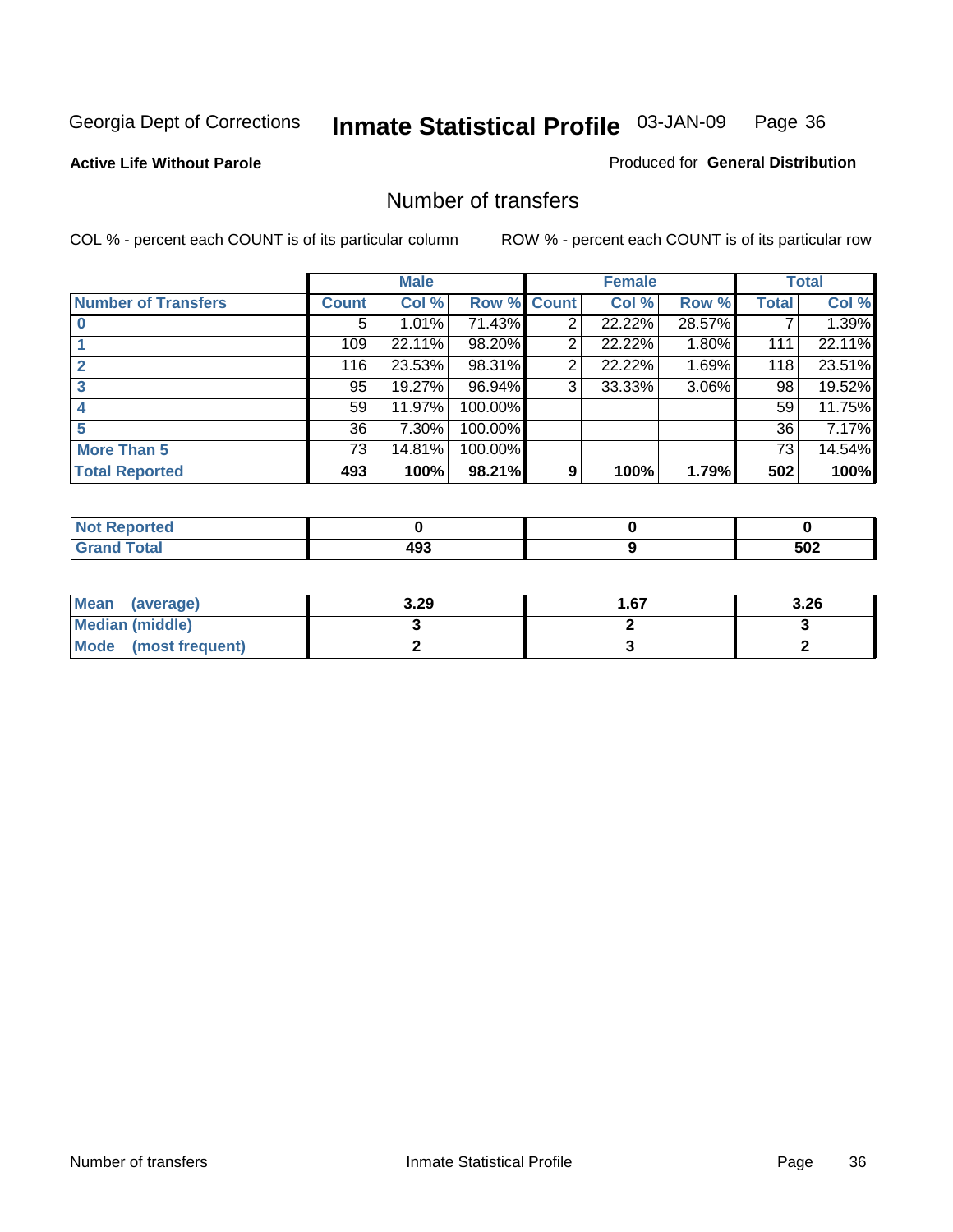**Active Life Without Parole** 

Produced for **General Distribution**

### Number of escapes

|                       |         | <b>Male</b> |                    |   | <b>Female</b> |          |       | <b>Total</b> |
|-----------------------|---------|-------------|--------------------|---|---------------|----------|-------|--------------|
| Number of Escapes     | Count l | Col %       | <b>Row % Count</b> |   | Col %         | Row %    | Total | Col %        |
|                       | 492'    | $99.80\%$   | $98.20\%$          | 9 | 100.00%       | $1.80\%$ | 501   | 99.80%       |
|                       |         | 0.20%       | 100.00%            |   |               |          |       | 0.20%        |
| <b>Total Reported</b> | 493     | 100%        | $98.21\%$          |   | 100%          | 1.79%    | 502   | 100%         |

| neo                             |            |     |
|---------------------------------|------------|-----|
| <b>otal</b><br>$\mathbf{v}$ and | 10C<br>193 | 502 |

| Mean (average)       |  |  |
|----------------------|--|--|
| Median (middle)      |  |  |
| Mode (most frequent) |  |  |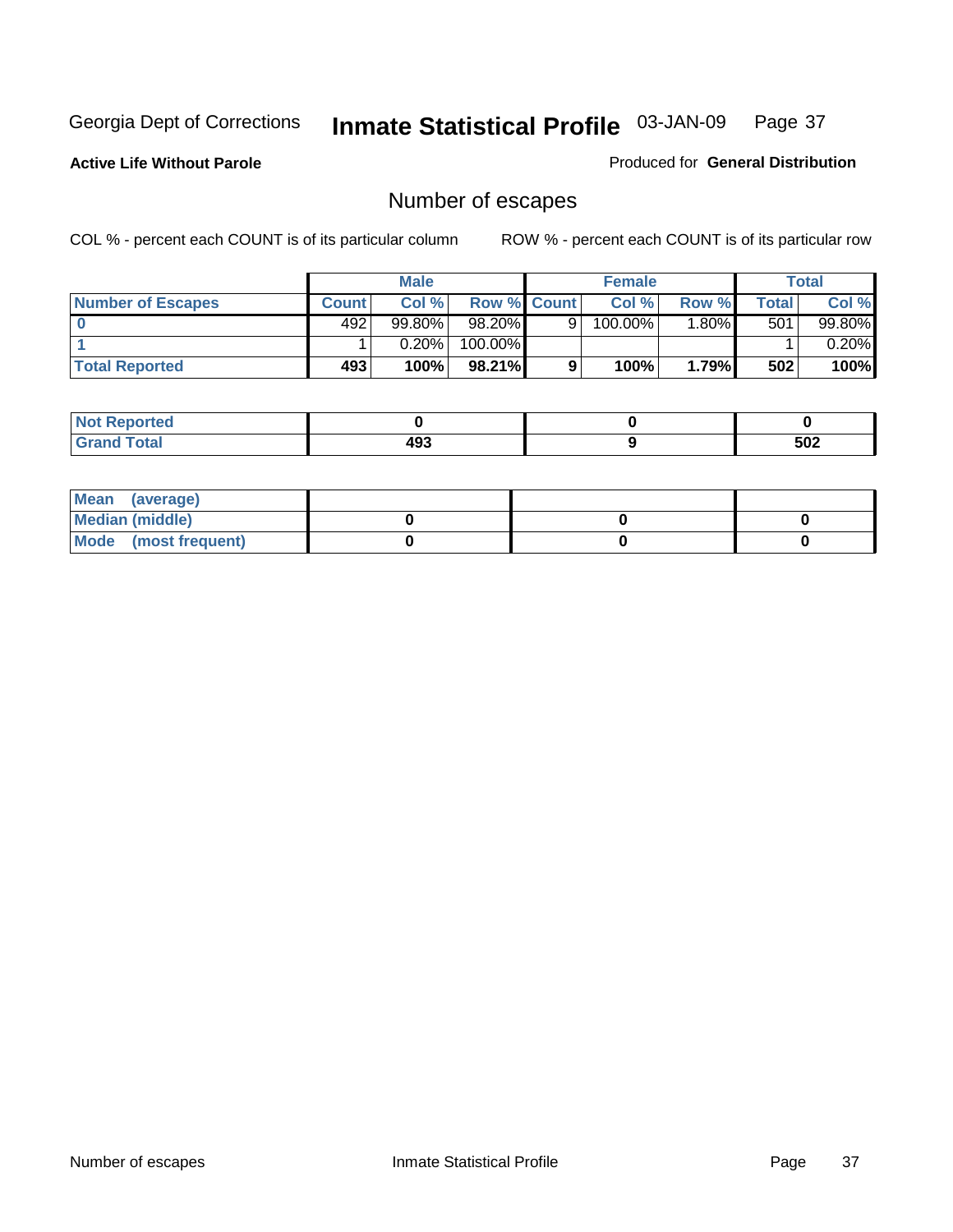**Active Life Without Parole** 

Produced for **General Distribution**

### Actual release type

|                            |              | <b>Male</b> |                    | <b>Female</b> |        |       | $\tau$ otal |
|----------------------------|--------------|-------------|--------------------|---------------|--------|-------|-------------|
| <b>Actual Release Type</b> | <b>Count</b> | Col %       | <b>Row % Count</b> | Col %         | Row %I | Total | Col %       |
| <b>Total Reported</b>      |              | $\%$        | %                  | %             | %      |       | %           |

| <b>Still Active</b> | 493 | 502 |
|---------------------|-----|-----|
| <b>Not Reported</b> |     |     |
| <b>Grand Total</b>  | 493 | 502 |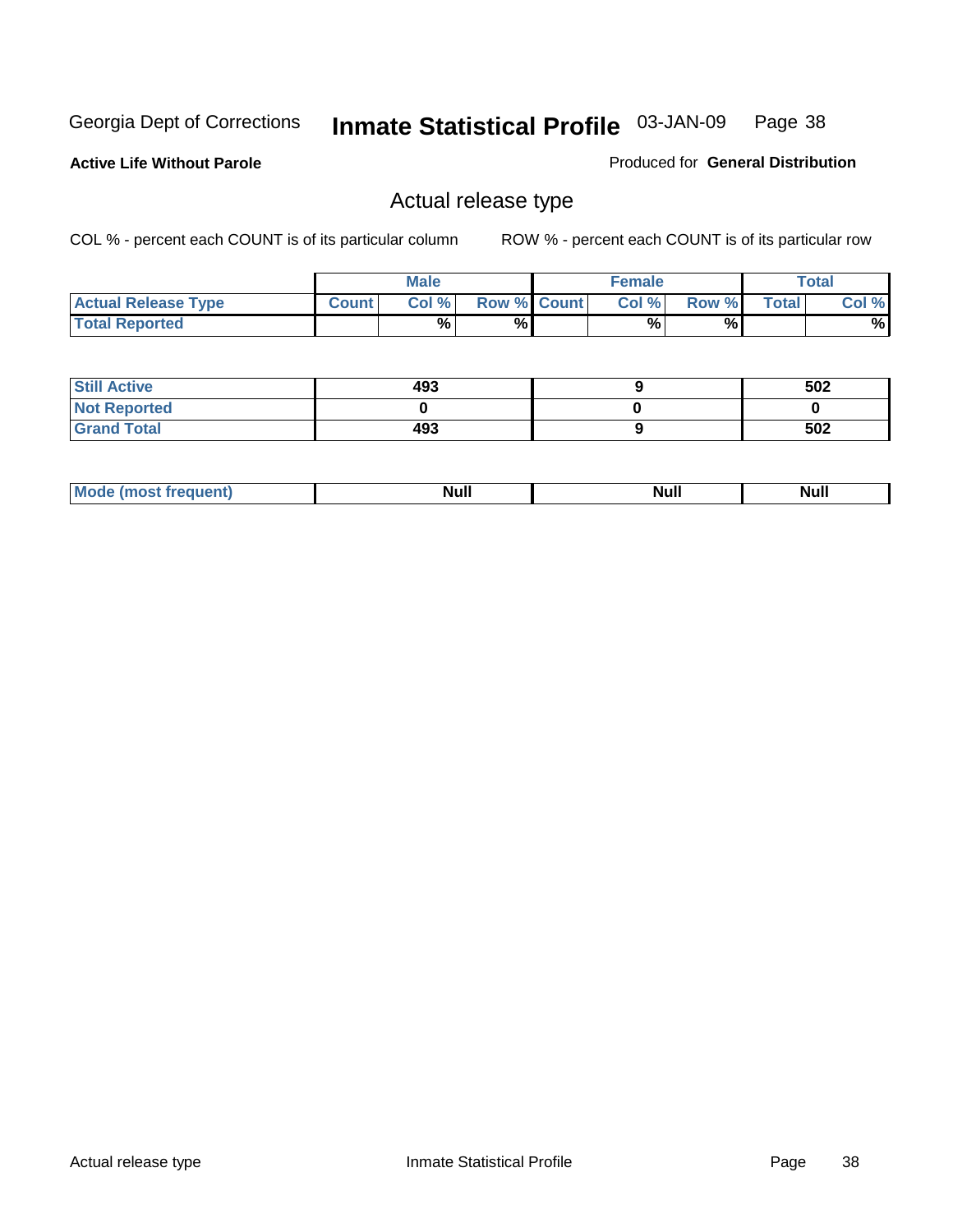#### **Active Life Without Parole**

#### Produced for **General Distribution**

### Time served in current (or last) institution

|                            |              | <b>Male</b> |         |                  | <b>Female</b> |        |              | <b>Total</b> |
|----------------------------|--------------|-------------|---------|------------------|---------------|--------|--------------|--------------|
| <b>Time In Institution</b> | <b>Count</b> | Col %       | Row %   | <b>Count</b>     | Col %         | Row %  | <b>Total</b> | Col %        |
| 0 to 3 months              | 54           | 10.95%      | 100.00% |                  |               |        | 54           | 10.76%       |
| 3.01 to 6 months           | 38           | 7.71%       | 86.36%  | 6                | 66.67%        | 13.64% | 44           | 8.76%        |
| 6.01 to 9 months           | 37           | 7.51%       | 97.37%  | 1                | 11.11%        | 2.63%  | 38           | 7.57%        |
| 9.01 to 12 months          | 48           | 9.74%       | 100.00% |                  |               |        | 48           | 9.56%        |
| 12.01 to 18 months         | 50           | 10.14%      | 100.00% |                  |               |        | 50           | 9.96%        |
| 18.01 to 24 months         | 35           | 7.10%       | 100.00% |                  |               |        | 35           | 6.97%        |
| 2.01 to 3 years            | 61           | 12.37%      | 100.00% |                  |               |        | 61           | 12.15%       |
| 3.01 to 4 years            | 43           | 8.72%       | 97.73%  | 1                | 11.11%        | 2.27%  | 44           | 8.76%        |
| 4.01 to 5 years            | 27           | 5.48%       | 96.43%  | 1                | 11.11%        | 3.57%  | 28           | 5.58%        |
| $5.01$ to 6 years          | 25           | 5.07%       | 100.00% |                  |               |        | 25           | 4.98%        |
| 6.01 to 7 years            | 28           | 5.68%       | 100.00% |                  |               |        | 28           | 5.58%        |
| $7.01$ to 8 years          | 16           | 3.25%       | 100.00% |                  |               |        | 16           | 3.19%        |
| 8.01 to 9 years            | 13           | 2.64%       | 100.00% |                  |               |        | 13           | 2.59%        |
| 9.01 to 10 years           | 6            | 1.22%       | 100.00% |                  |               |        | 6            | 1.20%        |
| Over 10 years              | 12           | 2.43%       | 100.00% |                  |               |        | 12           | 2.39%        |
| <b>Total Reported</b>      | 493          | 100%        | 98.21%  | $\boldsymbol{9}$ | 100%          | 1.79%  | 502          | 100%         |

| <b>Not Reported</b> |           |     |
|---------------------|-----------|-----|
| Total               | "^<br>193 | 502 |

| <b>Mean</b><br>(average) | 34 months | 15 months | 33 months |  |
|--------------------------|-----------|-----------|-----------|--|
| Median (middle)          | 22 months | 6 months  | 22 months |  |
| Mode (most frequent)     | 9 months  | ∣ months  | months    |  |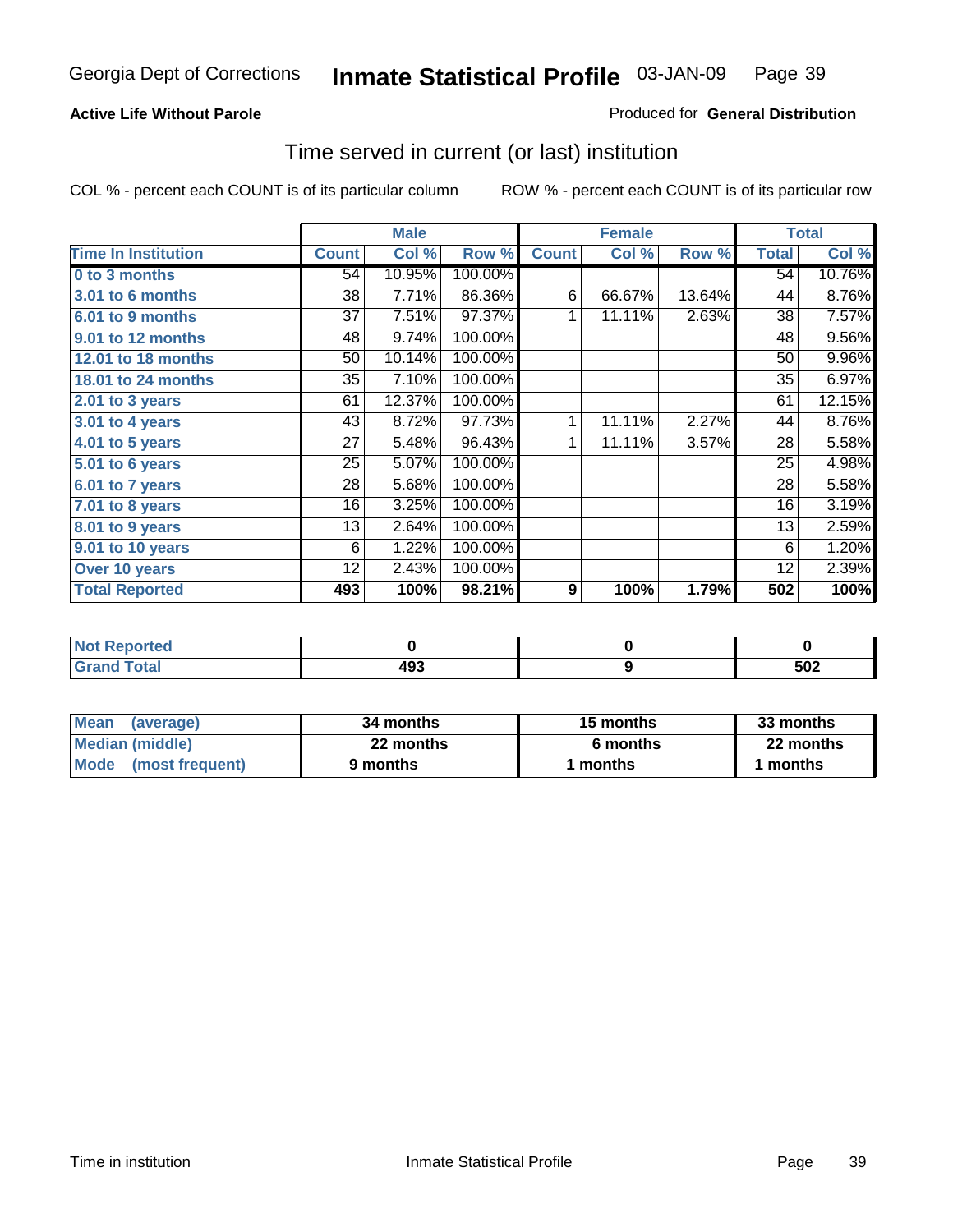**Active Life Without Parole** 

Produced for **General Distribution**

### Highest grade level attained

|                              |                | <b>Male</b> |         |                | <b>Female</b> |       |                | <b>Total</b> |
|------------------------------|----------------|-------------|---------|----------------|---------------|-------|----------------|--------------|
| <b>Grade Level</b>           | <b>Count</b>   | Col %       | Row %   | <b>Count</b>   | Col %         | Row % | <b>Total</b>   | Col %        |
| <b>Grade 1</b>               | 1              | 0.21%       | 100.00% |                |               |       | 1              | 0.21%        |
| <b>Grade 4</b>               | 3              | 0.63%       | 100.00% |                |               |       | $\overline{3}$ | 0.62%        |
| Grade 5                      | 4              | 0.84%       | 100.00% |                |               |       | 4              | 0.82%        |
| Grade 6                      | 7              | 1.46%       | 100.00% |                |               |       | $\overline{7}$ | 1.44%        |
| <b>Grade 7</b>               | 19             | 3.97%       | 100.00% |                |               |       | 19             | 3.90%        |
| <b>Grade 8</b>               | 48             | 10.04%      | 100.00% |                |               |       | 48             | 9.86%        |
| <b>Grade 9</b>               | 62             | 12.97%      | 98.41%  | 1              | 11.11%        | 1.59% | 63             | 12.94%       |
| Grade 10                     | 101            | 21.13%      | 98.06%  | $\overline{2}$ | 22.22%        | 1.94% | 103            | 21.15%       |
| Grade 11                     | 68             | 14.23%      | 97.14%  | $\overline{2}$ | 22.22%        | 2.86% | 70             | 14.37%       |
| <b>Grade 12 or GED</b>       | 79             | 16.53%      | 97.53%  | 2              | 22.22%        | 2.47% | 81             | 16.63%       |
| <b>Some tech school</b>      | 12             | 2.51%       | 100.00% |                |               |       | 12             | 2.46%        |
| <b>Completed tech school</b> | 14             | 2.93%       | 100.00% |                |               |       | 14             | 2.87%        |
| College, 1 year              | 16             | 3.35%       | 100.00% |                |               |       | 16             | 3.29%        |
| College, 2 year              | 19             | 3.97%       | 90.48%  | $\overline{2}$ | 22.22%        | 9.52% | 21             | 4.31%        |
| College, 3 year              | 8              | 1.67%       | 100.00% |                |               |       | 8              | 1.64%        |
| <b>Bachelor's degree</b>     | 10             | 2.09%       | 100.00% |                |               |       | 10             | 2.05%        |
| <b>Master's degree</b>       | 4              | 0.84%       | 100.00% |                |               |       | 4              | 0.82%        |
| Ph.D. degree                 | 1              | 0.21%       | 100.00% |                |               |       | 1              | 0.21%        |
| Law degree                   | $\overline{2}$ | 0.42%       | 100.00% |                |               |       | $\overline{2}$ | 0.41%        |
| <b>Total Reported</b>        | 478            | 100%        | 98.15%  | 9              | 100%          | 1.85% | 487            | 100%         |

| الدرجية.<br>τeα<br>NI. | .,         | יי         |
|------------------------|------------|------------|
| <b>Coto</b> "          | ៱៱៱<br>49J | にへつ<br>ວບ∠ |

| <b>Mean</b><br>(average)       | 10.66    | 11.44    | 10.67    |
|--------------------------------|----------|----------|----------|
| Median (middle)                | Grade 10 | Grade 11 | Grade 10 |
| <b>Mode</b><br>(most frequent) | Grade 10 | Grade 11 | Grade 10 |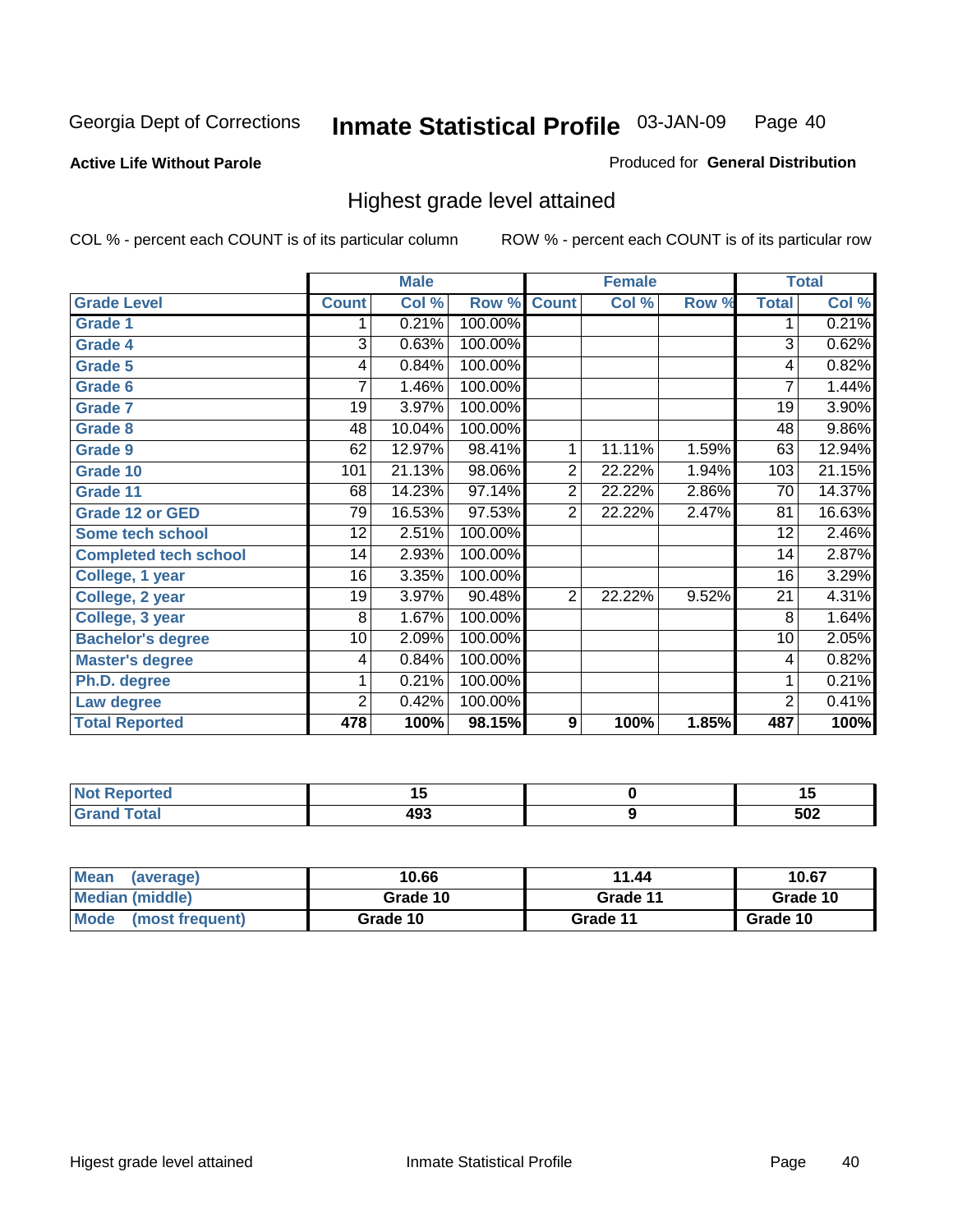#### **Active Life Without Parole**

#### Produced for **General Distribution**

### Culture fair IQ scores

|                       |              | <b>Male</b> |             |                | <b>Female</b> |          |              | <b>Total</b> |
|-----------------------|--------------|-------------|-------------|----------------|---------------|----------|--------------|--------------|
| <b>IQ Scores</b>      | <b>Count</b> | Col %       | Row % Count |                | Col %         | Row %    | <b>Total</b> | Col %        |
| $60 - 69$             | 18           | 4.15%       | 100.00%     |                |               |          | 18           | 4.06%        |
| $70 - 79$             | 32           | 7.37%       | 100.00%     |                |               |          | 32           | 7.22%        |
| $80 - 89$             | 72           | 16.59%      | 97.30%      | $\overline{2}$ | 22.22%        | 2.70%    | 74           | 16.70%       |
| $90 - 99$             | 71           | 16.36%      | 97.26%      | 2              | 22.22%        | 2.74%    | 73           | 16.48%       |
| $100 - 109$           | 122          | 28.11%      | 99.19%      | 4              | 11.11%        | 0.81%    | 123          | 27.77%       |
| $110 - 119$           | 98           | 22.58%      | 98.00%      | 2              | 22.22%        | $2.00\%$ | 100          | 22.57%       |
| $120 - 129$           | 21           | 4.84%       | 95.45%      |                | 11.11%        | 4.55%    | 22           | 4.97%        |
| $130 - 139$           |              |             |             | 4              | 11.11%        | 100.00%  |              | 0.23%        |
| <b>Total Reported</b> | 434          | 100%        | 97.97%      | 9              | 100%          | 2.03%    | 443          | 100%         |

| <b>Not Reported</b>  | 56  | 56  |
|----------------------|-----|-----|
| Not Valid (under 60) |     |     |
| <b>Grand Total</b>   | 493 | 502 |

| <b>Mean</b><br>(average) | 99  | 108 | 99  |
|--------------------------|-----|-----|-----|
| <b>Median (middle)</b>   | 101 | 102 | 101 |
| Mode (most frequent)     | 105 | 96  | 105 |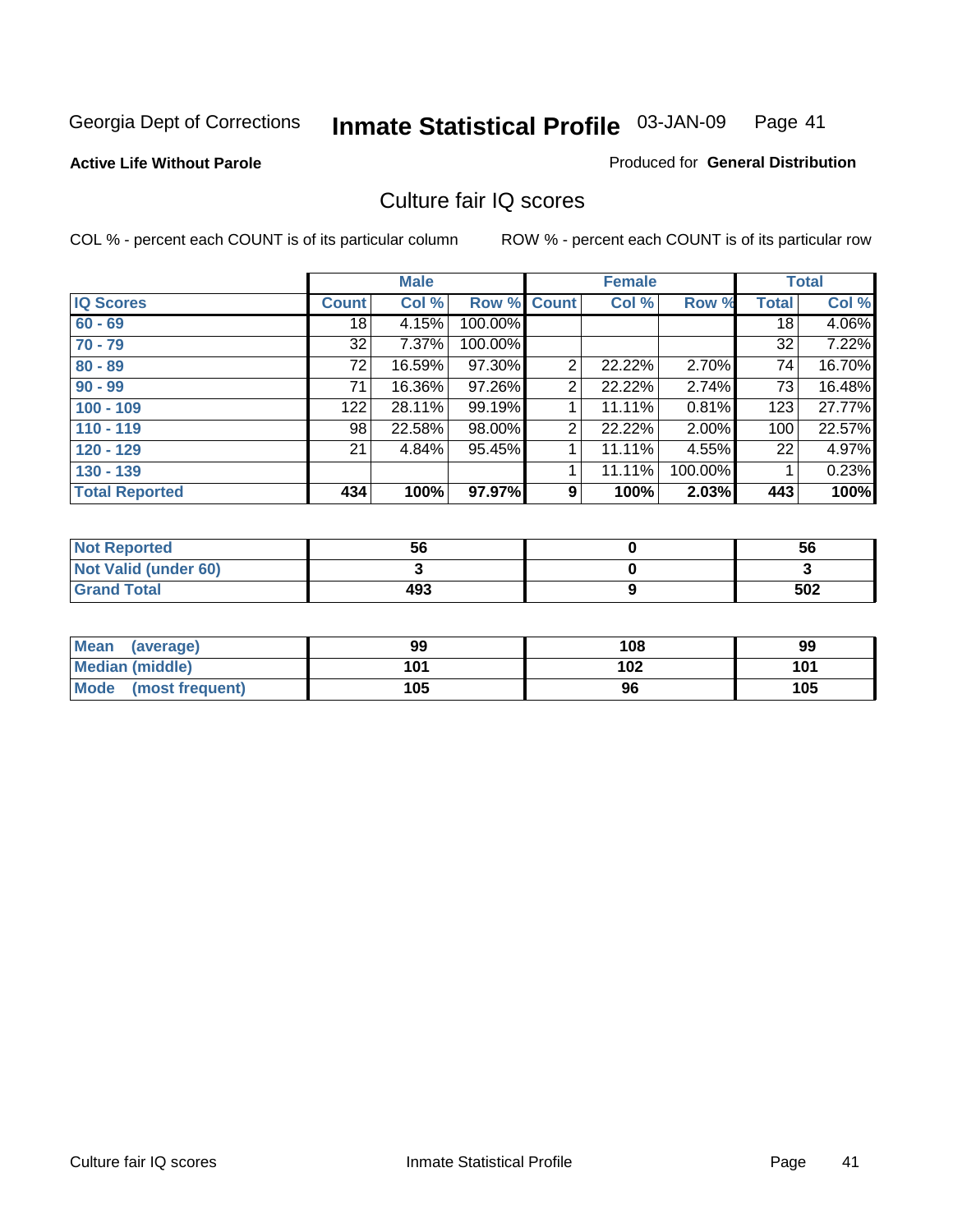#### **Active Life Without Parole**

#### Produced for **General Distribution**

### Wide Range Achievement Test (WRAT) reading score

|                           |                 | <b>Male</b> |         |                  | <b>Female</b>    |       |                 | <b>Total</b> |
|---------------------------|-----------------|-------------|---------|------------------|------------------|-------|-----------------|--------------|
| <b>WRAT Reading Score</b> | <b>Count</b>    | Col %       | Row %   | <b>Count</b>     | Col %            | Row % | <b>Total</b>    | Col %        |
| 0.1 to 0.9                | 9               | 2.04%       | 100.00% |                  |                  |       | 9               | 2.00%        |
| 1.0 to 1.9                | 13              | 2.94%       | 100.00% |                  |                  |       | 13              | 2.88%        |
| 2.0 to 2.9                | $\overline{27}$ | 6.11%       | 96.43%  | 1                | 11.11%           | 3.57% | $\overline{28}$ | 6.21%        |
| 3.0 to 3.9                | 23              | 5.20%       | 100.00% |                  |                  |       | 23              | 5.10%        |
| 4.0 to 4.9                | 35              | 7.92%       | 100.00% |                  |                  |       | 35              | 7.76%        |
| 5.0 to 5.9                | 44              | 9.95%       | 97.78%  | 1                | 11.11%           | 2.22% | 45              | 9.98%        |
| 6.0 to 6.9                | 37              | 8.37%       | 100.00% |                  |                  |       | 37              | 8.20%        |
| 7.0 to 7.9                | 17              | 3.85%       | 100.00% |                  |                  |       | $\overline{17}$ | 3.77%        |
| 8.0 to 8.9                | 32              | 7.24%       | 100.00% |                  |                  |       | 32              | 7.10%        |
| 9.0 to 9.9                | 40              | 9.05%       | 97.56%  | 1                | 11.11%           | 2.44% | 41              | 9.09%        |
| 10.0 to 10.9              | 11              | 2.49%       | 91.67%  | 1                | 11.11%           | 8.33% | 12              | 2.66%        |
| 11.0 to 11.9              | 27              | 6.11%       | 100.00% |                  |                  |       | 27              | 5.99%        |
| 12.0 to 12.9              | 75              | 16.97%      | 98.68%  | 1                | 11.11%           | 1.32% | 76              | 16.85%       |
| 13                        | 52              | 11.76%      | 92.86%  | 4                | 44.44%           | 7.14% | 56              | 12.42%       |
| <b>Total Reported</b>     | 442             | 100%        | 98.00%  | $\boldsymbol{9}$ | 100%             | 2.00% | 451             | 100.0%       |
|                           |                 |             |         |                  |                  |       |                 |              |
| <b>Not Reported</b>       |                 | 51          |         |                  | $\pmb{0}$        |       |                 | 51           |
| <b>Grand Total</b>        |                 | 493         |         |                  | $\boldsymbol{9}$ |       |                 | 502          |

| <b>Mean</b><br>(average) | ר הס<br>0.ZZ | 10.31 | 0.27<br>0.21 |
|--------------------------|--------------|-------|--------------|
| <b>Median (middle)</b>   | 8.35         | 12.9  | o.u          |
| Mode<br>(most frequent)  | IJ           | IJ    |              |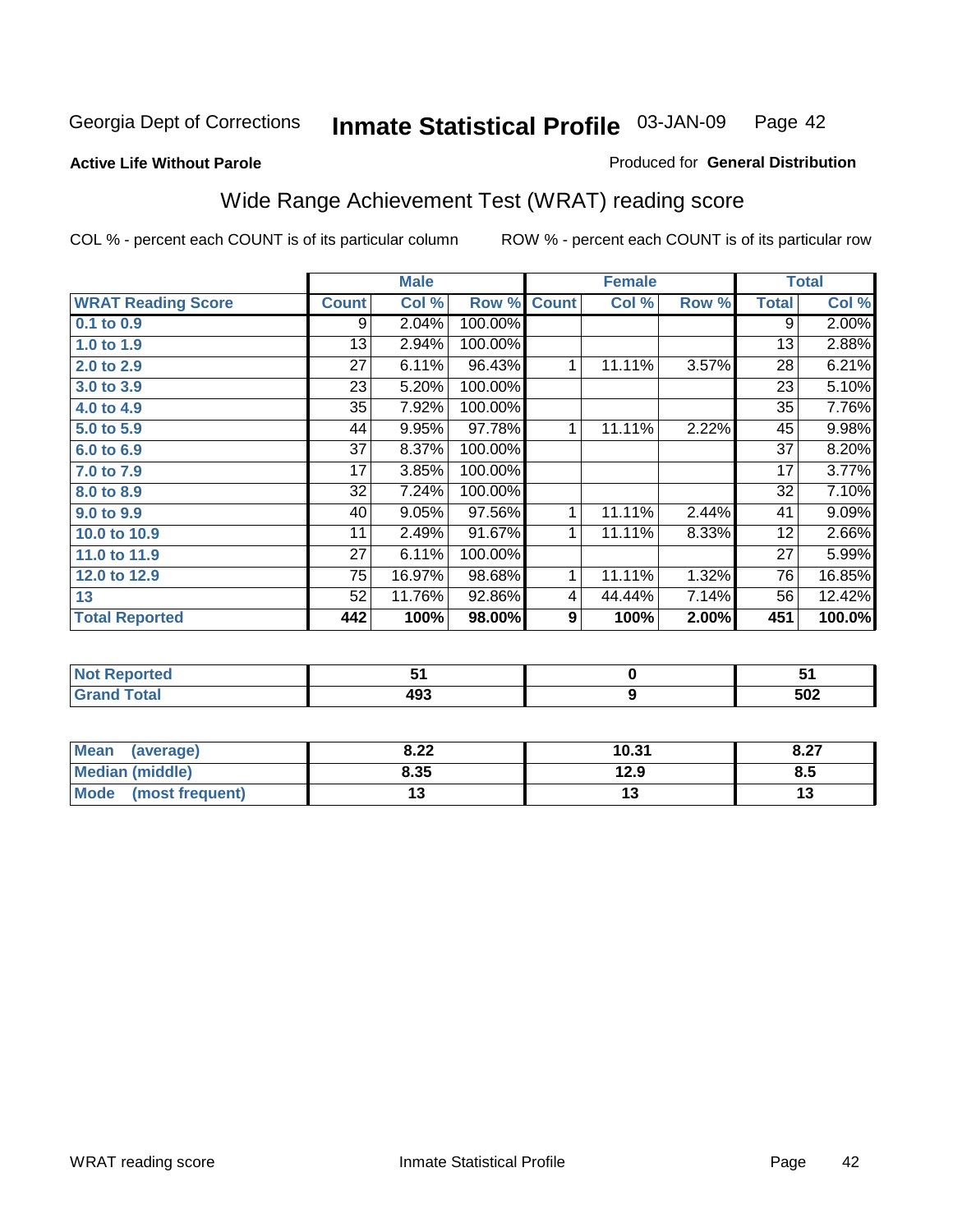#### **Active Life Without Parole**

#### Produced for **General Distribution**

### Wide Range Achievement Test (WRAT) math score

|                              |              | <b>Male</b> |                      |                  | <b>Female</b>    |        |                 | <b>Total</b> |
|------------------------------|--------------|-------------|----------------------|------------------|------------------|--------|-----------------|--------------|
| <b>WRAT Mathematic Score</b> | <b>Count</b> | Col %       | Row %                | <b>Count</b>     | Col %            | Row %  | <b>Total</b>    | Col %        |
| 0.1 to 0.9                   | 2            | 0.45%       | 100.00%              |                  |                  |        | $\overline{2}$  | 0.44%        |
| 1.0 to 1.9                   | 4            | 0.90%       | 100.00%              |                  |                  |        | 4               | 0.89%        |
| 2.0 to 2.9                   | 16           | 3.62%       | 100.00%              |                  |                  |        | $\overline{16}$ | 3.55%        |
| 3.0 to 3.9                   | 31           | 7.01%       | 100.00%              |                  |                  |        | 31              | 6.87%        |
| 4.0 to 4.9                   | 44           | 9.95%       | $\overline{97.78\%}$ | 1                | 11.11%           | 2.22%  | 45              | 9.98%        |
| 5.0 to 5.9                   | 55           | 12.44%      | 100.00%              |                  |                  |        | 55              | 12.20%       |
| 6.0 to 6.9                   | 97           | 21.95%      | 98.98%               | 1                | 11.11%           | 1.02%  | 98              | 21.73%       |
| 7.0 to 7.9                   | 59           | 13.35%      | 98.33%               | 1                | 11.11%           | 1.67%  | 60              | 13.30%       |
| 8.0 to 8.9                   | 29           | 6.56%       | 96.67%               | 1                | 11.11%           | 3.33%  | 30              | 6.65%        |
| 9.0 to 9.9                   | 44           | 9.95%       | 95.65%               | $\overline{2}$   | 22.22%           | 4.35%  | 46              | 10.20%       |
| 10.0 to 10.9                 | 26           | 5.88%       | 96.30%               | 1                | 11.11%           | 3.70%  | 27              | 5.99%        |
| 11.0 to 11.9                 | 14           | 3.17%       | 100.00%              |                  |                  |        | 14              | 3.10%        |
| 12.0 to 12.9                 | 13           | 2.94%       | 92.86%               | 1                | 11.11%           | 7.14%  | 14              | 3.10%        |
| 13                           | 8            | 1.81%       | 88.89%               | 1                | 11.11%           | 11.11% | 9               | 2.00%        |
| <b>Total Reported</b>        | 442          | 100%        | 98.00%               | $\boldsymbol{9}$ | 100%             | 2.00%  | 451             | 100%         |
|                              |              |             |                      |                  |                  |        |                 |              |
| <b>Not Reported</b>          |              | 51          |                      |                  | $\pmb{0}$        |        |                 | 51           |
| <b>Grand Total</b>           |              | 493         |                      |                  | $\boldsymbol{9}$ |        |                 | 502          |

| <b>Mean</b><br>(average)       | 7.03 | 9.16 | 707<br>ו ט. |
|--------------------------------|------|------|-------------|
| Median (middle)                | 6.9  | J.Z  | 6.9         |
| <b>Mode</b><br>(most frequent) | 6.9  | .о   | 6.9         |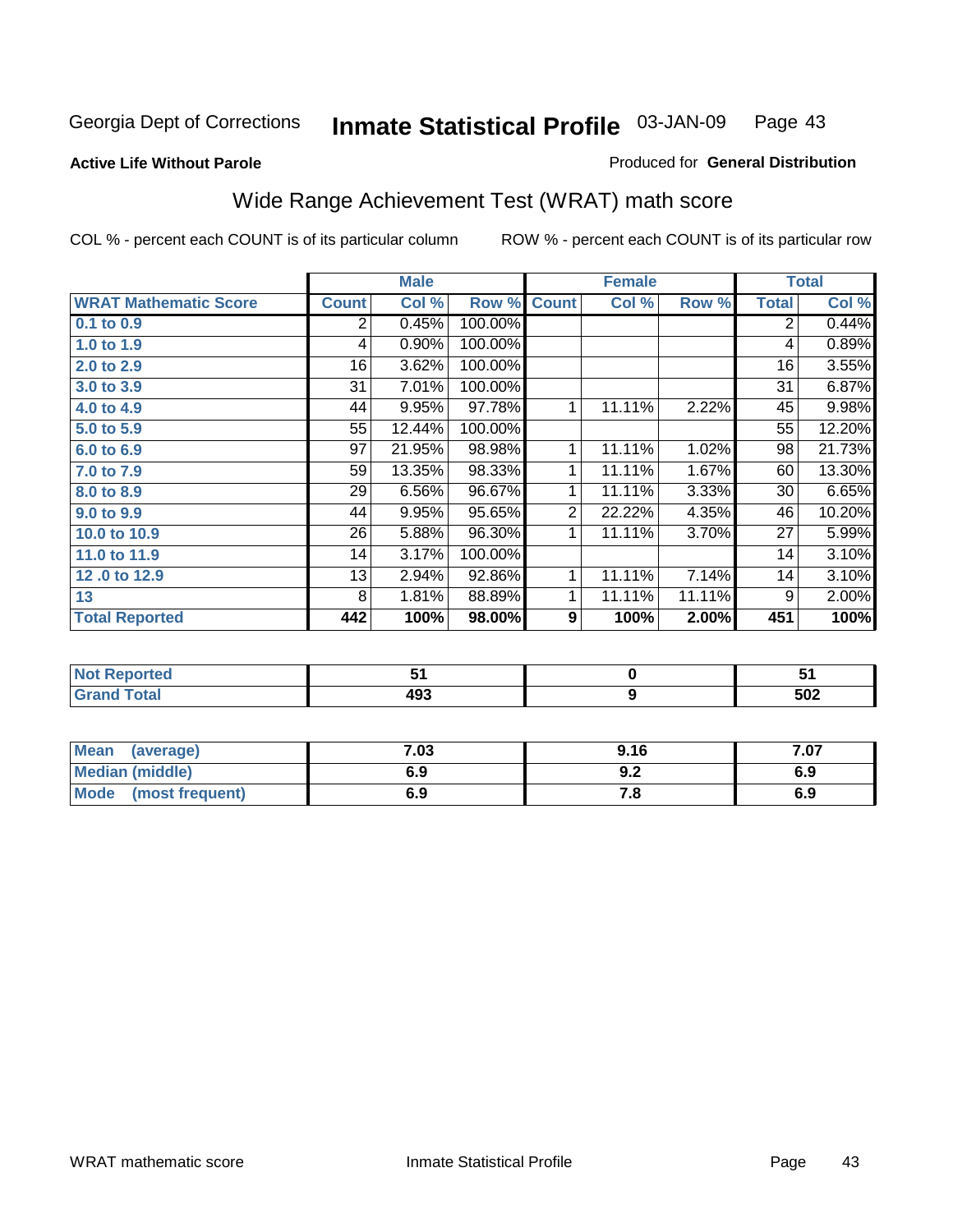Page 44

#### **Active Life Without Parole**

#### Produced for **General Distribution**

### Wide Range Achievement Test (WRAT) spelling score

|                            |                 | <b>Male</b> |         |                  | <b>Female</b> |       |              | <b>Total</b> |
|----------------------------|-----------------|-------------|---------|------------------|---------------|-------|--------------|--------------|
| <b>WRAT Spelling Score</b> | <b>Count</b>    | Col %       | Row %   | <b>Count</b>     | Col %         | Row % | <b>Total</b> | Col %        |
| 0.1 to 0.9                 | 4               | 0.91%       | 100.00% |                  |               |       | 4            | 0.89%        |
| 1.0 to 1.9                 | 18              | 4.08%       | 100.00% |                  |               |       | 18           | 4.00%        |
| 2.0 to 2.9                 | 36              | 8.16%       | 100.00% |                  |               |       | 36           | 8.00%        |
| 3.0 to 3.9                 | 26              | 5.90%       | 100.00% |                  |               |       | 26           | 5.78%        |
| 4.0 to 4.9                 | 41              | 9.30%       | 97.62%  | 1                | 11.11%        | 2.38% | 42           | 9.33%        |
| 5.0 to 5.9                 | 40              | 9.07%       | 100.00% |                  |               |       | 40           | 8.89%        |
| 6.0 to 6.9                 | 50              | 11.34%      | 98.04%  | 1                | 11.11%        | 1.96% | 51           | 11.33%       |
| 7.0 to 7.9                 | 38              | 8.62%       | 100.00% |                  |               |       | 38           | 8.44%        |
| 8.0 to 8.9                 | 34              | 7.71%       | 100.00% |                  |               |       | 34           | 7.56%        |
| 9.0 to 9.9                 | 38              | 8.62%       | 100.00% |                  |               |       | 38           | 8.44%        |
| 10.0 to 10.9               | 29              | 6.58%       | 96.67%  | 1                | 11.11%        | 3.33% | 30           | 6.67%        |
| 11.0 to 11.9               | 25              | 5.67%       | 92.59%  | 2                | 22.22%        | 7.41% | 27           | 6.00%        |
| 12.0 to 12.9               | $\overline{37}$ | 8.39%       | 92.50%  | $\overline{3}$   | 33.33%        | 7.50% | 40           | 8.89%        |
| 13                         | 25              | 5.67%       | 96.15%  | 1                | 11.11%        | 3.85% | 26           | 5.78%        |
| <b>Total Reported</b>      | 441             | 100%        | 98.00%  | $\boldsymbol{9}$ | 100%          | 2.00% | 450          | 100%         |
|                            |                 |             |         |                  |               |       |              |              |
| <b>Not Reported</b>        |                 | 52          |         |                  | 0             |       |              | 52           |
| <b>Grand Total</b>         |                 | 493         |         |                  | 9             |       |              | 502          |

| Mean<br>(average)       | 7.36 | 10.42       | 7.42              |
|-------------------------|------|-------------|-------------------|
| <b>Median (middle)</b>  | .    | 11.3        | ن. د              |
| Mode<br>(most frequent) | 8.5  | 1つ ?<br>د.ء | <b>Q</b> .<br>o.J |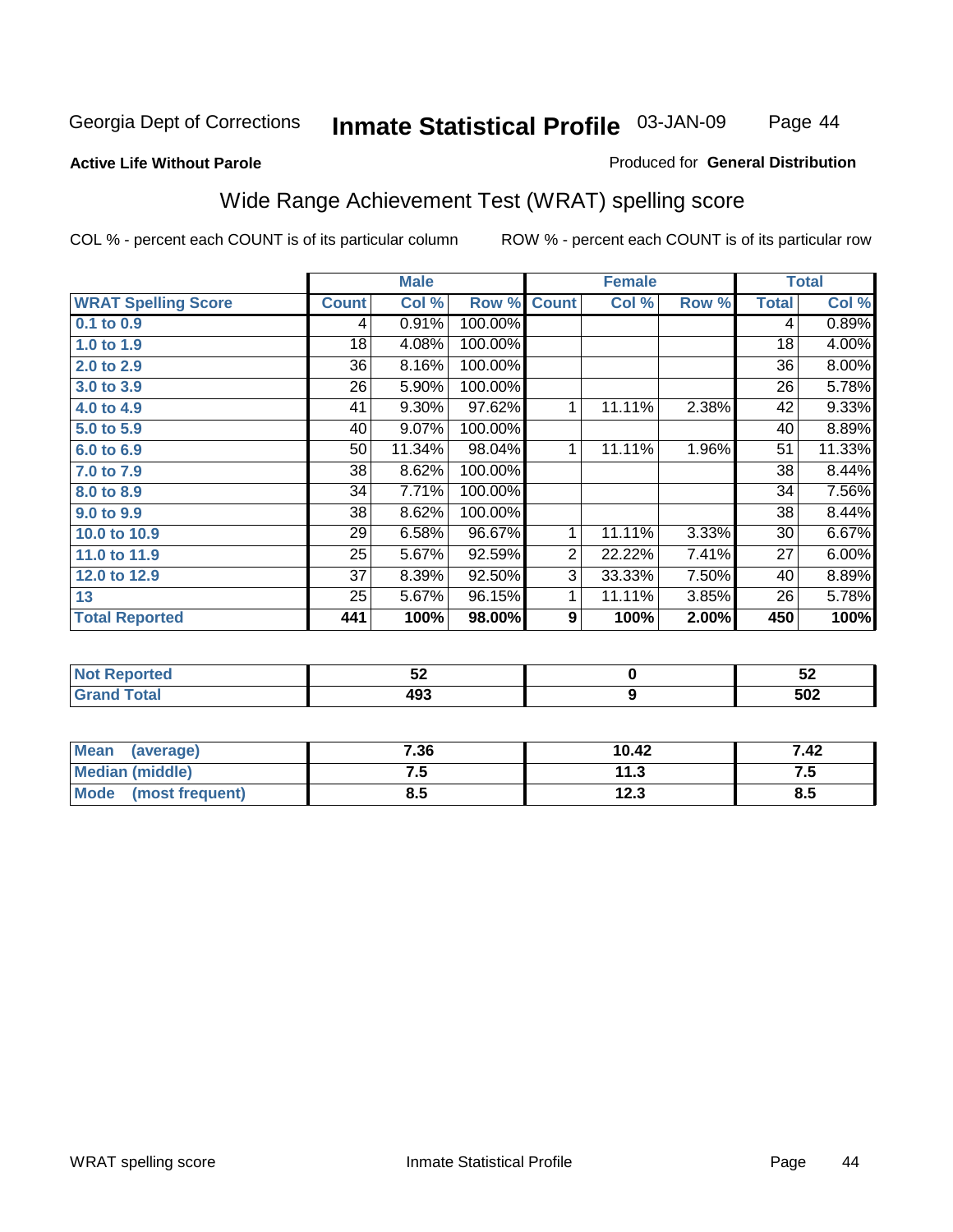#### **Active Life Without Parole**

#### Produced for **General Distribution**

### Scope of substance abuse - summary

|                        |              | <b>Male</b> |            |              | <b>Female</b> |          |       | Total    |
|------------------------|--------------|-------------|------------|--------------|---------------|----------|-------|----------|
| <b>Substance Abuse</b> | <b>Count</b> | Col %       | Row %      | <b>Count</b> | Col %         | Row %    | Total | Col %    |
| <b>None</b>            | 164          | $33.27\%$   | 97.62%     |              | 44.44%        | 2.38%    | 168   | 33.47%   |
| Drugs only             | 187          | 37.93%      | $98.42\%$  | 3            | 33.33%        | $1.58\%$ | 190   | 37.85%   |
| <b>Alcohol only</b>    | 34           | $6.90\%$    | $100.00\%$ |              |               |          | 34    | $6.77\%$ |
| Drugs and alcohol      | 108          | 21.91%      | 98.18%     | ົ            | 22.22%        | 1.82%    | 110   | 21.91%   |
| <b>Total Reported</b>  | 493          | 100%        | 98.21%     | 9            | 100%          | 1.79%    | 502   | 100%     |

| <b>Reported</b><br>$\sim$ |     |     |
|---------------------------|-----|-----|
| Total<br>-                | 102 | 502 |

|  | Mode<br>ונוצוווי | Druas onlv | None | only<br>Pruas . |
|--|------------------|------------|------|-----------------|
|--|------------------|------------|------|-----------------|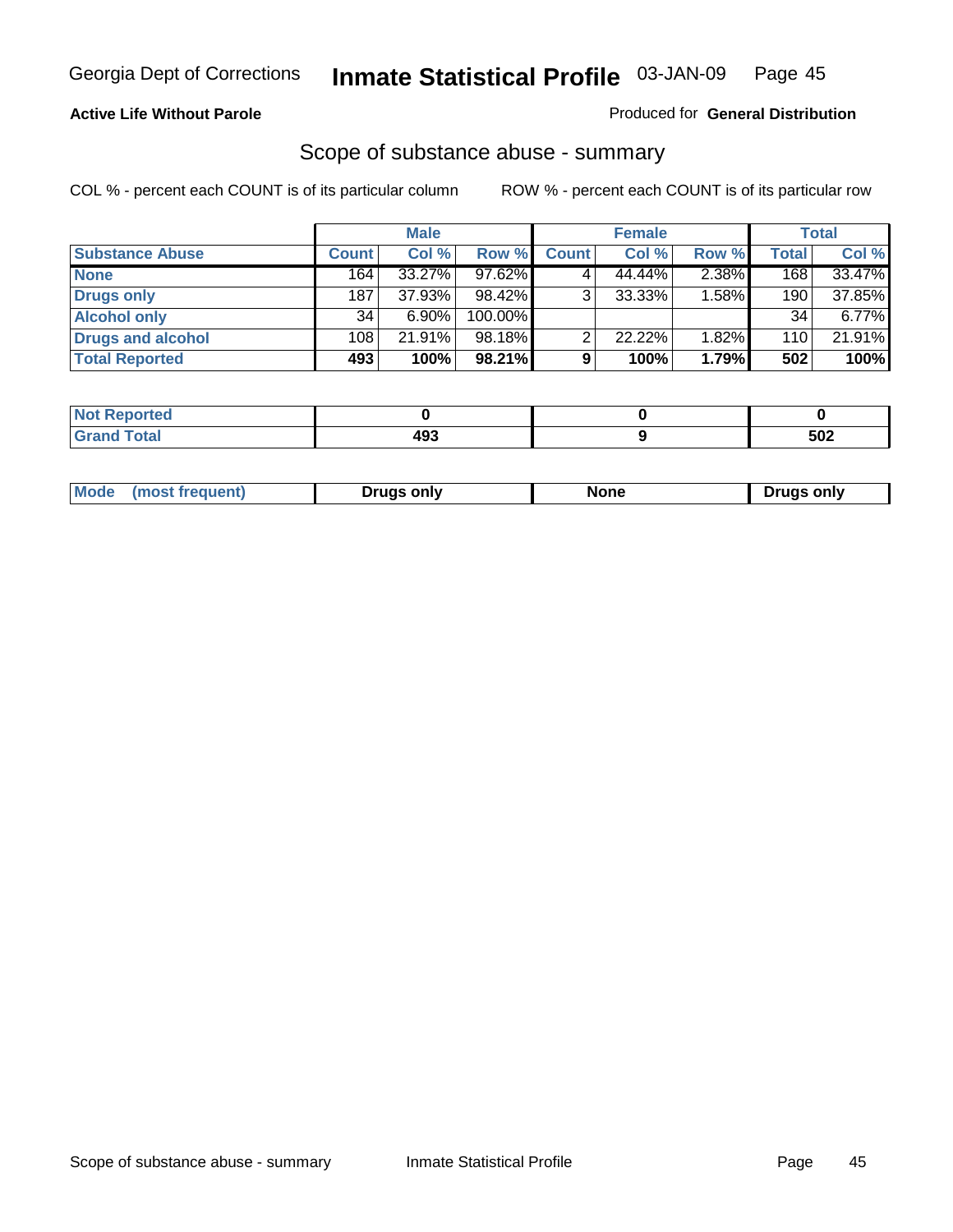#### **Active Life Without Parole**

#### Produced for **General Distribution**

### Scope of substance abuse - detail

|                                         |              | <b>Male</b> |         |              | <b>Female</b> |       |                | <b>Total</b> |
|-----------------------------------------|--------------|-------------|---------|--------------|---------------|-------|----------------|--------------|
| <b>Substance Abuse</b>                  | <b>Count</b> | Col %       | Row %   | <b>Count</b> | Col %         | Row % | <b>Total</b>   | Col %        |
| No drug or alcohol problems             | 164          | 33.27%      | 97.62%  | 4            | 44.44%        | 2.38% | 168            | 33.47%       |
| Drug addiction but no alcohol           | 3            | 0.61%       | 100.00% |              |               |       | 3              | 0.60%        |
| <b>Drug addiction and alcohol</b>       | 3            | 0.61%       | 100.00% |              |               |       | 3              | 0.60%        |
| abuse                                   |              |             |         |              |               |       |                |              |
| <b>Drug addiction and alcoholism</b>    | 2            | 0.41%       | 100.00% |              |               |       | $\overline{2}$ | 0.40%        |
| No drug problem but alcohol             | 28           | 5.68%       | 100.00% |              |               |       | 28             | 5.58%        |
| abuse                                   |              |             |         |              |               |       |                |              |
| No drug problem but alcoholism          | 6            | 1.22%       | 100.00% |              |               |       | 6              | 1.20%        |
| Drug experiment but no alcohol          | 113          | 22.92%      | 99.12%  | 1            | 11.11%        | 0.88% | 114            | 22.71%       |
| <b>Drug experiment &amp; alcohol</b>    | 13           | 2.64%       | 100.00% |              |               |       | 13             | 2.59%        |
| abuse                                   |              |             |         |              |               |       |                |              |
| <b>Drug experiment &amp; alcoholism</b> | 9            | 1.83%       | 100.00% |              |               |       | 9              | 1.79%        |
| Drug abuse but no alcohol               | 71           | 14.40%      | 97.26%  | 2            | 22.22%        | 2.74% | 73             | 14.54%       |
| Drug abuse and alcohol abuse            | 67           | 13.59%      | 98.53%  |              | 11.11%        | 1.47% | 68             | 13.55%       |
| <b>Drug abuse and alcoholism</b>        | 14           | 2.84%       | 93.33%  |              | 11.11%        | 6.67% | 15             | 2.99%        |
| <b>Total Reported</b>                   | 493          | 100%        | 98.21%  | 9            | 100%          | 1.79% | 502            | 100.0%       |

| <b>Not Reported</b> |     |     |
|---------------------|-----|-----|
| <b>Total</b>        | 493 | 502 |

| Mode (most frequent) | No drug or alcohol problems No drug or alcohol problems No drug or alcohol |          |
|----------------------|----------------------------------------------------------------------------|----------|
|                      |                                                                            | problems |
|                      |                                                                            |          |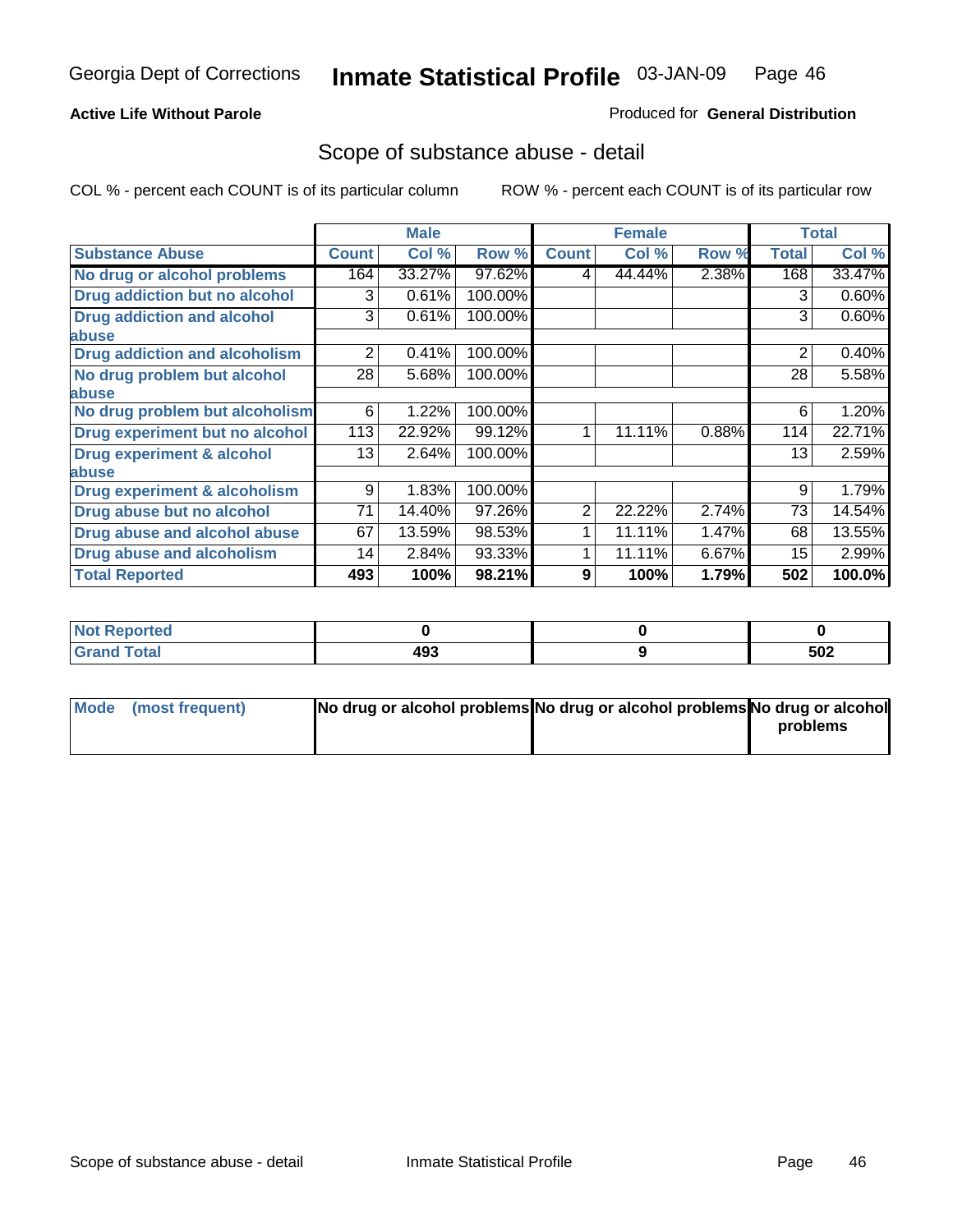#### **Active Life Without Parole**

#### Produced for **General Distribution**

### Current / last mental health treatment level

|                                    |              | <b>Male</b> |         |              | <b>Female</b> |       |              | <b>Total</b> |
|------------------------------------|--------------|-------------|---------|--------------|---------------|-------|--------------|--------------|
| <b>Mental Health Treatment Lev</b> | <b>Count</b> | Col %       | Row %   | <b>Count</b> | Col %         | Row % | <b>Total</b> | Col %        |
| 1 No problem at current time       | 69           | 38.12%      | 98.57%  |              | 16.67%        | 1.43% | 70           | 37.43%       |
| 2 Receiving outpatient             | 79           | 43.65%      | 94.05%  | 5            | 83.33%        | 5.95% | 84           | 44.92%       |
| treatment                          |              |             |         |              |               |       |              |              |
| 3 Inpatient, moderate              | 30           | 16.57%      | 100.00% |              |               |       | 30           | 16.04%       |
| treatment                          |              |             |         |              |               |       |              |              |
| 4 Inpatient, intensive             | 3            | 1.66%       | 100.00% |              |               |       | 3            | 1.60%        |
| treatment                          |              |             |         |              |               |       |              |              |
| <b>Total Evaluated</b>             | 181          | 100%        | 96.79%  | 6            | 100%          | 3.21% | 187          | 100%         |

| Never had MH evaluation | າ 4 2<br>J I A | .   |
|-------------------------|----------------|-----|
| $T0+0$                  | 493            | 502 |

| <b>Median (middle)</b>         | <b>Receiving outpatient</b><br>treatment | <b>Receiving outpatient</b><br>treatment | <b>Receiving</b><br>outpatient<br>treatment |
|--------------------------------|------------------------------------------|------------------------------------------|---------------------------------------------|
| <b>Mode</b><br>(most frequent) | <b>Receiving outpatient</b><br>treatment | <b>Receiving outpatient</b><br>treatment | Receiving<br>outpatient<br>treatment        |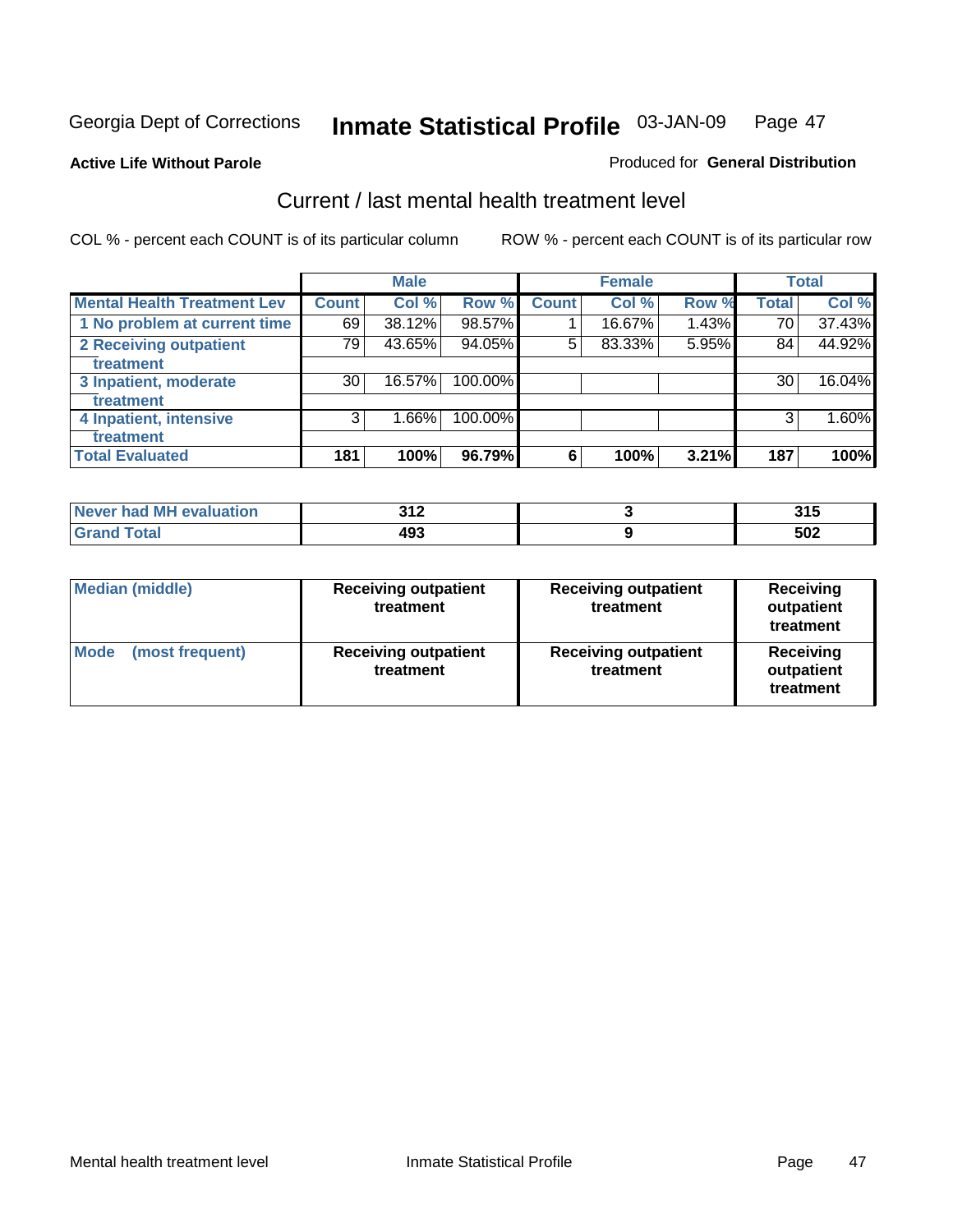### **Active Life Without Parole**

### Produced for **General Distribution**

### PULHESDWIT medical scale - 'P' overall condition ('P'hysical)

|                                   |         | <b>Male</b> |             | <b>Female</b> |          |              | <b>Total</b> |
|-----------------------------------|---------|-------------|-------------|---------------|----------|--------------|--------------|
| 'P' Overall Condition             | Count l | Col %       | Row % Count | Col %         | Row %    | <b>Total</b> | Col %        |
| 1 No medical illness              | 332     | 67.62%      | 98.81%      | 44.44%        | 1.19%    | 336          | 67.20%       |
| 2 Well-controlled chronic illness | 99      | $20.16\%$   | 95.19%      | 55.56%        | 4.81%    | 104          | 20.80%       |
| 3 Poorly-controlled chronic       | 59      | $12.02\%$   | 100.00%     |               |          | 59           | 11.80%       |
| <b>illness</b>                    |         |             |             |               |          |              |              |
| 4 Significant problems requiring  |         | $0.20\%$    | 100.00%     |               |          |              | 0.20%        |
| special housing                   |         |             |             |               |          |              |              |
| <b>Total Reported</b>             | 491     | 100%        | 98.20%      | 100%          | $1.80\%$ | 500          | 100%         |

| <b>Not Reported</b> |     |     |
|---------------------|-----|-----|
| <b>otal</b>         | 493 | 502 |

| Mode | (most frequent) | 'No medical illness | 2 Well-controlled chronic<br>illness | 1 No medical<br>illness |
|------|-----------------|---------------------|--------------------------------------|-------------------------|
|------|-----------------|---------------------|--------------------------------------|-------------------------|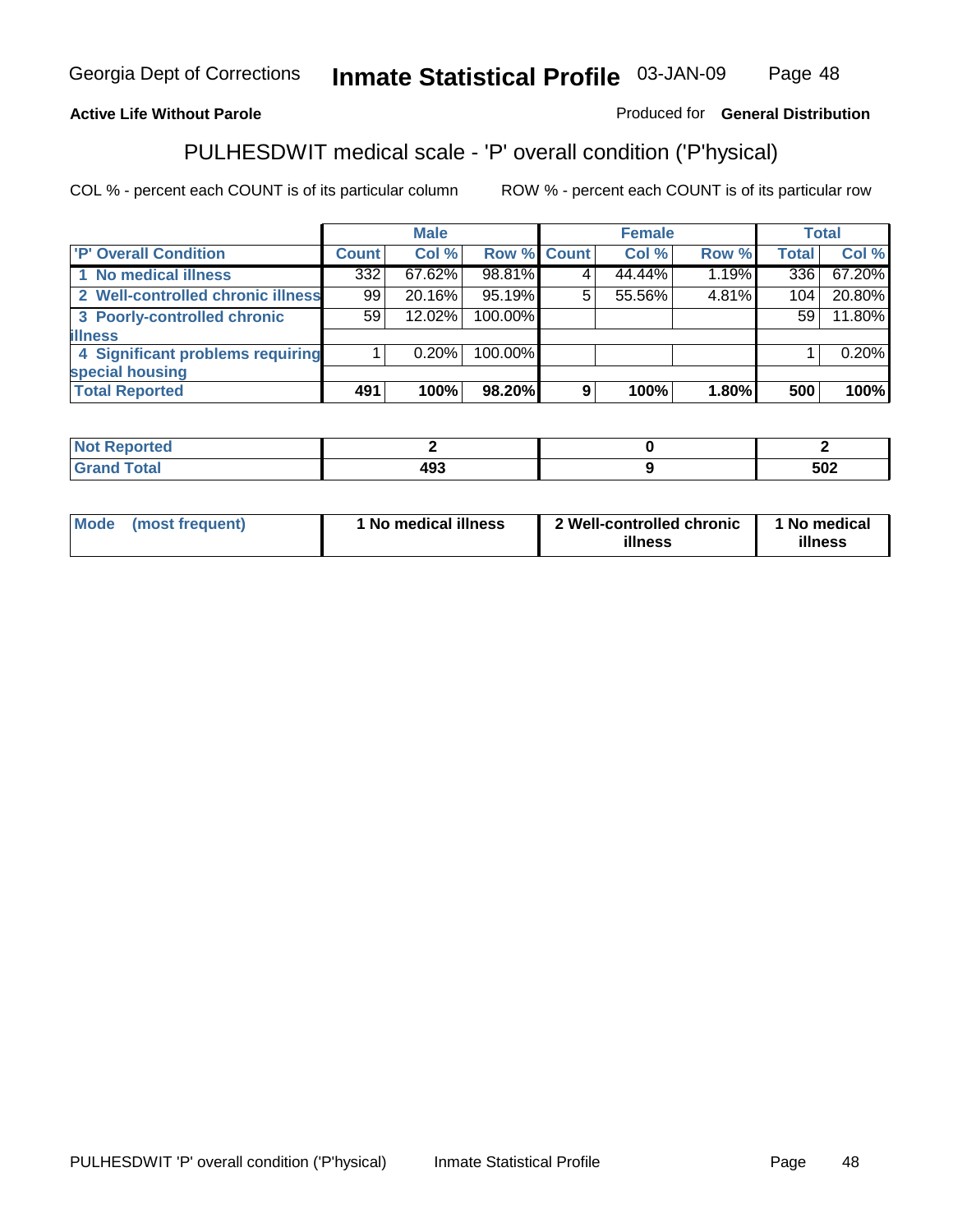### **Active Life Without Parole**

Produced for **General Distribution**

### PULHESDWIT medical scale - 'U' upper body

|                              |                    | <b>Male</b> |         |              | <b>Female</b> |       |              | <b>Total</b> |
|------------------------------|--------------------|-------------|---------|--------------|---------------|-------|--------------|--------------|
| <b>U' Upper Body</b>         | Count <sup>1</sup> | Col %       | Row %   | <b>Count</b> | Col %         | Row % | <b>Total</b> | Col %        |
| 1 Upper bones, joints,       | 473                | 96.33%      | 98.13%  | 9            | 100.00%       | 1.87% | 482          | 96.40%       |
| muscles all OK               |                    |             |         |              |               |       |              |              |
| 2 One or both arms minimally | 11                 | 2.24%       | 100.00% |              |               |       | 11           | 2.20%        |
| limited                      |                    |             |         |              |               |       |              |              |
| 3 One or both arms           | 6                  | 1.22%       | 100.00% |              |               |       | 6            | 1.20%        |
| moderately limited           |                    |             |         |              |               |       |              |              |
| 4 One arm disabled,          |                    | 0.20%       | 100.00% |              |               |       |              | 0.20%        |
| paralyzed, or amputated      |                    |             |         |              |               |       |              |              |
| <b>Total Reported</b>        | 491                | 100%        | 98.20%  | 9            | 100%          | 1.80% | 500          | 100%         |

| المرابط بالتعم بعدالهمان<br>rtea<br>NI.<br>.      |     |     |
|---------------------------------------------------|-----|-----|
| $T0+0$<br><b>Oldi</b><br>$\sim$ . $\sim$ . $\sim$ | 493 | 502 |

|  | Mode (most frequent) | 1 Upper bones, joints,<br>muscles all OK | 1 Upper bones, joints,<br>muscles all OK | 1 Upper bones,<br>joints, muscles all<br>OK |
|--|----------------------|------------------------------------------|------------------------------------------|---------------------------------------------|
|--|----------------------|------------------------------------------|------------------------------------------|---------------------------------------------|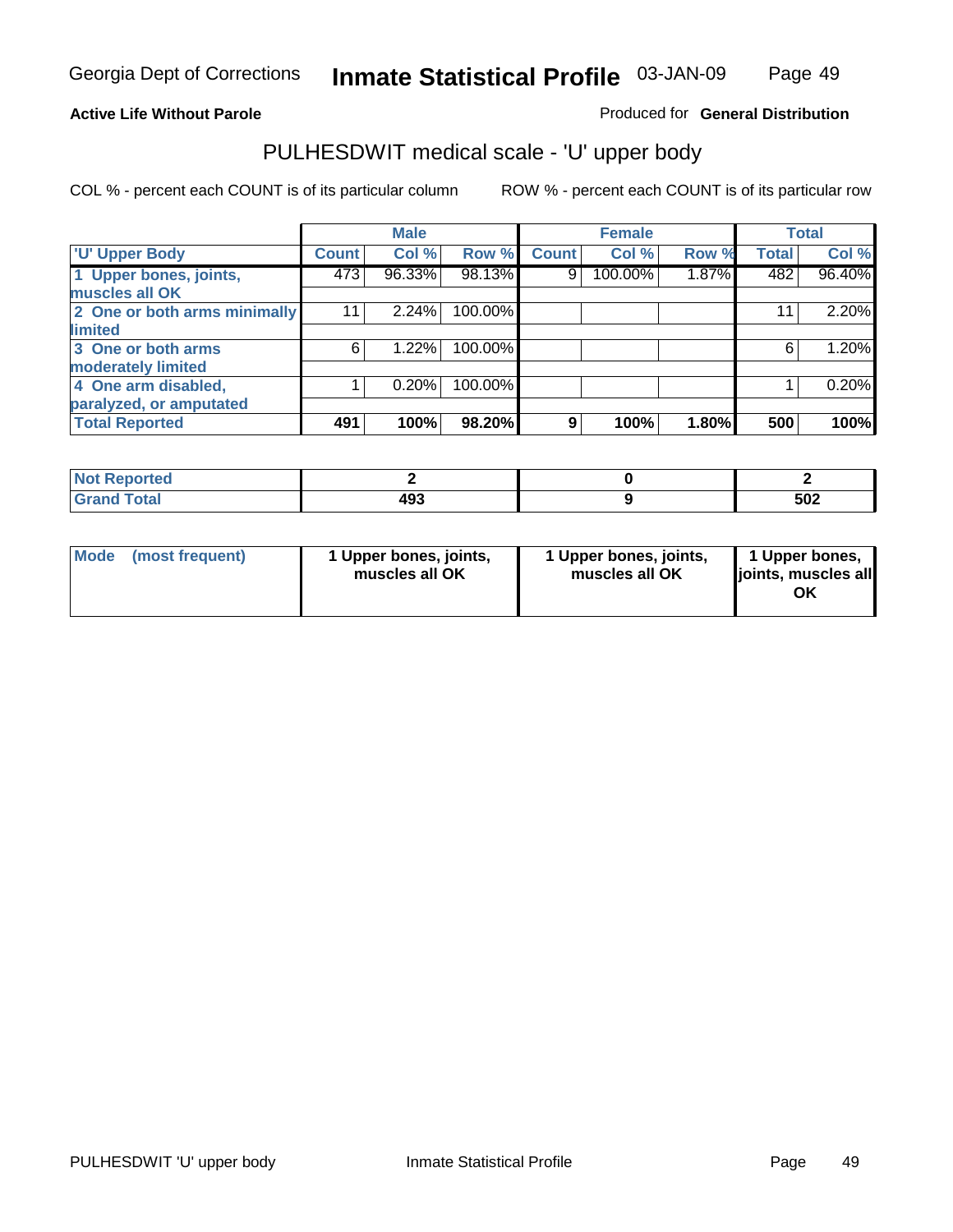Page 50

#### **Active Life Without Parole**

Produced for **General Distribution**

### PULHESDWIT medical scale - 'L' lower body

|                                |              | <b>Male</b> |         |                | <b>Female</b> |       |              | <b>Total</b> |
|--------------------------------|--------------|-------------|---------|----------------|---------------|-------|--------------|--------------|
| <b>L' Lower Body</b>           | <b>Count</b> | Col %       | Row %   | <b>Count</b>   | Col %         | Row % | <b>Total</b> | Col %        |
| 1 Lower bones, joints,         | 442          | 90.02%      | 98.44%  |                | 77.78%        | 1.56% | 449          | 89.80%       |
| muscles all OK                 |              |             |         |                |               |       |              |              |
| 2 One or both legs minimally   | 39           | 7.94%       | 95.12%  | $\overline{2}$ | 22.22%        | 4.88% | 41           | 8.20%        |
| limited                        |              |             |         |                |               |       |              |              |
| 3 One or both legs             | 9            | 1.83%       | 100.00% |                |               |       | 9            | 1.80%        |
| moderately limited             |              |             |         |                |               |       |              |              |
| 4 One leg disabled, paralyzed, |              | 0.20%       | 100.00% |                |               |       |              | 0.20%        |
| or amputated                   |              |             |         |                |               |       |              |              |
| <b>Total Reported</b>          | 491          | 100%        | 98.20%  | 9              | 100%          | 1.80% | 500          | 100%         |

| <b>rted</b><br>N                            |                    |     |
|---------------------------------------------|--------------------|-----|
| $f$ $f$ $f$ $f$ $f$ $f$ $f$<br><b>TULAI</b> | ៱៱៱<br>71 U<br>193 | 502 |

|  | Mode (most frequent) | 1 Lower bones, joints,<br>muscles all OK | 1 Lower bones, joints,<br>muscles all OK | 1 Lower bones,<br>joints, muscles all<br>OK |
|--|----------------------|------------------------------------------|------------------------------------------|---------------------------------------------|
|--|----------------------|------------------------------------------|------------------------------------------|---------------------------------------------|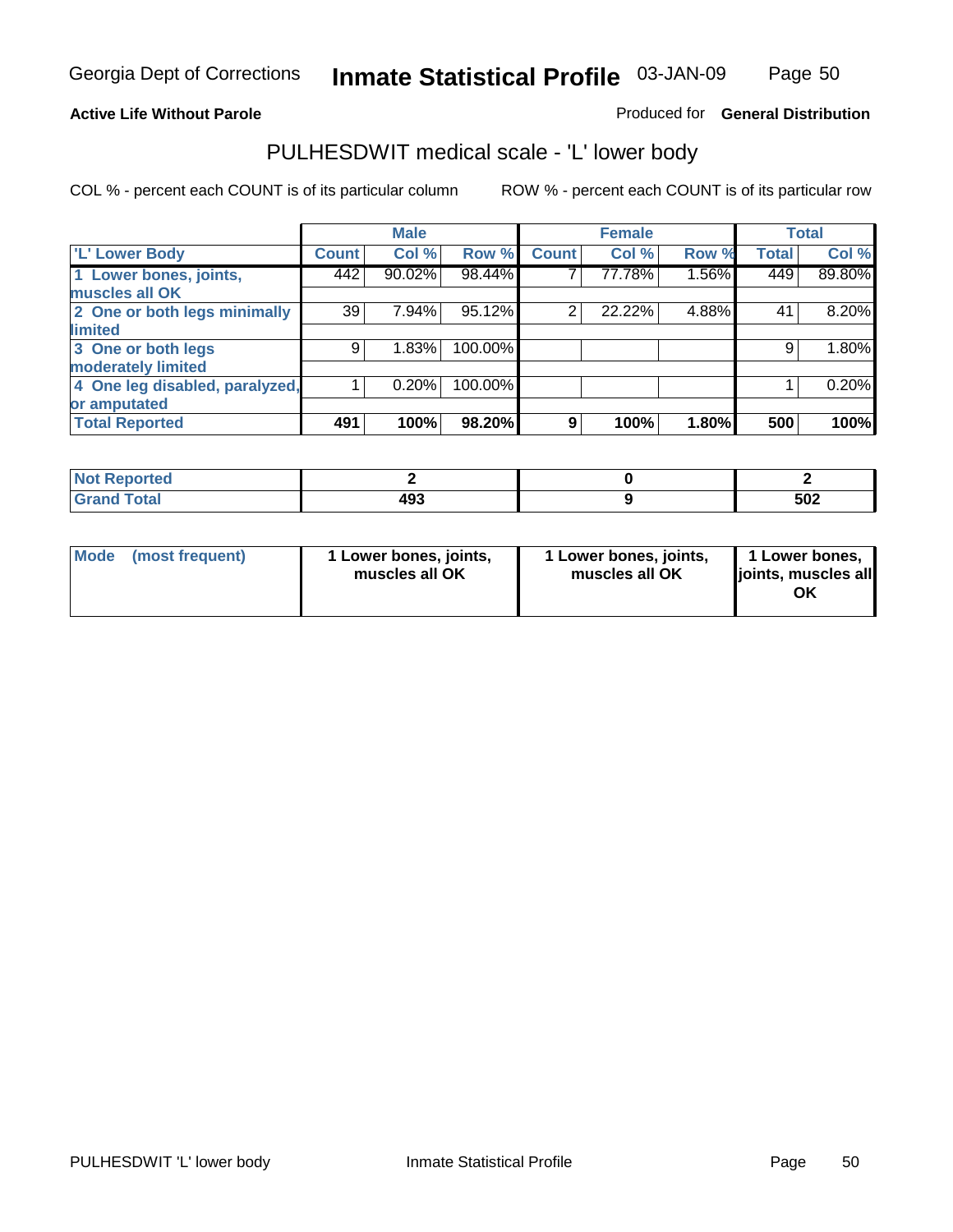Page 51

#### **Active Life Without Parole**

Produced for **General Distribution**

### PULHESDWIT medical scale - 'H' hearing

|                                |              | <b>Male</b> |             |   | <b>Female</b> |          | Total        |        |
|--------------------------------|--------------|-------------|-------------|---|---------------|----------|--------------|--------|
| 'H' Hearing                    | <b>Count</b> | Col%        | Row % Count |   | Col%          | Row %    | <b>Total</b> | Col %  |
| 1 Normal hearing both ears     | 4901         | $99.80\%$   | 98.20%      | 9 | 100.00%       | 1.80%    | 499          | 99.80% |
| 2 Some loss in one ear with    |              | $0.20\%$    | 100.00%     |   |               |          |              | 0.20%  |
| other OK, or mild loss in both |              |             |             |   |               |          |              |        |
| <b>Total Reported</b>          | 491          | 100%        | 98.20%      | 9 | 100%          | $1.80\%$ | 500          | 100%   |

| тео  |           |     |
|------|-----------|-----|
| ---- | .<br>$ -$ | 502 |

| Mode (most frequent) | 1 Normal hearing both ears 11 Normal hearing both ears 1 Normal hearing | both ears |
|----------------------|-------------------------------------------------------------------------|-----------|
|                      |                                                                         |           |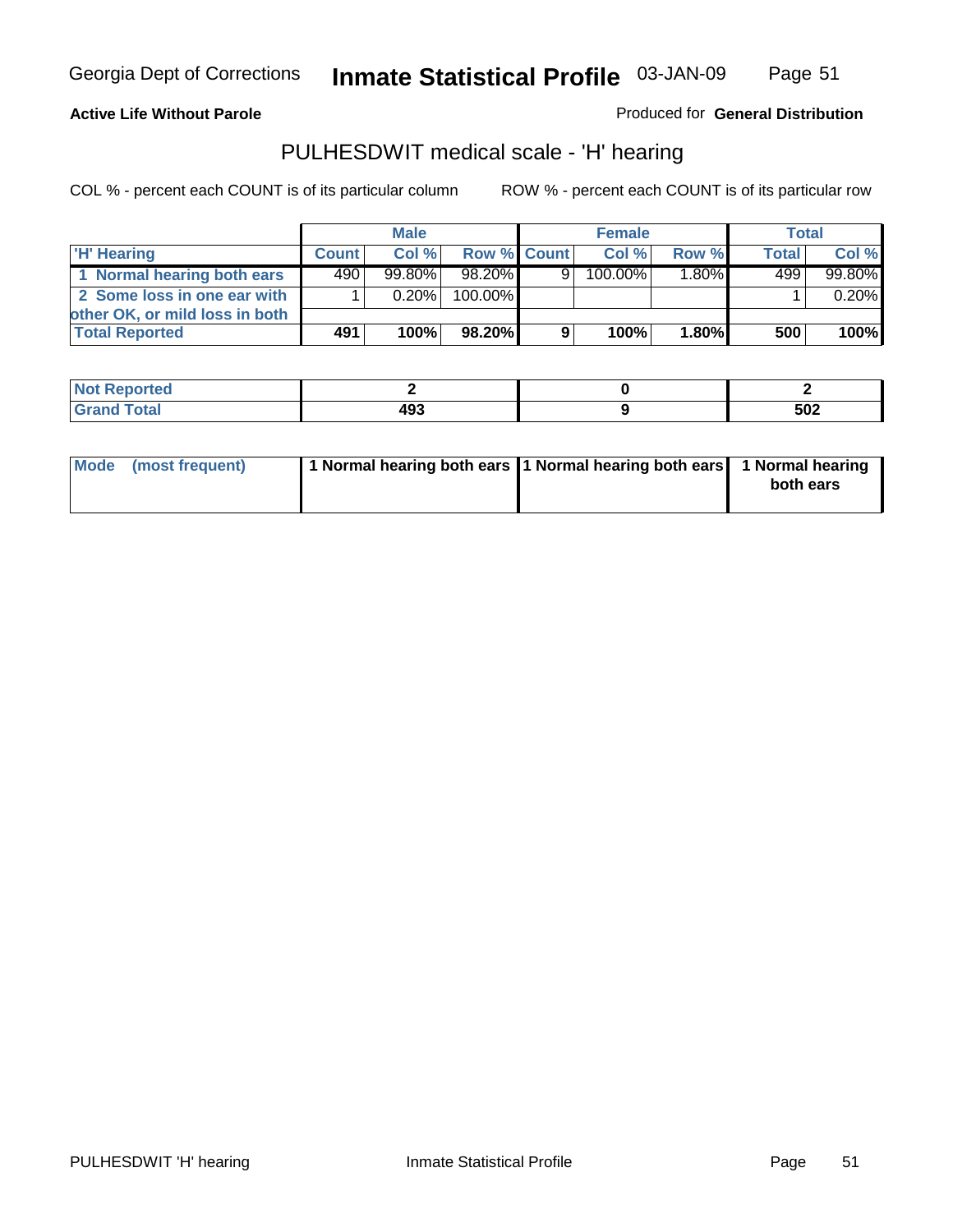Page 52

#### **Active Life Without Parole**

#### Produced for **General Distribution**

### PULHESDWIT medical scale - 'E' vision

|                                |       | <b>Male</b> |             |   | <b>Female</b> |       |              | <b>Total</b> |
|--------------------------------|-------|-------------|-------------|---|---------------|-------|--------------|--------------|
| <b>E' Vision</b>               | Count | Col %       | Row % Count |   | Col %         | Row % | <b>Total</b> | Col %        |
| 1 Correctable to 20/40 in both | 415   | 84.52%      | 98.34%      |   | 77.78%        | 1.66% | 422          | 84.40%       |
| eyes                           |       |             |             |   |               |       |              |              |
| 2 Correctable to 20/70 in one  | 70    | 14.26%      | 97.22%      | 2 | 22.22%        | 2.78% | 72           | 14.40%       |
| eye, may be blind in other     |       |             |             |   |               |       |              |              |
| 3 Correctable to 20/200 in one | 5     | $1.02\%$    | 100.00%     |   |               |       | 5            | 1.00%        |
| eye, may be blind in other     |       |             |             |   |               |       |              |              |
| 4 One eye not correctable to   |       | 0.20%       | 100.00%     |   |               |       |              | 0.20%        |
| 20/200, other may be blind     |       |             |             |   |               |       |              |              |
| <b>Total Reported</b>          | 491   | 100%        | 98.20%      | 9 | 100%          | 1.80% | 500          | 100%         |

| <b>Not Reported</b>            |            |     |
|--------------------------------|------------|-----|
| <b>Total</b><br><b>Company</b> | ده.<br>493 | 502 |

| Mode (most frequent) | 1 Correctable to 20/40 in<br>both eves | 1 Correctable to 20/40 in   1 Correctable to  <br>both eves | 20/40 in both eyes |
|----------------------|----------------------------------------|-------------------------------------------------------------|--------------------|
|----------------------|----------------------------------------|-------------------------------------------------------------|--------------------|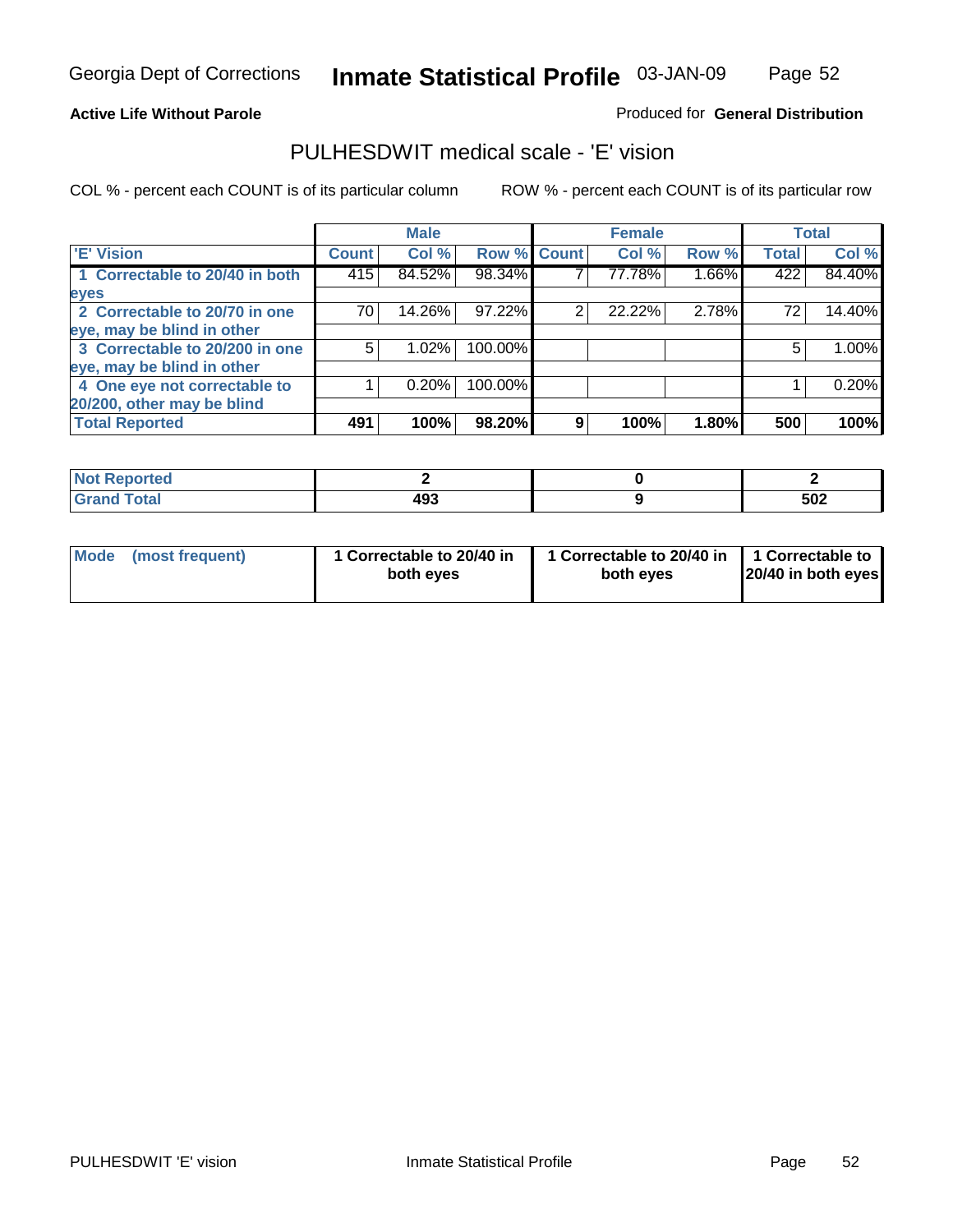**Active Life Without Parole** 

Produced for **General Distribution**

### PULHESDWIT medical scale - 'S' pSychiatric

|                                |              | <b>Male</b> |             |   | <b>Female</b> |       |              | <b>Total</b> |
|--------------------------------|--------------|-------------|-------------|---|---------------|-------|--------------|--------------|
| 'S' pSychiatric                | <b>Count</b> | Col %       | Row % Count |   | Col %         | Row % | <b>Total</b> | Col %        |
| 1 No impairment or disorders   | 384          | 79.83%      | 98.97%      |   | 44.44%        | 1.03% | 388          | 79.18%       |
| 2 Stable, or in remission, or  | 82           | 17.05%      | 94.25%      | 5 | 55.56%        | 5.75% | 87           | 17.76%       |
| mild impairment or retardation |              |             |             |   |               |       |              |              |
| 3 Requires moderate inpatient  | 13           | $2.70\%$    | 100.00%     |   |               |       | 13           | 2.65%        |
| treatment                      |              |             |             |   |               |       |              |              |
| 4 Requires intensive inpatient |              | 0.42%       | 100.00%     |   |               |       |              | 0.41%        |
| treatment                      |              |             |             |   |               |       |              |              |
| <b>Total Reported</b>          | 481          | 100%        | 98.16%      | 9 | 100%          | 1.84% | 490          | 100%         |

| prieo       |            |     |
|-------------|------------|-----|
| <b>otal</b> | ,,,<br>493 | 502 |

| Mode (most frequent) | 1 No impairment or disorders 2 Stable, or in remission, 11 No impairment or |                       |           |
|----------------------|-----------------------------------------------------------------------------|-----------------------|-----------|
|                      |                                                                             | or mild impairment or | disorders |
|                      |                                                                             | retardation           |           |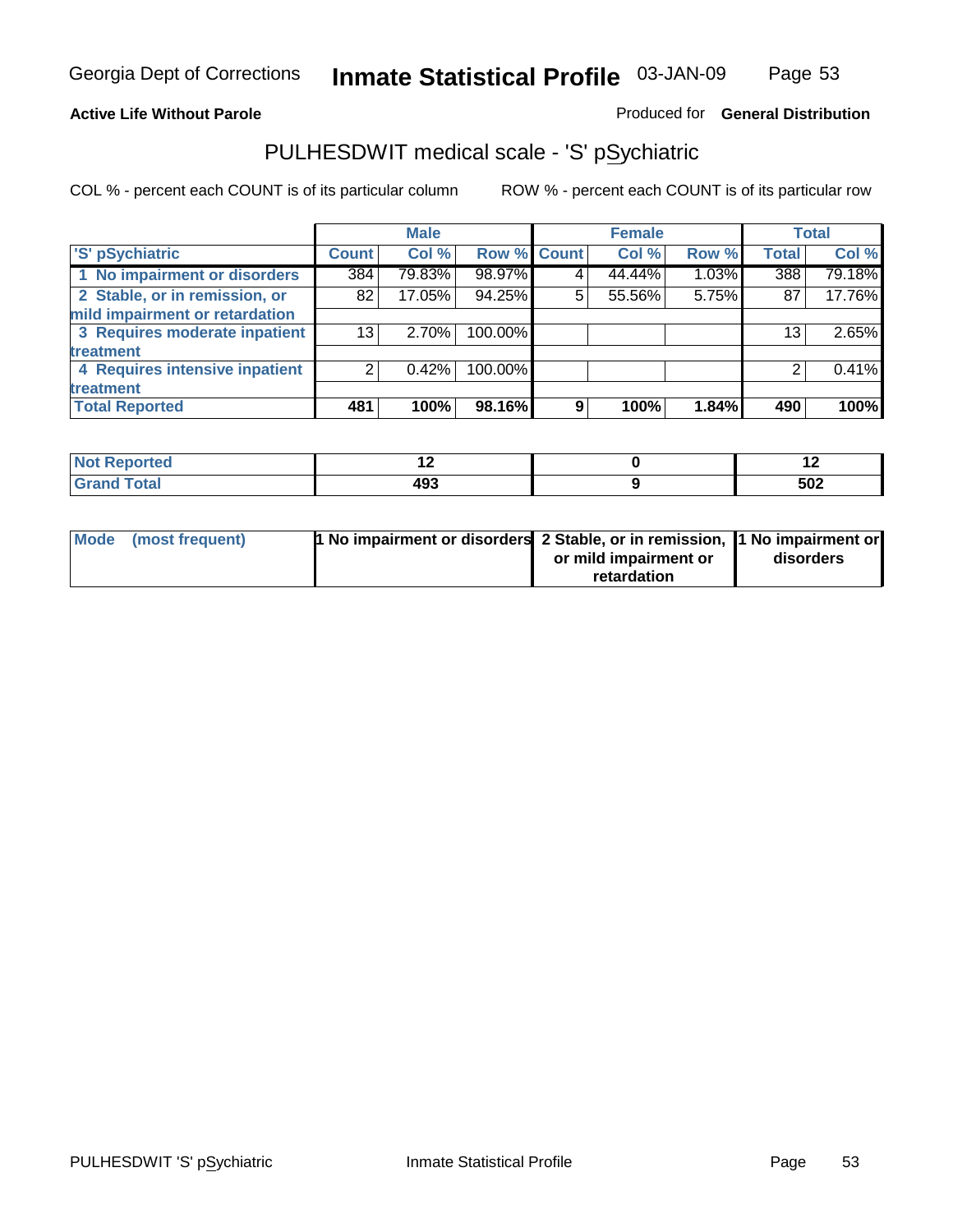Page 54

#### **Active Life Without Parole**

Produced for **General Distribution**

### PULHESDWIT medical scale - 'D' dental

|                                 |       | <b>Male</b> |             |   | <b>Female</b> |       |              | <b>Total</b> |
|---------------------------------|-------|-------------|-------------|---|---------------|-------|--------------|--------------|
| <b>D'</b> Dental                | Count | Col %       | Row % Count |   | Col %         | Row % | <b>Total</b> | Col %        |
| 1 Minimal routine dental health | 223   | 46.65%      | 97.38%      |   | 66.67%        | 2.62% | 229          | 47.02%       |
| <b>needs</b>                    |       |             |             |   |               |       |              |              |
| 2 Moderate cavities and/or      | 212   | 44.35%      | 98.60%      |   | 33.33%        | 1.40% | 215          | 44.15%       |
| gum disease                     |       |             |             |   |               |       |              |              |
| 3 Extensive gum disease         | 43    | $9.00\%$    | 100.00%     |   |               |       | 43           | 8.83%        |
| and/or widespread decay         |       |             |             |   |               |       |              |              |
| <b>Total Reported</b>           | 478   | 100%        | 98.15%      | 9 | 100%          | 1.85% | 487          | 100%         |

| <b><i>College Address</i></b><br>тео<br>N | . .<br>$-$ |     |
|-------------------------------------------|------------|-----|
| ______                                    | 493<br>__  | 502 |

| Mode (most frequent) | <b>Minimal routine dental</b><br>health needs | 1 Minimal routine dental<br>health needs | 1 Minimal routine<br>dental health<br>needs |
|----------------------|-----------------------------------------------|------------------------------------------|---------------------------------------------|
|----------------------|-----------------------------------------------|------------------------------------------|---------------------------------------------|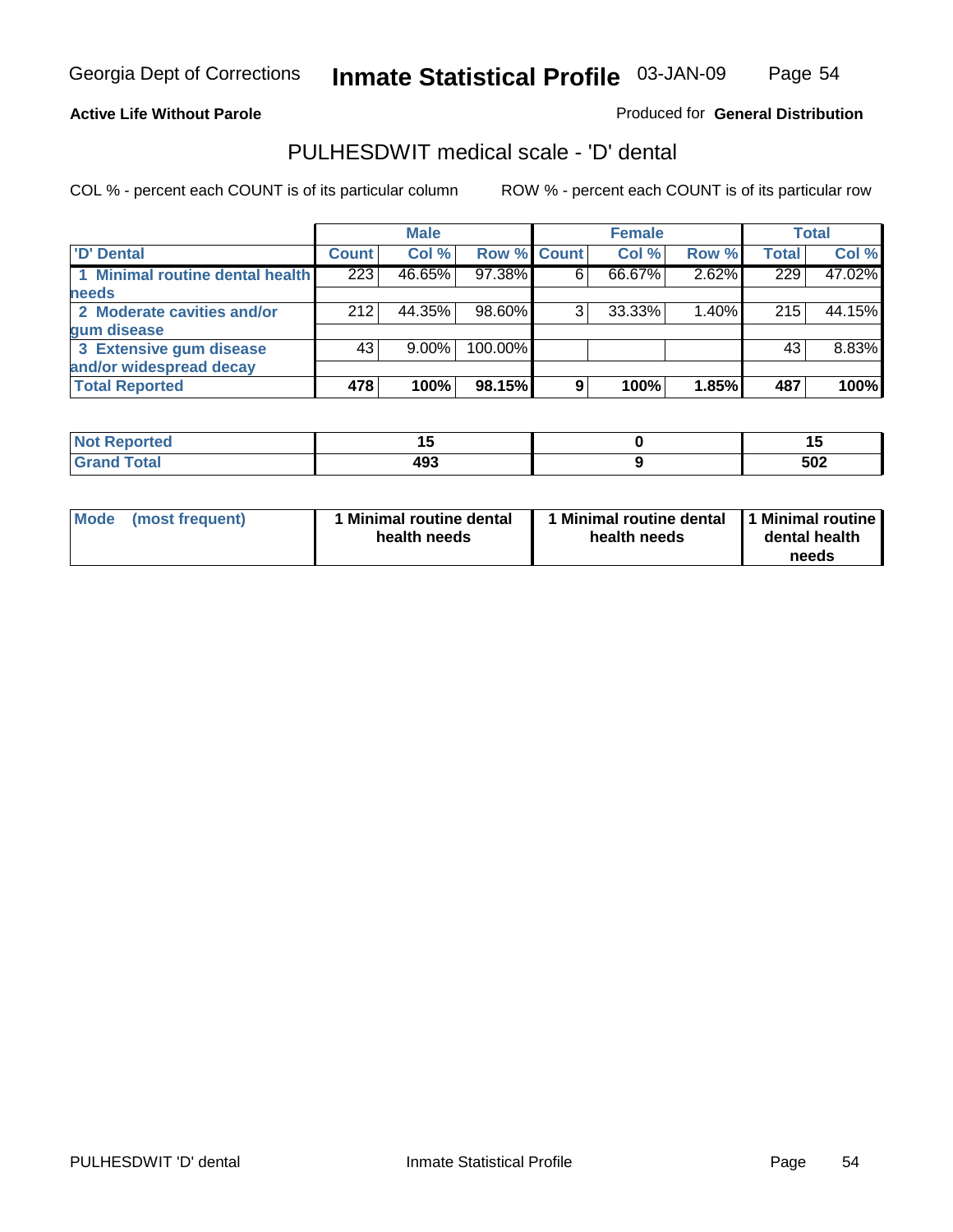**Active Life Without Parole** 

Produced for **General Distribution**

### PULHESDWIT medical scale - 'W' work ability

|                                 |                 | <b>Male</b> |                    |   | <b>Female</b> |       |              | <b>Total</b> |
|---------------------------------|-----------------|-------------|--------------------|---|---------------|-------|--------------|--------------|
| <b>W' work ability</b>          | <b>Count</b>    | Col %       | <b>Row % Count</b> |   | Col %         | Row % | <b>Total</b> | Col %        |
| 1 Unrestricted work or activity | 392             | 79.84%      | 98.00%             | 8 | 88.89%        | 2.00% | 400          | 80.00%       |
| 2 Minor restrictions on type of | 75              | 15.27%      | 98.68%             |   | 11.11%        | 1.32% | 76           | 15.20%       |
| <b>work</b>                     |                 |             |                    |   |               |       |              |              |
| 3 Moderate restrictions on type | 15 <sup>1</sup> | $3.05\%$    | 100.00%            |   |               |       | 15           | 3.00%        |
| of work                         |                 |             |                    |   |               |       |              |              |
| 4 Major restrictions on type of | 9               | 1.83%       | 100.00%            |   |               |       | 9            | 1.80%        |
| <b>work</b>                     |                 |             |                    |   |               |       |              |              |
| <b>Total Reported</b>           | 491             | 100%        | 98.20%             | 9 | 100%          | 1.80% | 500          | 100%         |

| <b>'eported</b> |            |     |
|-----------------|------------|-----|
| <b>i</b> otal   | ,,,<br>493 | 502 |

| Mode | (most frequent) | 1 Unrestricted work or<br>activity | 1 Unrestricted work or<br>activity | 1 Unrestricted<br>work or activity |  |
|------|-----------------|------------------------------------|------------------------------------|------------------------------------|--|
|      |                 |                                    |                                    |                                    |  |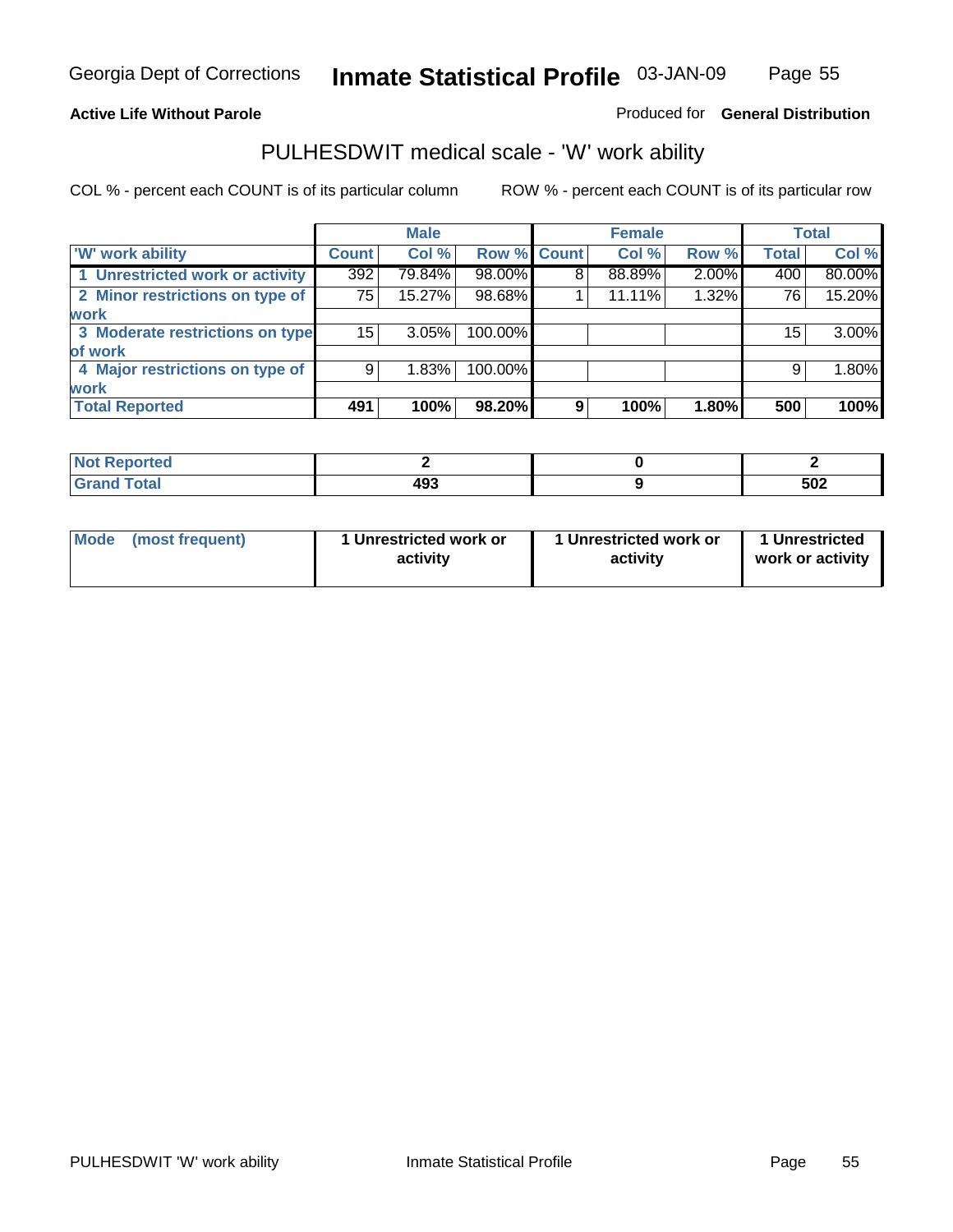Page 56

### **Active Life Without Parole**

### Produced for **General Distribution**

### PULHESDWIT medical scale - 'I' impairment

|                                     |              | <b>Male</b> |             |   | <b>Female</b> |       |              | <b>Total</b> |
|-------------------------------------|--------------|-------------|-------------|---|---------------|-------|--------------|--------------|
| <b>T' Impairment</b>                | <b>Count</b> | Col %       | Row % Count |   | Col %         | Row % | <b>Total</b> | Col %        |
| 1 No impairments or<br>disabilities | 487          | 99.19%      | 98.19%      | 9 | 100.00%       | 1.81% | 496          | 99.20%       |
| 2 Wheelchair-bound but              |              | 0.20%       | 100.00%     |   |               |       |              | 0.20%        |
| otherwise OK                        |              |             |             |   |               |       |              |              |
| 4 Needs moderate Assisted           |              | 0.20%       | 100.00%     |   |               |       |              | 0.20%        |
| Living (level II)                   |              |             |             |   |               |       |              |              |
| <b>5 Needs maximal Assisted</b>     |              | 0.41%       | 100.00%     |   |               |       |              | 0.40%        |
| <b>Living (level III)</b>           |              |             |             |   |               |       |              |              |
| <b>Total Reported</b>               | 491          | 100%        | 98.20%      | 9 | 100%          | 1.80% | 500          | 100%         |

| rtea                  |     |               |
|-----------------------|-----|---------------|
| <b>otal</b><br>$\sim$ | 493 | E N.Q<br>ິບບ∠ |

| Mode            | 1 No impairments or | 1 No impairments or | 1 No impairments |
|-----------------|---------------------|---------------------|------------------|
| (most frequent) | disabilities        | disabilities        | or disabilities  |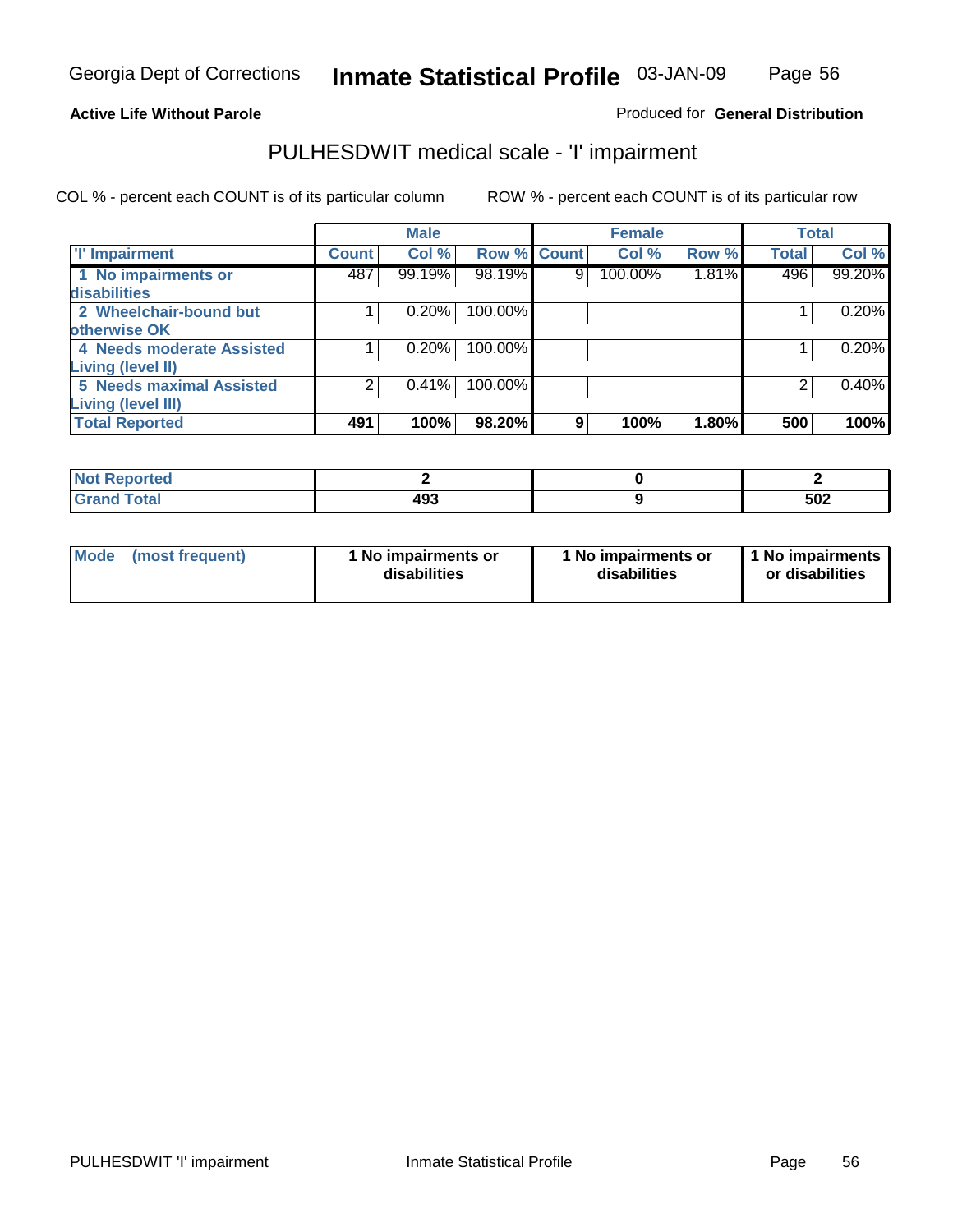#### **Inmate Statistical Profile** 03-JAN-09 Page Page 57

### **Active Life Without Parole Produced fo Seneral Distribution**

### PULHESDWIT medical scale - 'T' transportability

|                              |              | <b>Male</b> |                    |   | <b>Female</b> |          |              | <b>Total</b> |
|------------------------------|--------------|-------------|--------------------|---|---------------|----------|--------------|--------------|
| <b>T' Transportability</b>   | <b>Count</b> | Col %       | <b>Row % Count</b> |   | Col %         | Row %    | <b>Total</b> | Col %        |
| 1 Can be transported in any  | 489          | 99.59%      | 98.19%             | 9 | 100.00%       | $1.81\%$ | 498          | 99.60%       |
| ordinary approved vehicle    |              |             |                    |   |               |          |              |              |
| 2 Wheelchair-bound, not      |              | 0.20%       | 100.00%            |   |               |          |              | 0.20%        |
| needing special vehicle      |              |             |                    |   |               |          |              |              |
| 3 Wheelchair-bound, requires |              | 0.20%       | 100.00%            |   |               |          |              | 0.20%        |
| special vehicle              |              |             |                    |   |               |          |              |              |
| <b>Total Reported</b>        | 491          | 100%        | 98.20%             | 9 | 100%          | 1.80%    | 500          | 100%         |

| <b>Reported</b><br><b>NOT</b> |           |            |
|-------------------------------|-----------|------------|
| <b>c</b> otal                 | 493<br>__ | БЛЛ<br>◡◡▵ |

| Mode (most frequent) | 1 Can be transported in any 1 Can be transported in any | ordinary approved vehicle   ordinary approved vehicle   transported in any | 1 Can be<br>  ordinary approved  <br>vehicle |
|----------------------|---------------------------------------------------------|----------------------------------------------------------------------------|----------------------------------------------|
|----------------------|---------------------------------------------------------|----------------------------------------------------------------------------|----------------------------------------------|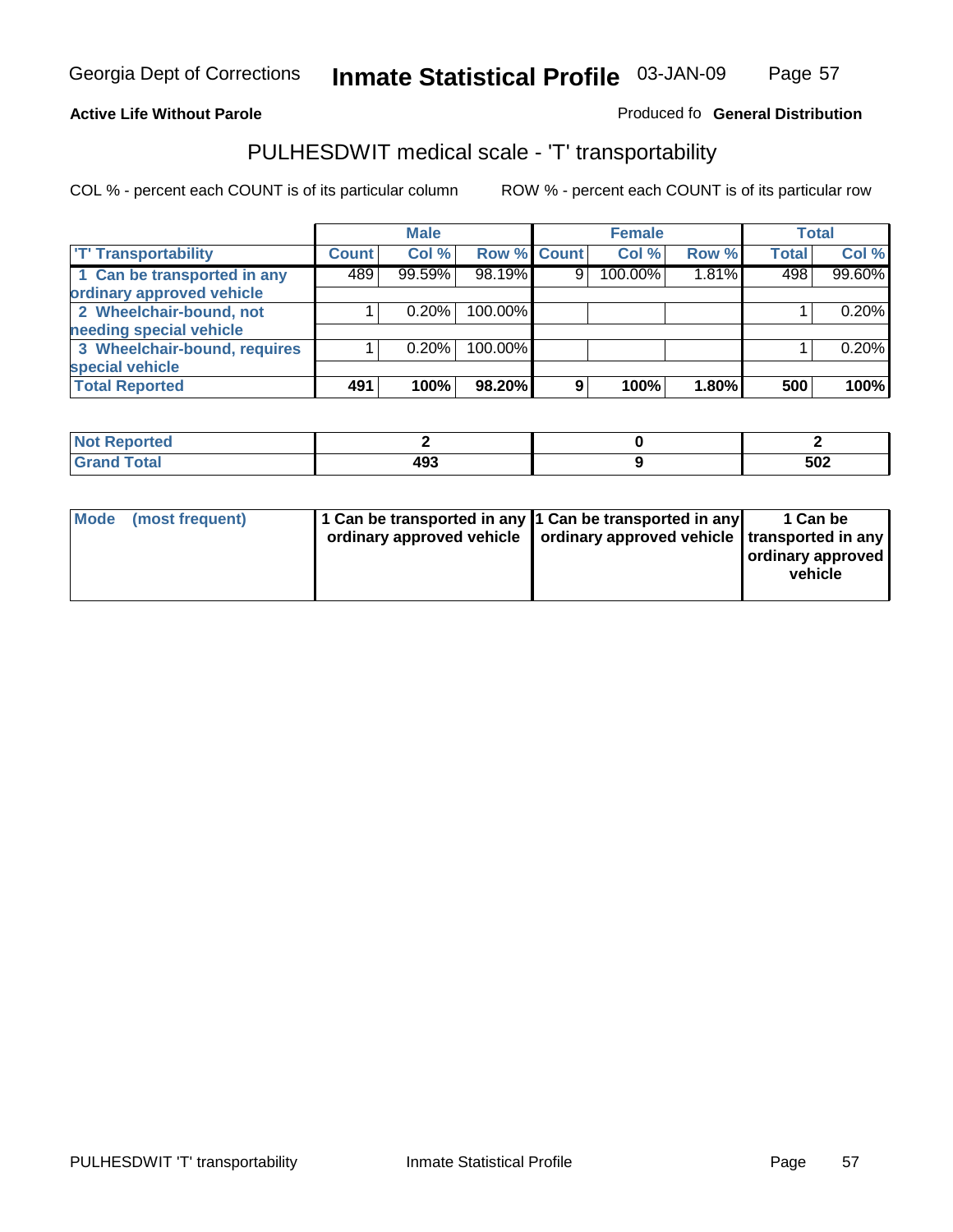#### **Active Life Without Parole**

#### Produced for **General Distribution**

### Criminality in family, self-reported

|                              |              | <b>Male</b> |        |              | <b>Female</b> |          |                  | Total  |
|------------------------------|--------------|-------------|--------|--------------|---------------|----------|------------------|--------|
| <b>Criminality In Family</b> | <b>Count</b> | Col %       | Row %  | <b>Count</b> | Col %         | Row %    | Total            | Col %  |
| Yes, criminality in family   | 149          | $30.60\%$   | 96.75% | 5            | 55.56%        | $3.25\%$ | 154              | 31.05% |
| No criminality in family     | 338          | 69.40%      | 98.83% | 4            | 44.44%        | $1.17\%$ | 342 <sub>1</sub> | 68.95% |
| <b>Total Reported</b>        | 487          | 100%        | 98.19% | 9            | 100%          | $1.81\%$ | 496              | 100%   |

| <b>Not Reported</b> |           |     |
|---------------------|-----------|-----|
| Total<br>'Grant     | 493<br>__ | 502 |

| Mode (most frequent) | No criminality in family | Yes, criminality in family | No criminality in<br>family |
|----------------------|--------------------------|----------------------------|-----------------------------|
|----------------------|--------------------------|----------------------------|-----------------------------|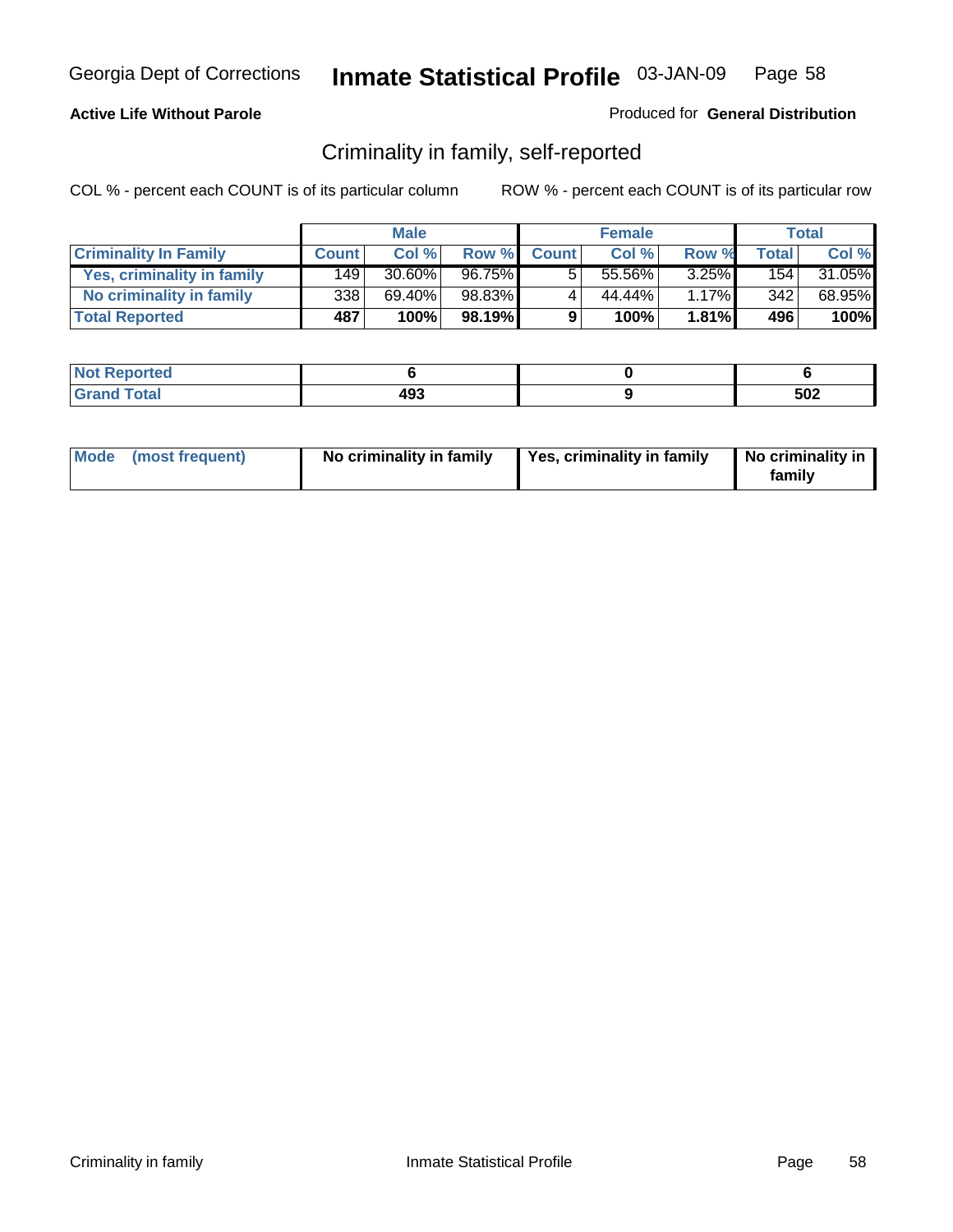#### **Active Life Without Parole**

#### Produced for **General Distribution**

### Alcoholism in family, self-reported

|                             |              | <b>Male</b> |        |              | <b>Female</b> |          |       | Total  |
|-----------------------------|--------------|-------------|--------|--------------|---------------|----------|-------|--------|
| <b>Alcoholism In Family</b> | <b>Count</b> | Col %       | Row %  | <b>Count</b> | Col %         | Row %    | Total | Col %  |
| Yes, alcoholism in family   | 97           | $19.92\%$   | 97.98% |              | $22.22\%$     | $2.02\%$ | 99    | 19.96% |
| No alcoholism in family     | 390          | 80.08%      | 98.24% |              | 77.78%        | $1.76\%$ | 397   | 80.04% |
| <b>Total Reported</b>       | 487          | 100%        | 98.19% | 9            | 100%          | $1.81\%$ | 496   | 100%   |

| <b>Not</b><br>oorted<br>יסרו. |     |     |
|-------------------------------|-----|-----|
| hat<br>Gran<br>--             | 493 | 502 |

|  | Mode (most frequent) | No alcoholism in family | No alcoholism in family | No alcoholism in<br>familv |
|--|----------------------|-------------------------|-------------------------|----------------------------|
|--|----------------------|-------------------------|-------------------------|----------------------------|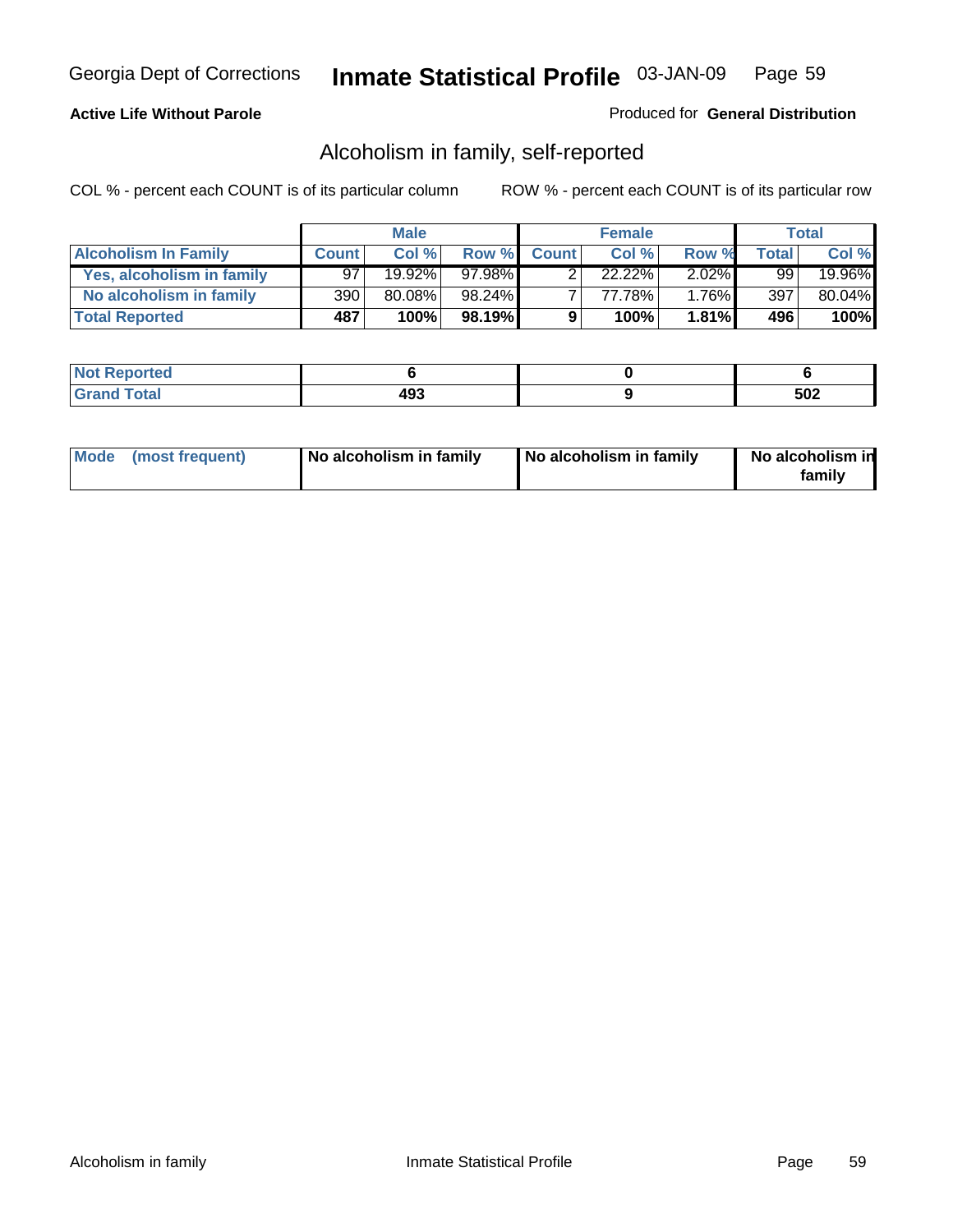#### **Active Life Without Parole**

Produced for **General Distribution**

### Drug abuse in family, self-reported

|                           |              | <b>Male</b> |        |              | <b>Female</b> |          |              | Total  |
|---------------------------|--------------|-------------|--------|--------------|---------------|----------|--------------|--------|
| Drug Abuse In Family      | <b>Count</b> | Col %       | Row %  | <b>Count</b> | Col %         | Row %    | <b>Total</b> | Col %  |
| Yes, drug abuse in family | 57           | 11.70%      | 96.61% |              | $22.22\%$     | $3.39\%$ | 59           | 11.90% |
| No drug abuse in family   | 430          | 88.30%      | 98.40% | –            | 77.78%        | $.60\%$  | 437'         | 88.10% |
| <b>Total Reported</b>     | 487          | 100%        | 98.19% | 9            | 100%          | $1.81\%$ | 496          | 100%   |

| <b>Not</b><br>oorted<br>יסרו. |     |     |
|-------------------------------|-----|-----|
| hat<br>Gran<br>--             | 493 | 502 |

|  | Mode (most frequent) | No drug abuse in family | No drug abuse in family | No drug abuse in<br>family |
|--|----------------------|-------------------------|-------------------------|----------------------------|
|--|----------------------|-------------------------|-------------------------|----------------------------|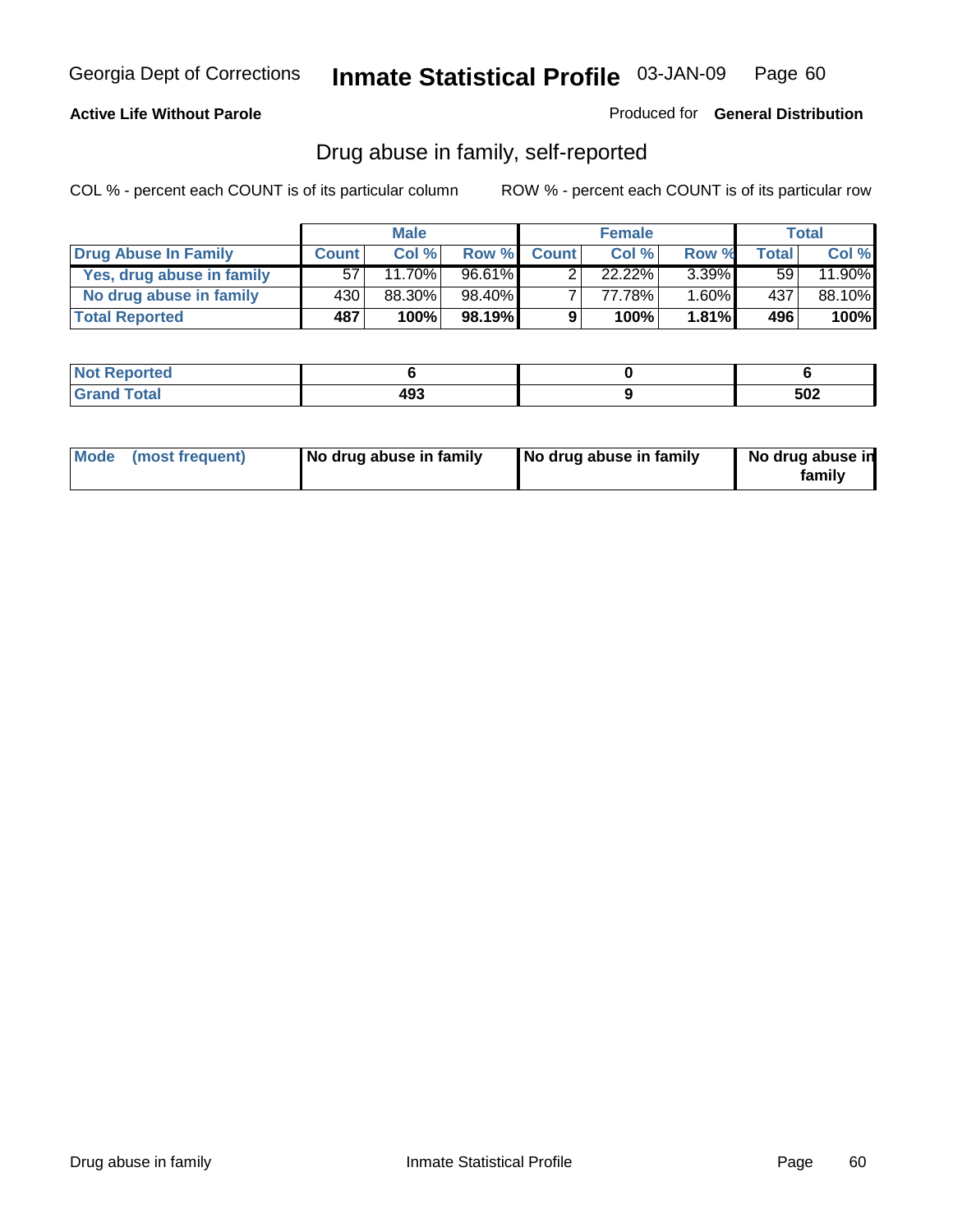#### **Active Life Without Parole**

#### Produced for **General Distribution**

### Subjected to frequent beatings, self-reported

|                            |              | <b>Male</b> |        |              | <b>Female</b> |          |       | <b>Total</b> |
|----------------------------|--------------|-------------|--------|--------------|---------------|----------|-------|--------------|
| <b>Frequent beatings</b>   | <b>Count</b> | Col%        | Row %  | <b>Count</b> | Col%          | Row %    | Total | Col %        |
| Yes, subjected to frequent | 29           | 5.95%       | 96.67% |              | $11.11\%$     | $3.33\%$ | 30    | 6.05%        |
| beatings                   |              |             |        |              |               |          |       |              |
| Not subjected to frequent  | 458'         | $94.05\%$   | 98.28% | 8            | 88.89%        | 1.72%    | 466   | 93.95%       |
| beatings                   |              |             |        |              |               |          |       |              |
| <b>Total Reported</b>      | 487          | 100%        | 98.19% | 9            | 100%          | 1.81%    | 496   | 100%         |

| Not Reported         |     |     |
|----------------------|-----|-----|
| <b>Total</b><br>Cron | 493 | 502 |

| Mode (most frequent) | Not subjected to frequent<br>beatings | Not subjected to frequent<br>beatings | Not subjected to<br><b>frequent beatings</b> |  |
|----------------------|---------------------------------------|---------------------------------------|----------------------------------------------|--|
|                      |                                       |                                       |                                              |  |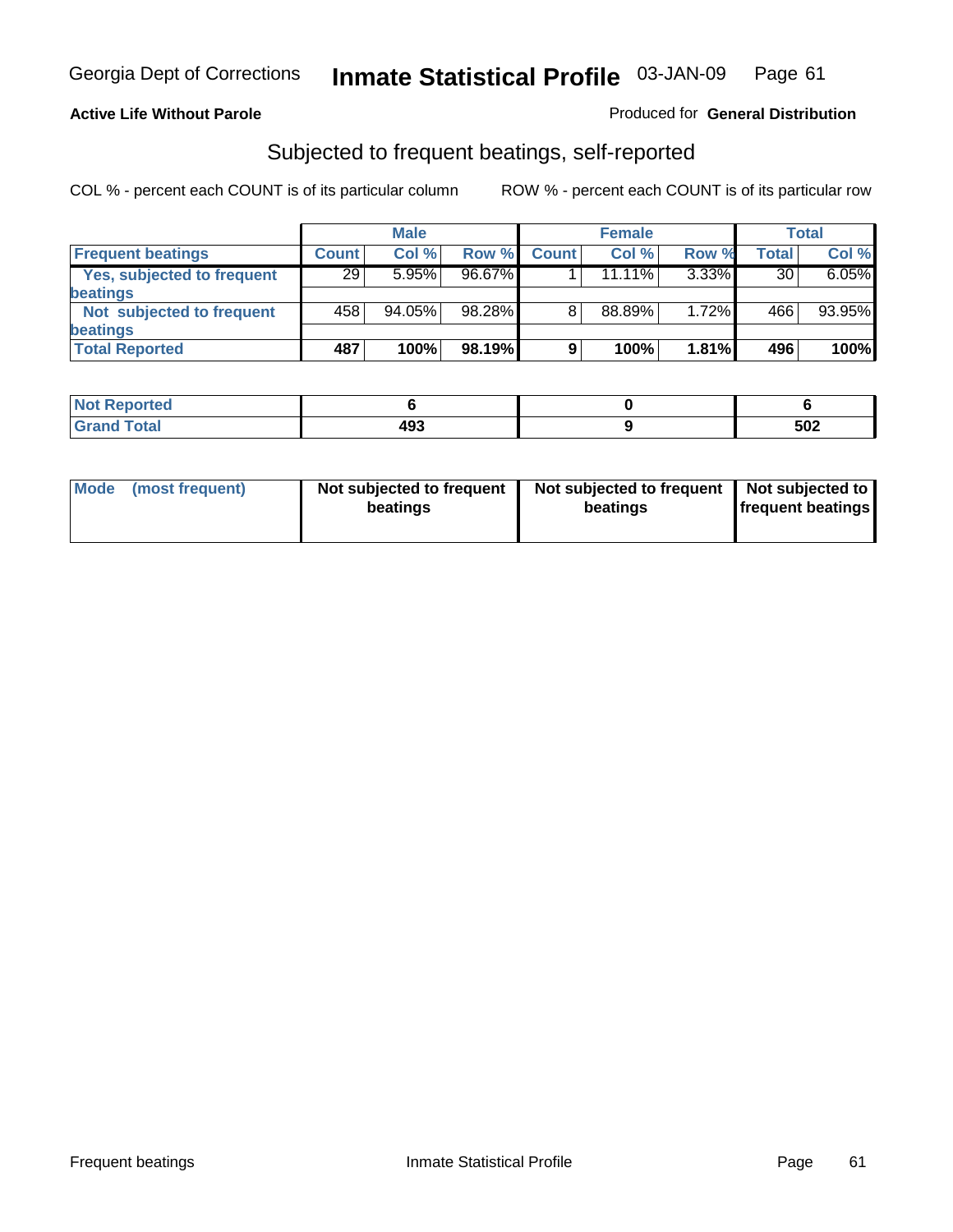#### **Active Life Without Parole**

#### Produced for **General Distribution**

### Father absent during inmate's childhood

|                           |              | <b>Male</b> |           |              | <b>Female</b> |          |       | Total  |
|---------------------------|--------------|-------------|-----------|--------------|---------------|----------|-------|--------|
| <b>Father Absent</b>      | <b>Count</b> | Col %       | Row %     | <b>Count</b> | Col %         | Row %    | Total | Col %  |
| Yes, father was absent    | 241          | 49.49%      | 98.77%    | 3.           | 33.33%        | 1.23%    | 244   | 49.19% |
| No, father was not absent | 246          | $50.51\%$   | $97.62\%$ | 6            | 66.67%        | $2.38\%$ | 252   | 50.81% |
| <b>Total Reported</b>     | 487          | 100%        | 98.19%    | 9            | 100%          | $1.81\%$ | 496   | 100%   |

| ported<br><b>NOT</b><br>$\sim 1721$ |            |     |
|-------------------------------------|------------|-----|
| $\sim$<br>Grar<br>--                | 400<br>493 | 502 |

| Mode (most frequent) | No, father was not absent No, father was not absent | No, father was not<br>absent |
|----------------------|-----------------------------------------------------|------------------------------|
|----------------------|-----------------------------------------------------|------------------------------|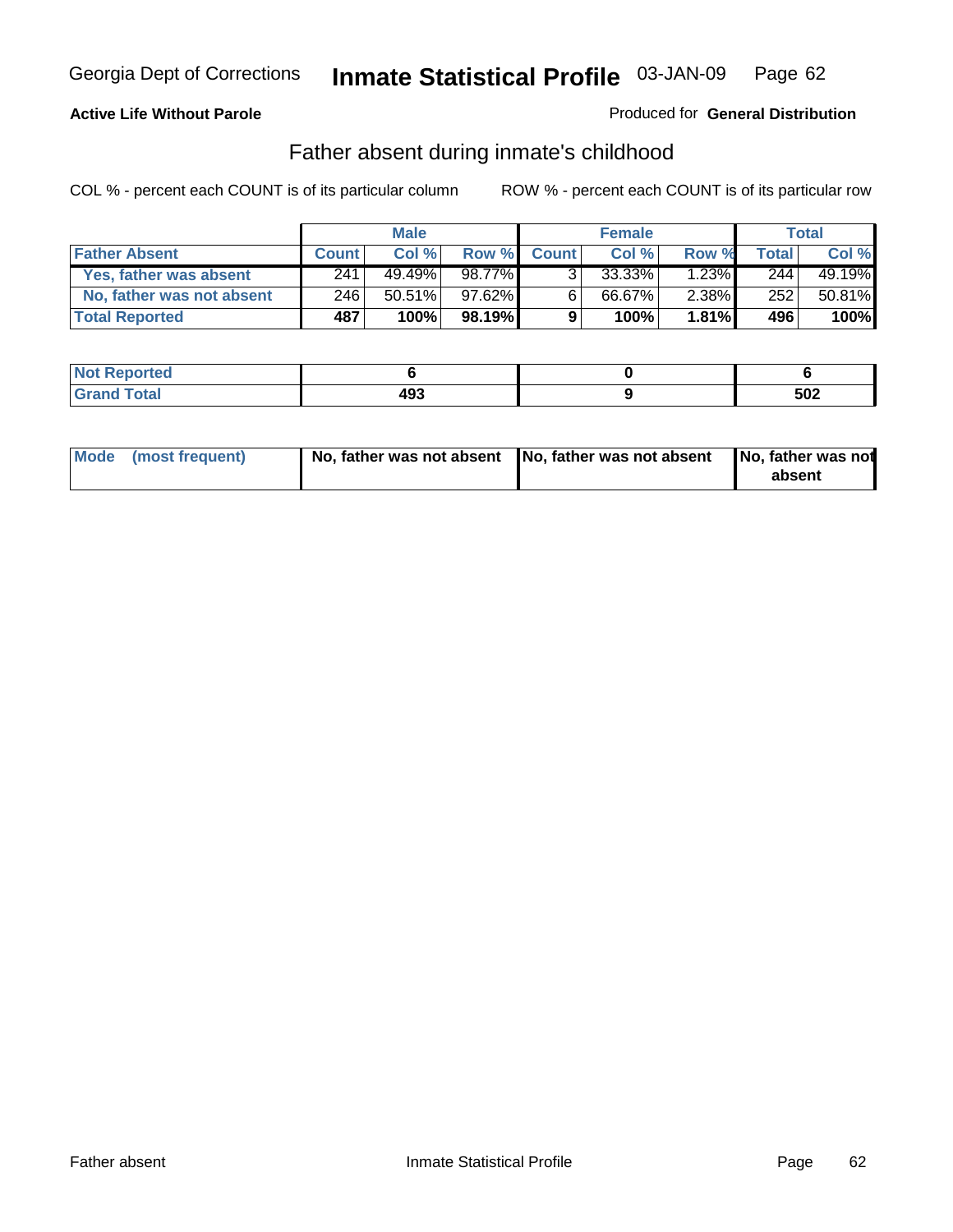#### **Active Life Without Parole**

#### Produced for **General Distribution**

## Mother absent during inmate's childhood

|                           |              | <b>Male</b> |        |              | <b>Female</b>        |          |       | Total  |
|---------------------------|--------------|-------------|--------|--------------|----------------------|----------|-------|--------|
| <b>Mother Absent</b>      | <b>Count</b> | Col %       | Row %  | <b>Count</b> | Col%                 | Row %    | Total | Col %  |
| Yes, mother was absent    | 69           | 14.17%      | 97.18% |              | $22.\overline{22\%}$ | $2.82\%$ | 71.   | 14.31% |
| No, mother was not absent | 418          | 85.83%      | 98.35% |              | 77.78%               | $1.65\%$ | 425'  | 85.69% |
| <b>Total Reported</b>     | 487          | 100%        | 98.19% | 9            | 100%                 | $1.81\%$ | 496   | 100%   |

| ported<br><b>NOT</b><br>$\sim 1721$ |            |     |
|-------------------------------------|------------|-----|
| $\sim$<br>Grar<br>--                | 400<br>493 | 502 |

| Mode (most frequent) | No, mother was not absent   No, mother was not absent   No, mother was | not absent |
|----------------------|------------------------------------------------------------------------|------------|
|----------------------|------------------------------------------------------------------------|------------|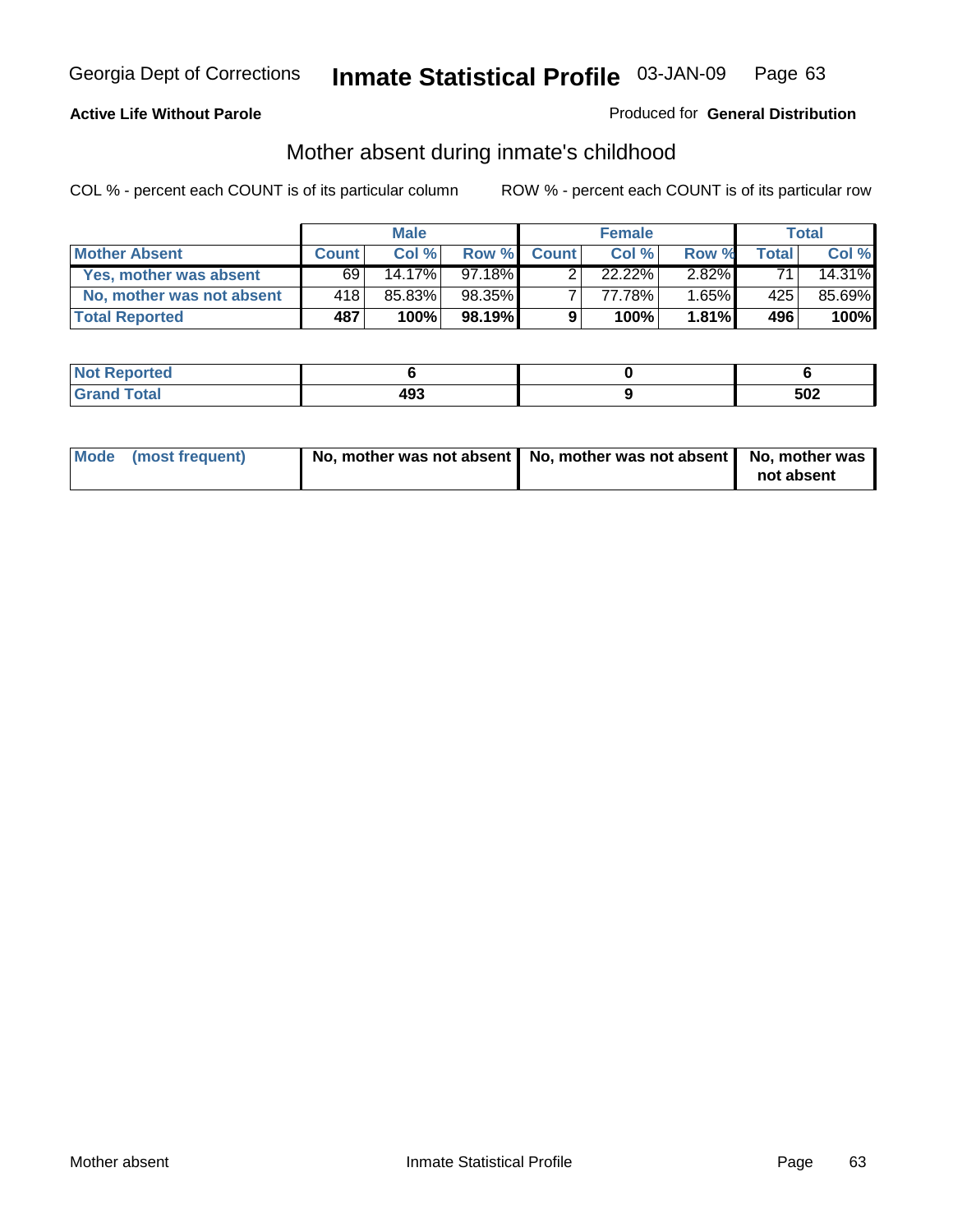**Active Life Without Parole** 

#### Produced for **General Distribution**

### Number of prior Georgia incarcerations

|                                       |                 | <b>Male</b> |                    |   | <b>Female</b> |       |       | <b>Total</b> |
|---------------------------------------|-----------------|-------------|--------------------|---|---------------|-------|-------|--------------|
| <b>Num of Prior GA Incarcerations</b> | <b>Count</b>    | Col %       | <b>Row % Count</b> |   | Col %         | Row % | Total | Col %        |
|                                       | 234             | 47.46%      | 96.69%             | 8 | 88.89%        | 3.31% | 242   | 48.21%       |
|                                       | 100             | 20.28%      | 100.00%            |   |               |       | 100   | 19.92%       |
|                                       | 59 <sub>1</sub> | 11.97%      | 100.00%            |   |               |       | 59    | 11.75%       |
|                                       | 50              | 10.14%      | 98.04%             |   | 11.11%        | 1.96% | 51    | 10.16%       |
|                                       | 25              | 5.07%       | 100.00%            |   |               |       | 25    | 4.98%        |
|                                       | 12              | 2.43%       | 100.00%            |   |               |       | 12    | 2.39%        |
| <b>More Than 5</b>                    | 13              | 2.64%       | 100.00%            |   |               |       | 13    | 2.59%        |
| <b>Total Reported</b>                 | 493             | 100%        | 98.21%             | 9 | 100%          | 1.79% | 502   | 100%         |

| <b>Reported</b><br><b>NOT</b><br> |     |     |  |
|-----------------------------------|-----|-----|--|
| <b>otal</b>                       | י ה | 502 |  |

| Mean (average)       | .25 | . JJ | 1.24 |
|----------------------|-----|------|------|
| Median (middle)      |     |      |      |
| Mode (most frequent) |     |      |      |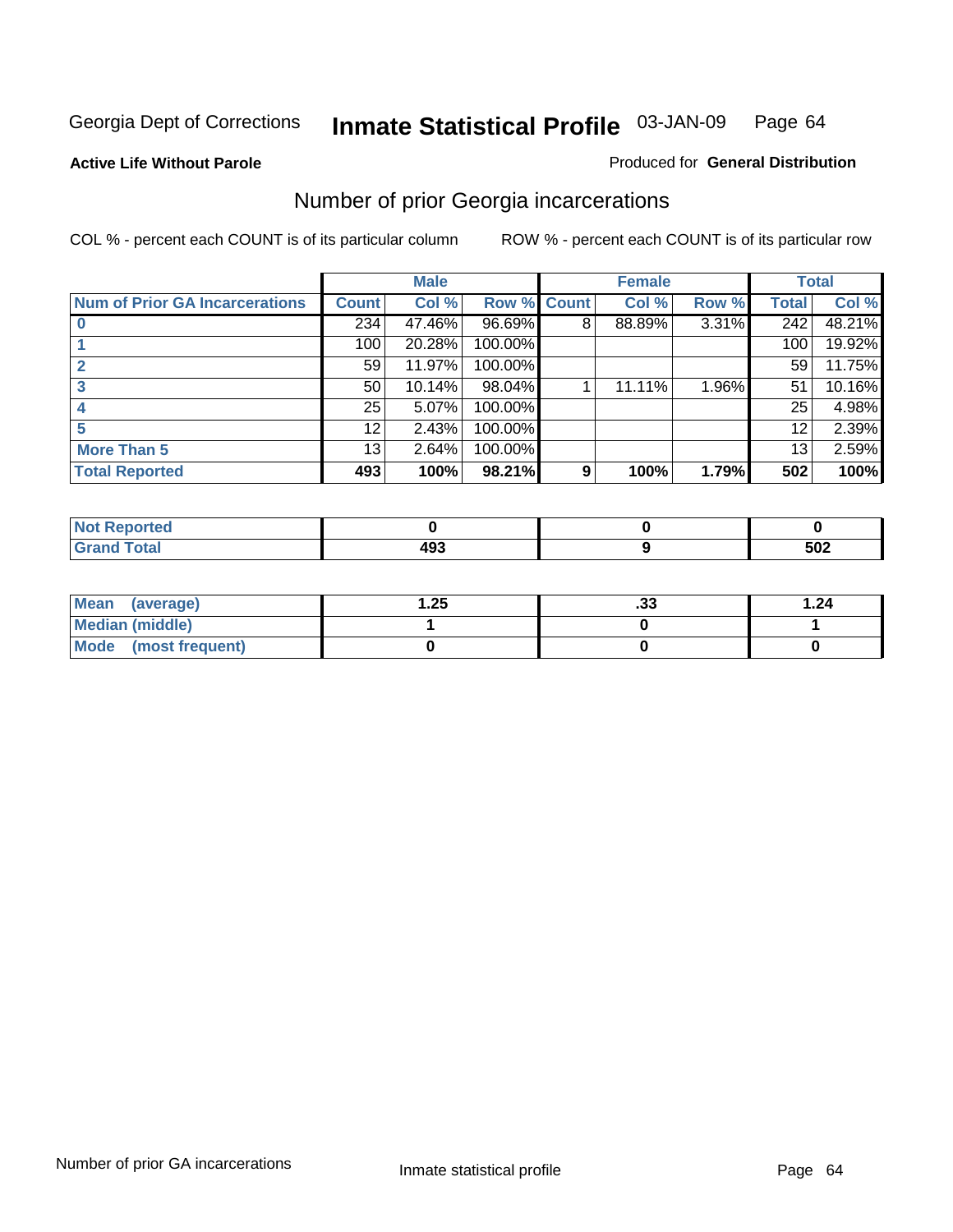**Active Life Without Parole** 

Produced for **General Distribution**

### Prison sentence in years

COL % - percent each COUNT is of its particular column ROW % - percent each COUNT is of its particular row

|                                 | <b>Male</b>  |            |                    | <b>Female</b> | Total        |             |         |
|---------------------------------|--------------|------------|--------------------|---------------|--------------|-------------|---------|
| <b>Prison Sentence In Years</b> | <b>Count</b> | Col %      | <b>Row % Count</b> | Col %         | Row %        | $\tau$ otal | Col %   |
| <b>Life Without Parole</b>      | 493'         | $100.00\%$ | 98.21%             | 100.00%       | 79% <b>I</b> | 502         | 100.00% |
| <b>Total Reported</b>           | 493          | 100%       | 98.21%             | 100%          | 1.79%        | 502         | 100%    |

| <b>eported</b>                   |                 |     |
|----------------------------------|-----------------|-----|
| <b>Total</b><br>$\mathsf{v}$ and | ---<br>œ<br>493 | 502 |

#### **Determinate (numeric) sentences only**

| <b>Mean</b> | <i>(average)</i> |  |  |
|-------------|------------------|--|--|

**All sentences (including determinate), with life, life without parole, and death sentences figured at 45 years**

| <b>Me</b><br>בוחו<br>.<br>. <b>. </b> . | т.<br>$\sim$ | __<br>$\sim$ |  |
|-----------------------------------------|--------------|--------------|--|
|-----------------------------------------|--------------|--------------|--|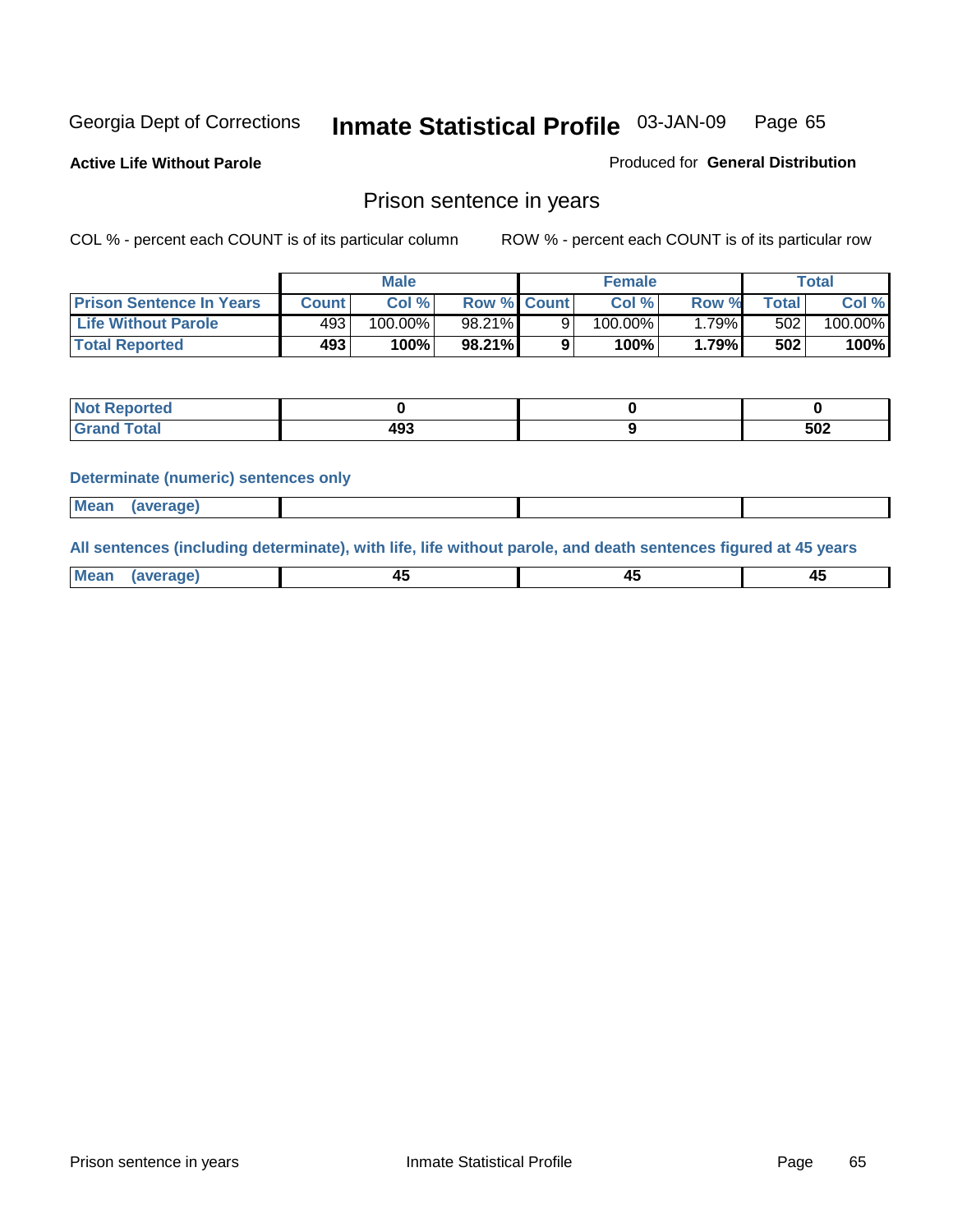#### **Active Life Without Parole**

#### Produced for **General Distribution**

### Primary offense, broken out into felonies vs misdemeanors

|                                  | <b>Male</b>  |         |                    |   | <b>Female</b> | Total |              |            |
|----------------------------------|--------------|---------|--------------------|---|---------------|-------|--------------|------------|
| <b>Felonies and Misdemeanors</b> | <b>Count</b> | Col%    | <b>Row % Count</b> |   | Col%          | Row % | <b>Total</b> | Col %      |
| <b>Felonies</b>                  | 493          | 100.00% | 98.21%             | 9 | 100.00%       | .79%  | 502          | $100.00\%$ |
| <b>Total Reported</b>            | 493          | 100%    | 98.21%I            |   | 100%          | 1.79% | 502          | 100%       |

| <b>Not</b><br><b>orted</b><br>⋯ |            |     |     |
|---------------------------------|------------|-----|-----|
| Grat<br>-----                   | ,,,<br>193 | 493 | 502 |

| M<br>$\cdots$<br>пю.<br>. | nies<br>. | . |
|---------------------------|-----------|---|
|---------------------------|-----------|---|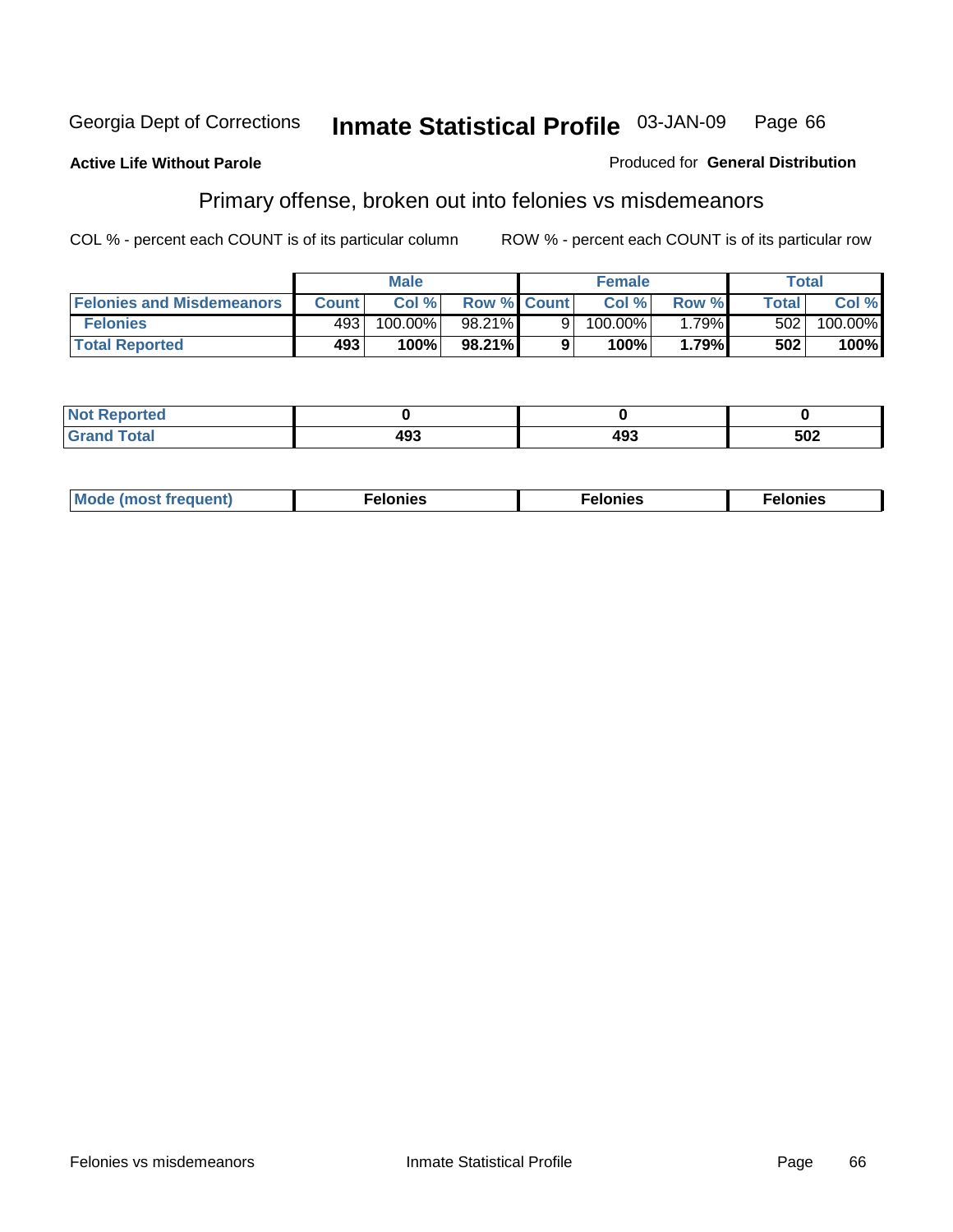#### **Active Life Without Parole**

#### Produced for **General Distribution**

### Primary offense, broken out into six broad crime categories

|                         | <b>Male</b>  |        |                    | <b>Female</b> |         |       | <b>Total</b> |         |  |
|-------------------------|--------------|--------|--------------------|---------------|---------|-------|--------------|---------|--|
| <b>Crime Categories</b> | <b>Count</b> | Col %  | <b>Row % Count</b> |               | Col %   | Row % | <b>Total</b> | Col %   |  |
| <b>Violent</b>          | 412          | 83.57% | 97.86%             | 9             | 100.00% | 2.14% | 421          | 83.86%  |  |
| <b>Sex Crime</b>        | 68           | 13.79% | 100.00%            |               | .00%    |       | 68           | 13.55%  |  |
| 3<br><b>Property</b>    | 2            | .41%   | 100.00%            |               | .00%    |       |              | $.40\%$ |  |
| <b>Drug</b><br>4        | 10           | 2.03%  | 100.00%            |               | .00%    |       | 10           | 1.99%   |  |
| <b>Other</b><br>6       |              | .20%   | 100.00%            |               | .00%    |       |              | .20%    |  |
| <b>Total Reported</b>   | 493          | 100%   | 98.21%             | 9             | 100%    | 1.79% | 502          | 100%    |  |

| <b>Reported</b><br>$\sim$      |     |     |
|--------------------------------|-----|-----|
| <b>Total</b><br><b>U</b> ldliu | 493 | 502 |

| Mo | n n | winlor" | ılen' |
|----|-----|---------|-------|
|    |     |         |       |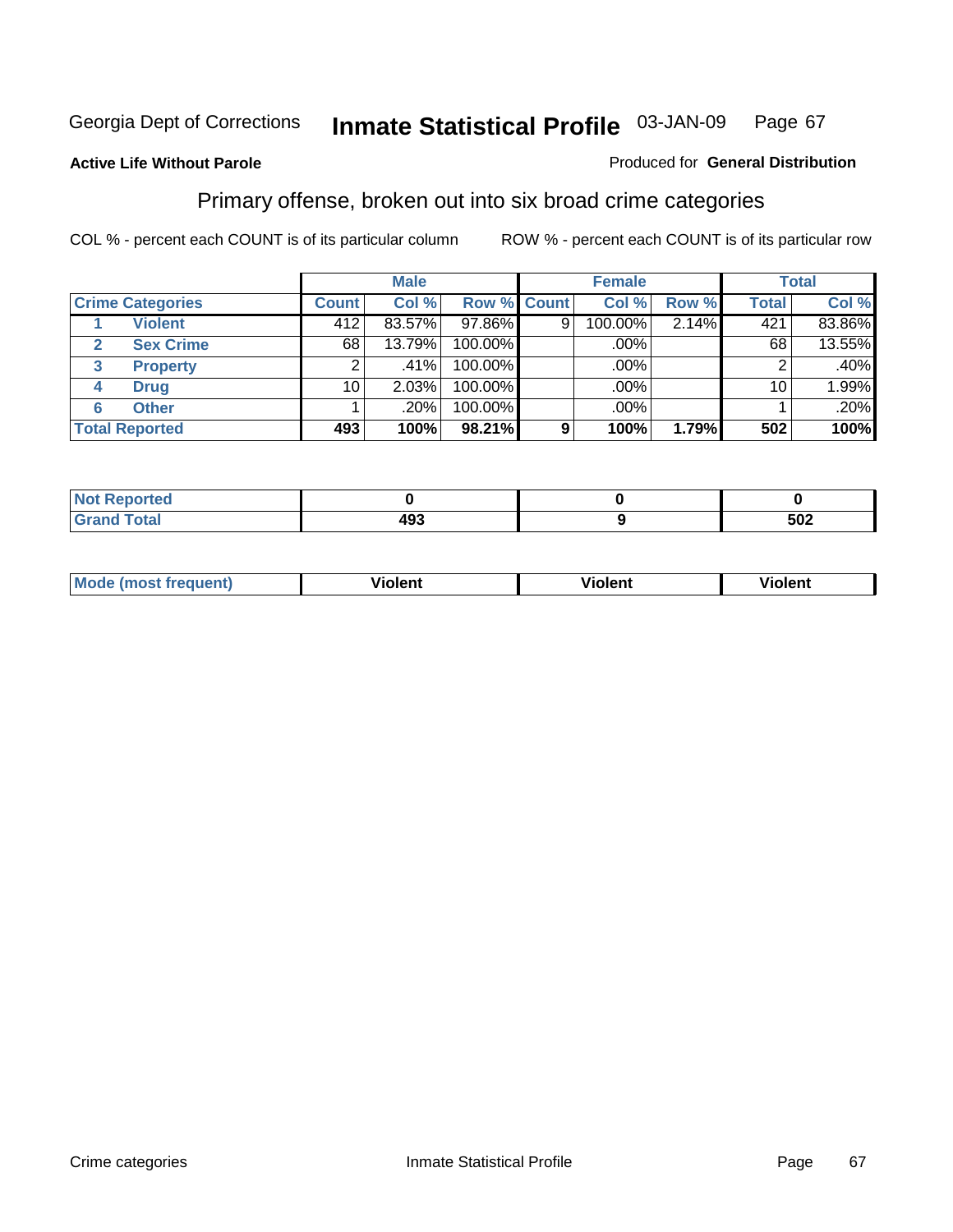#### **Active Life Without Parole**

#### Produced for **General Distribution**

### Primary offense, detailed offense code

|      |                                 |              | <b>Male</b> |         |              | <b>Female</b> |       |              | <b>Total</b> |
|------|---------------------------------|--------------|-------------|---------|--------------|---------------|-------|--------------|--------------|
|      | <b>Primary Offense</b>          | <b>Count</b> | Col %       | Row %   | <b>Count</b> | Col %         | Row % | <b>Total</b> | Col %        |
| 1101 | <b>Murder</b>                   | 286          | 58.01%      | 97.28%  | 8            | 88.89%        | 2.72% | 294          | 58.57%       |
| 1311 | <b>Kidnapping</b>               | 58           | 11.76%      | 100.00% |              |               |       | 58           | 11.55%       |
| 1601 | <b>Burglary</b>                 | 2            | .41%        | 100.00% |              |               |       | 2            | .40%         |
| 1902 | <b>Armed Robbery</b>            | 67           | 13.59%      | 98.53%  | 1            | 11.11%        | 1.47% | 68           | 13.55%       |
| 1911 | <b>Hijacking Motor Vehicle</b>  |              | .20%        | 100.00% |              |               |       |              | .20%         |
| 2001 | Rape                            | 48           | 9.74%       | 100.00% |              |               |       | 48           | 9.56%        |
| 2003 | <b>Aggrav Sodomy</b>            | 3            | .61%        | 100.00% |              |               |       | 3            | .60%         |
| 2009 | <b>Aggrav Sexual Battery</b>    | 5            | 1.01%       | 100.00% |              |               |       | 5            | 1.00%        |
| 2019 | <b>Child Molestation</b>        | 3            | .61%        | 100.00% |              |               |       | 3            | .60%         |
| 2021 | <b>Aggrav Child Molestation</b> | 9            | 1.83%       | 100.00% |              |               |       | 9            | 1.79%        |
| 2912 | <b>Poss Of Certain</b>          |              | .20%        | 100.00% |              |               |       |              | .20%         |
|      | <b>Weapons</b>                  |              |             |         |              |               |       |              |              |
| 4012 | <b>Viol Ga Cntrl Sbst Act</b>   |              | .20%        | 100.00% |              |               |       |              | .20%         |
| 4018 | <b>S/D Cont Sub School</b>      |              | .20%        | 100.00% |              |               |       |              | .20%         |
| 4021 | <b>S/D Cocaine</b>              | 3            | .61%        | 100.00% |              |               |       | 3            | .60%         |
| 4022 | <b>Poss Of Cocaine</b>          | 4            | .81%        | 100.00% |              |               |       | 4            | .80%         |
| 4134 | <b>Att/Consprcy Commt</b>       | 1            | .20%        | 100.00% |              |               |       |              | .20%         |
|      | C/S/Of                          |              |             |         |              |               |       |              |              |
|      | <b>Total Rported</b>            | 493          | 100%        | 98.21%  | 9            | 100%          | 1.79% | 502          | 100%         |

| <b>Not Reported</b> |     |     |
|---------------------|-----|-----|
| <b>Total</b>        | 493 | 502 |

| Mode (most frequent) | 1101 Murder | 1101 Murder | 1101 Murder |
|----------------------|-------------|-------------|-------------|
|----------------------|-------------|-------------|-------------|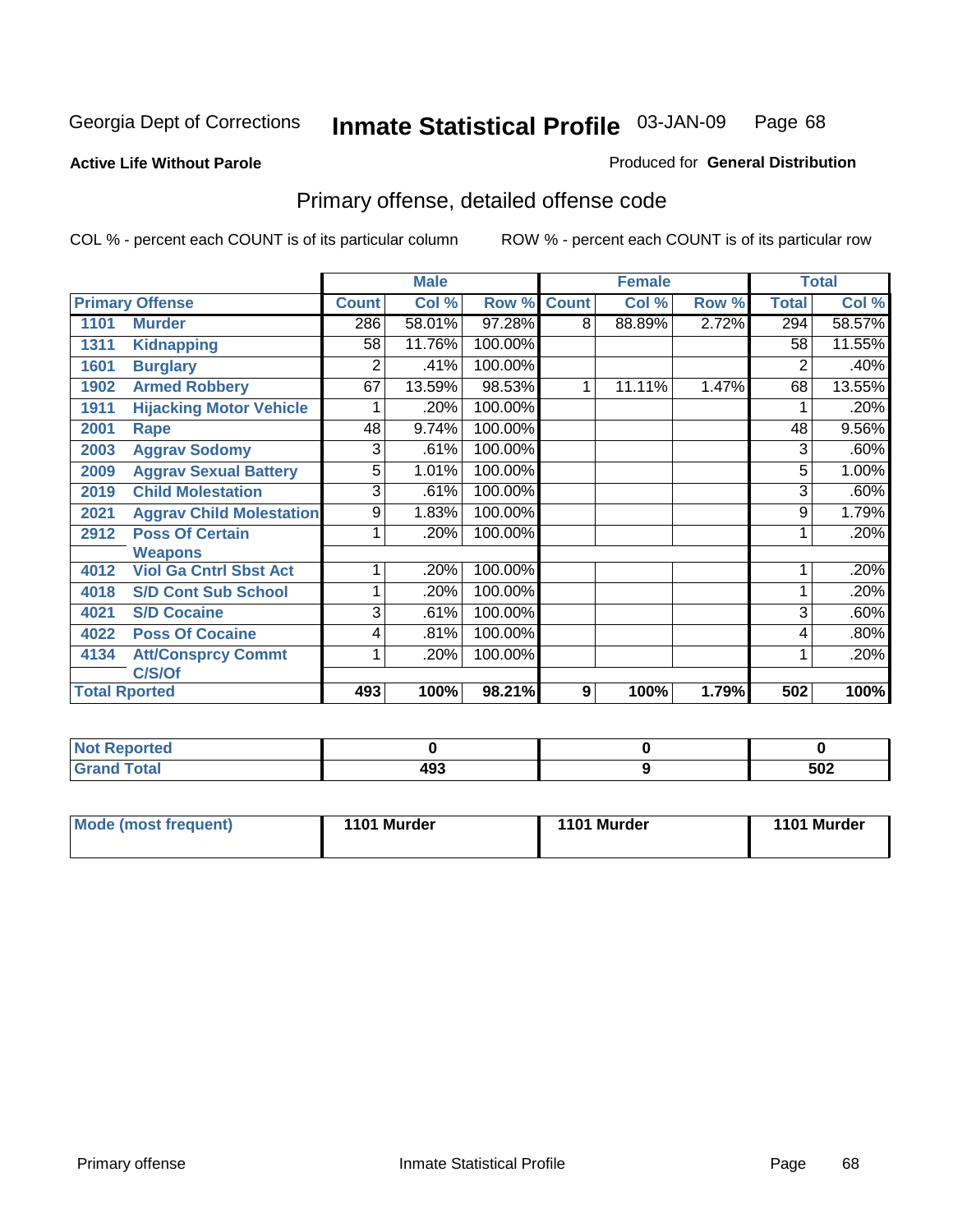#### **Active Life Without Parole**

#### Produced for **General Distribution**

### County of conviction of primary offense

|                         |                             |                 | <b>Male</b> |         |                | <b>Female</b> |        |                 | <b>Total</b>               |
|-------------------------|-----------------------------|-----------------|-------------|---------|----------------|---------------|--------|-----------------|----------------------------|
|                         | <b>County of Conviction</b> | <b>Count</b>    | Col %       | Row %   | <b>Count</b>   | Col %         | Row %  | <b>Total</b>    | $\overline{\text{Col }\%}$ |
| 1                       | <b>Appling</b>              | $\overline{2}$  | .41%        | 100.00% |                |               |        | $\overline{2}$  | .40%                       |
| $\overline{2}$          | <b>Atkinson</b>             | 1               | .20%        | 100.00% |                |               |        | 1               | .20%                       |
| $\overline{\mathbf{3}}$ | <b>Bacon</b>                | 1               | .20%        | 100.00% |                |               |        | $\mathbf{1}$    | .20%                       |
| 5                       | <b>Baldwin</b>              | $\overline{5}$  | 1.01%       | 100.00% |                |               |        | $\overline{5}$  | 1.00%                      |
| 6                       | <b>Banks</b>                | 1               | .20%        | 100.00% |                |               |        | 1               | .20%                       |
| $\overline{\mathbf{7}}$ | <b>Barrow</b>               | $\overline{3}$  | .61%        | 100.00% |                |               |        | $\overline{3}$  | .60%                       |
| 8                       | <b>Bartow</b>               | $\overline{2}$  | .41%        | 100.00% |                |               |        | $\overline{2}$  | .40%                       |
| 9                       | <b>Ben Hill</b>             | $\overline{4}$  | .81%        | 100.00% |                |               |        | 4               | .80%                       |
| 10                      | <b>Berrien</b>              | 1               | .20%        | 100.00% |                |               |        | 1               | .20%                       |
| 11                      | <b>Bibb</b>                 | $\overline{14}$ | 2.84%       | 100.00% |                |               |        | $\overline{14}$ | 2.79%                      |
| 12                      | <b>Bleckley</b>             | 1               | .20%        | 100.00% |                |               |        | $\mathbf 1$     | .20%                       |
| 13                      | <b>Brantley</b>             | 1               | .20%        | 100.00% |                |               |        | $\mathbf{1}$    | .20%                       |
| 14                      | <b>Brooks</b>               | 1               | .20%        | 100.00% |                |               |        | $\mathbf{1}$    | .20%                       |
| 16                      | <b>Bulloch</b>              | $\overline{3}$  | .61%        | 75.00%  | 1              | 11.11%        | 25.00% | 4               | .80%                       |
| 17                      | <b>Burke</b>                | $\overline{5}$  | 1.01%       | 100.00% |                |               |        | $\overline{5}$  | 1.00%                      |
| 18                      | <b>Butts</b>                | $\overline{3}$  | .61%        | 100.00% |                |               |        | $\overline{3}$  | .60%                       |
| 20                      | <b>Camden</b>               | $\overline{2}$  | .41%        | 100.00% |                |               |        | $\overline{2}$  | .40%                       |
| 22                      | <b>Carroll</b>              | $\overline{2}$  | .41%        | 100.00% |                |               |        | $\overline{2}$  | .40%                       |
| 23                      | <b>Catoosa</b>              | 1               | .20%        | 100.00% |                |               |        | $\mathbf 1$     | .20%                       |
| 24                      | <b>Charlton</b>             | 1               | .20%        | 100.00% |                |               |        | 1               | .20%                       |
| 25                      | <b>Chatham</b>              | $\overline{23}$ | 4.67%       | 100.00% |                |               |        | $\overline{23}$ | 4.58%                      |
| 28                      | <b>Cherokee</b>             | $\overline{3}$  | .61%        | 100.00% |                |               |        | $\overline{3}$  | .60%                       |
| 29                      | <b>Clarke</b>               | $\overline{10}$ | 2.03%       | 100.00% |                |               |        | $\overline{10}$ | 1.99%                      |
| 31                      | <b>Clayton</b>              | $\overline{17}$ | 3.45%       | 100.00% |                |               |        | $\overline{17}$ | 3.39%                      |
| 33                      | <b>Cobb</b>                 | 16              | 3.25%       | 94.12%  | 1              | 11.11%        | 5.88%  | $\overline{17}$ | 3.39%                      |
| 34                      | <b>Coffee</b>               | 4               | .81%        | 100.00% |                |               |        | 4               | .80%                       |
| 35                      | <b>Colquitt</b>             | $\overline{3}$  | .61%        | 100.00% |                |               |        | $\overline{3}$  | .60%                       |
| 36                      | <b>Columbia</b>             | $\overline{5}$  | 1.01%       | 100.00% |                |               |        | $\overline{5}$  | 1.00%                      |
| 37                      | <b>Cook</b>                 | $\overline{3}$  | .61%        | 100.00% |                |               |        | $\overline{3}$  | .60%                       |
| 38                      | <b>Coweta</b>               | $\overline{3}$  | .61%        | 100.00% |                |               |        | $\overline{3}$  | .60%                       |
| 40                      | <b>Crisp</b>                | 1               | .20%        | 100.00% |                |               |        | 1               | .20%                       |
| 41                      | <b>Dade</b>                 | 1               | .20%        | 100.00% |                |               |        | 1               | .20%                       |
| 43                      | <b>Decatur</b>              | $\overline{2}$  | .41%        | 100.00% |                |               |        | $\overline{2}$  | .40%                       |
| 44                      | <b>Dekalb</b>               | $\overline{42}$ | 8.52%       | 97.67%  | $\mathbf{1}$   | 11.11%        | 2.33%  | $\overline{43}$ | 8.57%                      |
| 45                      | <b>Dodge</b>                | 1               | .20%        | 100.00% |                |               |        | 1               | .20%                       |
| 46                      | <b>Dooly</b>                | $\overline{2}$  | .41%        | 100.00% |                |               |        | $\overline{2}$  | .40%                       |
| 47                      | <b>Dougherty</b>            | $\overline{19}$ | 3.85%       | 100.00% |                |               |        | $\overline{19}$ | 3.78%                      |
| 48                      | <b>Douglas</b>              | $\overline{14}$ | 2.84%       | 93.33%  | $\overline{1}$ | 11.11%        | 6.67%  | $\overline{15}$ | 2.99%                      |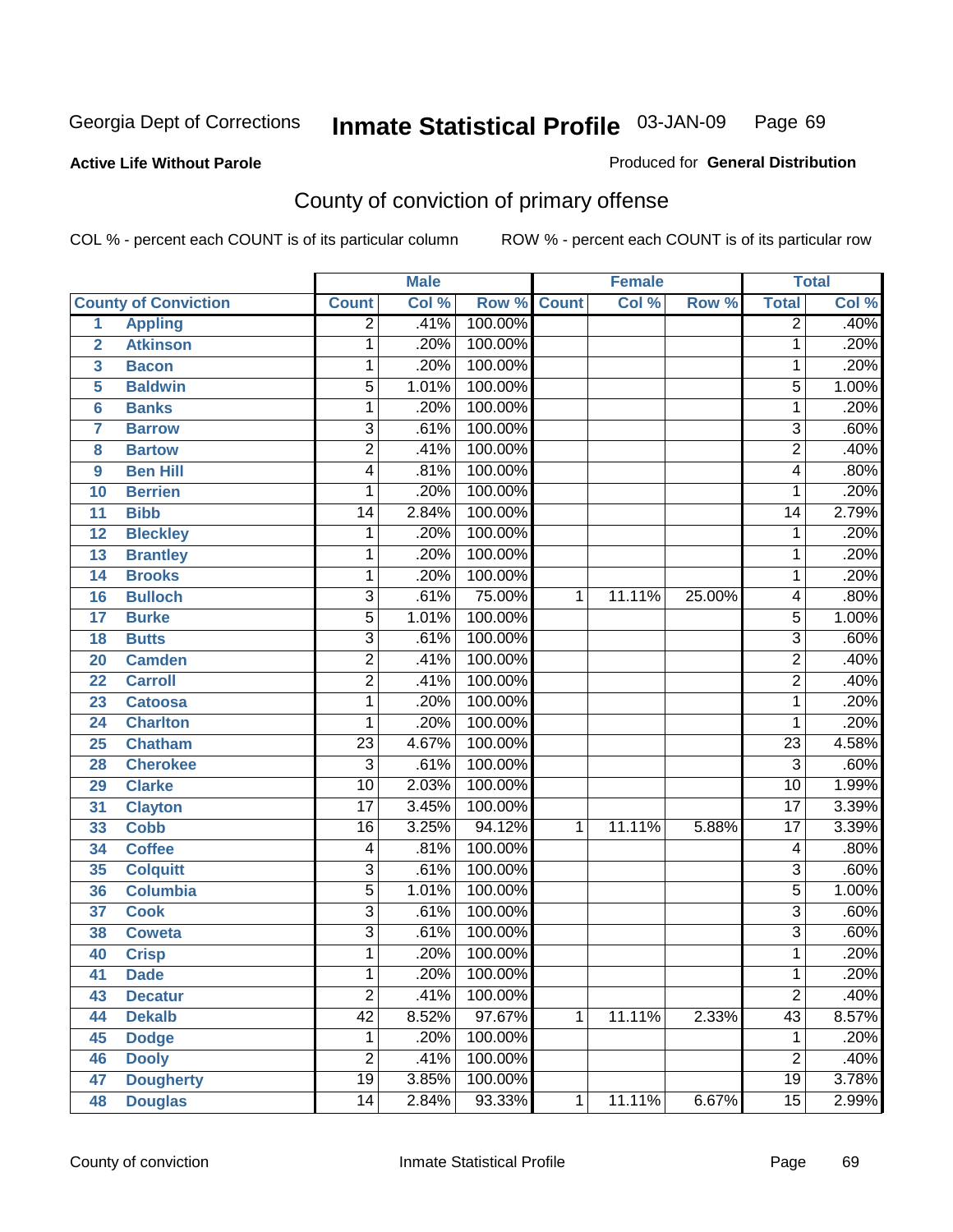#### **Active Life Without Parole**

#### Produced for **General Distribution**

### County of conviction of primary offense

|     |                             |                 | <b>Male</b> |                    | <b>Female</b> |        |        | <b>Total</b>    |       |
|-----|-----------------------------|-----------------|-------------|--------------------|---------------|--------|--------|-----------------|-------|
|     | <b>County of Conviction</b> | <b>Count</b>    | Col %       | <b>Row % Count</b> |               | Col %  | Row %  | <b>Total</b>    | Col % |
| 49  | <b>Early</b>                | 1               | .20%        | 100.00%            |               |        |        | 1               | .20%  |
| 51  | <b>Effingham</b>            | $\overline{c}$  | .41%        | 100.00%            |               |        |        | $\overline{2}$  | .40%  |
| 52  | <b>Elbert</b>               | $\overline{2}$  | .41%        | 100.00%            |               |        |        | $\overline{2}$  | .40%  |
| 53  | <b>Emanuel</b>              | 1               | .20%        | 100.00%            |               |        |        | 1               | .20%  |
| 56  | <b>Fayette</b>              | $\overline{3}$  | .61%        | 100.00%            |               |        |        | $\overline{3}$  | .60%  |
| 57  | <b>Floyd</b>                | 4               | .81%        | 100.00%            |               |        |        | 4               | .80%  |
| 58  | <b>Forsyth</b>              | 1               | .20%        | 100.00%            |               |        |        | 1               | .20%  |
| 59  | <b>Franklin</b>             | $\overline{2}$  | .41%        | 100.00%            |               |        |        | $\overline{2}$  | .40%  |
| 60  | <b>Fulton</b>               | 46              | 9.33%       | 100.00%            |               |        |        | 46              | 9.16% |
| 61  | <b>Gilmer</b>               | 1               | .20%        | 100.00%            |               |        |        | 1               | .20%  |
| 63  | <b>Glynn</b>                | $\overline{12}$ | 2.43%       | 100.00%            |               |        |        | $\overline{12}$ | 2.39% |
| 66  | <b>Greene</b>               | 1               | .20%        | 100.00%            |               |        |        | 1               | .20%  |
| 67  | <b>Gwinnett</b>             | 8               | 1.62%       | 88.89%             | 1             | 11.11% | 11.11% | 9               | 1.79% |
| 68  | <b>Habersham</b>            | 4               | .81%        | 100.00%            |               |        |        | 4               | .80%  |
| 69  | <b>Hall</b>                 | 8               | 1.62%       | 100.00%            |               |        |        | 8               | 1.59% |
| 71  | <b>Haralson</b>             | 1               | .20%        | 100.00%            |               |        |        | 1               | .20%  |
| 72  | <b>Harris</b>               | 1               | .20%        | 100.00%            |               |        |        | 1               | .20%  |
| 73  | <b>Hart</b>                 | 4               | .81%        | 100.00%            |               |        |        | 4               | .80%  |
| 75  | <b>Henry</b>                | $\overline{10}$ | 2.03%       | 100.00%            |               |        |        | 10              | 1.99% |
| 76  | <b>Houston</b>              | 6               | 1.22%       | 100.00%            |               |        |        | 6               | 1.20% |
| 78  | <b>Jackson</b>              | 8               | 1.62%       | 100.00%            |               |        |        | 8               | 1.59% |
| 79  | <b>Jasper</b>               | 1               | .20%        | 100.00%            |               |        |        | 1               | .20%  |
| 80  | <b>Jeff Davis</b>           | 1               | .20%        | 100.00%            |               |        |        | 1               | .20%  |
| 81  | <b>Jefferson</b>            | 1               | .20%        | 100.00%            |               |        |        | 1               | .20%  |
| 82  | <b>Jenkins</b>              | 1               | .20%        | 100.00%            |               |        |        | 1               | .20%  |
| 84  | <b>Jones</b>                | 1               | .20%        | 100.00%            |               |        |        | 1               | .20%  |
| 87  | <b>Laurens</b>              | $\overline{3}$  | .61%        | 100.00%            |               |        |        | 3               | .60%  |
| 88  | Lee                         | 1               | .20%        | 100.00%            |               |        |        | 1               | .20%  |
| 89  | <b>Liberty</b>              | $\overline{5}$  | 1.01%       | 100.00%            |               |        |        | 5               | 1.00% |
| 91  | Long                        | $\overline{3}$  | .61%        | 100.00%            |               |        |        | $\overline{3}$  | .60%  |
| 92  | <b>Lowndes</b>              | 4               | .81%        | 100.00%            |               |        |        | 4               | .80%  |
| 95  | <b>Madison</b>              | 1               | .20%        | 100.00%            |               |        |        | 1               | .20%  |
| 96  | <b>Marion</b>               | 1               | .20%        | 100.00%            |               |        |        | 1               | .20%  |
| 98  | <b>Mcintosh</b>             | 1               | .20%        | 100.00%            |               |        |        | 1               | .20%  |
| 100 | <b>Miller</b>               | 1               | .20%        | 100.00%            |               |        |        | 1               | .20%  |
| 102 | <b>Monroe</b>               | $\overline{2}$  | .41%        | 100.00%            |               |        |        | $\overline{2}$  | .40%  |
| 106 | <b>Muscogee</b>             | $\overline{17}$ | 3.45%       | 100.00%            |               |        |        | $\overline{17}$ | 3.39% |
| 107 | <b>Newton</b>               | 4               | .81%        | 80.00%             | 1             | 11.11% | 20.00% | $\overline{5}$  | 1.00% |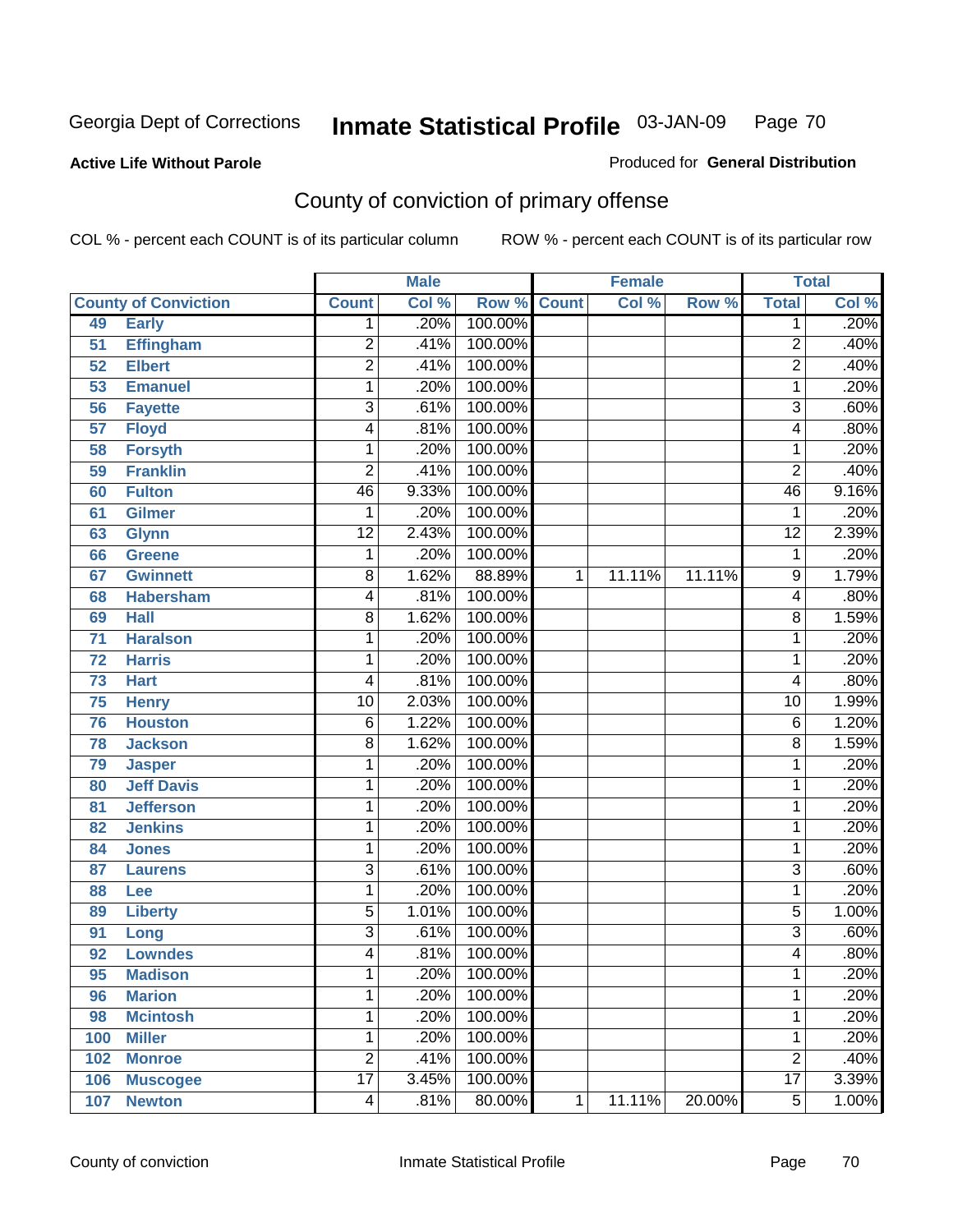#### **Active Life Without Parole**

# Produced for **General Distribution**

### County of conviction of primary offense

|                                   |                           | <b>Male</b> |         |                  | <b>Female</b> |        |                 | <b>Total</b> |
|-----------------------------------|---------------------------|-------------|---------|------------------|---------------|--------|-----------------|--------------|
| <b>County of Conviction</b>       | <b>Count</b>              | Col %       | Row %   | <b>Count</b>     | Col %         | Row %  | <b>Total</b>    | Col %        |
| <b>Oglethorpe</b><br>109          | 1                         | .20%        | 100.00% |                  |               |        | 1               | .20%         |
| 110<br><b>Paulding</b>            | 1                         | .20%        | 100.00% |                  |               |        | 1               | .20%         |
| <b>Pierce</b><br>113              | 3                         | .61%        | 100.00% |                  |               |        | 3               | .60%         |
| <b>Pike</b><br>$\frac{114}{114}$  | $\overline{\mathbf{3}}$   | .61%        | 75.00%  | 1                | 11.11%        | 25.00% | 4               | .80%         |
| $\overline{115}$<br><b>Polk</b>   | 1                         | .20%        | 100.00% |                  |               |        | 1               | .20%         |
| 116<br><b>Pulaski</b>             | 1                         | .20%        | 100.00% |                  |               |        | 1               | .20%         |
| 117<br><b>Putnam</b>              | 4                         | .81%        | 100.00% |                  |               |        | 4               | .80%         |
| <b>Rabun</b><br>119               | 1                         | .20%        | 100.00% |                  |               |        | 1               | .20%         |
| 120<br><b>Randolph</b>            | 1                         | .20%        | 100.00% |                  |               |        | 1               | .20%         |
| <b>Richmond</b><br>121            | $\overline{23}$           | 4.67%       | 95.83%  | 1                | 11.11%        | 4.17%  | $\overline{24}$ | 4.78%        |
| <b>Rockdale</b><br>122            | 4                         | .81%        | 100.00% |                  |               |        | 4               | .80%         |
| 126<br><b>Spalding</b>            | 5                         | 1.01%       | 100.00% |                  |               |        | 5               | 1.00%        |
| <b>Stephens</b><br>127            | $\overline{2}$            | .41%        | 100.00% |                  |               |        | $\overline{2}$  | .40%         |
| 129<br><b>Sumter</b>              | 1                         | .20%        | 100.00% |                  |               |        | $\mathbf{1}$    | .20%         |
| 132<br><b>Tattnall</b>            | 1                         | .20%        | 100.00% |                  |               |        | 1               | .20%         |
| <b>Terrell</b><br>135             | 1                         | .20%        | 100.00% |                  |               |        | 1               | .20%         |
| 136<br><b>Thomas</b>              | $\overline{\overline{3}}$ | .61%        | 100.00% |                  |               |        | $\overline{3}$  | .60%         |
| <b>Tift</b><br>137                | 4                         | .81%        | 100.00% |                  |               |        | 4               | .80%         |
| <b>Toombs</b><br>138              | $\overline{3}$            | .61%        | 100.00% |                  |               |        | $\overline{3}$  | .60%         |
| <b>Towns</b><br>139               | 1                         | .20%        | 100.00% |                  |               |        | 1               | .20%         |
| 141<br><b>Troup</b>               | 1                         | .20%        | 100.00% |                  |               |        | 1               | .20%         |
| $\overline{142}$<br><b>Turner</b> | 1                         | .20%        | 100.00% |                  |               |        | 1               | .20%         |
| <b>Union</b><br>144               | 1                         | .20%        | 100.00% |                  |               |        | 1               | .20%         |
| 145<br><b>Upson</b>               | $\overline{2}$            | .41%        | 100.00% |                  |               |        | $\overline{2}$  | .40%         |
| <b>Walker</b><br>146              | $\overline{\mathbf{3}}$   | .61%        | 75.00%  | 1                | 11.11%        | 25.00% | 4               | .80%         |
| <b>Walton</b><br>147              | $\overline{3}$            | .61%        | 100.00% |                  |               |        | $\overline{3}$  | .60%         |
| 148<br><b>Ware</b>                | $\overline{9}$            | 1.83%       | 100.00% |                  |               |        | $\overline{9}$  | 1.79%        |
| <b>Washington</b><br>150          | $\overline{3}$            | .61%        | 100.00% |                  |               |        | $\overline{3}$  | .60%         |
| 151<br><b>Wayne</b>               | $\overline{2}$            | .41%        | 100.00% |                  |               |        | $\overline{2}$  | .40%         |
| <b>Whitfield</b><br>155           | $\overline{6}$            | 1.22%       | 100.00% |                  |               |        | $\overline{6}$  | 1.20%        |
| <b>Wilkes</b><br>157              | 1                         | .20%        | 100.00% |                  |               |        | 1               | .20%         |
| <b>Total Rported</b>              | 493                       | 100%        | 98.21%  | $\boldsymbol{9}$ | 100%          | 1.79%  | 502             | 100%         |

| ported<br>Not.     |     |     |
|--------------------|-----|-----|
| <b>Grand Total</b> | 493 | 502 |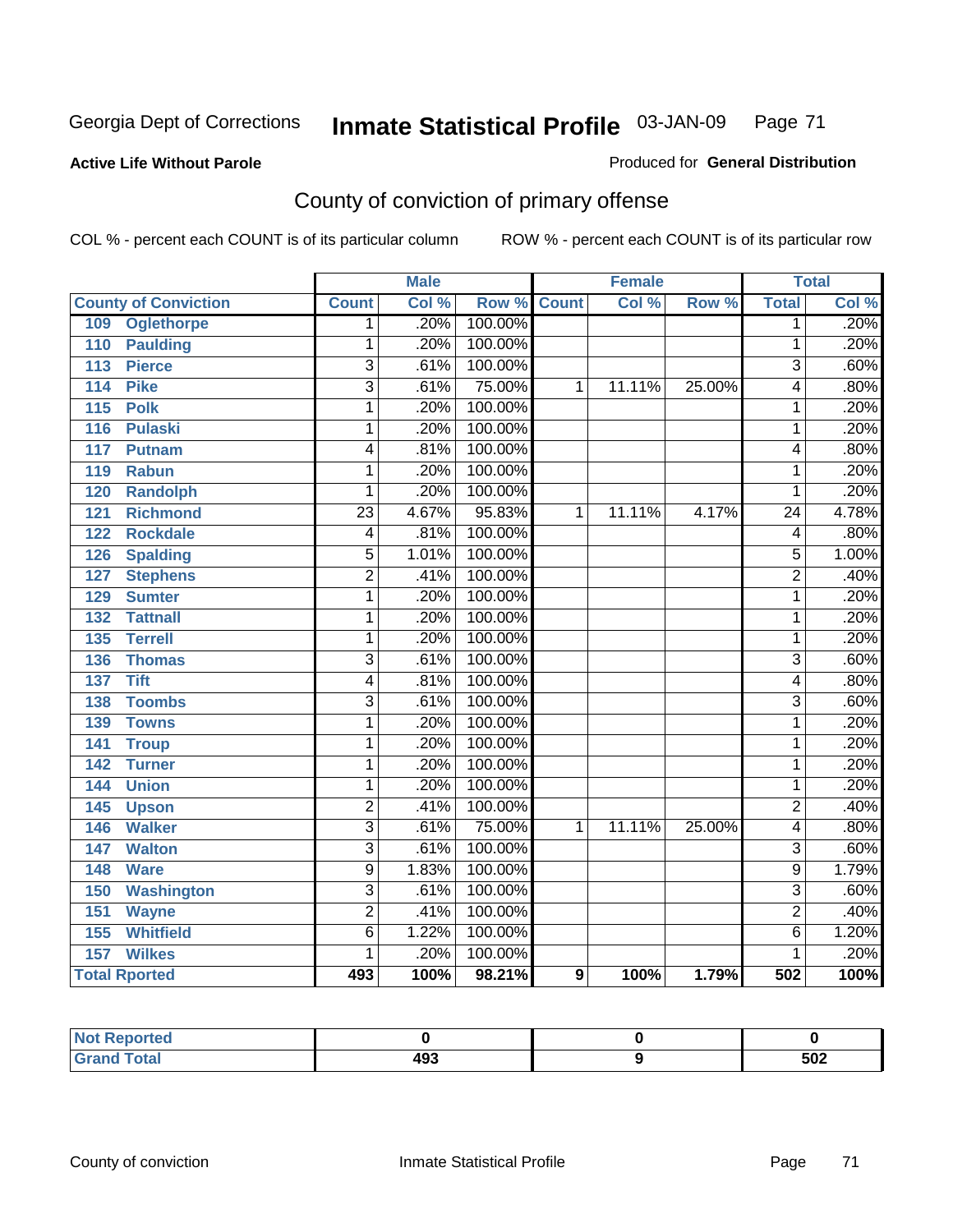**Active Life Without Parole** 

Produced for **General Distribution**

### County of conviction of primary offense

|                             | <b>Male</b> | emale  | $\tau$ otar |
|-----------------------------|-------------|--------|-------------|
| <b>Mode (most frequent)</b> | ™ulton      | Walker | ≂ulton      |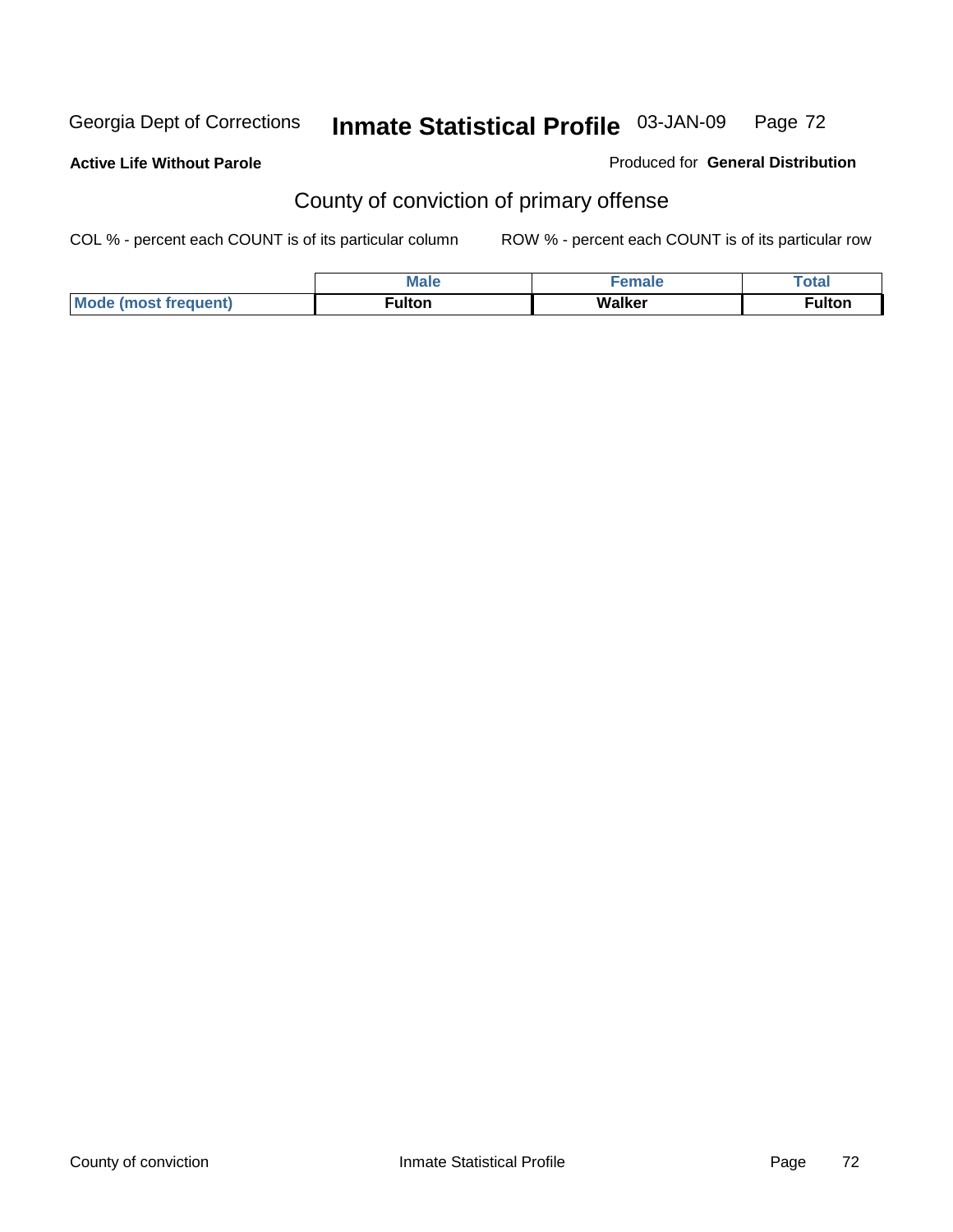**Active Life Without Parole** 

Produced for **General Distribution**

# Circuit of conviction of primary offense

|                         |                                 |                 | <b>Male</b> |                    |   | <b>Female</b> |        |                 | <b>Total</b> |
|-------------------------|---------------------------------|-----------------|-------------|--------------------|---|---------------|--------|-----------------|--------------|
|                         | <b>Circuit of Conviction</b>    | <b>Count</b>    | Col %       | <b>Row % Count</b> |   | Col %         | Row %  | <b>Total</b>    | Col %        |
| $\overline{1}$          | <b>Alapaha Circuit</b>          | $\overline{5}$  | 1.01%       | 100.00%            |   |               |        | $\overline{5}$  | 1.00%        |
| $\overline{2}$          | <b>Alcovy Circuit</b>           | $\overline{7}$  | 1.42%       | 87.50%             | 1 | 11.11%        | 12.50% | $\overline{8}$  | 1.59%        |
| 3                       | <b>Atlanta Circuit</b>          | $\overline{46}$ | 9.33%       | 100.00%            |   |               |        | 46              | 9.16%        |
| 4                       | <b>Atlantic Circuit</b>         | 10              | 2.03%       | 100.00%            |   |               |        | 10              | 1.99%        |
| 5                       | <b>Augusta Circuit</b>          | $\overline{33}$ | 6.69%       | 97.06%             | 1 | 11.11%        | 2.94%  | $\overline{34}$ | 6.77%        |
| 6                       | <b>Blue Ridge Circuit</b>       | 3               | .61%        | 100.00%            |   |               |        | $\overline{3}$  | .60%         |
| $\overline{\mathbf{7}}$ | <b>Brunswick Circuit</b>        | $\overline{19}$ | 3.85%       | 100.00%            |   |               |        | $\overline{19}$ | 3.78%        |
| 8                       | <b>Chattahoochee Circuit</b>    | 19              | 3.85%       | 100.00%            |   |               |        | 19              | 3.78%        |
| 9                       | <b>Cherokee Circuit</b>         | $\overline{2}$  | .41%        | 100.00%            |   |               |        | $\overline{2}$  | .40%         |
| 10                      | <b>Clayton Circuit</b>          | $\overline{17}$ | 3.45%       | 100.00%            |   |               |        | $\overline{17}$ | 3.39%        |
| 11                      | <b>Cobb Circuit</b>             | $\overline{16}$ | 3.25%       | 94.12%             | 1 | 11.11%        | 5.88%  | $\overline{17}$ | 3.39%        |
| 12                      | <b>Conasauga Circuit</b>        | 6               | 1.22%       | 100.00%            |   |               |        | $\,6$           | 1.20%        |
| 13                      | <b>Cordele Circuit</b>          | $\overline{7}$  | 1.42%       | 100.00%            |   |               |        | $\overline{7}$  | 1.39%        |
| 14                      | <b>Coweta Circuit</b>           | $\overline{6}$  | 1.22%       | 100.00%            |   |               |        | 6               | 1.20%        |
| 15                      | <b>Dougherty Circuit</b>        | $\overline{19}$ | 3.85%       | 100.00%            |   |               |        | $\overline{19}$ | 3.78%        |
| 16                      | <b>Dublin Circuit</b>           | $\overline{3}$  | .61%        | 100.00%            |   |               |        | 3               | .60%         |
| 17                      | <b>Eastern Circuit</b>          | $\overline{23}$ | 4.67%       | 100.00%            |   |               |        | $\overline{23}$ | 4.58%        |
| 18                      | <b>Flint Circuit</b>            | 10              | 2.03%       | 100.00%            |   |               |        | 10              | 1.99%        |
| 19                      | <b>Griffin Circuit</b>          | $\overline{13}$ | 2.64%       | 92.86%             | 1 | 11.11%        | 7.14%  | $\overline{14}$ | 2.79%        |
| 20                      | <b>Gwinnett Circuit</b>         | 8               | 1.62%       | 88.89%             | 1 | 11.11%        | 11.11% | 9               | 1.79%        |
| 21                      | <b>Houston Circuit</b>          | $\overline{6}$  | 1.22%       | 100.00%            |   |               |        | 6               | 1.20%        |
| 22                      | <b>Lookout Mountain Circuit</b> | $\overline{5}$  | 1.01%       | 83.33%             | 1 | 11.11%        | 16.67% | 6               | 1.20%        |
| 23                      | <b>Macon Circuit</b>            | $\overline{14}$ | 2.84%       | 100.00%            |   |               |        | $\overline{14}$ | 2.79%        |
| 24                      | <b>Middle Circuit</b>           | 8               | 1.62%       | 100.00%            |   |               |        | 8               | 1.59%        |
| 25                      | <b>Mountain Circuit</b>         | $\overline{7}$  | 1.42%       | 100.00%            |   |               |        | $\overline{7}$  | 1.39%        |
| 26                      | <b>Northeastern Circuit</b>     | $\overline{8}$  | 1.62%       | 100.00%            |   |               |        | $\overline{8}$  | 1.59%        |
| 27                      | <b>Northern Circuit</b>         | $\overline{10}$ | 2.03%       | 100.00%            |   |               |        | $\overline{10}$ | 1.99%        |
| 28                      | <b>Ocmulgee Circuit</b>         | 12              | 2.43%       | 100.00%            |   |               |        | $\overline{12}$ | 2.39%        |
| 29                      | <b>Oconee Circuit</b>           | $\overline{3}$  | .61%        | 100.00%            |   |               |        | $\overline{3}$  | .60%         |
| 30                      | <b>Ogeechee Circuit</b>         | $\overline{6}$  | 1.22%       | 85.71%             | 1 | 11.11%        | 14.29% | $\overline{7}$  | 1.39%        |
| $\overline{31}$         | <b>Pataula Circuit</b>          | 4               | .81%        | 100.00%            |   |               |        | 4               | .80%         |
| 32                      | <b>Piedmont Circuit</b>         | 12 <sub>2</sub> | 2.43%       | 100.00%            |   |               |        | 12              | 2.39%        |
| 33                      | <b>Rome Circuit</b>             | 4               | .81%        | 100.00%            |   |               |        | 4               | .80%         |
| 34                      | <b>South Georgia Circuit</b>    | $\overline{2}$  | .41%        | 100.00%            |   |               |        | $\overline{2}$  | .40%         |
| 35                      | <b>Southern Circuit</b>         | $\overline{11}$ | 2.23%       | 100.00%            |   |               |        | $\overline{11}$ | 2.19%        |
| 36                      | <b>Southwestern Circuit</b>     | $\overline{2}$  | .41%        | 100.00%            |   |               |        | $\overline{2}$  | .40%         |
| 37                      | <b>Stone Mountain Circuit</b>   | 42              | 8.52%       | 97.67%             | 1 | 11.11%        | 2.33%  | 43              | 8.57%        |
| 38                      | <b>Tallapoosa Circuit</b>       | $\overline{2}$  | .41%        | 100.00%            |   |               |        | $\overline{2}$  | .40%         |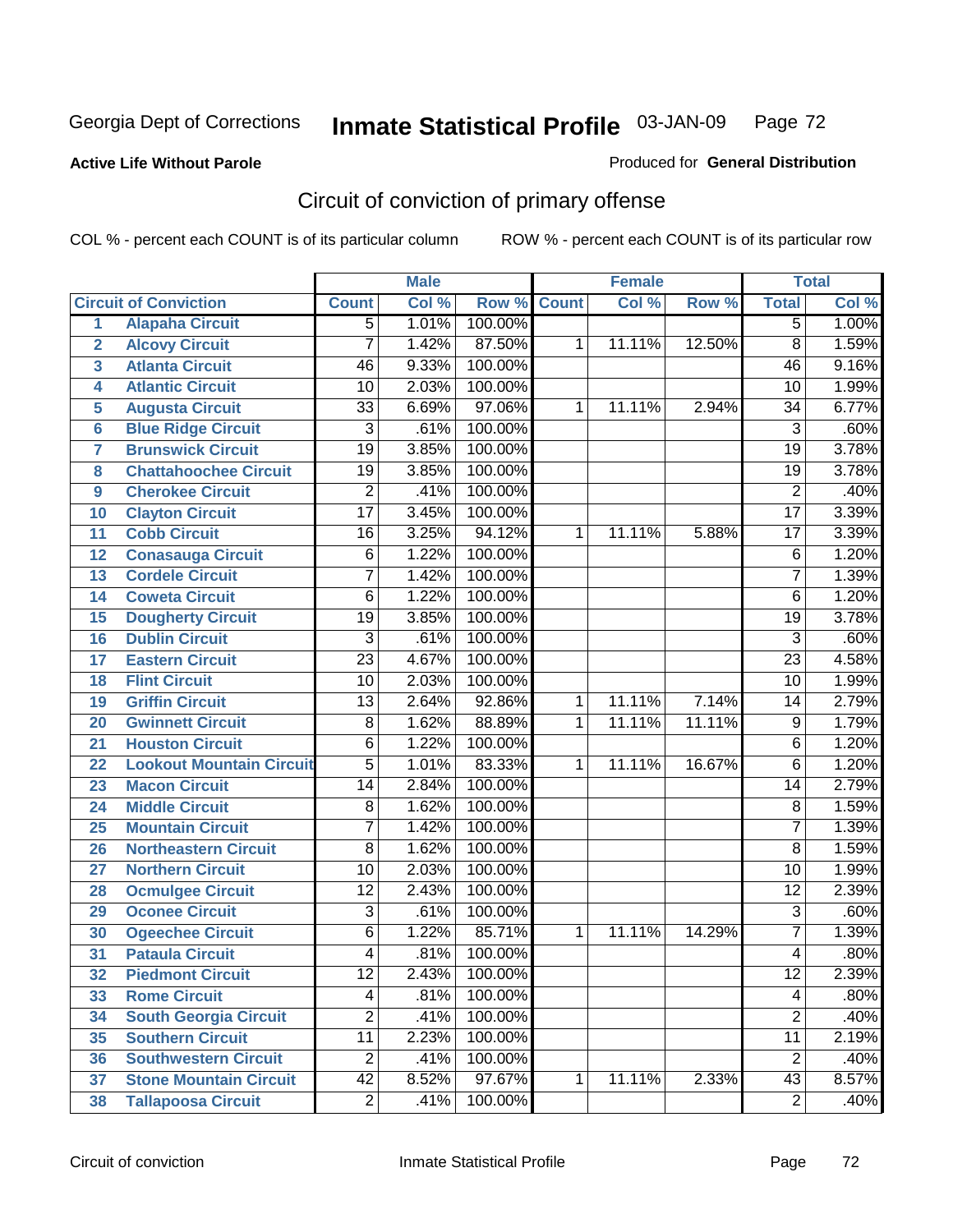**Active Life Without Parole** 

Produced for **General Distribution**

# Circuit of conviction of primary offense

|                      |                              |                 | <b>Male</b> |             |   | <b>Female</b> |       |              | <b>Total</b> |
|----------------------|------------------------------|-----------------|-------------|-------------|---|---------------|-------|--------------|--------------|
|                      | <b>Circuit of Conviction</b> | <b>Count</b>    | Col %       | Row % Count |   | Col %         | Row % | <b>Total</b> | Col %        |
| 39                   | <b>Tifton Circuit</b>        | 5               | 1.01%       | 100.00%     |   |               |       | 5            | $1.00\%$     |
| 40                   | <b>Toombs Circuit</b>        |                 | .20%        | 100.00%     |   |               |       |              | .20%         |
| 41                   | <b>Waycross Circuit</b>      | 19              | 3.85%       | 100.00%     |   |               |       | 19           | 3.78%        |
| 42                   | <b>Western Circuit</b>       | 10              | 2.03%       | 100.00%     |   |               |       | 10           | 1.99%        |
| 43                   | <b>Rockdale Circuit</b>      | 4               | .81%        | 100.00%     |   |               |       | 4            | .80%         |
| 44                   | <b>Douglas Circuit</b>       | 14 <sub>1</sub> | 2.84%       | 93.33%      |   | 11.11%        | 6.67% | 15           | 2.99%        |
| 45                   | <b>Appalachian Circuit</b>   |                 | .20%        | 100.00%     |   |               |       |              | .20%         |
| 46                   | <b>Enotah Circuit</b>        | 2               | .41%        | 100.00%     |   |               |       | 2            | .40%         |
| 47                   | <b>Bell-Forsyth Circuit</b>  |                 | .20%        | 100.00%     |   |               |       |              | .20%         |
| 48                   | <b>Towaliga Circuit</b>      | 5               | 1.01%       | 100.00%     |   |               |       | 5            | 1.00%        |
| 49                   | <b>Paulding Circuit</b>      |                 | .20%        | 100.00%     |   |               |       |              | .20%         |
| <b>Total Rported</b> |                              | 493             | 100%        | 98.21%      | 9 | 100%          | 1.79% | 502          | 100%         |

| <b>eported</b>        |     |     |
|-----------------------|-----|-----|
| <b>otal</b><br>$\sim$ | 493 | 502 |

|  | M | *****<br>⊡alilu | chee | .<br>''ILC |
|--|---|-----------------|------|------------|
|--|---|-----------------|------|------------|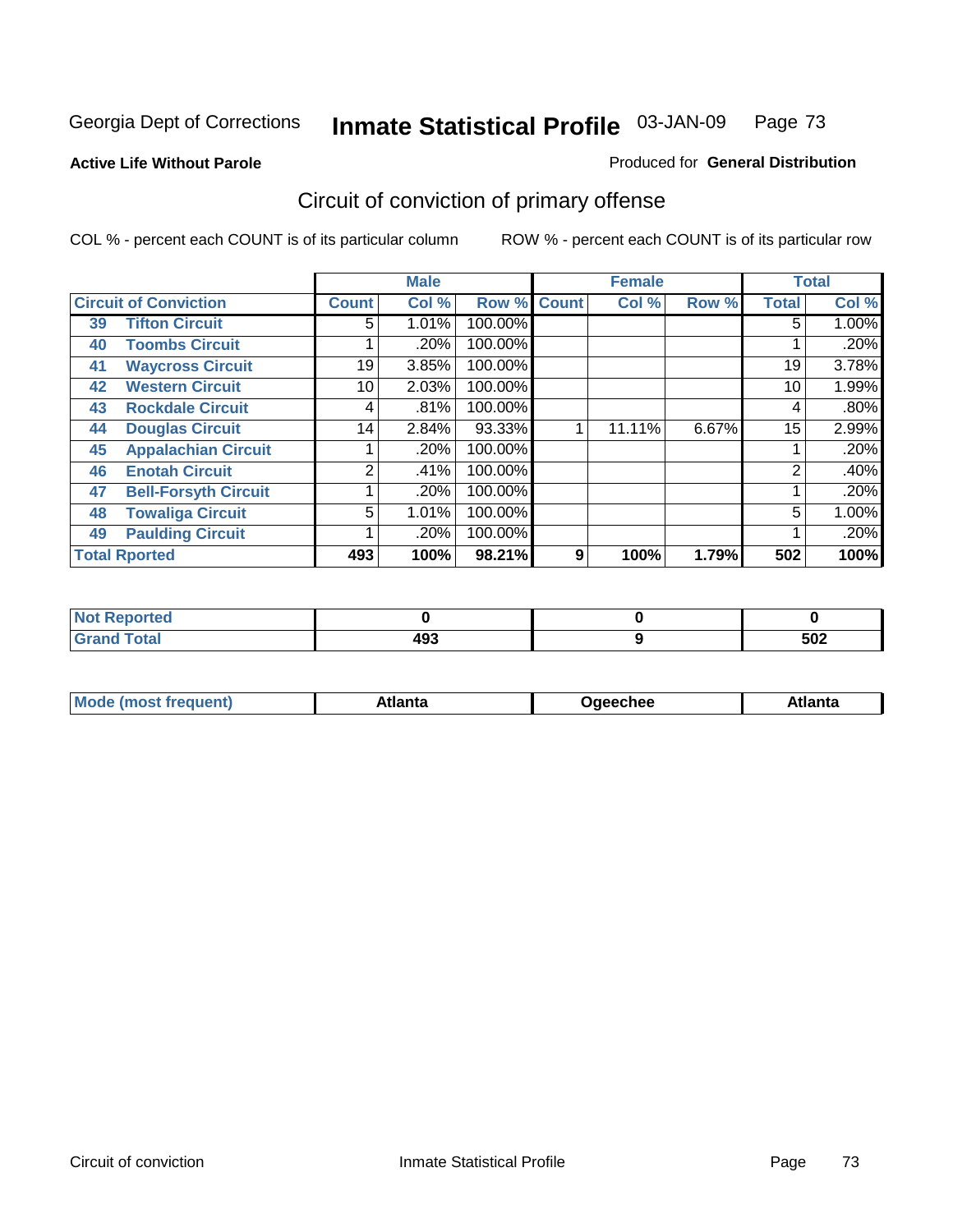### **Active Life Without Parole**

#### Produced for **General Distribution**

## Years served (jail + prison) in this incarceration

|                       |                 | <b>Male</b> |         |                | <b>Female</b> |       |                         | <b>Total</b>               |
|-----------------------|-----------------|-------------|---------|----------------|---------------|-------|-------------------------|----------------------------|
| <b>Years Served</b>   | <b>Count</b>    | Col %       | Row %   | <b>Count</b>   | Col %         | Row % | <b>Total</b>            | $\overline{\text{Col }^9}$ |
| Less than one year    | 4               | 0.82%       | 100.00% |                |               |       | 4                       | 0.80%                      |
| 1 to 1.99 years       | 16              | 3.27%       | 100.00% |                |               |       | $\overline{16}$         | 3.21%                      |
| $2$ to 2.99 years     | $\overline{15}$ | 3.06%       | 93.75%  | $\overline{1}$ | 11.11%        | 6.25% | $\overline{16}$         | 3.21%                      |
| 3 to 3.99 years       | $\overline{21}$ | 4.29%       | 95.45%  | $\overline{1}$ | 11.11%        | 4.55% | $\overline{22}$         | 4.41%                      |
| 4 to 4.99 years       | $\overline{31}$ | 6.33%       | 96.88%  | $\overline{1}$ | 11.11%        | 3.13% | $\overline{32}$         | 6.41%                      |
| 5 to 5.99 years       | $\overline{26}$ | 5.31%       | 96.30%  | $\mathbf 1$    | 11.11%        | 3.70% | $\overline{27}$         | 5.41%                      |
| 6 to 6.99 years       | $\overline{39}$ | 7.96%       | 92.86%  | $\overline{3}$ | 33.33%        | 7.14% | 42                      | 8.42%                      |
| 7 to 7.99 years       | 40              | 8.16%       | 100.00% |                |               |       | $\overline{40}$         | 8.02%                      |
| 8 to 8.99 years       | 46              | 9.39%       | 100.00% |                |               |       | 46                      | 9.22%                      |
| 9 to 9.99 years       | $\overline{36}$ | 7.35%       | 100.00% |                |               |       | $\overline{36}$         | 7.21%                      |
| 10 to 10.99 years     | $\overline{42}$ | 8.57%       | 97.67%  | 1              | 11.11%        | 2.33% | $\overline{43}$         | 8.62%                      |
| 11 to 11.99 years     | 44              | 8.98%       | 97.78%  | $\overline{1}$ | 11.11%        | 2.22% | 45                      | 9.02%                      |
| 12 to 12.99 years     | 45              | 9.18%       | 100.00% |                |               |       | 45                      | 9.02%                      |
| 13 to 13.99 years     | 21              | 4.29%       | 100.00% |                |               |       | $\overline{21}$         | 4.21%                      |
| 14 to 14.99 years     | $\overline{24}$ | 4.90%       | 100.00% |                |               |       | $\overline{24}$         | 4.81%                      |
| 15 to 15.99 years     | 15              | 3.06%       | 100.00% |                |               |       | 15                      | 3.01%                      |
| 16 to 16.99 years     | 4               | 0.82%       | 100.00% |                |               |       | $\overline{\mathbf{4}}$ | 0.80%                      |
| 17 to 17.99 years     | $\overline{6}$  | 1.22%       | 100.00% |                |               |       | $\overline{6}$          | 1.20%                      |
| 18 to 18.99 years     | $\overline{1}$  | 0.20%       | 100.00% |                |               |       | $\mathbf{1}$            | 0.20%                      |
| 19 to 19.99 years     | 4               | 0.82%       | 100.00% |                |               |       | 4                       | 0.80%                      |
| 20 to 20.99 years     | 1               | 0.20%       | 100.00% |                |               |       | $\mathbf{1}$            | 0.20%                      |
| 21 to 21.99 years     | 2               | 0.41%       | 100.00% |                |               |       | $\overline{2}$          | 0.40%                      |
| 22 to 22.99 years     | 1               | 0.20%       | 100.00% |                |               |       | 1                       | 0.20%                      |
| 24 to 24.99 years     | 1               | 0.20%       | 100.00% |                |               |       | 1                       | 0.20%                      |
| 28 to 28.99 years     | 1               | 0.20%       | 100.00% |                |               |       | 1                       | 0.20%                      |
| Thirty + years        | 4               | 0.82%       | 100.00% |                |               |       | $\overline{4}$          | 0.80%                      |
| <b>Total Reported</b> | 490             | 100%        | 98.20%  | 9              | 100%          | 1.80% | 499                     | 100.0%                     |

| <b>Not Reported</b>      |                   |                   |                   |
|--------------------------|-------------------|-------------------|-------------------|
| <b>Grand Total</b>       | 493               |                   | 502               |
|                          |                   |                   |                   |
| <b>Mean</b><br>(average) | 9.41              | 6.35              | 9.36              |
| <b>Median (middle)</b>   | 9.105             | 6.27              | 9.04              |
| Mode<br>(most frequent)  | 12 to 12.99 years | 10 to 10.99 years | 12 to 12.99 years |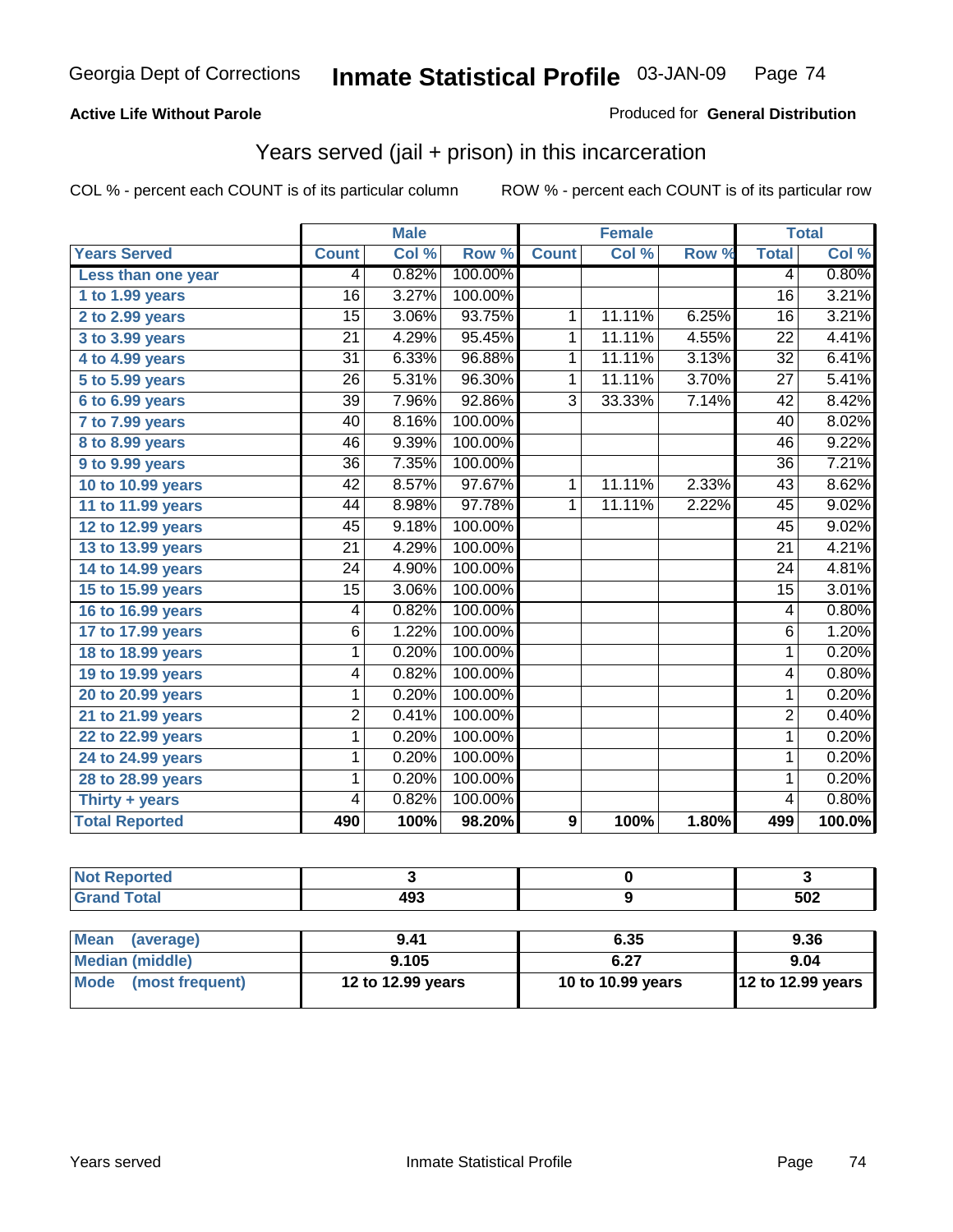### **Active Life Without Parole**

Produced for **General Distribution**

### Results of most recent HIV tests

|                         |              | <b>Male</b> |        |              | <b>Female</b> |          |       | Total     |
|-------------------------|--------------|-------------|--------|--------------|---------------|----------|-------|-----------|
| <b>HIV Test Results</b> | <b>Count</b> | Col %       | Row %  | <b>Count</b> | Col %         | Row %    | Total | Col %     |
| <b>Positive</b>         |              | 0.82%       | 80.00% |              | 11.11%        | 20.00%   |       | $1.00\%$  |
| <b>Negative</b>         | 486          | 99.18%      | 98.38% |              | 88.89%        | 1.62%    | 494   | $99.00\%$ |
| <b>Total Reported</b>   | 490          | 100%        | 98.20% |              | 100%          | $1.80\%$ | 499   | 100%      |

| <b>Not Reported</b>          |     |     |
|------------------------------|-----|-----|
| <b>Fotal</b><br><b>Grove</b> | 493 | 502 |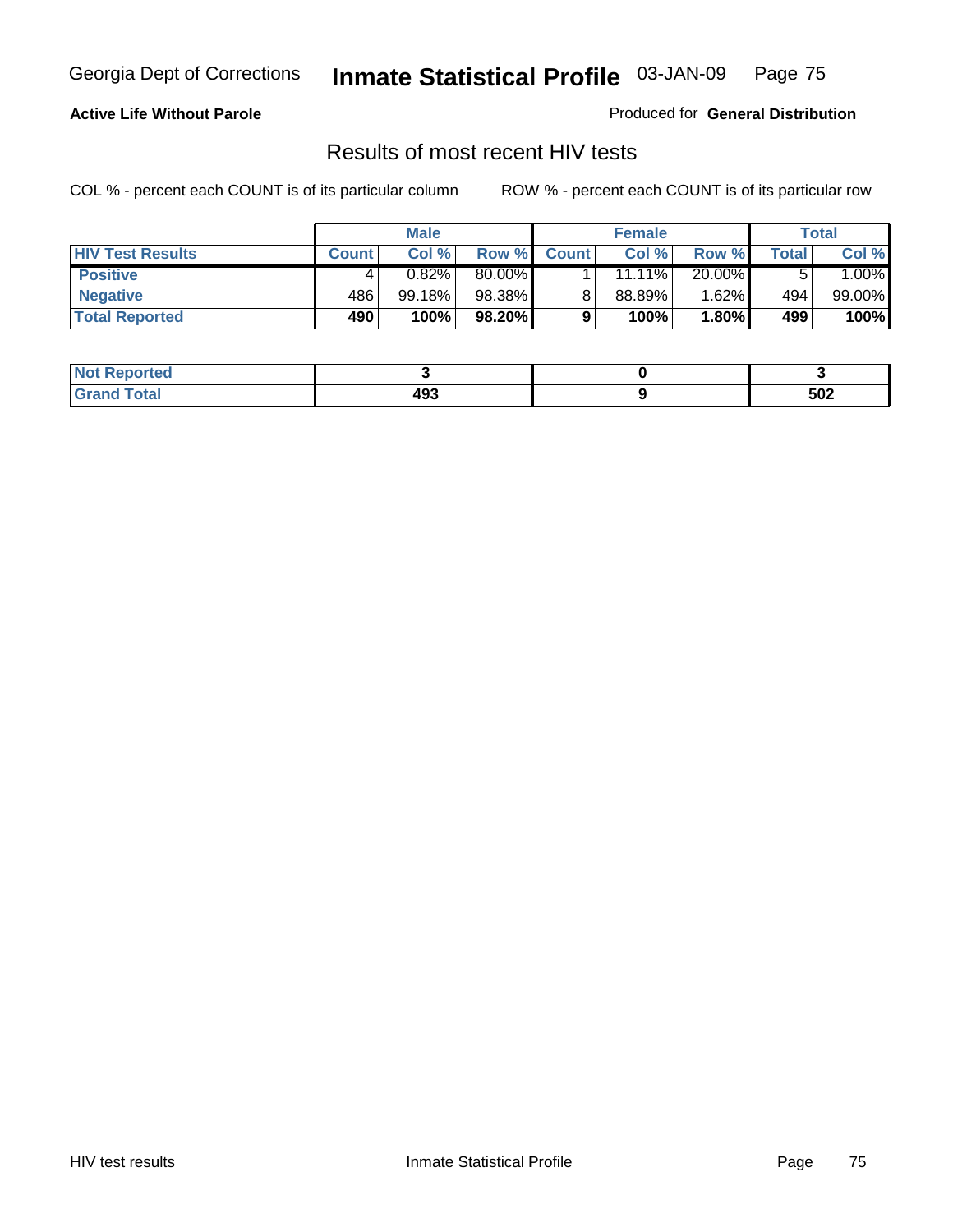### **Active Life Without Parole**

#### Produced for **General Distribution**

### Results of most recent tuberculosis test

|                                  |              | <b>Male</b> |         |              | <b>Female</b> |          |         | Total    |
|----------------------------------|--------------|-------------|---------|--------------|---------------|----------|---------|----------|
| <b>Tuberculosis Test Results</b> | <b>Count</b> | Col%        | Row %   | <b>Count</b> | Col%          | Row %    | Total i | Col %    |
| <b>Positive on current test</b>  | 35           | 7.16%       | 100.00% |              |               |          | 35      | $7.03\%$ |
| <b>Positive on previous test</b> | 75           | 15.34%      | 100.00% |              |               |          | 75      | 15.06%   |
| <b>Negative</b>                  | 379          | 77.51%      | 97.68%  | 9            | 100.00%       | $2.32\%$ | 388     | 77.91%   |
| <b>Total Reported</b>            | 489          | 100%        | 98.19%  |              | 100%          | 1.81%    | 498     | 100%     |

| <b>Reported</b><br><b>NOT</b> |     |     |
|-------------------------------|-----|-----|
| <b>Total</b>                  | 493 | 502 |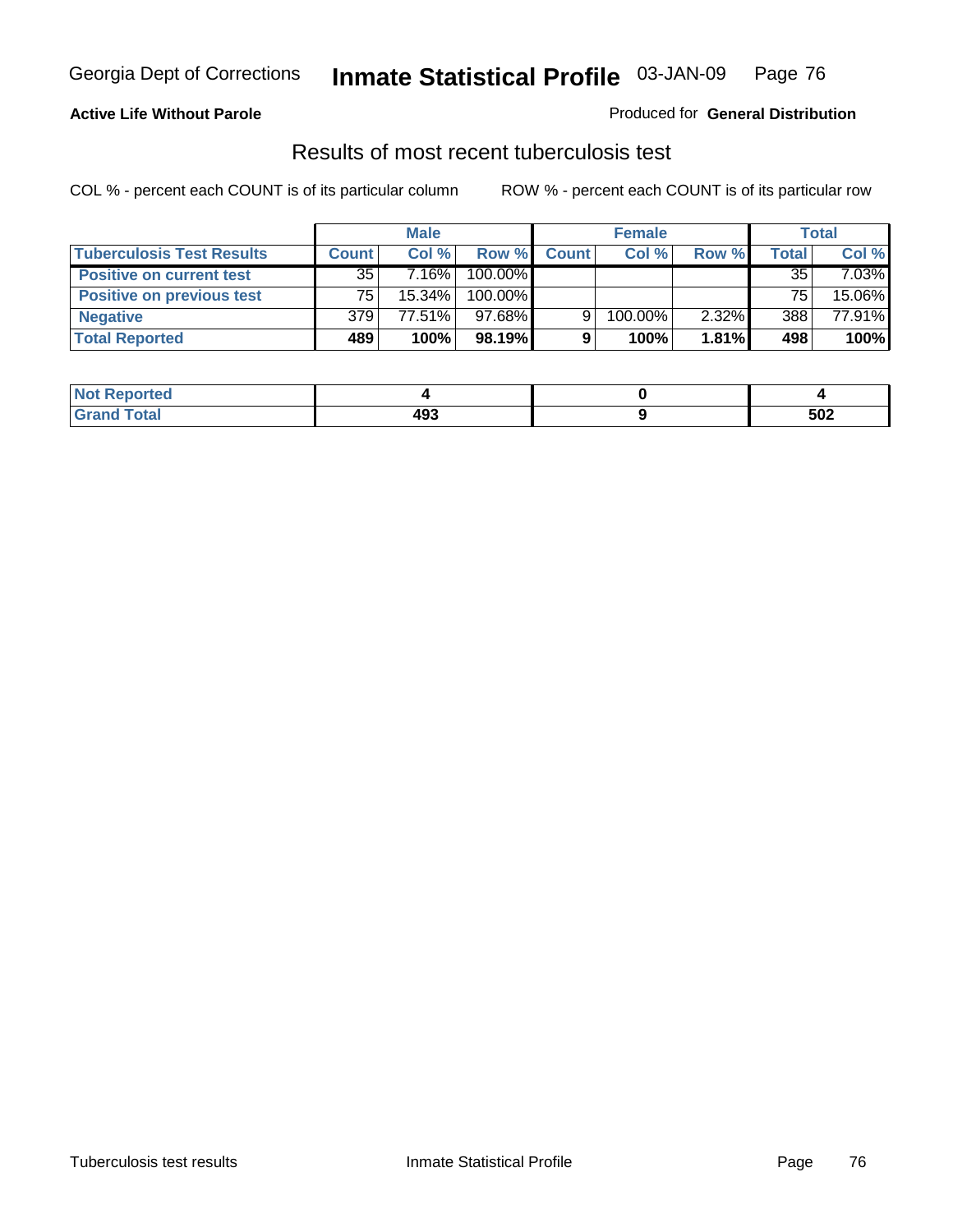### **Active Life Without Parole**

Produced for **General Distribution**

### Results of most recent syphilis test

|                                 |              | <b>Male</b> |        |              | <b>Female</b> |          |       | Total     |
|---------------------------------|--------------|-------------|--------|--------------|---------------|----------|-------|-----------|
| <b>Syphilis Test Results</b>    | <b>Count</b> | Col %       | Row %  | <b>Count</b> | Col %         | Row %    | Total | Col %     |
| <b>Positive on current test</b> | 13           | $2.68\%$    | 92.86% |              | $11.11\%$     | $7.14\%$ | 14    | $2.83\%$  |
| <b>Negative</b>                 | 472          | $97.32\%$   | 98.33% |              | 88.89%        | 1.67%    | 480   | $97.17\%$ |
| <b>Total Reported</b>           | 485          | 100%        | 98.18% |              | 100%          | 1.82%    | 494   | 100%      |

| <b>Not Reported</b> |     |     |
|---------------------|-----|-----|
| <b>Grand Total</b>  | 493 | 502 |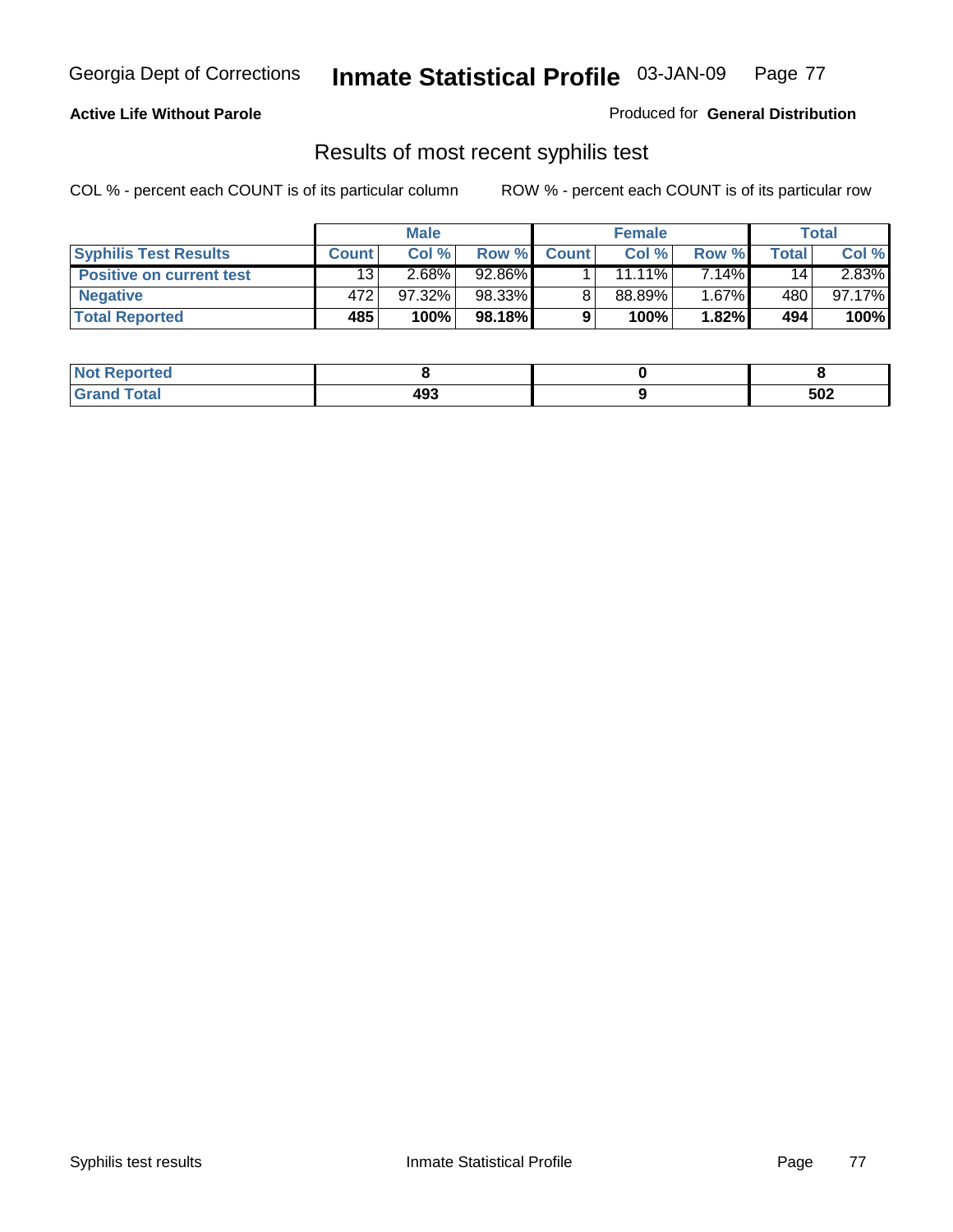### **Active Life Without Parole**

Produced for **General Distribution**

### Results of most recent Hepatitis-C test

|                                 |              | <b>Male</b> |           |              | <b>Female</b> |           |       | Total  |
|---------------------------------|--------------|-------------|-----------|--------------|---------------|-----------|-------|--------|
| <b>Hepatitis-C Test Results</b> | <b>Count</b> | Col %       | Row %     | <b>Count</b> | Col %         | Row %     | Total | Col %  |
| <b>Positive on current test</b> |              | $40.00\%$   | 100.00%   |              |               |           |       | 36.36% |
| <b>Negative</b>                 |              | $60.00\%$   | 85.71%    |              | 100.00%       | $14.29\%$ |       | 63.64% |
| <b>Total Reported</b>           | 10           | 100%        | $90.91\%$ |              | 100%          | $9.09\%$  | 11    | 100%   |

| <b>Not Reported</b> | 483 | 491 |
|---------------------|-----|-----|
| <b>Grand Total</b>  | 493 | 502 |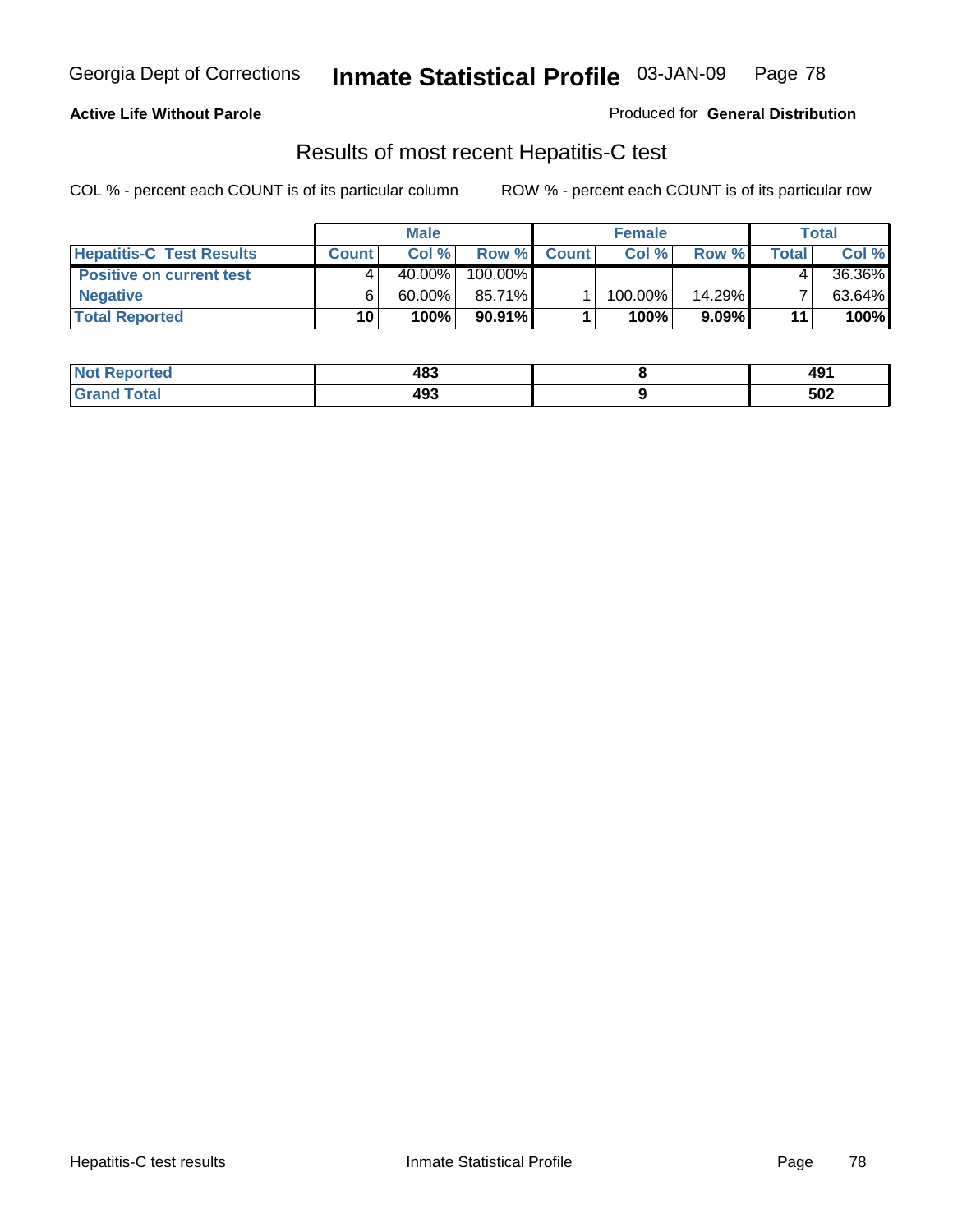#### **Active Life Without Parole**

Produced for **General Distribution**

### Results of most recent pregnancy test

|                               | <b>Male</b>  |      |          | <b>Female</b>  |            |         | <b>Total</b>   |         |
|-------------------------------|--------------|------|----------|----------------|------------|---------|----------------|---------|
| <b>Pregnancy Test Results</b> | <b>Count</b> | Col% | Row %    | <b>Count</b> Ⅰ | Col %      | Row %   | <b>Total</b> I | Col %   |
| <b>Negative</b>               |              |      |          |                | $100.00\%$ | 100.00% |                | 100.00% |
| <b>Total Reported</b>         |              | %    | $0.00\%$ |                | 100%       | 100.00% |                | 100%    |

| <b>Not Reported</b> | 493 | 495 |
|---------------------|-----|-----|
| <b>Grand Total</b>  | 493 | 502 |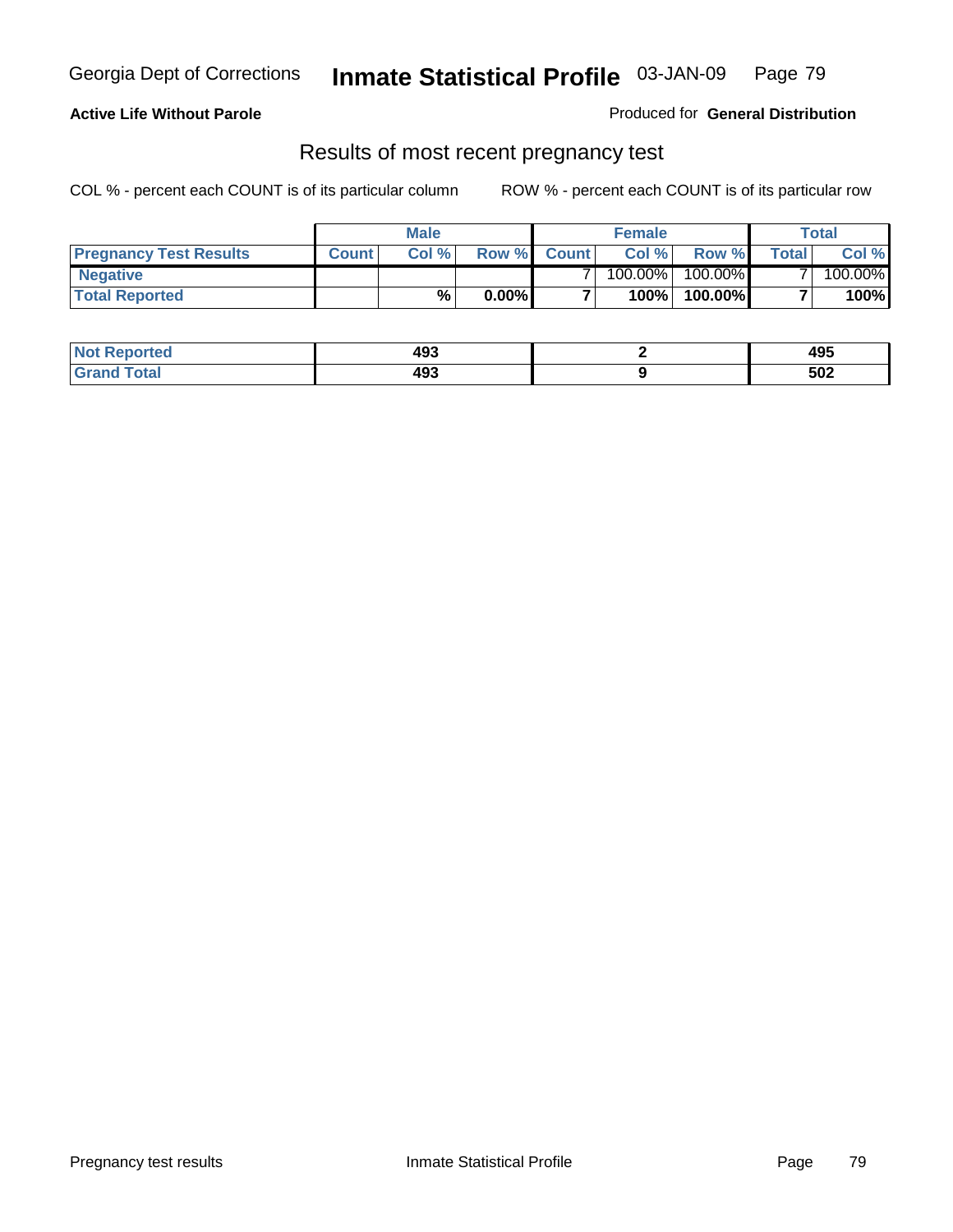### **Active Life Without Parole**

#### Produced for **General Distribution**

### Results of most recent diabetes test

|                                 |              | <b>Male</b> |            |             | <b>Female</b> |          |        | Total   |
|---------------------------------|--------------|-------------|------------|-------------|---------------|----------|--------|---------|
| <b>Diabetes Test Results</b>    | <b>Count</b> | Col %       |            | Row % Count | Col%          | Row %    | Totall | Col %   |
| <b>Positive on current test</b> |              | 100.00%     | $100.00\%$ |             |               |          |        | 100.00% |
| <b>Total Reported</b>           |              | 100%        | 100.00%    |             | %.            | $0.00\%$ |        | 100%    |

| <b>Not Reported</b> | 491 | 500 |
|---------------------|-----|-----|
| <b>Grand Total</b>  | 493 | 502 |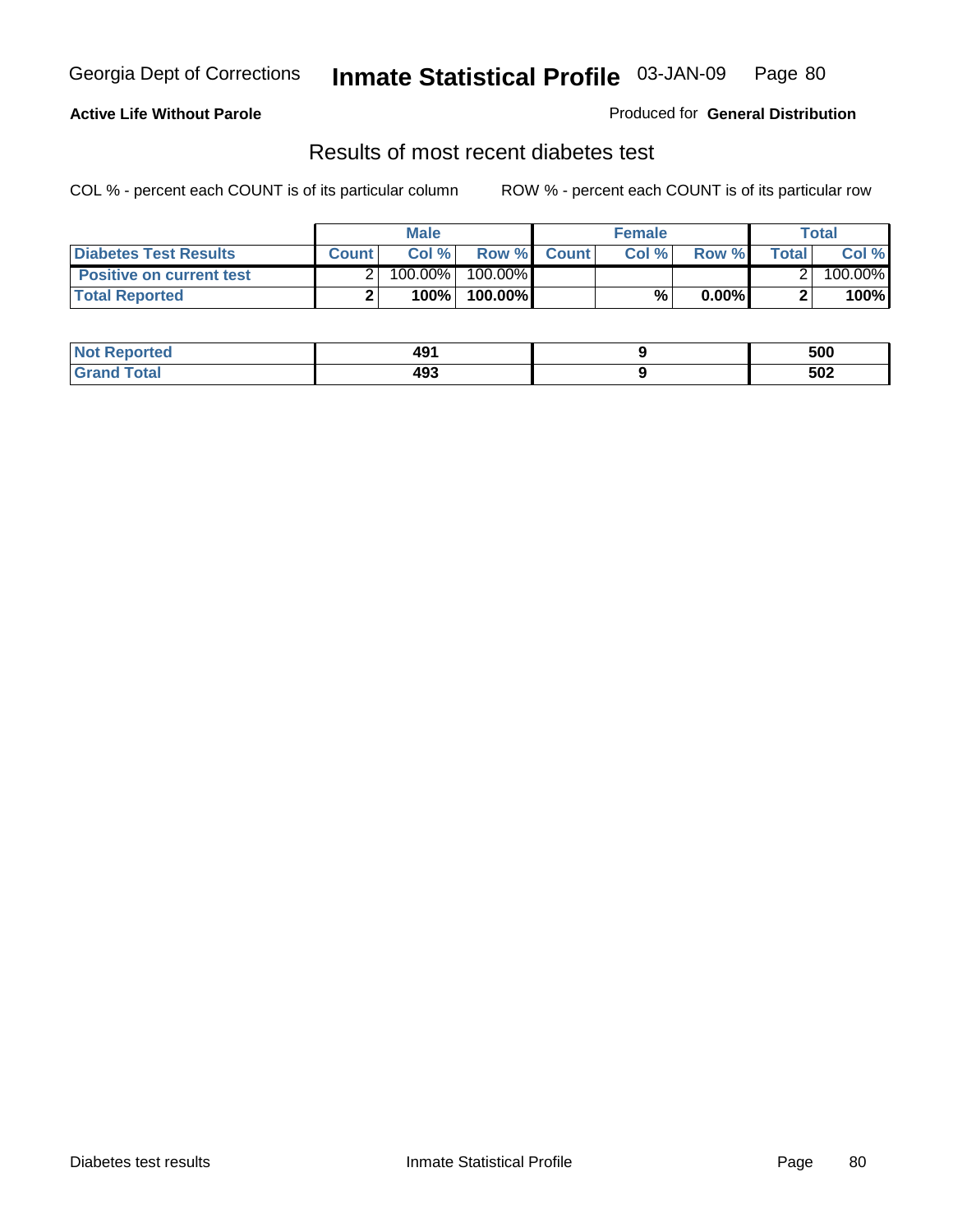### **Active Life Without Parole**

#### Produced for **General Distribution**

### Results of most recent hypertension test

|                                  | <b>Male</b>  |         |            | <b>Female</b> |      |          | <b>Total</b> |         |
|----------------------------------|--------------|---------|------------|---------------|------|----------|--------------|---------|
| <b>Hypertension Test Results</b> | <b>Count</b> | Col %   |            | Row % Count   | Col% | Row %    | Totall       | Col %   |
| <b>Positive on current test</b>  |              | 100.00% | $100.00\%$ |               |      |          |              | 100.00% |
| <b>Total Reported</b>            |              | 100%    | 100.00%    |               | %    | $0.00\%$ |              | 100%    |

| <b>eported</b> | 486<br>__ | 495 |
|----------------|-----------|-----|
| <b>Total</b>   | 493       | 502 |